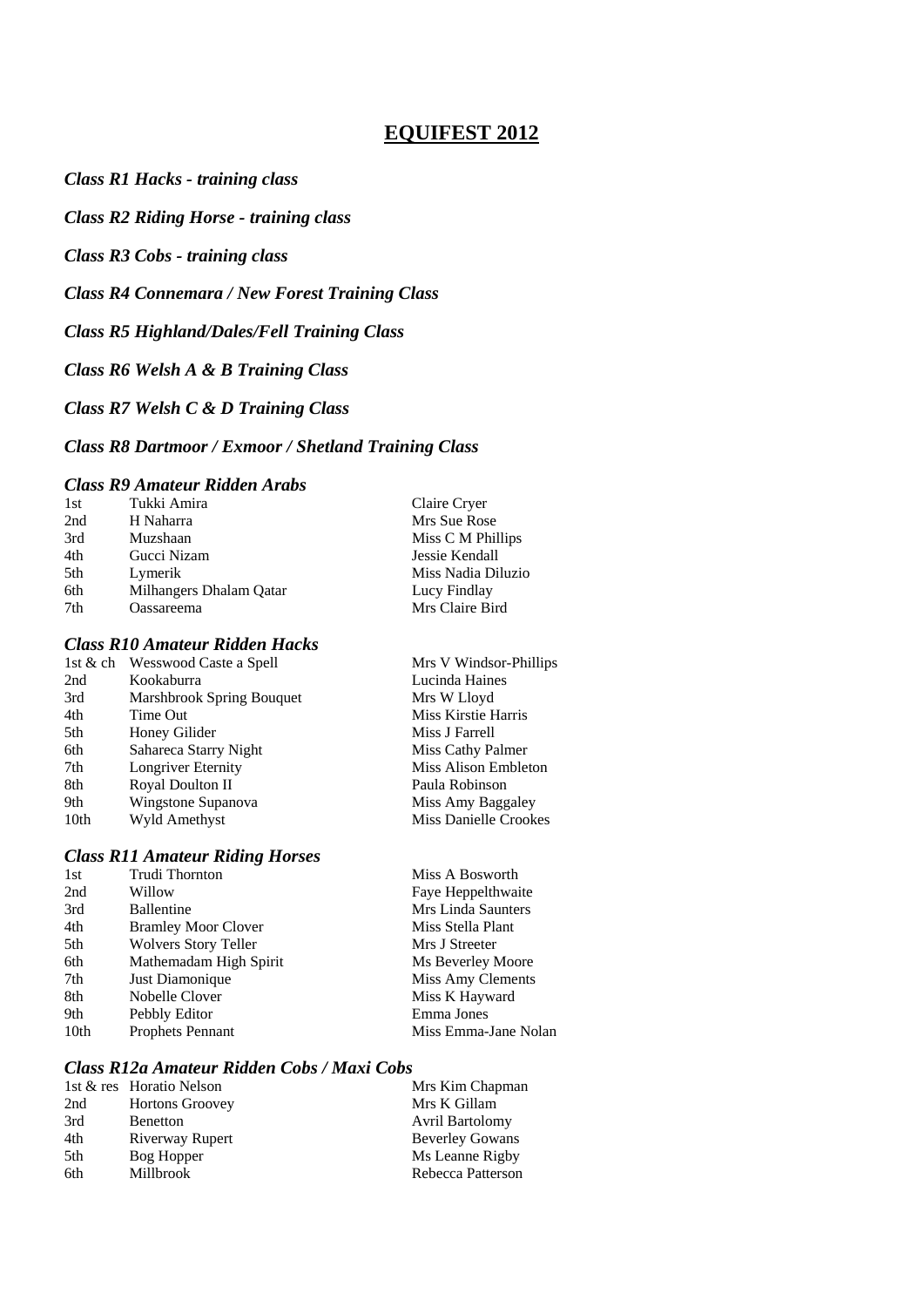| 7th | <b>Inspector Piorot</b> | Samantha Jakes  |
|-----|-------------------------|-----------------|
| 8th | All Bar One             | Michelle Cooper |
| 9th | Little Countryman       | Mrs K Farrow    |

# *Class R13 Hunter Training Class*

### *Class R14 Amateur LWT Hunter*

| Orbitall           | Mr & Mrs J Ryder-Phillips |
|--------------------|---------------------------|
| Middleman          | Lady Sophie Chamberlain   |
| Dingle Bay         | Carol Betts               |
| Silver Lady II     | <b>Katie Garrity</b>      |
| Palindromic        | Miss L Penrose            |
| Nobelle Clover     | Miss K Hayward            |
| Delphy Vitalspark  | Miss Hilary Rogers        |
| Carrick Aldato Bab | Mrs B Stevens             |
| Valentino          | Miss Jade Brewster        |
|                    |                           |

#### *Class R15 Amateur MWT / HWT Hunter*

|                           | Miss H Curtis              |
|---------------------------|----------------------------|
| Spymaster                 | Mr Daniel Taylor           |
| Ducal Royal Emblem        | Miss Hilary J Green        |
| Guiding Light             | Mrs Val Henshaw            |
| Classic Caldini           | Miss L Campion             |
| Punchestown II            | Mrs C Evans                |
| <b>Brookfield Friskey</b> | Mrs C Scott                |
| Patrick IV                | Miss H Curtis              |
| Wonder                    | <b>Lyndsey Pointon</b>     |
| Brechfa Ninian            | Mrs Caryn Wilkinson        |
|                           | 1st & res Lismon President |

### *Class R16 Amateur Small Hunters*

|      | 1st & ch Miracle Mickey        | Mrs S A Cowley           |
|------|--------------------------------|--------------------------|
| 2nd  | Clover Hill Diamond Lad        | Mrs Paulette Cooper      |
| 3rd  | Mr Darcy                       | Miss H Thorneycroft      |
| 4th  | <b>Farrellys Charley</b>       | Mrs Christine Spencer    |
| 5th  | <b>Lecarrow Pat</b>            | Miss Charlotte Stanley   |
| 6th  | <b>Moss Town Marz</b>          | Victoria Littlewood      |
| 7th  | <b>Exclusively Centerstage</b> | Miss Emma-Jayne Meredith |
| 8th  | Bonmahon                       | Cathrine Durrant         |
| 9th  | Anique Sanenno                 | Miss Celine Dewell       |
| 10th | Gardengoch Roddy               | <b>Emily Huitt</b>       |
|      |                                |                          |

### *Class R17 Piebalds / Skewbalds Training Class*

#### *Class R18 Amateur Piebald / Skewbalds Non-Native Horse*

| 1st              | Torontos Musa               | Miss Laurie Ibbotson    |
|------------------|-----------------------------|-------------------------|
| 2nd              | <b>Blend The Rules</b>      | Miss Rebekah Belcher    |
| 3rd              | Northern Ambition           | Charlene Hanson         |
| 4th              | Vicarage Top Notch          | Mr Steven Bush          |
| 5th              | Otis                        | <b>Charlotte Mooney</b> |
| 6th              | Killbally Ladies Man        | Joanne Claxton          |
| 7th              | <b>Brooksreef Sensation</b> | Claire Hardstone        |
| 8th              | Elite Espirit               | Mrs Terena Gough        |
| 9th              | <b>Wild Mistress</b>        | Catherine Young         |
| 10 <sub>th</sub> | Nemesis                     | Mrs J Zampi             |

# *Class R19 Amateur Piebald / Skewbald Non-Native Pony*

| 1st | Mccartneys Double Time   | Mrs C Midgley    |
|-----|--------------------------|------------------|
| 2nd | <b>Whiterock Versace</b> | Miss V Eggleston |
| 3rd | Megland Mooncharm        | Alison Duval     |
| 4th | Merrylegs                | Polly Mallender  |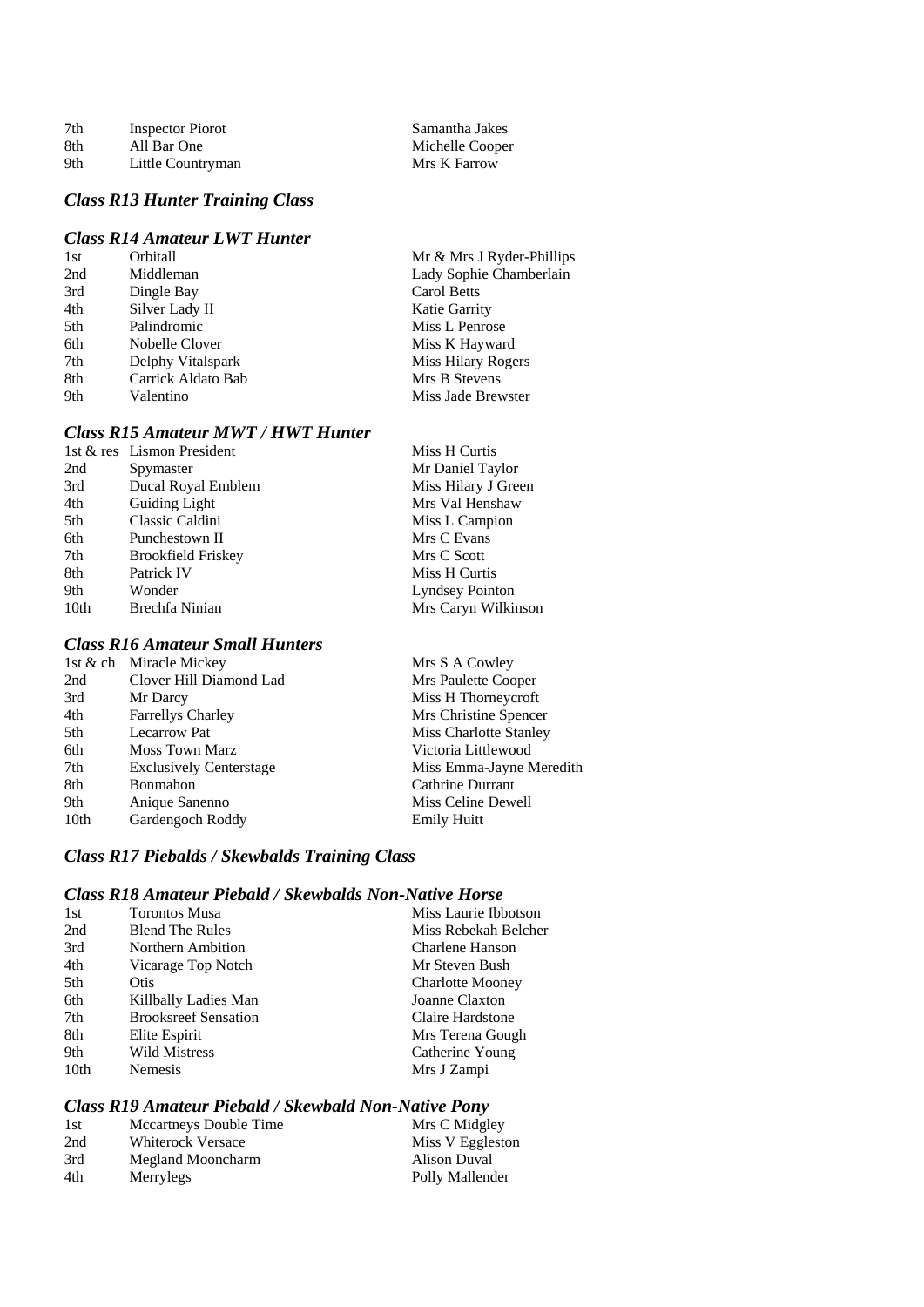| .5th | Raindance Warrior  | Miss Joanne Hull    |
|------|--------------------|---------------------|
| 6th  | Mays Surprise      | Ms Victoria Heath   |
| 7th  | Coran Royal Knight | Abigail Richards    |
| 8th  | Indian Princess    | Olivia Phillips     |
| 9th  | Arapaho Brave      | <b>Emily Atkins</b> |

### *Class R20 Amateur Piebald/Skewbald Traditional Horse*

| 1st              | <b>Horatio Nelson</b> | Mrs Kim Chapman        |
|------------------|-----------------------|------------------------|
| 2nd              | Benetton              | <b>Avril Bartolomy</b> |
| 3rd              | <b>Bydesign</b>       | Sue Davis              |
| 4th              | Asby Mills Dynamite   | Debra Walker           |
| 5th              | Ranchella Gold Dust   | Miss Sandra Samuels    |
| 6th              | Cobsons Choice        | Nikki Reeder           |
| 7th              | Centaurus             | Michelle Cooper        |
| 8th              | Drum Major III        | Miss Claire Hill       |
| 9th              | The Hammerman         | Miss Eli Clarke        |
| 10 <sub>th</sub> | Walter                | Alex Gates             |

### *Class R21 Amateur Piebald / Skewbald Traditional Pony*

| 1st              | No More Mr Nice Guy     | Lucinda Stockley         |
|------------------|-------------------------|--------------------------|
| 2nd              | Zapper                  | Fay Barltrop             |
| 3rd              | Poppy XXVII             | L Birtwell               |
| 4th              | Kitty Kat               | Nicola Bond              |
| 5th              | Cotton King             | Sharina Walia            |
| 6th              | Watercolour King        | <b>Charlotte Foulger</b> |
| 7th              | <b>Shantiane Humbug</b> | Fawn Surman              |
| 8th              | <b>Romany Quest</b>     | Emma Message             |
| 9th              | Fabio                   | Sarah Ratcliffe          |
| 10 <sub>th</sub> | Nantllesg Elwyn         | Roanna Hamilton          |
|                  |                         |                          |

### *Class R22 Amateur Ridden M&M Small Breed*

| <b>Byley Tom Thumb</b><br>Olivia Swailes<br>2nd<br>3rd<br>Moortown Hamish<br>Philippa Horton<br>Miss C Edwards<br>4th<br>Wynswood Golden Guinea<br>Frithesden Alberti Bass<br>5th<br>Miss E Bryant<br>Olivia Faulkner<br>6th<br>Locharmoss Symphony<br><b>Mossvalley Valentine</b><br>7th<br>Serenteifi Morgan Linyd<br>8th<br>John Checkley<br>Limelights Happy Ever After<br>9th<br>Locks Bit Purple Cloud<br>10th<br>Jolie Darton | 1st | Rhydspence Roseanne | <b>Tracey Neal</b>  |
|--------------------------------------------------------------------------------------------------------------------------------------------------------------------------------------------------------------------------------------------------------------------------------------------------------------------------------------------------------------------------------------------------------------------------------------|-----|---------------------|---------------------|
|                                                                                                                                                                                                                                                                                                                                                                                                                                      |     |                     |                     |
|                                                                                                                                                                                                                                                                                                                                                                                                                                      |     |                     |                     |
|                                                                                                                                                                                                                                                                                                                                                                                                                                      |     |                     |                     |
|                                                                                                                                                                                                                                                                                                                                                                                                                                      |     |                     |                     |
|                                                                                                                                                                                                                                                                                                                                                                                                                                      |     |                     |                     |
|                                                                                                                                                                                                                                                                                                                                                                                                                                      |     |                     | Miss Katie Goulding |
|                                                                                                                                                                                                                                                                                                                                                                                                                                      |     |                     |                     |
|                                                                                                                                                                                                                                                                                                                                                                                                                                      |     |                     | Ms Sarah Sutherland |
|                                                                                                                                                                                                                                                                                                                                                                                                                                      |     |                     |                     |

### *Class R23 Amateur Ridden Welsh C & D*

| 1st              | Tawelfan Red Robin         | Miss Katie Goulding |
|------------------|----------------------------|---------------------|
| 2nd              | <b>Tregare Sir George</b>  | Mrs J McDonnell     |
| 3rd              | Dearne Valley Odin         | Miss Gemma Hawes    |
| 4th              | Dabernon Boyce             | Mikileigh Batchelor |
| 5th              | Brilyn Spirit              | Miss L Cambell      |
| 6th              | Maesmynis Tywysog Banderas | Anna Francis        |
| 7th              | Synod Mr Vegas             | Mr Stephen Durham   |
| 8th              | Burghwallis Romeo          | Miss H Morley       |
| 9th              | Penrhos Marcus             | Mrs J Reader        |
| 10 <sub>th</sub> | Larnleighs Diablo          | Miss S Howard       |
|                  |                            |                     |

## *Class R24 Amateur Ridden Connemara / New Forest*

|     | 1st & ch Shalamar Thunderstorm | Jacqui Bentley     |
|-----|--------------------------------|--------------------|
| 2nd | <b>Ballybrit Grey Diamond</b>  | Dr Cher Cartwright |
| 3rd | Chilham Aquarius               | Miss L Campion     |
| 4th | Grey Blazer                    | Miss Amanda Wilson |
| 5th | Royal Oak Youngman             | Mrs J Walker       |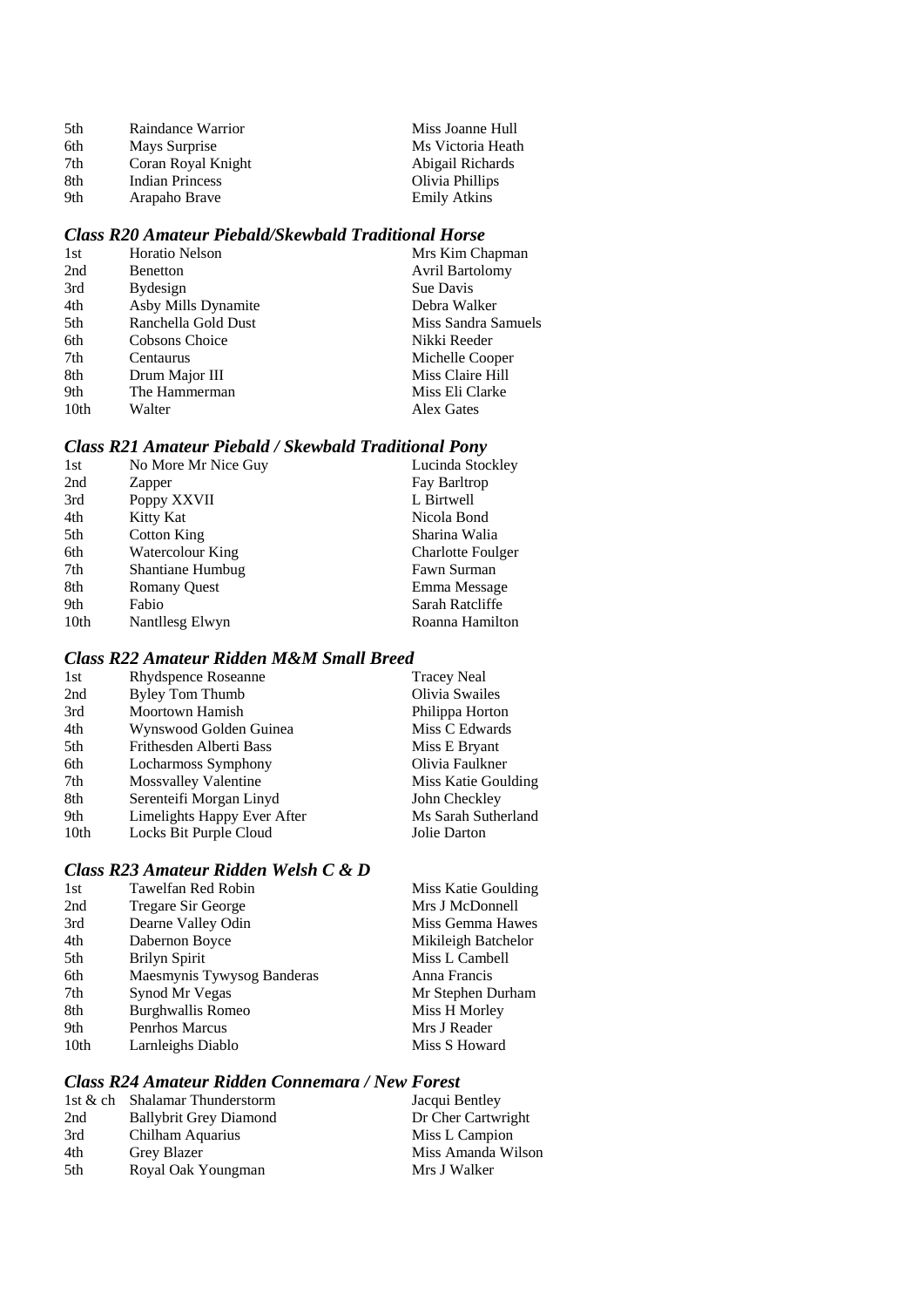| 6th  | <b>Frosty Cove</b>      | Hannah Wyslych     |
|------|-------------------------|--------------------|
| 7th  | Five Hide Blue Mist     | Miss E Edmonds     |
| 8th  | Kippure Thunder         | Melissa McEwing    |
| 9th  | Tyan Macca Boy          | Georgina Crouchman |
| 10th | <b>Stockley Andante</b> | Alice Litherland   |

#### *Class R25 Amateur Ridden Dales & Fell*

|      | 1st & res Daloumie Foxy Lady | Mrs K Gibson              |
|------|------------------------------|---------------------------|
| 2nd  | Greenholme Warbler           | Mrs Claire Wigley         |
| 3rd  | Murthwaite Oliver            | Miss Lucinda Stockley     |
| 4th  | <b>Townend Patience</b>      | Mrs H Hanson              |
| 5th  | <b>Holling Cliffy</b>        | Mrs Jayne Stuart          |
| 6th  |                              |                           |
| 7th  | <b>Townend Moonshadow</b>    | Miss Hannah Miller-Burton |
| 8th  |                              |                           |
| 9th  | <b>Townend Revel</b>         | Dr Cher Cartwright        |
| 10th | Penmire Dudley               | Mrs G Rawlinson           |
|      |                              |                           |

#### *Class R26 Amateur Ridden Highlands*

| Maccallum - Dene            | <b>Heather Shave</b>   |
|-----------------------------|------------------------|
| Sancerre or Hirstmund       | Mrs Sara Hird          |
| Major General of Whitefield | Sophie Cumbers         |
| Rignell Brora               | <b>Eleanor Corkett</b> |
| Mckellardene                | Mr M A Sheen           |
| <b>Tower Hector</b>         | Miss S Howard          |
| <b>Rhinns Point Sendac</b>  | Ms L McNaughton-Wells  |
| Kerrera John Bell Beaton    | Miss D Farnish         |
| Ellister Islay Royal Fern   | Mrs E Mangham          |
| Rory of Alltnacailleach     | <b>Holly Donaldson</b> |
|                             |                        |

#### *Class R27 Show Ponies not exceeding 138cms - Training Class*

#### *Class R28 Show Ponies not exceeding 148cms - Training Class*

### *Class R29 Show Hunter Pony not exceeding 133cms - Training*

#### *Class R30 Show Hunter Pony not exceeding 153cms - Training*

#### *Class I31 Home Produced M&M Small Breeds Yearling*

| -1st | Lobbmill Panache           | Mrs C Cox          |
|------|----------------------------|--------------------|
| 2nd  | Maltings Country River Lad | Mrs Sue Gill       |
| 3rd  | Libbyjo Diggity Dog        | Miss Claire Connor |

#### *Class I32a Home Produced Welsh A & B 1,2,3 years old*

| 1st  | <b>Puddingwood Temptress</b>  | <b>Martin Surman</b> |
|------|-------------------------------|----------------------|
| 2nd  | Trueanna                      | Mr L A Bowes         |
| 3rd  | Springlane Firecracker        | Georgina Crouchman   |
| 4th  | Longstone Regal Monarch       | <b>B</b> W Morey     |
| 5th  | <b>Blethyn Starman</b>        | Sue Day              |
| 6th  | Thamesbourne Rowena           | Mrs S Board Jones    |
| 7th  | Chalverston Paparazzi         | Mrs Sarah George     |
| 8th  | <b>Blethyn Grace</b>          | Sue Day              |
| 9th  | <b>Lakesend Missy Elliott</b> | Mrs R Phillips       |
| 10th | Cadlan Valley Celebration     | Tanya Manning        |

#### *Class I32b Home Produced Shetlands 2-3 years old*

| 1st | Coryhill Prince of Darkness | <b>Hayley Yates</b> |
|-----|-----------------------------|---------------------|
| 2nd | Valnanas Autumn Glow        | Mrs V Sedgbeer      |
| 3rd | Hackamore Poetic Ending     | Mrs Nicola Carson   |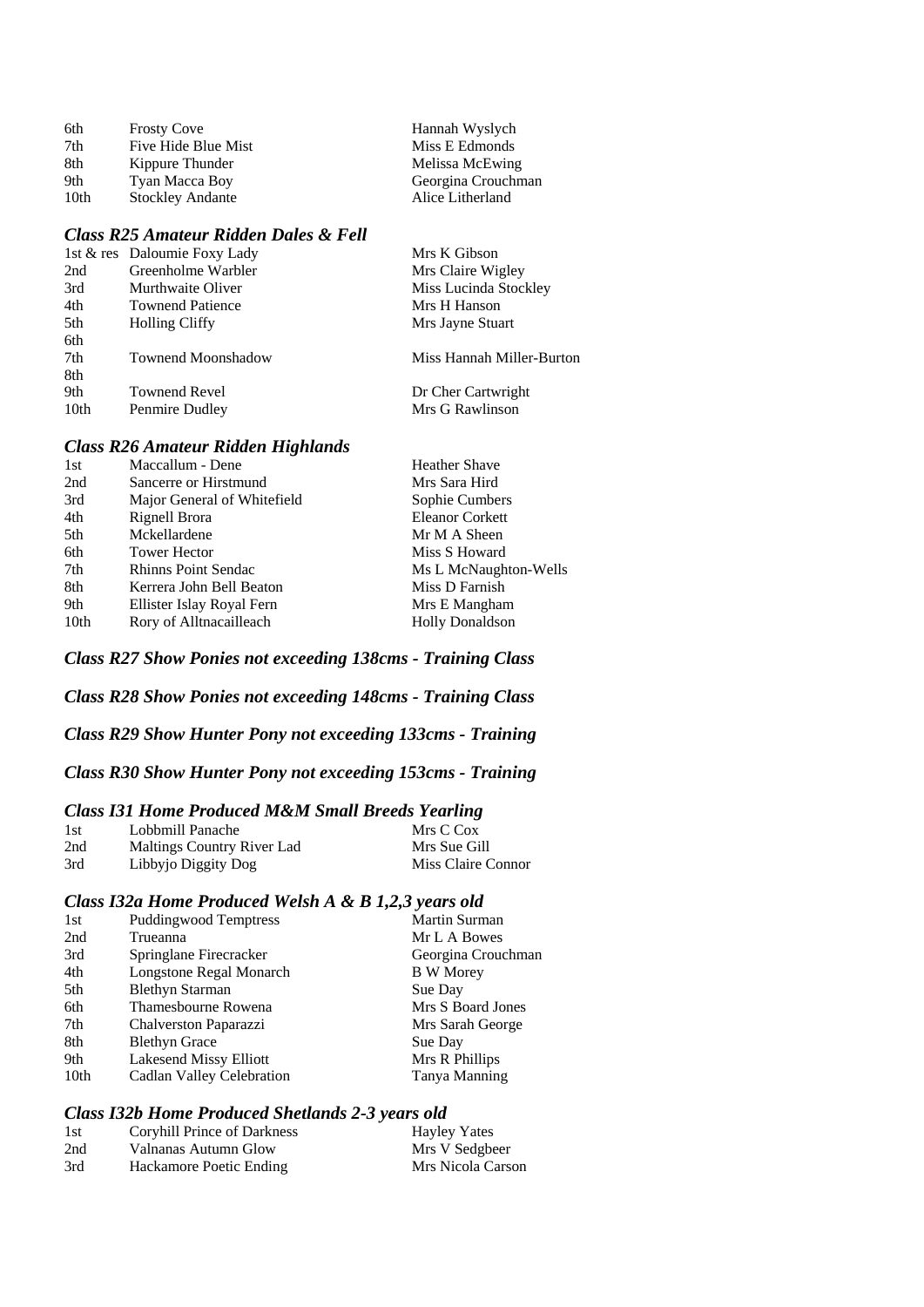| 4th | Slades Russian Ruby    | Mr R Cook         |
|-----|------------------------|-------------------|
| 5th | Spellbound Jedi Knight | Mrs Debra Rodges  |
| 6th | Julmar Maybelle        | Mrs T Pethybridge |
| 7th | Clibberswick Selena    | Mrs C Boyle       |
| 8th | Abacus Keira           | Mrs C Boyle       |
| 9th | Hodeam Amelie          | Mrs Sarah Murphy  |

#### *Class I33 Home Produced Dartmoor & Exmoor 2-3 years*

| 1st | Thimbleby Elouise        | Mrs J Grant & Mr W Hardy |
|-----|--------------------------|--------------------------|
| 2nd | Springwater Music Master | Mrs S Wooderson          |
| 3rd | Pumphill Peter Piper     | Mrs K Knighton           |
| 4th | Duradens Krugerrand      | Lynda Calcutt            |

#### *Class I34a Home Produced Welsh A & B 4 years old & over*

|     | 1st & ch Axtane Top Notch    | Sandra Hylands      |
|-----|------------------------------|---------------------|
| 2nd | Gigman Sea Senor             | Mrs S Jones         |
| 3rd | Elvet Abigail                | Mr & Mrs K Stewart  |
| 4th | <b>Tiffwyl Dreamtime</b>     | Wayne Bailey        |
| 5th | <b>Heaton Cassino</b>        | Mrs Carole Simmonds |
| 6th | Coelenhages Jarno            | Mrs Lynn Scott      |
| 7th | Jolaikes Starlight           | Pauline Jauncey     |
| 8th | Thamesbourne Myfanwy         | Mrs S Board Jones   |
| 9th | <b>Birtley Bobby Dazzler</b> | Lisa Mewes          |

#### *Class I34b Home Produced Shetlands 4 yrs old & over*

| Rosevillas Milly               | Miss Claire Connor            |
|--------------------------------|-------------------------------|
| Serenteifi Sian Hudolus        | John Checkley                 |
| Hose Bounty                    | Jane James                    |
| <b>Westpark Ebony Star</b>     | Hackamore Stud - Mrs M Parker |
| Claife Redman                  | Mrs S Wooderson               |
| <b>Grutness Genteel</b>        | Mrs V Sedgbeer                |
| <b>Beltoy Panache</b>          | Andrea Mathers                |
| Klingrahoull Valkyrie          | Mrs K Snow                    |
| Hackamore Diamonds Are Forever | Mrs Nicola Carson             |
| Wickhams Lucky Star            | Miss E Kerwood                |
|                                |                               |

#### *Class I35 Home Produced Dartmoor & Exmoor 4 years old & over*

|     | 1st & res Foxleat Rowenberry  | Mrs J Grant & Mr W Hardy |
|-----|-------------------------------|--------------------------|
| 2nd | Dunkery Coaltit               | Sarah Roper              |
| 3rd | Threeshires Dickson           | Mrs S Muir               |
| 4th | <b>Shilstone Rocks Florin</b> | Mrs Sue Gill             |
| 5th | Broxdown Mayhem               | Lisa Mewes               |
| 6th | Littlebeechen Raggie Maggie   | Miss Rebecca Bradley     |
| 7th | Dunsmore Glenfiddich          | Ms A Perry               |
| 8th | Rochedo Beach Babe            | Mrs K Snow               |
|     |                               |                          |

#### *Class I36 Home Produced M&M Large Breeds Yearling*

| 1st              | Fitton Welsh Warrior    | <b>Beverley Gowans</b>              |
|------------------|-------------------------|-------------------------------------|
| 2nd              | <b>Manorian Mercury</b> | Mrs Norma Thompson                  |
| 3rd              | Llanidan Yorkie         | Miss Laura Clegg & Mr George Milner |
| 4th              | Lochlands King Roger    | Miss Tracey Walker                  |
| 5th              | Marksman Of Achnacone   | Mrs M L DAgati                      |
| 6th              | Chilhan Per Ardua       | Mrs M Larkin                        |
| 7th              | Thornbeck Bobby Dazzler | Miss Lisa Stewart                   |
| 8th              | Foxhollow Alwyn Tywysog | Mrs K Gibson                        |
| 9th              | Greedbeck Bamboozle     | Ms Rachael Nicholls                 |
| 10 <sub>th</sub> | Nyton Master Dundee     | Miss E Kampa                        |
|                  |                         |                                     |

# *Class I37 Home Produced Dales / Fell / NF & Connemara 2-3 years old*

1st Strings Dale Samuel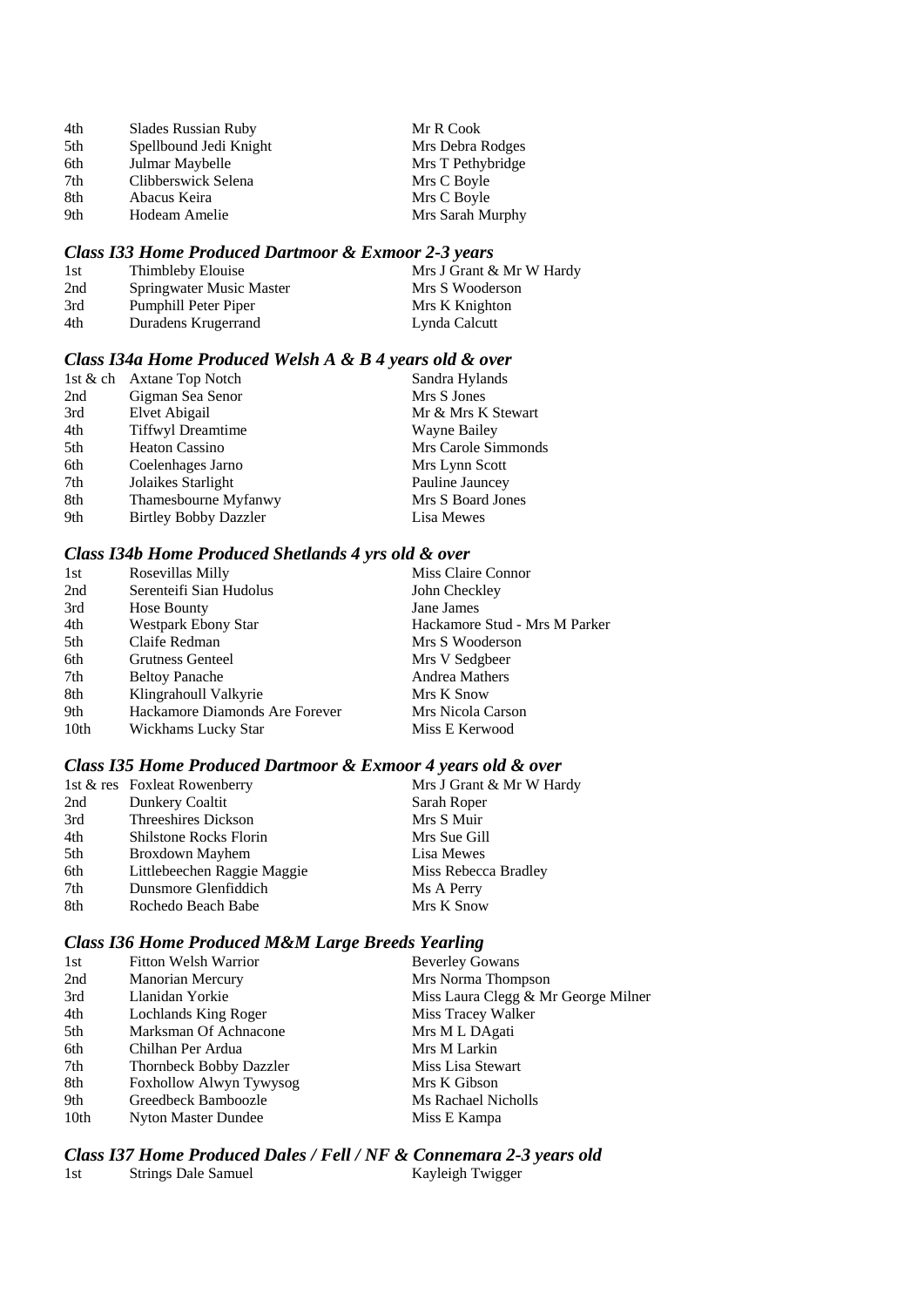| 2nd | Willoway True Faith | Mrs J Ripley       |
|-----|---------------------|--------------------|
| 3rd | Doon Lad            | Miss N Dyer        |
| 4th | Rosebarr Bandit     | Miss S Evans       |
| 5th | Wannie Misty Maydel | <b>Jane Murray</b> |

### *Class I38 Home Produced Highlands 2-3 years old*

|                               | Mr W Cox                       |
|-------------------------------|--------------------------------|
| Glenwestcastle Druntochty     | Miss Tara Vaughan              |
| Billesdons Monach of the Glen | <b>Sturgess Family</b>         |
| Frasmaron Lladdagh            | Mrs Gina Delara                |
| Ben MacDhui of Heatherglen    | Libby Sheffield                |
| Swallowfields Dragonfly       | Miss T Walker                  |
|                               | 1st & res Emperor Of Achnacone |

### *Class I39 Home Produced Welsh C & D 2-3 years old*

| Miss Laura Clegg & Mr George Milner |
|-------------------------------------|
|                                     |
|                                     |
|                                     |
|                                     |
|                                     |
|                                     |

### *Class I40 Home Produced Dales / Fell / New Forest / Connemara 4 years old & over*

| Biggerside Black Duke      | Claire Beever      |
|----------------------------|--------------------|
| Lunesdale Knight Music     | Alison Flavell     |
| <b>Ashley Enterprise</b>   | Emma Collis        |
| <b>Manorian Melanite</b>   | Mrs Norma Thompson |
| Peveril Pendragon          | Gemma Bruce        |
| Darrenvale Charlotte       | Mrs M Catterall    |
| Lownthwaite Coronation Boy | Ms Vicky Garnett   |
| Nyton Master Joker         | Miss E Kampa       |
| Kippure Viking             | Mrs J Etheridge    |
| Roddlesworth Nancy         | Mrs J Rawden-Glass |
|                            |                    |

#### *Class I41 Home Produced Highlands 4 years old & over*

|      | 1st & ch Nashend Lord Avon       | Caroline Ratcliffe    |
|------|----------------------------------|-----------------------|
| 2nd  | Lochlands Principal Flute        | Mr W Cox              |
| 3rd  | Strathmore Robbie                | Miss Kim Fairhurst    |
| 4th  | Aeneas Of Acharn                 | Miss Emily Berrington |
| 5th  | <b>Billesdons The Gamekeeper</b> | Mrs K Toone           |
| 6th  | Shanohan Finn Ley                | Angela Carter         |
| 7th  | Strathmore Jura                  | Mrs C Pearson         |
| 8th  | Lagalgarve Duncan                | Miss J Whittle        |
| 9th  | <b>Heals Town Bonny</b>          | Mrs T McMillan        |
| 10th | Grangeforge Bonnie Heather       | Mrs Christine Haddock |
|      |                                  |                       |

#### *Class I42 Home Produced Welsh Section C & D 4 years old & over*

| 1st  | Daichristu Timeout               | Louise Curtis         |
|------|----------------------------------|-----------------------|
| 2nd  | Carreghofa Pegasus               | Miss Hannah Lancaster |
| 3rd  | <b>Taffechan Miss Moneypenny</b> | Georgia Rhodes        |
| 4th  | Tynnwydd Mr Tom                  | Janet Baldwin         |
| 5th  | <b>Arno Rainbow</b>              | Mrs Lynn Scott        |
| 6th  | Shardels Remo                    | Mikileigh Batchelor   |
| 7th  | Griffos Tan Du                   | Miss Kim Hawkins      |
| 8th  | Gellifach Delboy                 | Miss Christine Heady  |
| 9th  | Daichristu Oueen of Hearts       | Mrs C E Durrant       |
| 10th | Pridawen Cardi Llwyd             | Lucy Grimshaw         |

# *Class R43 M&M WHP Training Stakes*

### *Class R44 WHP Training Stakes 133cms*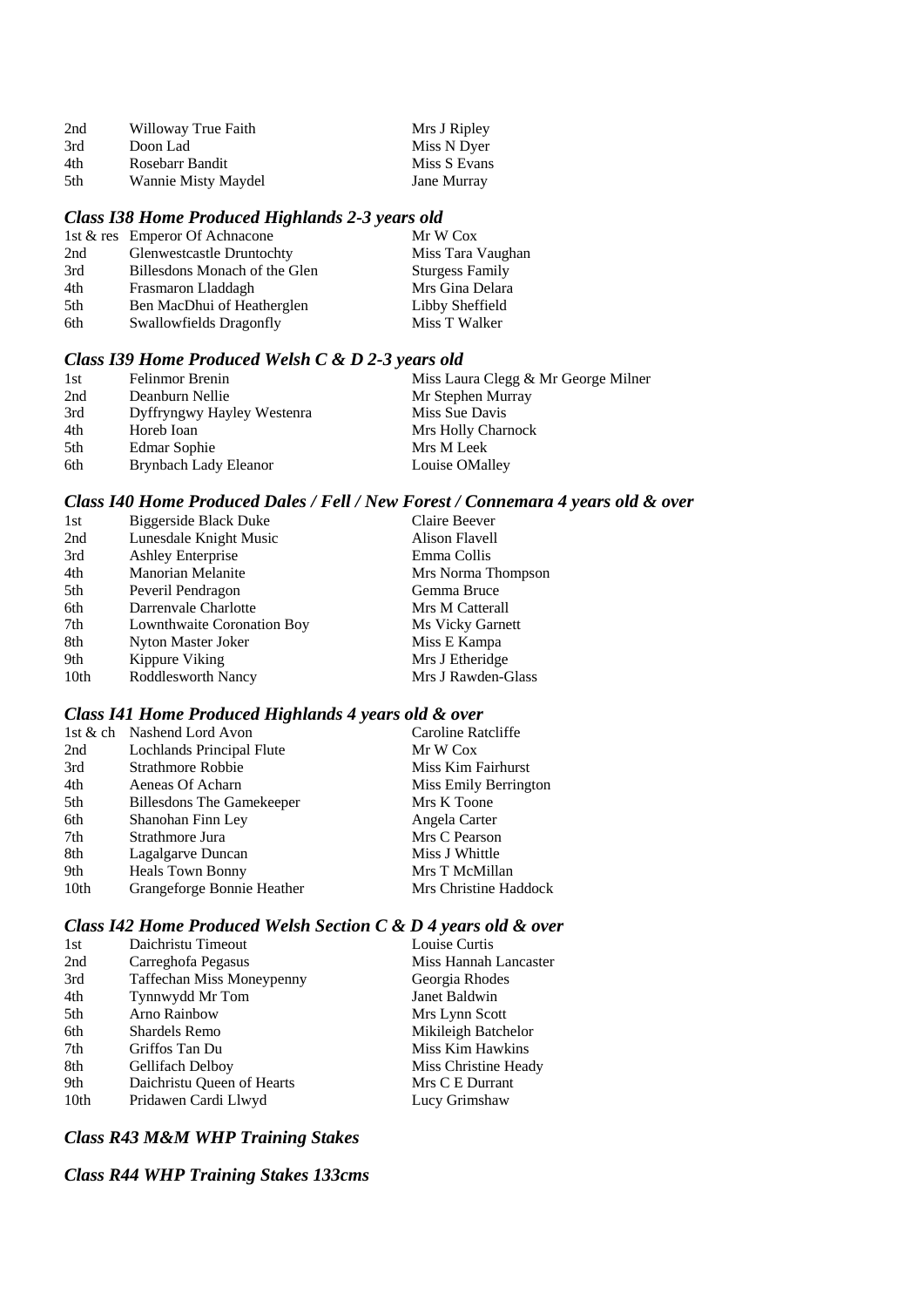### *Class R45 WHP Training Stakes 143cms*

# *Class R46 WHP Training Stakes 153cms*

#### *Class R47 Adult & Child*

| 1st | Finches Tiger Moth   | Lucy Chapman          |
|-----|----------------------|-----------------------|
| 2nd | Belancadi Bach       | Phoebe Greenwood-Mann |
| 3rd | Nantllesg Elwyn      | Roanna Hamilton       |
| 4th | Tyan Tudor Prince    | Grace Michaelides     |
| 5th | Ravensroost Camilla  | Amanda Plumb          |
| 6th | Waulkmill Raven      | Mrs Holly Charnock    |
| 7th | Felinfach Fanny      | Miss Anna Wood        |
| 8th | Northlands Main Lane | Mrs S Bray            |
| 9th | Wilby Valiant        | Mrs J Etheridge       |
|     |                      |                       |

#### *Class R48 Side Saddle Concours D'Elegance*

| 1st              | Rebonjour             | Alycia Collins     |
|------------------|-----------------------|--------------------|
| 2nd              | <b>Tudor Minstral</b> | Jenna Tyldesley    |
| 3rd              | Parkhall Arizona      | Mrs Jennifer Gates |
| 4th              | Rougemont             | Miss L Gooderham   |
| 5th              | Queen of The Night    | Mrs S Hickman      |
| 6th              | Ropewalk Viscountess  | Mrs Barham         |
| 7th              | Chechpoint Charlie    | Mrs Nadia Edgar    |
| 8th              | Little Vern Legend    | Mrs A M Marks      |
| 9th              | Willow Tia Maria      | Mrs J Burton       |
| 10 <sub>th</sub> | <b>Chester Bay</b>    | Julie Taylor       |
|                  |                       |                    |

### *Class R49 Fancy Dress*

| 1st | Welsh Wizard          | Karen Perkowski |
|-----|-----------------------|-----------------|
| 2nd | Wendon Choice         | Anna Tansey     |
| 3rd |                       |                 |
| 4th | <b>Beltoy Panache</b> | Andrea Mathers  |
| 5th |                       |                 |
| 6th | Brownllyn Bell Boy    | Sarah Sharp     |

### *Class R50 Concours D'Elegance Costume Class - Riders 17 years & over*

| 1st              | Centaurus                 | Michelle Cooper           |
|------------------|---------------------------|---------------------------|
| 2nd              | Penmire Dudley            | Mrs G Rawlinson           |
| 3rd              | Seabourne Mountain Dancer | Helene Westwood           |
| 4th              | Falco                     | Miss Alexandra Carrington |
| 5th              | Lecarrow Pat              | Miss Charlotte Stanley    |
| 6th              | Thornberry Masterpeice    | <b>Alison Duval</b>       |
| 7th              | Ellister Islay Royal Fern | Mrs E Mangham             |
| 8th              | Welkyn                    | Mrs Rene Bradley          |
| 9th              | Jeskyns Red Sky at Night  | Miss Jade Barlow          |
| 10 <sub>th</sub> | Tai Forgan Sir Monty      | Mrs E Kirby               |
|                  |                           |                           |

# *Class R51 Concours DElegance Costume Class - Riders 17 years & under*

| 1st | <b>Townend Patience</b>    | Mrs H Hanson        |
|-----|----------------------------|---------------------|
| 2nd | Champagne Lad              | Miss Charlie Parkin |
| 3rd | Crabbswood Tomboy          | Gracie Muse         |
| 4th | <b>Dycott Elegant Lady</b> | Miss F Wood         |
| 5th | Sapphire Russette          | Mrs V Wakefield     |
| 6th | Ruby Tuesday XIX           | Mrs K Whitehead     |
| 7th | The MIghty Mouse           | Deborah Pratt       |
| 8th | Firle Queen Victora        | Miss Jodie Shepherd |
| 9th | Harradene Golden Nuggrt    | Miss J Felton       |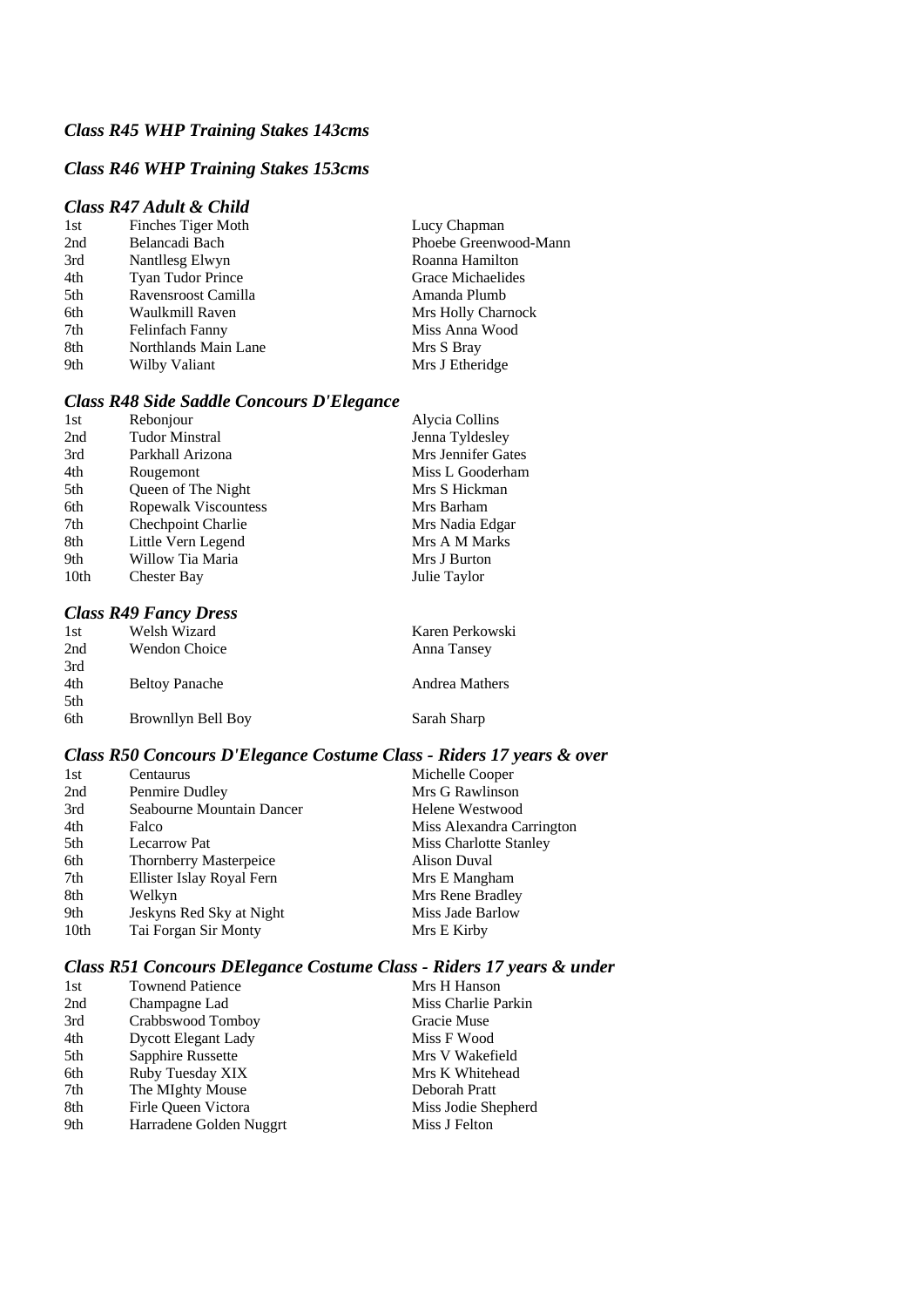### *Class R52 Concours DElegance Traditional Dress*

| Rhosymeirch Jolly Roger  | Harriet Butcher     |
|--------------------------|---------------------|
| Royal Prince of Gold     | Mrs T Tibbles       |
| <b>Foxhollow McGredy</b> | Mrs K Gibson        |
| Royal Doulton II         | Paula Robinson      |
| <b>Gellifach Delboy</b>  | Miss C Heady        |
| Nantllesg Elwyn          | Roanna Hamilton     |
| Hookey Perle of Pryce    | Miss Salli Hamilton |
| Pillheath Porcha         | Jade McGarry-Bolton |
| Kyneton Barnaby          | Harriet Butcher     |
| Rocheby Gadfly           | Miss Eliza Denniff  |
|                          |                     |

### *Class R53 Side Saddle Concours - Period Costume*

| 1st              | Simple Irresistable      | Mrs M Pagliarini |
|------------------|--------------------------|------------------|
| 2nd              | <b>Tower Hector</b>      | Miss S Howard    |
| 3rd              | Ropewalk Viscountess     | Mrs Barham       |
| 4th              | <b>Chester Bay</b>       | Julie Taylor     |
| 5th              | Willow Tia Maria         | Mrs J Burton     |
| 6th              | Milford Mayflower        | Tim Gibson       |
| 7th              | Springfield Cool Breeze  | April Pearson    |
| 8th              | Marshan Spray            | Mrs R Runnacles  |
| 9th              | <b>Glencroft Rocky</b>   | Amelia Bevan     |
| 10 <sub>th</sub> | <b>Pursuit Of Reason</b> | Hannah Golombeck |

#### *Class R54 Ridden M&M Pairs - not exceeding 138cms*

|     | 1st $\&$ ch Frithesden Flint | Mrs Helen Evans       |
|-----|------------------------------|-----------------------|
| 2nd | Moortown Hamish              | Philippa Horton       |
| 3rd | <b>Bronllys Merlyn</b>       | Miss L Traylor        |
| 4th | Belancadi Bach               | Phoebe Greenwood-Mann |
| 5th | Janpete Charlie Boy          | Lucy Ellison          |
| 6th | <b>Bradford Legacy</b>       | Amanda Plumb          |

### *Class R55 M&M Pairs - exceeding 138cms*

| 1st & res Waterside Joanne    | Nicola Eminson         |
|-------------------------------|------------------------|
| Pontllys Erie Warrior         | <b>Findlay Sumner</b>  |
| Killtown Lad                  | Ms Caroline Holt       |
| Hulme Harveys Boy             | <b>Beverley Gowans</b> |
| Ellister Islay Royal Fern     | Mrs E Mangham          |
| Stennerskeugh Kitty Blue      | Mrs G Rawlinson        |
| Hookey Perle of Pryce         | Miss Salli Hamilton    |
| <b>Blaengwen Wayne Rooney</b> | Miss G Oliver          |
| <b>Cwmafon Pot Blak</b>       | Miss K Dowker          |
|                               |                        |

### *Class R56 Novice Ridden Part Bred/Anglo Arab exceeding 148cms*

| 1st | Littletons Master Plan       | Mr K Patrickson       |
|-----|------------------------------|-----------------------|
| 2nd | llanarth Dignifield          | Mrs Christine Spencer |
| 3rd | Applaud                      | Miss K Pitt           |
| 4th | <b>Shooters Morning Mist</b> | Miss Stephanie Glover |
| 5th | Rytans Royal Miah            | Mrs K Jones           |
| 6th | <b>Litton Satelite</b>       | Sarah Sharp           |
| 7th | Maraday Marksman             | Miss Hayley Mather    |
| 8th | <b>Galliard Melody</b>       | Mrs S L Barham        |
|     |                              |                       |

#### *Class R57 Novice Ridden Part Bred/Anglo Arab not exceeding 148cms*

|     | 1st & ch Palmfields Prince Of Romance | Miss Christina Gillette |
|-----|---------------------------------------|-------------------------|
| 2nd | Fielden Cotton Tail                   | Mrs J Carmichael        |
| 3rd | Rotherwood Mr Pepys                   | Mr L Conway             |
| 4th | <b>Styalways Northern Star</b>        | Tommy Archer            |
| 5th | Marshbrook All Time Classic           | Mr J Grace              |
| 6th | Greenbarrow Mr Darcy                  | Mrs V Windsor-Phillips  |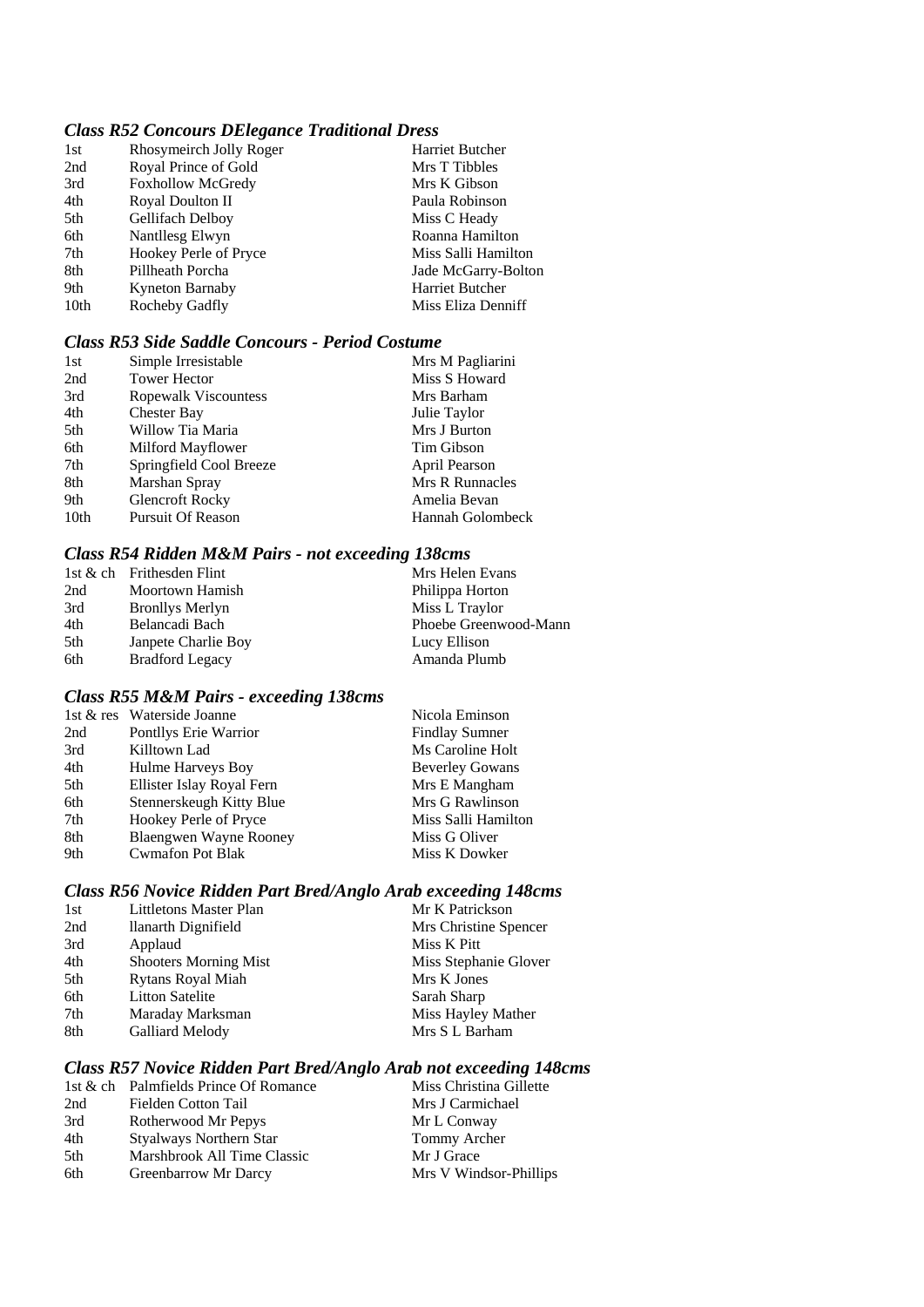| 7th                          | Royal Prince of Gold     | Mrs T Tibbles        |
|------------------------------|--------------------------|----------------------|
| 8th                          | <b>Tristan Superstar</b> | Miss Jodie Daly      |
|                              |                          |                      |
| Class R58 Novice Ridden Arab |                          |                      |
|                              | 1st & res Muba Rriz J    | Miss Amanda J Miller |
| 2nd                          | Sg Hilal Shaklana        | Miss K Dexter        |

3rd Jizan Awel El Safar Mrs Feliciity Jane Wells 4th Gucci Nizam Jessie Kendall 5th Milhangers Dhalam Qatar Lucy Findlay 6th Luhka Luhka Miss Nadia Diluzio

#### *Class R59 Novice Ridden Part Bred*

| 1st | <b>Wytchwood Desert Prince</b>  | Henrietta Windsor-Phillips |
|-----|---------------------------------|----------------------------|
| 2nd | Chycoose Troubadour             | Miss K Pitt                |
| 3rd | <b>Benhill Taric</b>            | Mrs C E Durrant            |
| 4th | Dovevale Quick Step             | Miss Charlotte Wright      |
| 5th | <b>Treowen Autumn Breeze</b>    | Miss M Ayling              |
| 6th | <b>Espour Lone Star</b>         | Mrs S Eaton                |
| 7th | <b>Tristan Superstar</b>        | Miss Jodie Daly            |
| 8th | <b>Stanley Grange Ballymena</b> | Miss Nicola Holford        |

#### *Class R60 Open Part Bred Welsh*

| 1st | Wyld Amethyst         | Miss Danielle Crookes |
|-----|-----------------------|-----------------------|
| 2nd | <b>Baliter Query</b>  | <b>Yasmin Hart</b>    |
| 3rd | Windbush Orlando      | Miss Mandy Clifton    |
| 4th | Duhonw Georgio        | Mrs Lindsey Bell      |
| 5th | Kavanaghs Daydream    | Mrs Tracy Green       |
| 6th | Radnor Jubilee Boy    | Miss Samnatha Brown   |
| 7th | Rendene Distant Music | Miss Helen Craggs     |
|     |                       |                       |

#### *Class R61 Open Part Bred Arab not exceeding 148cms*

| 1st | Daldorn Spring Thyme             | Lady Benton Jones   |
|-----|----------------------------------|---------------------|
|     | 2nd $\&$ ch Wyndham High Society | Emma-Jayne Dujardin |
| 3rd | Marshbrook Lady Arabella         | Georgina Veale      |
| 4th | Roseberry Spiderman              | Anna Martin         |
| 5th | Fielden Cotton Tail              | Mrs J Carmichael    |
| 6th | <b>Towan Mister Pickwick</b>     | Zoe Burton          |
|     |                                  |                     |

### *Class R62 Open Part Bred Arab exceeding 148cms*

|      | 1st & res Paschal Willow    | Miss Amanda J Miller   |
|------|-----------------------------|------------------------|
| 2nd  | Nevarda Star                | Gabrielle Bonham       |
| 3rd  | Rhyllandell Falcon          | Mrs J Cox              |
| 4th  | <b>Wolvers Story Teller</b> | Mrs J Streeter         |
| 5th  | Authentic                   | Miss M Pook            |
| 6th  | <b>Longriver Eternity</b>   | Miss Alison Embleton   |
| 7th  | Paddock Lightning           | Mrs S Carter           |
| 8th  | Redvale Mr Magic            | Miss H Martin          |
| 9th  | Daws Lilly of the Valley    | Mrs L Miller           |
| 10th | Derwent Shadowplay          | Miss Lindsay McCulloch |
|      |                             |                        |

#### *Class R63 Open LWT Cob*

|     | 1st & ch Chechpoint Charlie |
|-----|-----------------------------|
|     | 2nd & res Grigio Fumo       |
| 3rd | <b>Hortons Groovey</b>      |
| 4th | Havana                      |
| 5th | Riverway Rupert             |
| 6th | The Hammerman               |
| 7th | Bog Hopper                  |
| 8th | Lauries Blue Diamond        |
| 9th | <b>Becks</b>                |

Mrs Nadia Edgar Dr Lucy Randall Mrs K Gillam Avril Bartolomy Beverley Gowans Miss Eli Clarke Ms Leanne Rigby Mrs S Park Miss Janet Mannering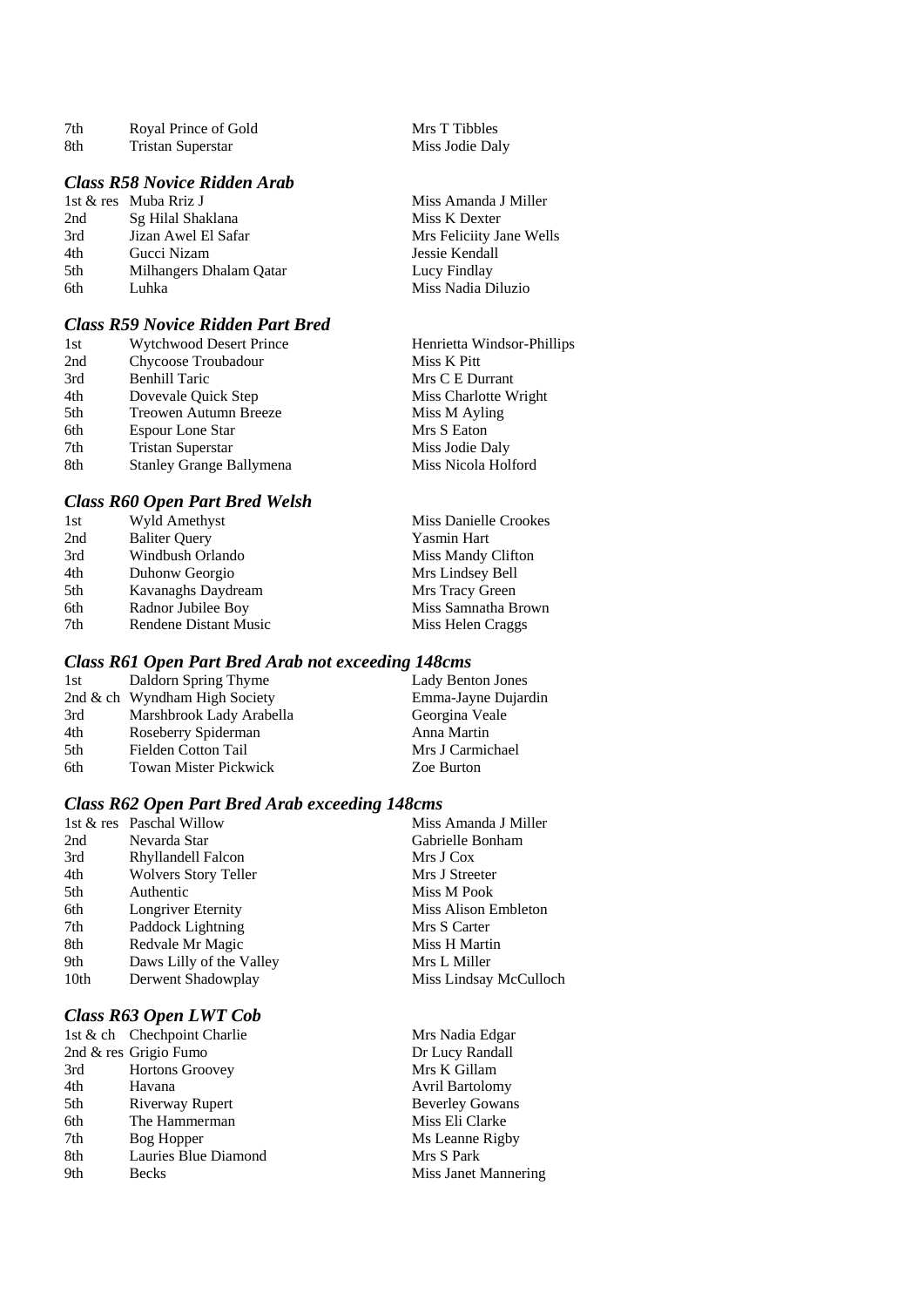10th Sir Walter Reilly Angela Pearman

#### *Class R64 Open HWT Cob*

| 1st | De Monkey Business    |
|-----|-----------------------|
| 2nd | Little Countryman     |
| 3rd | Cob Dot Com           |
| 4th | The Cobmandor         |
| 5th | Checkmate IV          |
| 6th | Draxover General Mcla |
| 7th | General George        |
| 8th | Harlequins Macey Gray |
| 9th | Stilton               |
|     |                       |

#### *Class R65 Open Ridden Arab*

| 1st  | <b>Blue Kismet</b>  |  |
|------|---------------------|--|
| 2nd  | Tukki Amira         |  |
| 3rd  | H Naharra           |  |
| 4th  | Almina              |  |
| .5th | Gucci Nizam         |  |
| 6th  | Jizan Awel El Safar |  |

#### *Class R66 Open Small Hack*

|     | 1st & res Kookaburra           |
|-----|--------------------------------|
| 2nd | <b>Holltess Victoria Falls</b> |
| 3rd | Redvale Mr Magic               |
| 4th | Roydon Sweet Wiliam            |
| 5th | Hamptonne Opium                |
|     |                                |

#### *Class R67 Open Large Hack*

|     | 1st & ch Honey Gilider |
|-----|------------------------|
| 2nd | Barradene Night Fever  |
| 3rd | Mathemadam High Spirit |
| 4th | Whistle up the Wind    |
| 5th | Time Out               |
| 6th | Bee J Gee              |
| 7th | My Sweet Lord          |
| 8th | Longriver Eternity     |
|     |                        |

#### *Class R68 Open Ridden Welsh A*

| 1st  | Nantfforchog Blue Romance |
|------|---------------------------|
| 2nd  | <b>Tryfel Arrow</b>       |
| 3rd  | Wintersend Nimbus         |
| 4th  | Werderris Chancellor      |
| .5th | Deri Latisha 142621       |
| 6th  | Belancadi Bach            |

#### *Class R69 Open Ridden Welsh B*

| Wynswood Golden Guinea      | Miss C Edwards          |
|-----------------------------|-------------------------|
| Thornberry Masterpeice      | <b>Alison Duval</b>     |
| Rhydspence Roseanne         | <b>Tracey Neal</b>      |
| Teglearhy Forget Me Not     | Miss Christina Gillette |
| Locks Bit Purple Cloud      | Jolie Darton            |
| Pennwood Alakai             | Mrs P Farmbrough        |
| <b>Mossvalley Valentine</b> | Miss Katie Goulding     |
| Kilmorie Eclipse            | Miss J Capstick         |
| Jolaikes Starlight          | Pauline Jauncey         |
| Gypsyville Silver Cloud     | Mr Marc Scott           |
|                             |                         |

#### *Class R70 Open Ridden Dartmoor / Exmoor / Shetland*

1st & ch Treworgan Sandpiper Miss C Hudson

Mr Stuart Ashton Mrs K Farrow Miss Jo Cocker Mr Alwyn Fradley Mrs C Excell-Outram ay Mr Bryan Cass Miss H Shippey  $\Gamma$ eresa Nicholls Miss Rebecca Williamson

> Miss M Pook Claire Cryer Mrs Sue Rose Miss Mary Clarke Jessie Kendall Mrs Feliciity Jane Wells

Lucinda Haines Miss S Burrows Miss H Martin Grace Michaelides Miss Victoria Wilson

Miss J Farrell Julie Carter Ms Beverley Moore Miss Abigail Kelmanson Miss Kirstie Harris Nadia Catterwell Mrs A C Robson Miss Alison Embleton

Miss Natalie Middlemas Hope Fisher Mrs K Marshall Miss C Edwards Mrs J Edmead Phoebe Greenwood-Mann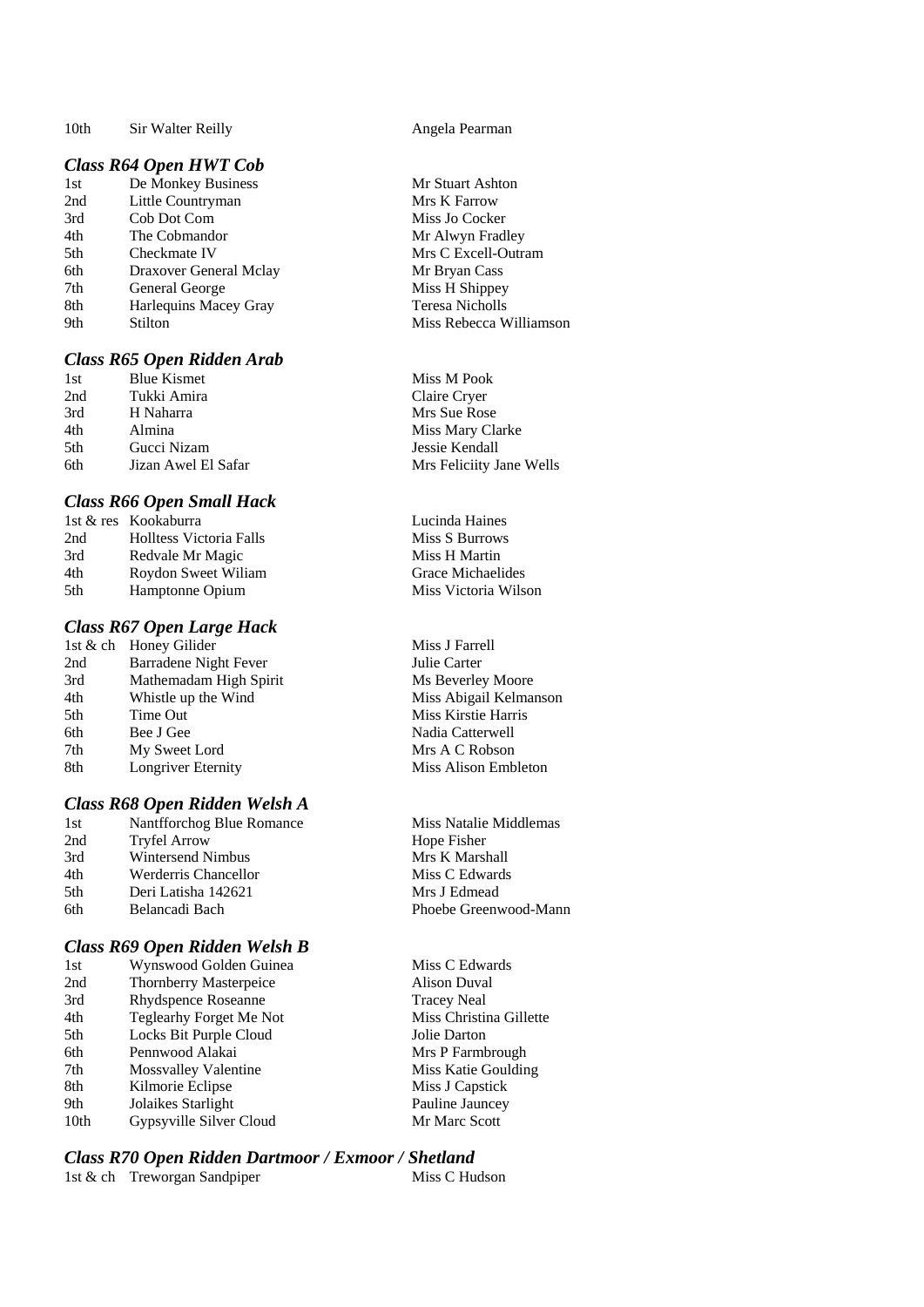| 2nd | <b>Anchor Bustard</b>   |
|-----|-------------------------|
| 3rd | Moortown Honeyman       |
| 4th | Waulkmill Swift         |
| 5th | Coppice Beltane         |
| 6th | Frithesden Alberti Bass |
| 7th | <b>Eddra Chillies</b>   |
| 8th | Greenferns Bentley      |
| 9th | Kebroyd Catuvellauni    |

#### *Class R71 Open Ridden Dales / Fell*

| 1st  | Kilmannan Robert The Bruce | Mr W. R. Ireland      |
|------|----------------------------|-----------------------|
| 2nd  | Greenholme Warbler         | Mrs Claire Wigley     |
| 3rd  | Waterside Joanne           | Nicola Eminson        |
| 4th  | Waverhead Copper           | Miss Laura Barsoum    |
| 5th  | Kilmannan Rob Roy          | Mr W Ireland          |
| 6th  | Murthwaite Oliver          | Miss Lucinda Stockley |
| 7th  | <b>Townend Revel</b>       | Dr Cher Cartwright    |
| 8th  | Lunesdale Knight Music     | Alison Flavell        |
| 9th  | Killington Jack Flash      | Miss Beverley Neal    |
| 10th | Nipna Damask Rose          | Mrs J Pennell         |
|      |                            |                       |

#### *Class R72 Open Ridden Connemara*

| 1st              | Millfields Sportsman       | Mr P Cook           |
|------------------|----------------------------|---------------------|
| 2nd              | Chilham Aquarius           | Miss L Campion      |
| 3rd              | Aimbry Dragoon             | Mrs E Haigh         |
| 4th              | Ridgeway Silver Trinket    | Mrs J R Sehne       |
| 5th              | Millfields Sonnet          | Miss Collette Green |
| 6th              | Kippure Thunder            | Melissa McEwing     |
| 7th              | <b>Blackthorn Patience</b> | Mrs Pamela Teasdale |
| 8th              | Lovelyhill Village Cygnet  | Mr M A Sheen        |
| 9th              | <b>Frosty Cove</b>         | Hannah Wyslych      |
| 10 <sub>th</sub> | <b>Linsfort Silver</b>     | Mrs Michelle Breach |
|                  |                            |                     |

### *Class R73 Open Ridden New Forest*

| 1st | Mitton Springtime        |
|-----|--------------------------|
| 2nd | Haylands Masai Mara      |
| 3rd | <b>Ashley Enterprise</b> |
| 4th | Buttslawn Charisma       |
| 5th | Farriers Firecracker     |
| 6th | Willoway Pipe Dream II   |

#### *Class R74 Open Ridden Highland*

| 1st $\&$ res     | Oatcake of Whitefield       |
|------------------|-----------------------------|
| 2nd              | Major General of Whitefield |
| 3rd              | Oscar of Edinglassie        |
| 4th              | Mozart of Whitefield        |
| 5th              | Sancerre or Hirstmund       |
| 6th              | Monika of Whitefield        |
| 7th              | Rignell Brora               |
| 8th              | Maccallum - Dene            |
| 9th              | Nashend Lord Avon           |
| 10 <sub>th</sub> | Strathmore Robin            |
|                  |                             |

#### *Class R75 Open Ridden Welsh D*

| 1st | <b>Babylon Gabrielle</b>  |
|-----|---------------------------|
| 2nd | Jebeth Captain Sensible   |
| 3rd | Harradene Golden Nuggrt   |
| 4th | Pentrefelin Sorrento      |
| 5th | Murdogg Mastermind        |
| 6th | <b>Avonvalley Nowjust</b> |

Mrs Debbie Knights Maria Vaughan Michelle Breach Mrs Rebecca Spink Miss E Bryant Miss C M Phillips Miss Pip Smith Gail Whetter

| Mr W. R. Ireland      |
|-----------------------|
| Mrs Claire Wigley     |
| Nicola Eminson        |
| Miss Laura Barsoum    |
| Mr W Ireland          |
| Miss Lucinda Stockle  |
| Dr Cher Cartwright    |
| <b>Alison Flavell</b> |
| Miss Beverley Neal    |
| Mrs J Pennell         |

Eileen Jack Mrs Maria Young Miss E Collis Jo Smyth Miss G Denning Mrs C Highnam

Mrs Jill Cousens Sophie Cumbers Debbie Barr Lesley Jolly Mrs Sara Hird Mrs Catriona Carnegie Eleanor Corkett Heather Shave Caroline Ratcliffe Miss Kim Fairhurst

Imogene Aylwin Mrs K Gibson Miss J Felton Lewene Ennett Charlotte Arthur Mrs Sandra Hall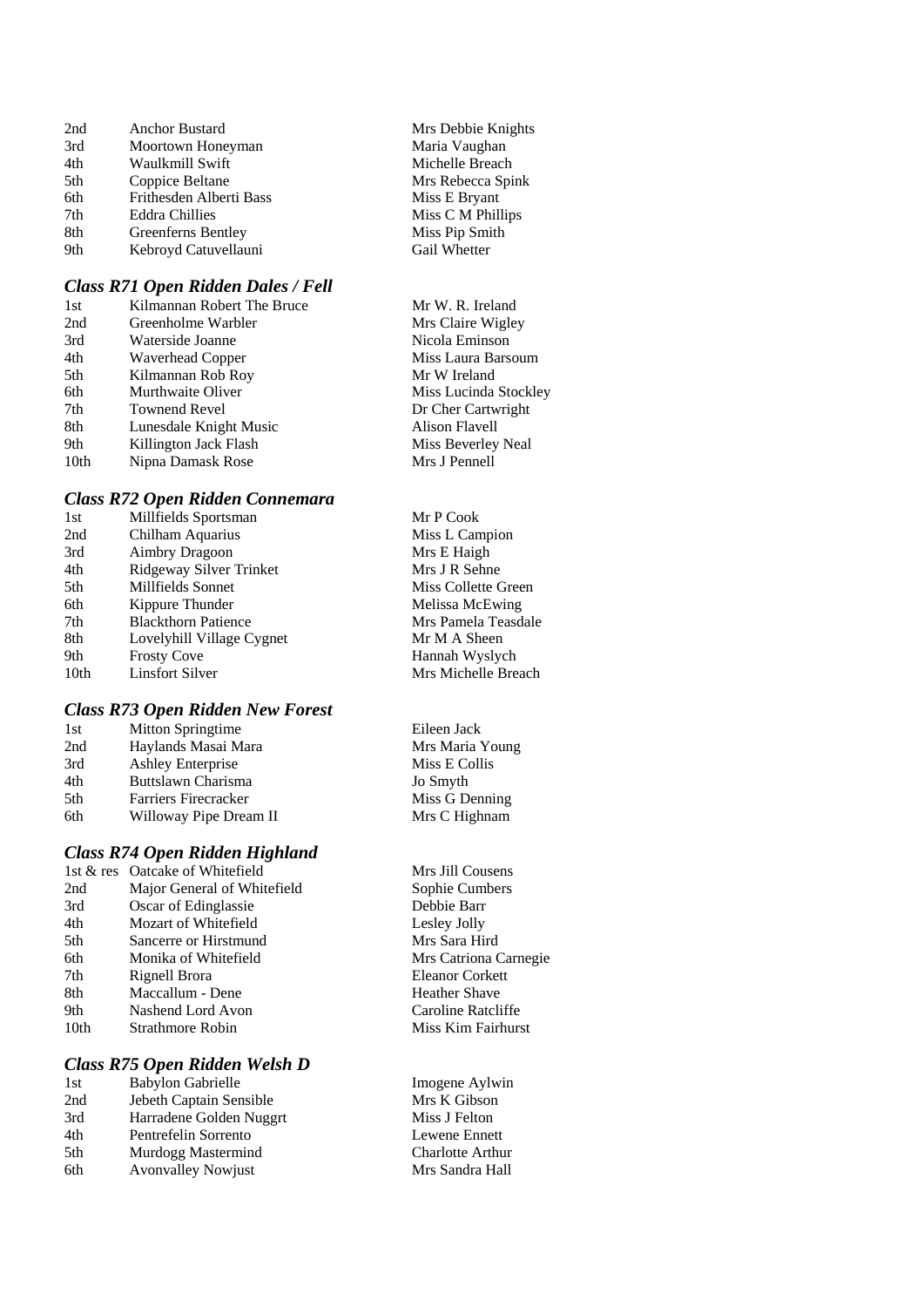| 7th  | Llanfyllin Lucky Jim     | Ms Natalie Hulme    |
|------|--------------------------|---------------------|
| 8th  | <b>Shardels Remo</b>     | Mikileigh Batchelor |
| 9th  | Hollyfields Lord Gwynfor | Caroline Turner     |
| 10th | Dearne Valley Odin       | Miss Gemma Hawes    |

#### *Class R76 Open Ridden Welsh C*

| 1st  | Tawelfan Red Robin        |
|------|---------------------------|
| 2nd  | Sauvey Golden Condor      |
| 3rd  | <b>Cyntaf Supercharge</b> |
| 4th  | Keeshen Romeo             |
| 5th  | Popsters Debutante        |
| 6th  | Dabernon Boyce            |
| 7th  | Burghwallis Spellbound    |
| 8th  | <b>Brilyn Spirit</b>      |
| 9th  | Moelwyn Fiona             |
| 10th | Cavewood Da Vinci         |
|      |                           |

#### *Class R77 Un-registered M&M*

| 1st  | Merlin              | Mrs H Hanson       |
|------|---------------------|--------------------|
| 2nd  | Willow Peel Sparrow | Mrs Alison Tesloff |
| 3rd  | Treacle             | Mrs S Gallagher    |
| 4th  | Twix                | Mrs V Lawes        |
| .5th | Rosie               | Miss V Perrin      |

#### *Class R78 Junior Ridden Large Breeds*

|     | 1st & res Sauvey Golden Condor | Debbie Barr         |
|-----|--------------------------------|---------------------|
| 2nd | Shalamar Thunderstorm          | Jacqui Bentley      |
| 3rd | Linnel Blossom                 | Miss Caron Williams |
| 4th | <b>Dycott Elegant Lady</b>     | Miss F Wood         |
| 5th | Harradene Golden Nuggrt        | Miss J Felton       |
| 6th | <b>Waxwing Keavil</b>          | Miss C Rogers       |
| 7th | Kippure Thunder                | Melissa McEwing     |
| 8th | Llwyngell Erin                 | Mrs K Grant         |
| 9th | <b>Holling Shane</b>           | Miss A Sumner       |
|     |                                |                     |

### *Class R79 Junior Ridden Small Breeds*

|     | 1st & ch Tryfel Arrow  | Hope Fisher         |
|-----|------------------------|---------------------|
| 2nd | Dykes Blackberry Mead  | Lucy Aldred         |
| 3rd | <b>Bradford Legacy</b> | Amanda Plumb        |
| 4th | Janpete Charlie Boy    | Lucy Ellison        |
| 5th | Moortown Hamish        | Philippa Horton     |
| 6th | Bannut Timpani         | Mrs Kati Choynowski |
| 7th | Gwithian Geraint       | Mrs Kim Taylor      |
| 8th | Byley Tom Thumb        | Miss Emma Foster    |
| 9th | Costone Cayti          | Mrs S Blythe        |
|     |                        |                     |

### *Class R80 Novice Ridden Welsh C*

| 1st  | <b>Seiont Ffrancon</b>    | Leanne Walsh           |
|------|---------------------------|------------------------|
| 2nd  | <b>Blue Haven Cadet</b>   | Miss T Farrow          |
| 3rd  | Larnleighs Diablo         | Miss S Howard          |
| 4th  | Dabernon Boyce            | Mikileigh Batchelor    |
| 5th  | <b>Telaid Carys</b>       | Miss Tara Vaughan      |
| 6th  | Caebryn Azra              | Mr John Elliott        |
| 7th  | Menai Celtic Warrior      | Hannah Hargreaves      |
| 8th  | <b>River Danielle</b>     | Miss S Hastings        |
| 9th  | Llanidan Lancelot         | <b>Katherine Marks</b> |
| 10th | <b>Tyngwndwn Chanelle</b> | Miss Y Hart            |
|      |                           |                        |

#### *Class R81 Novice Ridden Welsh D*

Miss Katie Goulding Debbie Barr Miss Felicity Whiteley Mrs Anita Corney Miss C Chubb Mikileigh Batchelor Miss C Buck Miss L Cambell Louise Curtis Miss D Page

| Debbie Barr        |
|--------------------|
| Jacqui Bentley     |
| Miss Caron Willian |
| Miss F Wood        |
| Miss J Felton      |
| Miss C Rogers      |
| Melissa McEwing    |
| Mrs K Grant        |
| Miss A Sumner      |
|                    |

Julie Liston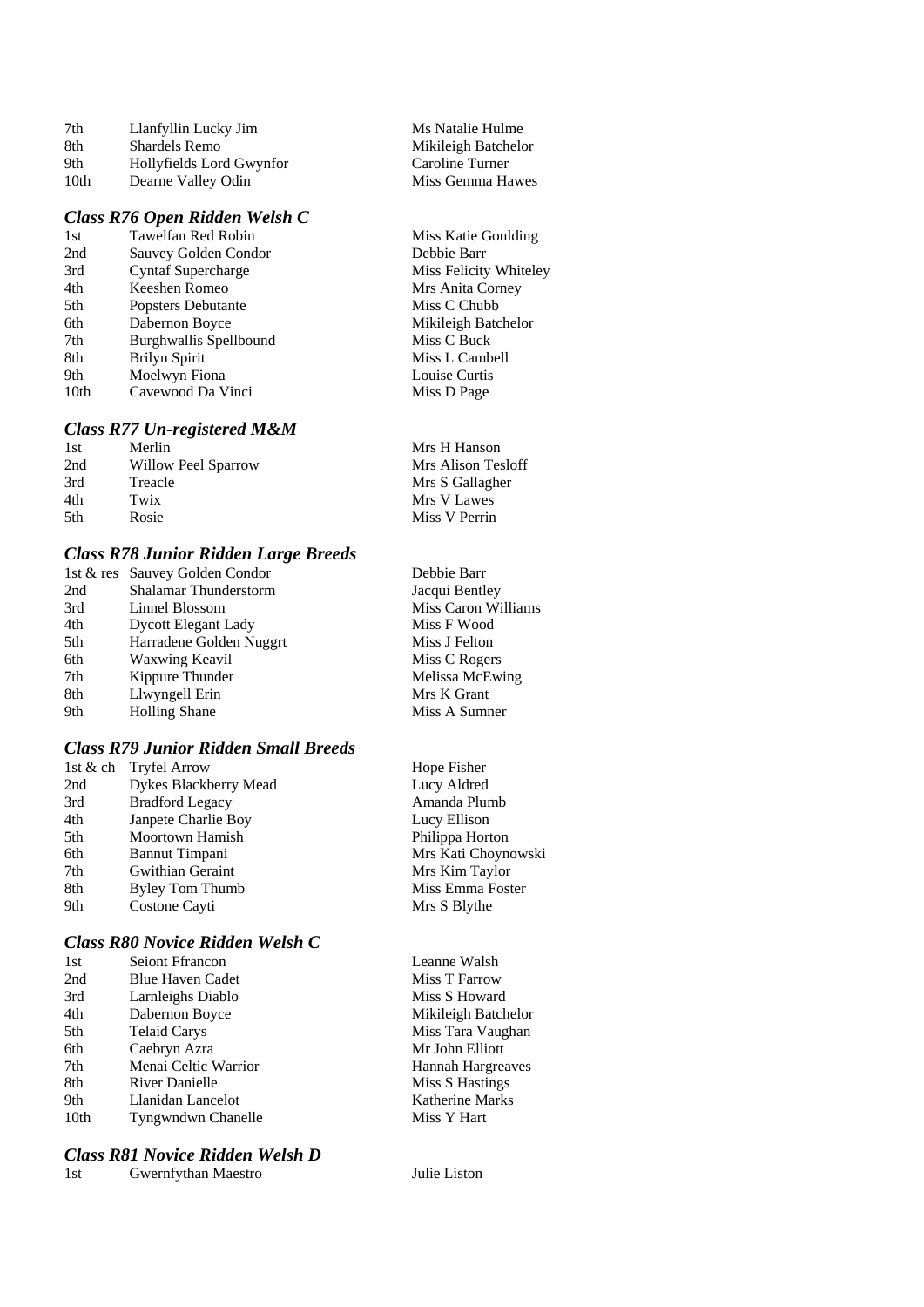| 2nd              | Hollyfields Lord Gwynfor       |
|------------------|--------------------------------|
| 3rd              | <b>Penstrumbly Stone Roses</b> |
| 4th              | <b>Ffald Fireaway</b>          |
| 5th              | Llanfyllin Lucky Jim           |
| 6th              | <b>Blaengwen Wayne Rooney</b>  |
| 7th              | <b>Triad Cracklin Rosie</b>    |
| 8th              | Murdogg Mastermind             |
| 9th              | <b>Babylon Gabrielle</b>       |
| 10 <sub>th</sub> | Gems Viscount                  |
|                  |                                |

### *Class R82 Novice Ridden Highland*

| 1st  | Lochlands Silver Drum                      | Miss Aimee Hoare         |
|------|--------------------------------------------|--------------------------|
| 2nd  | Oscar of Edinglassie                       | Debbie Barr              |
| 3rd  | Ellister Islay Royal Fern                  | Mrs E Mangham            |
| 4th  | <b>Hogmanay Henry</b>                      | Lesley Jolly             |
| 5th  | <b>Rhinns Point Sendac</b>                 | Ms L McNaughton-Wells    |
| 6th  | Rory of Alltnacailleach                    | <b>Holly Donaldson</b>   |
| 7th  | Lilibet Of Kuranda                         | Ms S Littledyke          |
| 8th  | <b>Glenwest Castle Little Miss Jasmine</b> | Miss D & Miss N Barfield |
| 9th  | Finches Tiger Moth                         | Lucy Chapman             |
| 10th | Mckellardene                               | Mr M A Sheen             |

Caroline Turner Miss Laura Barsoum Miss Lauren Bamford Ms Natalie Hulme Miss G Oliver

Miss Charlotte Marshall Charlotte Arthur Imogene Aylwin Natalie Hughes-Page

#### *Class R83 Novice Ridden Dales & Fell*

|      | 1st & res Daloumie Foxy Lady | Mrs K Gibson          |
|------|------------------------------|-----------------------|
| 2nd  | Penmire Dudley               | Mrs G Rawlinson       |
| 3rd  | Linnel Blossom               | Miss Caron Williams   |
| 4th  | Lunesdale Knight Music       | Alison Flavell        |
| 5th  | Murthwaite Oliver            | Miss Lucinda Stockley |
| 6th  | Murthwaite Looks Promising   | Mrs J Rawden-Glass    |
| 7th  | <b>Holling Cliffy</b>        | Mrs Jayne Stuart      |
| 8th  | Wansfell Vanessa             | Mrs Lynne Tolley      |
| 9th  | <b>Buttondown Jester</b>     | Miss Jenna Jordan     |
| 10th | Manorian Marshall            | Miss S Hamilton       |

### *Class R84 Novice Ridden Connemara / New Forest*

| 1st & ch | Royal Oak Youngman            | Mrs J Walker       |
|----------|-------------------------------|--------------------|
| 2nd      | West Tide Oisin               | Miss P Chambers    |
| 3rd      | Inneilan Ossprey              | Mr P Cook          |
| 4th      | Kilpatrick Kestrel            | Miss Aimee Hoare   |
| 5th      | Drumacre Debutante            | Mr Robin Avery     |
| 6th      | <b>Ballybrit Grey Diamond</b> | Dr Cher Cartwright |
| 7th      | Everkerry Mr Rossi            | Mrs Sue Everest    |
| 8th      | Haylands Masai Mara           | Mrs Maria Young    |
| 9th      | Willoway Pipe Dream II        | Mrs C Highnam      |
| 10th     | <b>Stockley Andante</b>       | Alice Litherland   |

#### *Class R85 Novice Ridden Dartmoor/Exmoor/Shetland*

| 1st<br>2nd | Vean Night Owl<br>Walkmill Ross | Elaine Arnold<br>Debbie Barr |
|------------|---------------------------------|------------------------------|
| 3rd        | Dykes Blackberry Mead           | Lucy Aldred                  |
| 4th        | Elsinore Alan Partridge         | Mrs S Wooderson              |
| 5th        | Briars Valhalla                 | Miss Lauren Brill            |
| 6th        | Dunmere Billy Green             | Miss E Collis                |
| 7th        | Treworgan Statesman             | Mrs Kerry Bates              |
| 8th        | Moonpenny Aurora                | Miss E Bryant                |
| 9th        | Coryhill Apollo                 | <b>Hayley Yates</b>          |
| 10th       | Greenferns Bentley              | Miss Pip Smith               |
|            |                                 |                              |

### *Class R86 Novice Ridden Welsh A & B*

| Wintersend Nimbus<br>1st | Mrs K Marshall |
|--------------------------|----------------|
|--------------------------|----------------|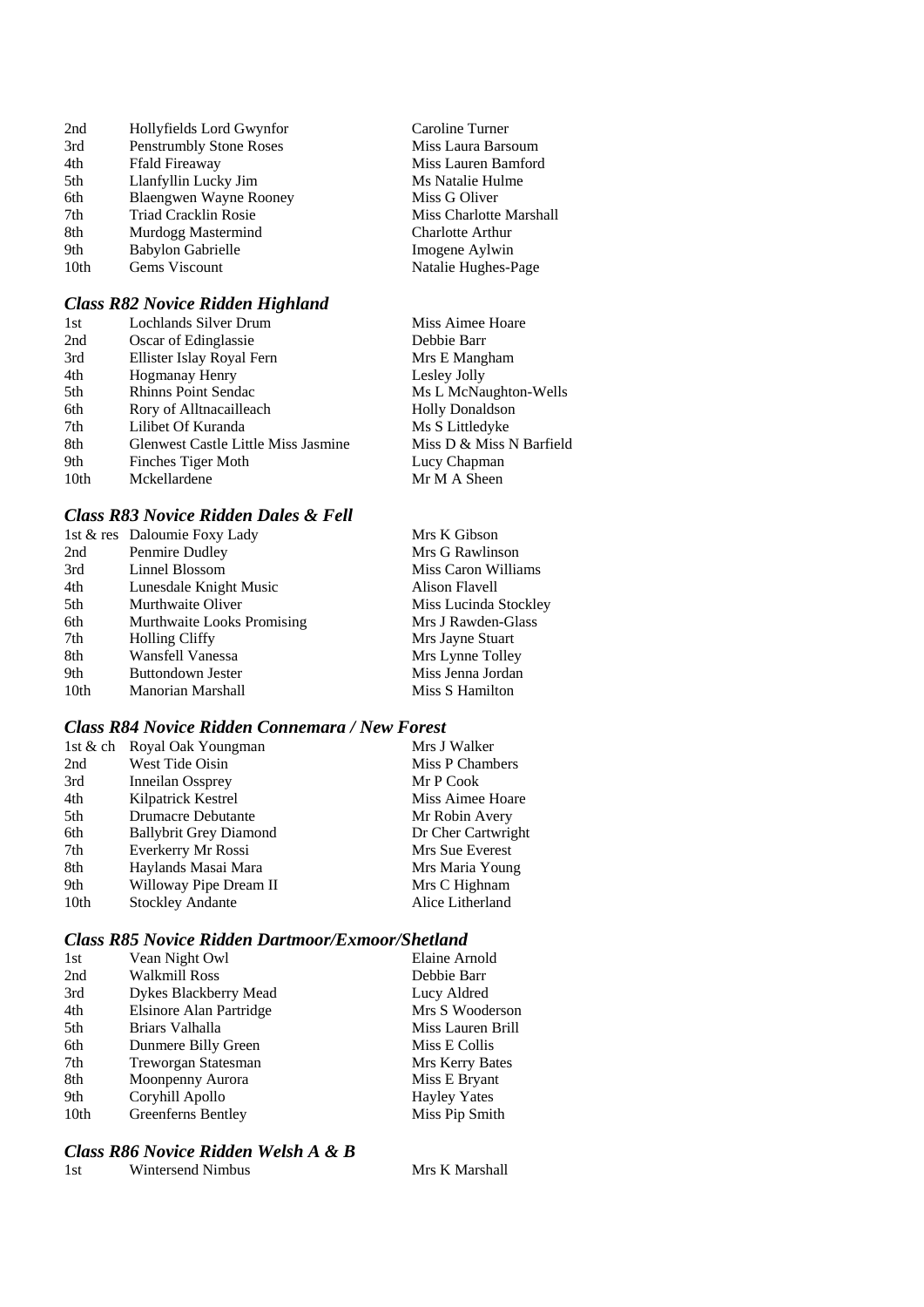| 2nd  | <b>Eastways Neptune</b>     |
|------|-----------------------------|
| 3rd  | <b>Werderris Chancellor</b> |
| 4th  | Nantfforchog Blue Romance   |
| 5th  | Reylem Dewdrop              |
| 6th  | Stockham Nicholai           |
| 7th  | Teglearhy Forget Me Not     |
| 8th  | <b>Techon Tomos</b>         |
| 9th  | Newcott Mikado              |
| 10th | Eyarth Milan                |
|      |                             |

#### *Class R87 Novice LWT Hunter*

| 1st              | Out Of Sight            |
|------------------|-------------------------|
| 2nd              | Syd II                  |
| 3rd              | Diamond Cavalier Royale |
| 4th              | Zatopek                 |
| 5th              | <b>Bally Blarney</b>    |
| 6th              | Simply Red VI           |
| 7th              | Mickey Finn II          |
| 8th              | Cotton King             |
| 9th              | Samantha III            |
| 10 <sub>th</sub> | Nobelle Clover          |

#### *Class R88 Novice MWT / HWT Hunter*

|      | 1st & ch Lismon President     | Miss H Curtis        |
|------|-------------------------------|----------------------|
|      | 2nd & res Botton Grove Bazel  | Alycia Collins       |
| 3rd  | Melford George                | Louise Allen         |
| 4th  | <b>Crosstown Clovers King</b> | Mrs Paulette Cooper  |
| 5th  | Ueejit                        | Miss Danielle French |
| 6th  | Arlequino Reichter            | Miss Lauren Bunker   |
| 7th  | Ishah                         | Katherine Ellis      |
| 8th  | Brechfa Ninian                | Mrs Caryn Wilkinson  |
| 9th  | Charlotte Ginger & Proud      | Miss Linda Barthorpe |
| 10th | <b>Briardale Solidarity</b>   | Mrs Avril Russell    |
|      |                               |                      |

### *Class R89 Novice Small Riding Horse*

| 1st & ch Trudi Thornton | Miss A Bosworth     |
|-------------------------|---------------------|
| <b>Brendas Boy</b>      | Mrs C Scott         |
| Dream of a Gleam        | Mrs E Curtis        |
| Regal Starlight         | Mrs Chrissie Haley  |
| <b>Bond Playboy</b>     | Mrs H Hume          |
| Liberetto               | Miss Nicola Holford |
| Carnsdale Fairy Tale    | Emma-Jayne Dujardin |
| Pebbly Editor           | Emma Jones          |
| <b>Madison Mist</b>     | Miss Laura Jones    |
| Pearl Orchid            | Miss R Gabazza      |
|                         |                     |

#### *Class R90 Novice Large Riding Horse*

| 1st & res Loranta |                            | Miss Laura Wood       |
|-------------------|----------------------------|-----------------------|
| 2nd               | Cupid                      | Miss Tamzin Jefferson |
| 3rd               | <b>Pretty Flower</b>       | Mrs Sally Galloway    |
| 4th               | Coswarth Legacy            | Nicola Wilkes         |
| 5th               | Willow                     | Faye Heppelthwaite    |
| 6th               | Pretty Vacant              | Miss Tracey Bonner    |
| 7th               | <b>Birchbrook Rhapsody</b> | Miss Laura Percy      |
| 8th               | Jendali Prince             | Miss A Shaw           |
| 9th               | Our Joan                   | Miss Claire Sadler    |
| 10th              | Maraday Marksman           | Miss Hayley Mather    |

#### *Class R91 Novice Small Hack*

1st & ch Wesswood Caste a Spell Mrs V Windsor-Phillips

Miss L Traylor Miss C Edwards Miss Natalie Middlemas Ms N Jackson Miss Michelle Berlyn Miss Christina Gillette Miss Charlotte Wright Mrs Heather Holt Mr Gary Lawless & Miss D Lee

Jenna Tyldesley Miss L Heseltine Stephanie Hill Amanda Court Miss Cheryl Bunton **Ms Nesta Hartley** Mrs J E Scott Miss Sharina Walia Ruth Flack Miss K Hayward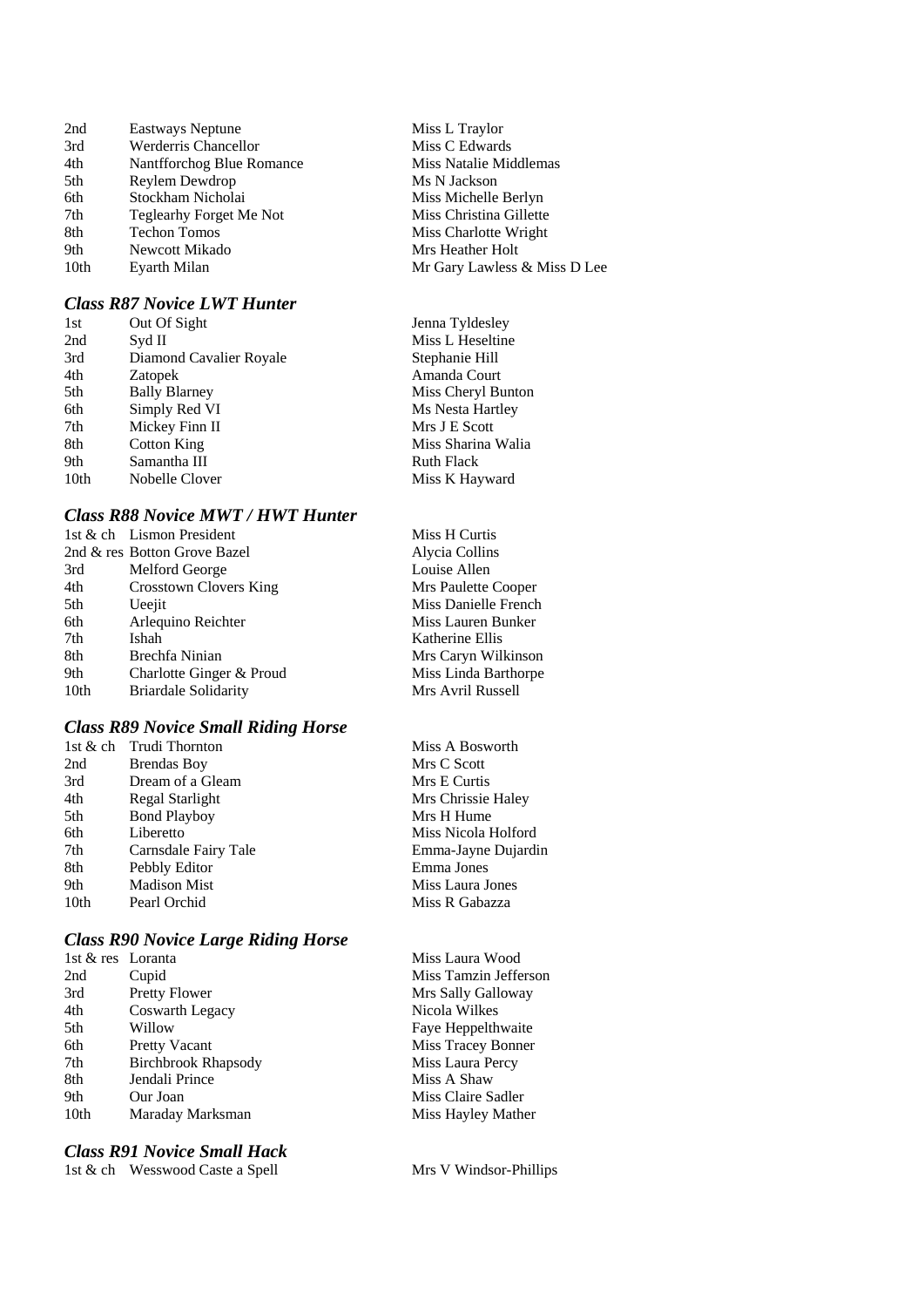|     | 2nd & res Marshbrook Spring Bouquet | Mrs W Lloyd      |
|-----|-------------------------------------|------------------|
| 3rd | Magical Pearl                       | Miss R Gabazza   |
| 4th | Ancaoran Roisin                     | Mr Paul Langrick |
| 5th | Hazelcroft Hallmark                 | Chloe Hampson    |
| 6th | Knowle Victor                       | Alexis Armstrong |
|     |                                     |                  |

### *Class R92 Novice Large Hack*

| 1st | Littletons Master Plan | Mr K Patrickson       |
|-----|------------------------|-----------------------|
| 2nd | Rathnaleen Ransom      | Miss A Bosworth       |
| 3rd | Designer Scamp         | Caren Rossall         |
| 4th | Ocean King             | Mrs Michelle Reynolds |
| 5th | My Sweet Lord          | Mrs A C Robson        |

#### *Class R93 Open Piebald / Skewbald Native Pony*

|      | 1st & ch Mr Nigel  | Mrs H R Townshend-Ward |
|------|--------------------|------------------------|
| 2nd  | Stardust II        | Mr Martin Pickford     |
| 3rd  | Nantllesg Elwyn    | Roanna Hamilton        |
| 4th  | Zapper             | Mrs Fay Barltrop       |
| 5th  | Cassiys            | Mr Robin Avery         |
| 6th  | <b>Black Magic</b> | Miss Sarah Lowe        |
| 7th  | Kitty Kat          | Mrs Nicola Bond        |
| 8th  | Smartie Valentine  | Miss R Jordan          |
| 9th  | Master Willaby     | Alexandra Hinchly      |
| 10th | Pride Park         | Ms Eve Redfern         |

### *Class R94 Open Piebald / Skewbald Native Horse*

| 1st | Janus                  | Mrs Lisha Leeman    |
|-----|------------------------|---------------------|
| 2nd | Ocknell Mystery        | Miss Carly Reardon  |
| 3rd | Killbally Ladies Man   | Joanne Claxton      |
| 4th | <b>Bydesign</b>        | Sue Davis           |
| 5th | Cheap As Chips         | Mr Robin Avery      |
| 6th | Wulfstan Silver Clover | Miss Phaedra Towler |
| 7th | Ranchella Gold Dust    | Miss Sandra Samuels |

### *Class R95 Open Piebald / Skewbald Non-Native Pony*

|                           | Miss Christina Gillette                            |
|---------------------------|----------------------------------------------------|
| Miss Ruan                 | Miss Laurie Ibbotson                               |
|                           | Alison Duval                                       |
| Mccartneys Double Time    | Mrs C Midgley                                      |
| Hewarths Hits the Jackpot | Miss Sarah Lowe                                    |
| Raindance Warrior         | Miss Joanne Hull                                   |
| Fish                      | Miss S Brooker                                     |
| <b>Baliter Query</b>      | <b>Yasmin Hart</b>                                 |
|                           | 1st & res Wulfstan Tiger Feet<br>Megland Mooncharm |

### *Class R96 Open Piebald / Skewbald Non-Native Horse*

| 1st  | Sopretty                    | Mr James Munro          |
|------|-----------------------------|-------------------------|
| 2nd  | Harry XL                    | Mrs Toni Wise           |
| 3rd  | Don Diablo                  | Sam Woolmer             |
| 4th  | Perfectly Puzzled           | Lady K Fearn            |
| 5th  | Daized N Amused             | Mr Robin Avery          |
| 6th  | Otis                        | <b>Charlotte Mooney</b> |
| 7th  | <b>Nemesis</b>              | Mrs J Zampi             |
| 8th  | <b>Brooksreef Sensation</b> | Claire Hardstone        |
| 9th  | Reuben G                    | <b>Allison Clohessy</b> |
| 10th | <b>Kellys Dream</b>         | Mrs L Miller            |
|      |                             |                         |

# *Class R97 Novice Piebald / Skewbald Native Pony*

|     | 1st & res Colour Me Bad | Miss Hannah Miller-Burton |
|-----|-------------------------|---------------------------|
| 2nd | Delfyw Caradog          | Mr Martin Pickford        |
| 3rd | Wulfstan Bubbbalicious  | Miss Christina Gillette   |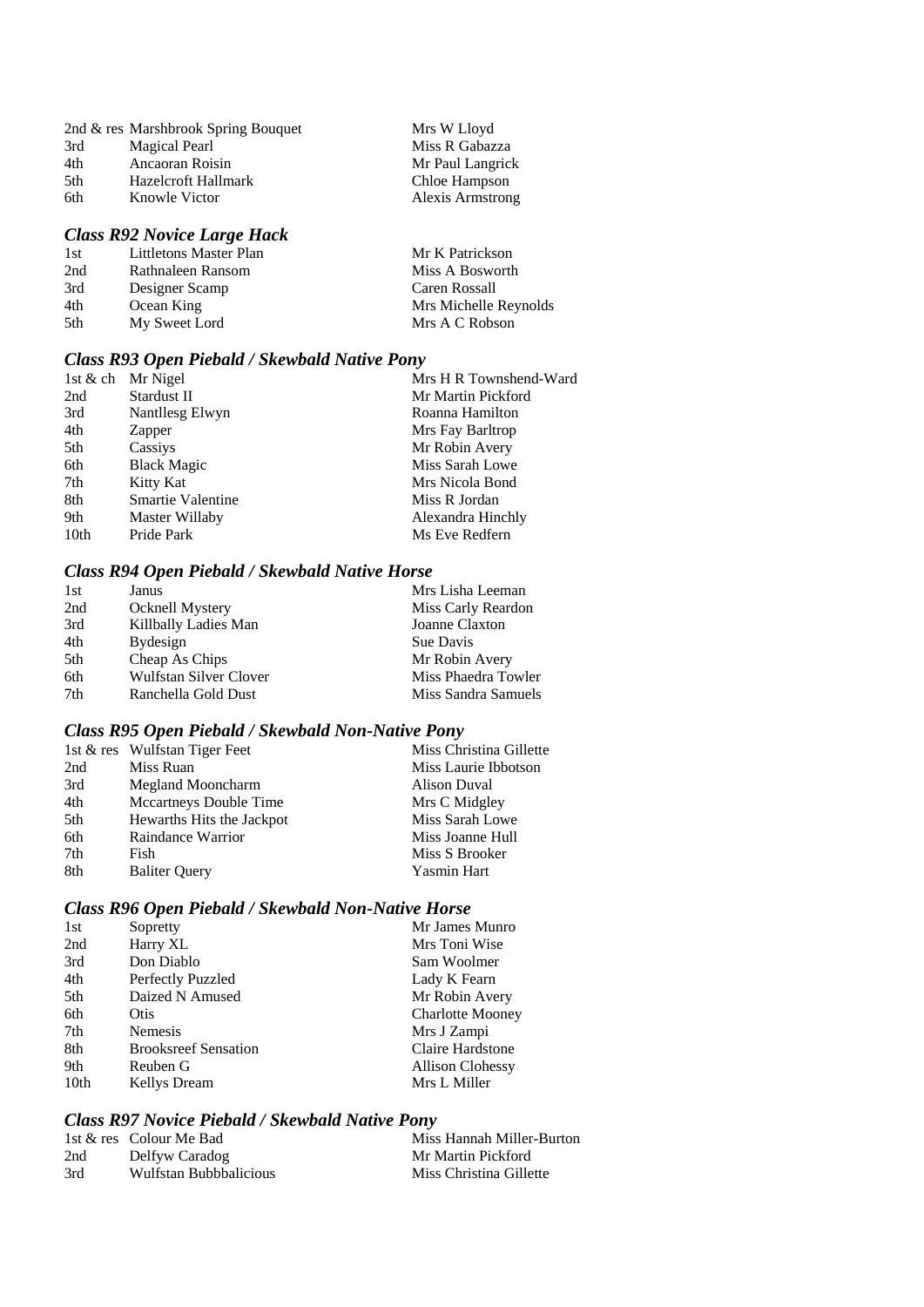| 4th  | Nantllesg Elwyn                    | Roanna Hamilton       |
|------|------------------------------------|-----------------------|
| 5th  | <b>Blaenpant Leddingtons Dream</b> | Mrs J Preston         |
| 6th  | Poppy XXUII                        | Miss Claire Standen   |
| 7th  | Watercolour King                   | <b>Tracie Foulger</b> |
| 8th  | The Real Chinook                   | Mrs N Stanier         |
| 9th  | Degla John Boy                     | Mrs Pat Hart          |
| 10th | <b>Storm Trooper</b>               | Mrs Fay Barltrop      |

### *Class R98 Novice Piebald / Skewbald Native Horse*

| 1st & ch         | Horatio Nelson         | Mrs Kim Chapman     |
|------------------|------------------------|---------------------|
| 2nd              | Rocky                  | Mrs Pauline Pape    |
| 3rd              | Cheap As Chips         | Mr Robin Avery      |
| 4th              | Asby Mills Dynamite    | Debra Walker        |
| 5th              | Dene Holly             | Mr James Munro      |
| 6th              | The Irish Artist       | Mrs T Harris        |
| 7th              | Centaurus              | Michelle Cooper     |
| 8th              | Ranchella Gold Dust    | Miss Sandra Samuels |
| 9th              | Nantllesg Painted Lady | Mrs Marie Boasman   |
| 10 <sub>th</sub> | Lord Lucan             | Mrs Sophie Keene    |

#### *Class R99 Novice Piebald / Skewbald Non-Native Pony*

| 1st | <b>Whiterock Versace</b> | Miss V Eggleston    |
|-----|--------------------------|---------------------|
| 2nd | Millpond Make Me Chuckle | Emma-Jayne Dujardin |
| 3rd | Jessie of Danthorpe      | Grace Amos          |
| 4th | Apache Double Take       | Mrs Vicki Wood      |
| 5th | <b>Indian Princess</b>   | Olivia Phillips     |
| 6th | Mays Surprise            | Ms Victoria Heath   |

### *Class R100 Novice Piebald / Skewbald Non-Native Horse*

| 1st  | <b>Blend The Rules</b>      | Miss Rebekah Belcher    |
|------|-----------------------------|-------------------------|
| 2nd  | Northern Ambition           | Charlene Hanson         |
| 3rd  | Counterpart                 | Ms S A Dale             |
| 4th  | The Jays Peace of Art       | Angela Pearman          |
| 5th  | Daized N Amused             | Mr Robin Avery          |
| 6th  | Vicarage Top Notch          | Mr Steven Bush          |
| 7th  | <b>Brooksreef Sensation</b> | Claire Hardstone        |
| 8th  | Crowholt Oberon             | Sarah Smithard          |
| 9th  | Reuben G                    | <b>Allison Clohessy</b> |
| 10th | Wild Mistress               | Catherine Young         |
|      |                             |                         |

### *Class R101 Novice LWT Cob*

|      | 1st & ch Jarrett Hills Wizard | Mrs T Tomlins  |
|------|-------------------------------|----------------|
| 2nd  | <b>Hortons Groovey</b>        | Mrs K Gillam   |
| 3rd  | Havana                        | Avril Bartolon |
| 4th  | Woodfield Choice              | Mrs Alison Mo  |
| 5th  | Larey                         | Mrs Lisha Lee  |
| 6th  | Sir Walter Reilly             | Angela Pearma  |
| 7th  | Millbrook                     | Rebecca Patter |
| 8th  | Lauries Blue Diamond          | Mrs S Park     |
| 9th  | Dun N Dusted                  | Debra Walker   |
| 10th | Countryman III                | Miss N Roper   |
|      |                               |                |

### *Class R102 Novice HWT Cob*

|     | 1st & res Horatio Nelson |
|-----|--------------------------|
| 2nd | Sylton Lad               |
| 3rd | Mister Monroe            |
| 4th | Harlequins Macey Gray    |
| 5th | Cob Dot Com              |
| 6th | Mister Tumble            |
| 7th | Walter                   |

romlinson artolomy ison Morton ha Leeman Pearman a Patterson

Mrs Kim Chapman Jodie Still Mrs T Harris Teresa Nicholls Miss Jo Cocker Miss Tracey Gribben Mrs Jennifer Gates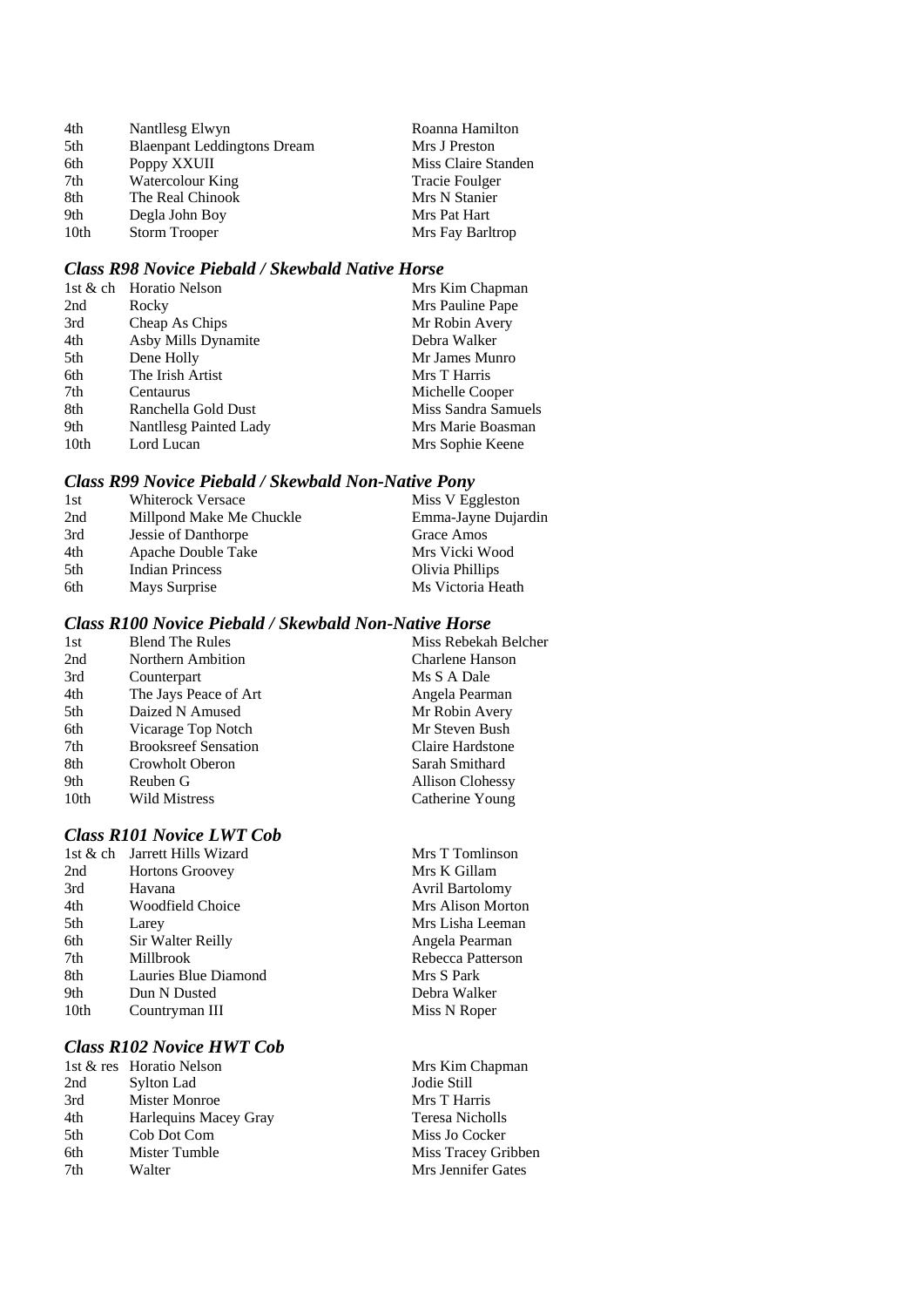| 8th  | Little Tinker Tommi | Mrs Filby       |
|------|---------------------|-----------------|
| 9th  | Ardlea Paddy Irish  | Miss J Mitchell |
| 10th | Major Oak           | Mrs R E McCourt |

#### *Class R103 Novice Maxi Cob*

| 1st              | Cobsons Choice         |
|------------------|------------------------|
| 2nd              | Ocknell Mystery        |
| 3rd              | Deards Blue Bayou      |
| 4th              | Grey Whistle           |
| .5th             | <b>Icob</b>            |
| 6th              | Wulfstan Silver Clover |
| 7th              | <b>Boyland Matilda</b> |
| 8th              | Letterlough Samson     |
| 9th              | Private Eye            |
| 10 <sub>th</sub> | Coleraine              |
|                  |                        |

#### *Class R104 Novice Small Hunter*

| l st | Bonmahon                       |
|------|--------------------------------|
| 2nd  | <b>Exclusively Centerstage</b> |
| 3rd  | Holly                          |
| 4th  | Simple Irresistable            |
| 5th  | Mothar Girl                    |
| 6th  | Gardengoch Roddy               |
| 7th  | Moylaw Monarch                 |
| 8th  | Granahan Moon Rocket           |
| 9th  | Pippi Long Stocking            |
| 10th | Pendancer Bilbo Baggins        |

#### *Class R105 Open Maxi Cob*

| 1st | <b>Ballystree Quality Street</b> |
|-----|----------------------------------|
| 2nd | <b>Hortons Maclaren</b>          |
| 3rd | Drum Major III                   |
| 4th | Deards Blue Bayou                |
| 5th | <b>Hot Property</b>              |
| 6th | <b>Inspector Piorot</b>          |
| 7th | Letterlough Samson               |
|     |                                  |

### *Class R106 Open Small Riding Horse*

| 1st | <b>Travelling Little Sister</b> |  |
|-----|---------------------------------|--|
| 2nd | <b>Ballentine</b>               |  |
| 3rd | <b>Wolvers Story Teller</b>     |  |
| 4th | <b>Oakleys Miss Marble</b>      |  |
| 5th | <b>Prophets Pennant</b>         |  |
| 6th | The Hitman                      |  |

#### *Class R107 Open Large Riding Horse*

| 1st & ch Concerto II       | Miss Lindsay McCulloch |
|----------------------------|------------------------|
| 2nd & res Cupid            | Miss Tamzin Jefferson  |
| Times Square II            | Rachael Chadwick       |
| Kilindini                  | Mrs Catherine Jones    |
| Willow                     | Faye Heppelthwaite     |
| <b>Bramley Moor Clover</b> | Miss Stella Plant      |
| <b>Birchbrook Rhapsody</b> | Miss Laura Percy       |
| Weltsieger                 | Miss Emma Hollingworth |
| Pretty Vacant              | Miss Tracey Bonner     |
| Lucky Luna                 | Miss Nicola Lee        |
|                            |                        |

#### *Class R108 Novice SHP not exceeding 133cms*

| 1st | <b>Burwain First Encounter</b> | Miss A Magnus     |
|-----|--------------------------------|-------------------|
| 2nd | Cottrell Riverdance            | Mrs Ellie Garrett |

Mrs Nikki Reeder Miss Carly Reardon Lucinda Haines Miss Laura Hibbins Mrs S Coote Miss Phaedra Towler Ms Anne Burton Mrs Laura Glendining Miss K Emsley Mrs Kim Callanan

Cathrine Durrant Miss Emma-Jayne Meredith Mrs S Jackson Mrs M Pagliarini Miss Lauren Robertson **Emily Huitt** Mrs Katrine Hirst Mrs B Malim Miss Hannah Golombeck Miss Hayley Dolby

Lady Caroline Tyrrell  $Mrs$  K Gillam Miss Claire Hill Lucinda Haines Rhys Harper Samantha Jakes Mrs Laura Glendining

Miss Kirstie Harris Mrs Linda Saunters Mrs J Streeter Mrs Emma Sarah Matthews Miss Emma-Jane Nolan Miss Zoe Roberts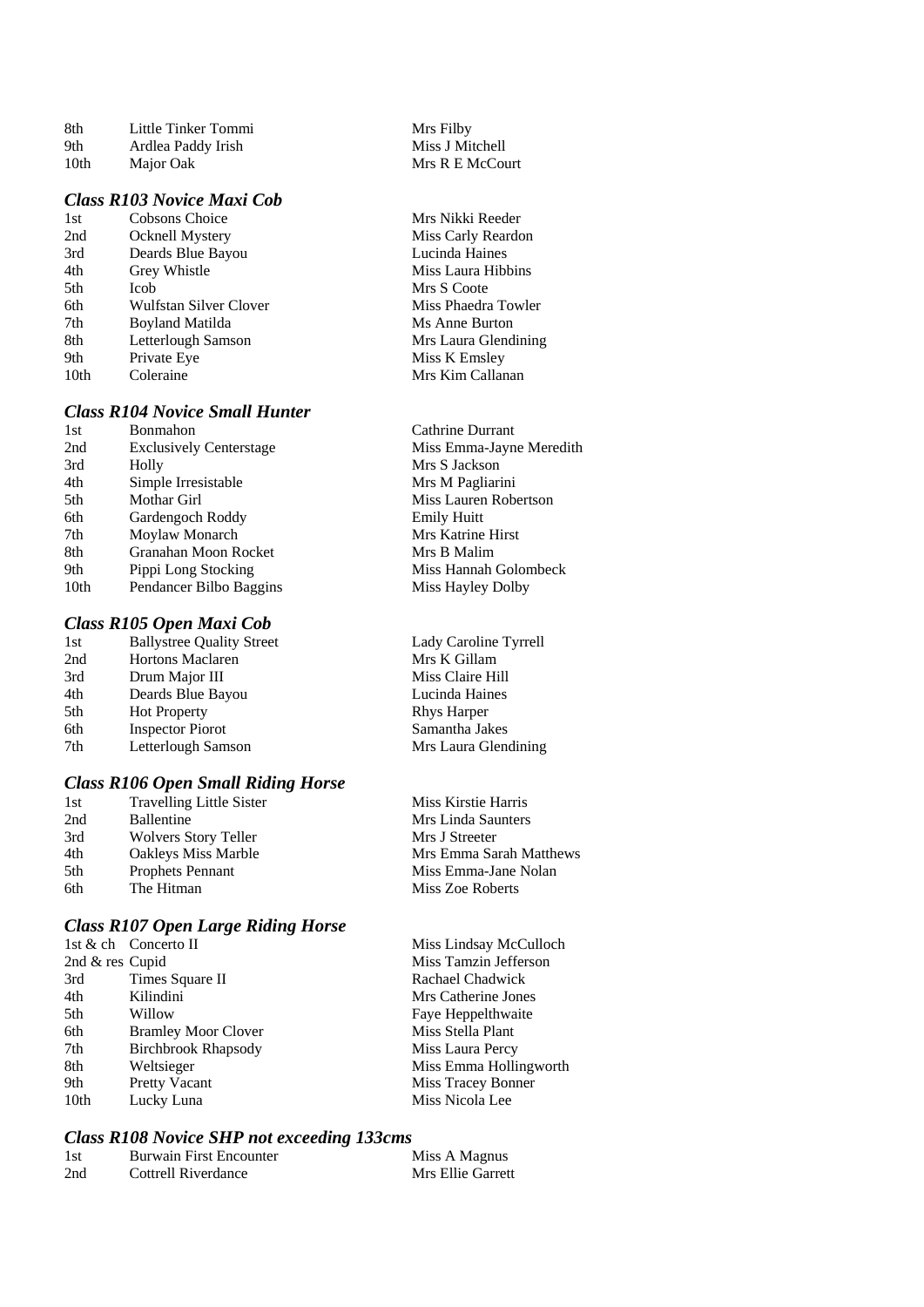| 3rd  | Jolaikes Diamond Cluster     | Mrs Kim Taylor     |
|------|------------------------------|--------------------|
| 4th  | <b>Bronheulog Freedom</b>    | Mrs Rebecca Spink  |
| 5th  | WestLife II                  | Ms G Hare          |
| 6th  | <b>Hindleap Tipsey Mouse</b> | Mrs Lisa Marshall  |
| 7th  | Oakwood Olympic              | Mrs Ali Remmen     |
| 8th  | Megland Rosegold             | Miss R Bradby      |
| 9th  | Colandra Red Ruby 46013      | Mrs Lisa Parfitt   |
| 10th | King Of Diamonds             | Mrs Christine Ward |

# *Class R109 Novice SHP not exceeding 153cms*

|      | 1st & ch Wyld Amethyst     | Danielle Crookes     |
|------|----------------------------|----------------------|
|      | 2nd & res Espour Lone Star | Mrs S Eaton          |
| 3rd  | Odysseus                   | Emma Hardy           |
| 4th  | Carnsdale Fairy Tale       | Emma-Jayne Dujardin  |
| 5th  | <b>Glencroft Rocky</b>     | Amelia Bevan         |
| 6th  | Mathemadam Royal Ensign    | Mrs Janine Milner    |
| 7th  | Oisin Lexus                | Mrs S Howes          |
| 8th  | Silvermines Irish Ruby     | Paige Thompson       |
| 9th  | Ruby Tuesday XIX           | Mrs K Whitehead      |
| 10th | Stambrook Magnifico        | Mrs Chrissie Wheeler |

### *Class R110 Novice Show Pony not exceeding 138cms*

|      | 1st & ch Whiteleaze Diplomat    | Ms Beverley Moore          |
|------|---------------------------------|----------------------------|
|      | 2nd & res Fielden Cotton Tail   | Mrs J Carmichael           |
| 3rd  | Palmfields Prince Of Romance    | Miss Christina Gillette    |
| 4th  | Maisie Daisy                    | Miss Sam Loveridge         |
| 5th  | Rotherwood Mr Pepys             | Mr L Conway                |
| 6th  | Fairley Katrina                 | Mrs Michelle Wilkinson     |
| 7th  | <b>Barncroft Royal Symphony</b> | Miss K Pitt                |
| 8th  | Royal Park Fatal Attraction     | Ms Claire Carnall Whitmore |
| 9th  | Springville Far Falla           | Miss L Hallam              |
| 10th | Kalusta Dolly Daydream          | Lacey Higgs                |

# *Class R111 Novice Show Pony not exceeding 148cms*

| 1st | Romanno Small Talk              | Margaret Cousin     |
|-----|---------------------------------|---------------------|
| 2nd | Marshbrook Lady Arabella        | Georgina Veale      |
| 3rd | Styalways Northern Star         | Tommy Archer        |
| 4th | Classic Calibre                 | Jessika Wortley     |
| 5th | <b>Romany River Catwalk</b>     | Beth D'Agati        |
| 6th | <b>Stanley Grange Ballymena</b> | Miss Nicola Holford |
| 7th | <b>Anton Anticipation</b>       | Taryn Beech         |

# *Class R112 Open Intermediate SHT*

|     | 1st & res Travelling Little Sister | Miss Kirstie Harris            |
|-----|------------------------------------|--------------------------------|
| 2nd | Unlimited                          | Mrs J Hopkins                  |
| 3rd | Clifton Graffiti                   | Steph Ryder-Bayes              |
| 4th | Granahan Moon Rocket               | Mrs B Malim                    |
| 5th | Escada                             | <b>Charlotte Dacre-Genders</b> |
| 6th | Pippi Long Stocking                | Hannah Golombeck               |
|     |                                    |                                |

# *Class R113 Open Intermediate SRT 158cms*

|      | 1st & ch Mathemadam High Spirit | Ms Beverley Moore   |
|------|---------------------------------|---------------------|
| 2nd  | Honey Gilider                   | Miss J Farrell      |
| 3rd  | Barradene Night Fever           | Mrs J Carter        |
| 4th  | Time Out                        | Miss Kirstie Harris |
| .5th | <b>Holltess Victoria Falls</b>  | Miss S Burrows      |
| 6th  | Pollys Penumbra                 | Ms N Jackson        |

# *Class R114 Open Show Pony not exceeding 128cms*

| Sandbord Love Child<br>1st | Mrs Caroline Brennand |
|----------------------------|-----------------------|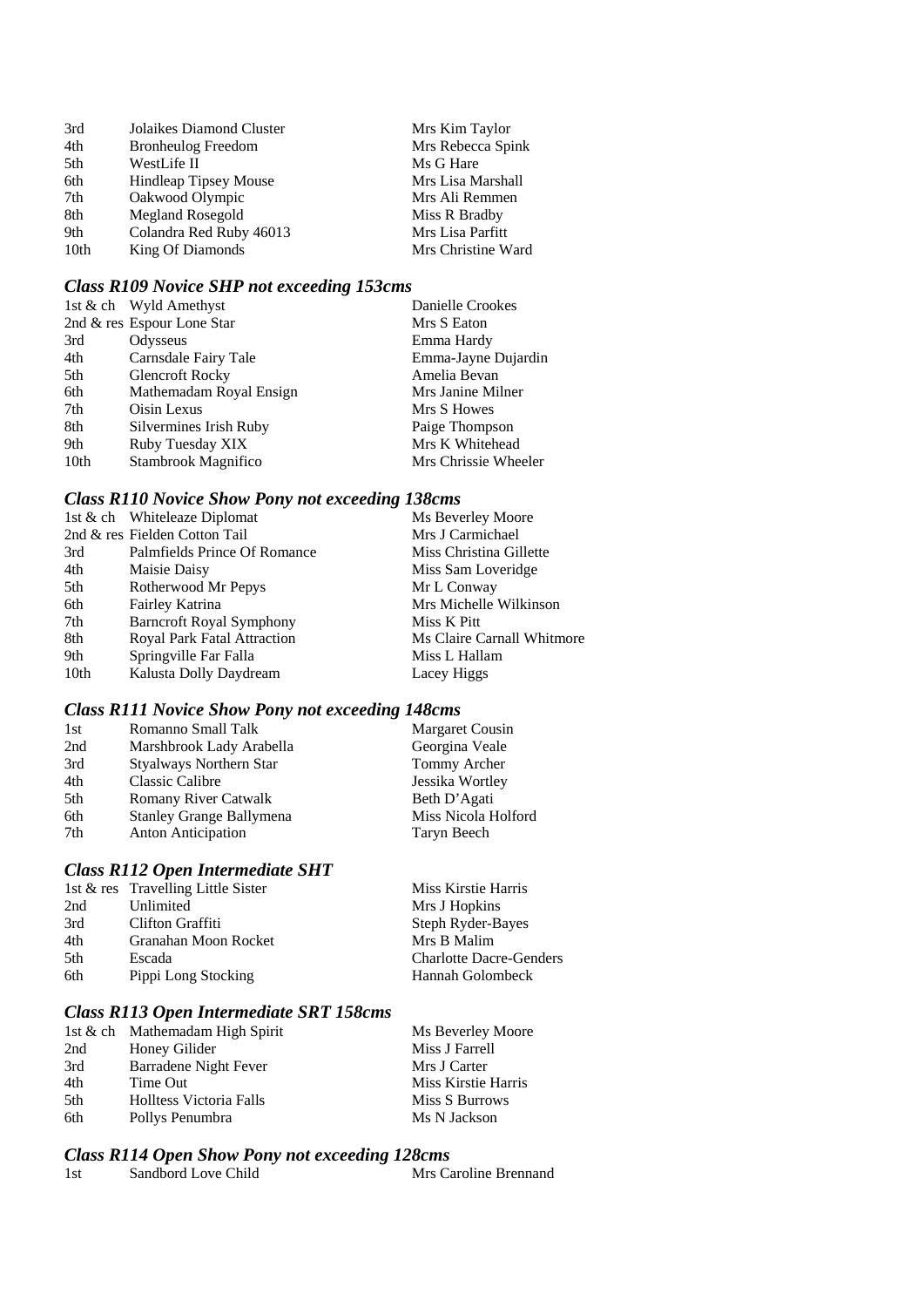| 2nd | Barkway Tiger Moth          | Miss Zoe Holmes         |
|-----|-----------------------------|-------------------------|
| 3rd | Royal Park Fatal Attraction | Claire Carnall Whitmore |
| 4th | Lowland Paris               | Miss Rebecca Waterworth |

### *Class R115 Open Show Pony not exceeding 138cms*

|     | 1st & ch Whiteleaze Diplomat      | Ms Beverley Moore        |
|-----|-----------------------------------|--------------------------|
|     | 2nd & res Moluccas Moonlight Mace | Mrs S Blythe             |
| 3rd | <b>Towan Mister Pickwick</b>      | Zoe Burton               |
| 4th | Telynau Zefferelli                | Miss Michelle Jacques    |
| 5th | Queensdale Timpani                | <b>Miss Nicky Graves</b> |
| 6th | Bannut Timpani                    | Mrs Kati Choynowski      |
| 7th | Kavanaghs Daydream                | Mrs Tracy Green          |
| 8th | <b>Barncroft Royal Symphony</b>   | Miss K Pitt              |
| 9th | Rotherwood Mr Pepys               | Mr L Conway              |

#### *Class R116 Open Show Pony not exceeding 148cms*

| 1st | Wyndham High Society     | Emma-Jayne Dujardin     |
|-----|--------------------------|-------------------------|
| 2nd | Fenwick Jazz Dancer      | Samantha Baldwin-Crofts |
| 3rd | Daldorn Spring Thyme     | Lady Benton Jones       |
| 4th | Marshbrook Lady Arabella | Georgina Veale          |
| 5th | Jackets Mayfair          | Margaret Cousin         |
| 6th | Classic Calibre          | Jessika Wortley         |
| 7th | Lowlands Shadowfax       | Mrs Tracey Blackwell    |

### *Class R117 Novice Intermediate SHT*

|     | 1st & res Bonmahon   | Cathrine Durrant   |
|-----|----------------------|--------------------|
| 2nd | Dream of a Gleam     | Mrs E Curtis       |
| 3rd | Wychcrest            | Mrs Y S Teagle     |
| 4th | Moylaw Monarch       | Mrs Katrine Hirst  |
| 5th | A Do Ron Ron         | Mrs Chrissie Haley |
| 6th | Lord Avalon          | Miss J Howarth     |
| 7th | Granahan Moon Rocket | Mrs B Malim        |

### *Class R118 Novice Intermediate SRT*

| 1st & ch         | Regal Starlight      | Mrs Chrissie Haley    |
|------------------|----------------------|-----------------------|
| 2nd              | Dovevale Quick Step  | Miss Charlotte Wright |
| 3rd              | llanarth Dignifield  | Mrs Christine Spencer |
| 4th              | Romanno Romany Gypsy | Mrs K Pitts           |
| 5th              | Rathnaleen Ransom    | Miss A Bosworth       |
| 6th              | Paddock Lightning    | Mrs S Carter          |
| 7th              | With a Twist         | <b>Hannah Rummey</b>  |
| 8th              | City Light           | Miss A Hunter         |
| 9th              | <b>Bond Playboy</b>  | Mrs H Hume            |
| 10 <sub>th</sub> | Philwood Buddy       | Miss S Bell           |

### *Class R119 Best Turned Out - Grass Kept*

| 1st | Wrenlea Ladies Man       | Mrs S Stacey          |
|-----|--------------------------|-----------------------|
| 2nd | Gortmorris Dun           | Miss Charlotte Cooper |
| 3rd | Uppacott Jubilate        | Mrs Debra Keane       |
| 4th | Lunesdale Knight Music   | Alison Flavell        |
| 5th | Old Mere Survivor        | Patricia Hannah       |
| 6th | Brownllyn Bell Boy       | Sarah Sharp           |
| 7th | Simple Irresistable      | Mrs M Pagliarini      |
| 8th | <b>Foxhollow McGredy</b> | Mrs K Gibson          |
| 9th | <b>Moonlight Dancer</b>  | Mrs S Swires          |
|     |                          |                       |

# *Class R120 Best Turned Out - Stable Kept*

|     | 1st $\&$ ch Scotts Grey     |
|-----|-----------------------------|
|     | 2nd & res Chytodden Romance |
| 3rd | <b>Bronheulog April</b>     |

Miss K Morris Miss Emma Milner Mrs Jayne Stuart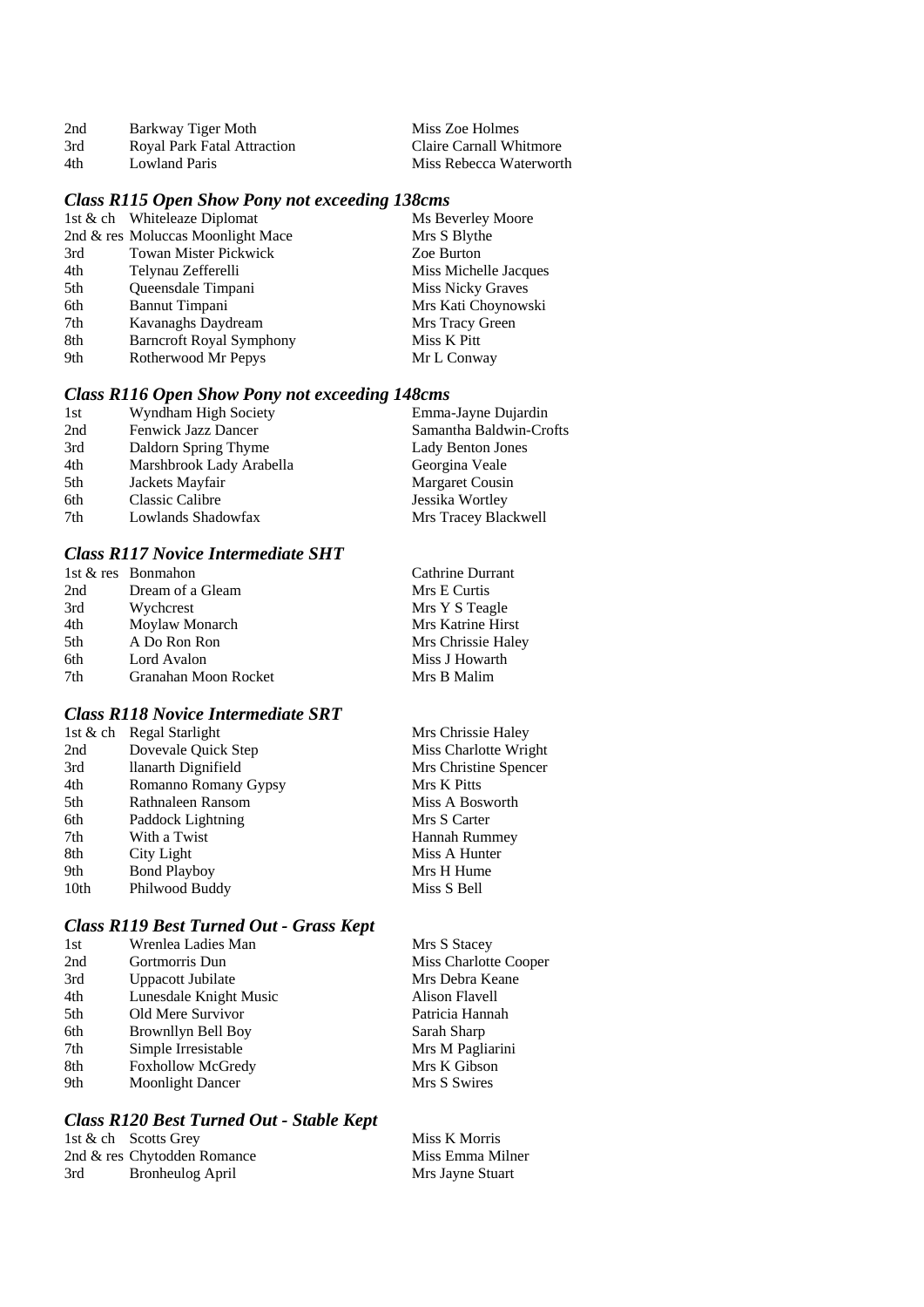| 4th              | Midnight Star                |
|------------------|------------------------------|
| 5th              | <b>Windwillow Maestro</b>    |
| 6th              | Wickhams Lucky Star          |
| 7th              | Cusop Justinne               |
| 8th              | <b>Swinpark Mary Poppins</b> |
| 9th              | <b>Ropewalk Viscountess</b>  |
| 10 <sub>th</sub> | Wingstone Supanova           |

### *Class R121 Riding Club Pony*

| 1st              | <b>Scotts Grey</b>               | Miss K Morris       |
|------------------|----------------------------------|---------------------|
| 2nd              | Queen of The Night               | Mrs S Hickman       |
| 3rd              | <b>Finnigans Summer Solstice</b> | Mrs Sally Cuthbert  |
| 4th              | <b>Moonlight Dancer</b>          | Mrs S Swires        |
| 5th              | Arapaho Brave                    | <b>Emily Atkins</b> |
| 6th              | Newcott Music Boy                | Mrs H Evans         |
| 7th              | Newfield Marmite                 | Ben Halsall         |
| 8th              | Kalusta Wizard                   | <b>Molly Ellis</b>  |
| 9th              | Merrylegs                        | Polly Mallender     |
| 10 <sub>th</sub> | Leighfield Roger                 | Emma Field          |
|                  |                                  |                     |

Miss Natalie Moores Donna Seedhouse Miss E Kerwood Jasmine Radford Mrs B Leishman Mrs Barham Miss Amy Baggaley

#### *Class R122 Riding Club Horse*

| 1st              | <b>Blinkbonny Prince Harry</b> | Mrs Tessa Nelson |
|------------------|--------------------------------|------------------|
| 2nd              | Willow Canberra                | Miss Zoe Stanway |
| 3rd              | Piper                          | Mrs N Small      |
| 4th              | <b>Buckingham Boys</b>         | Clare Poole      |
| 5th              | Carrick Aldato Bab             | Mrs B Stevens    |
| 6th              | Derby Park Sean                | Mrs Gill Jackman |
| 7th              | Willow Peel Sparrow            | Isla Tesloff     |
| 8th              | Saddleside Larkhill            | Miss Karen Burns |
| 9th              | All Bar One                    | Michelle Cooper  |
| 10 <sub>th</sub> | Kec Grizzo                     | Mrs V Buxton     |

# *Class R123 Riding Club M & M / Native Type not exceeding 138cms*

|      | 1st & res Blue Haven Cadet       | Miss T Farrow     |
|------|----------------------------------|-------------------|
| 2nd  | Kilimazing Puck                  | Ashlea Jennings   |
| 3rd  | Fayre Edward                     | Olivia Minihane   |
| 4th  | Deri Latisha 142621              | Mrs J Edmead      |
| 5th  | Chiron Valley Maruel             | Petra Roberts     |
| 6th  | Kirkhamgate Miss Goody Two Shoes | Miss M Smith      |
| 7th  | Oakmill Bronwen                  | Miss Nicky Graves |
| 8th  | Rhoswen Gino                     | Mrs Ali Remmen    |
| 9th  | Wrenlea Ladies Man               | Mrs S Stacey      |
| 10th | <b>Waitwith Charlie</b>          | Georgina Cooke    |

### *Class R124 Riding Club M & M / Native Type exceeding 138cms*

| 1st & ch | Shalamar Thunderstorm       | Jacqui Bentley   |
|----------|-----------------------------|------------------|
| 2nd      | <b>Pleasure Cruise</b>      | Alice Quinlan    |
| 3rd      | Cledlyn Sovereign           | Miss Jade Barlow |
| 4th      | Treacle                     | Mrs S Gallagher  |
| 5th      | Katie                       | Mrs S Gallagher  |
| 6th      | Lickeen Jack                | Miss N Porter    |
| 7th      | <b>Celestial Navigation</b> | Miss Amy Boaler  |
| 8th      | Willow Peel Sparrow         | Isla Tesloff     |
| 9th      | Merlin                      | Erin Avery       |
| 10th     | <b>Farndale Riversong</b>   | Patricia Hannah  |
|          |                             |                  |

### *Class I125 Young Handlers 8 yrs & under*

| 1st | Westown Skylark     | Sarah Weston         |
|-----|---------------------|----------------------|
| 2nd | Torgur Morgan       | <b>Tamzlin Smith</b> |
| 3rd | Wickhams Lucky Star | Miss E Kerwood       |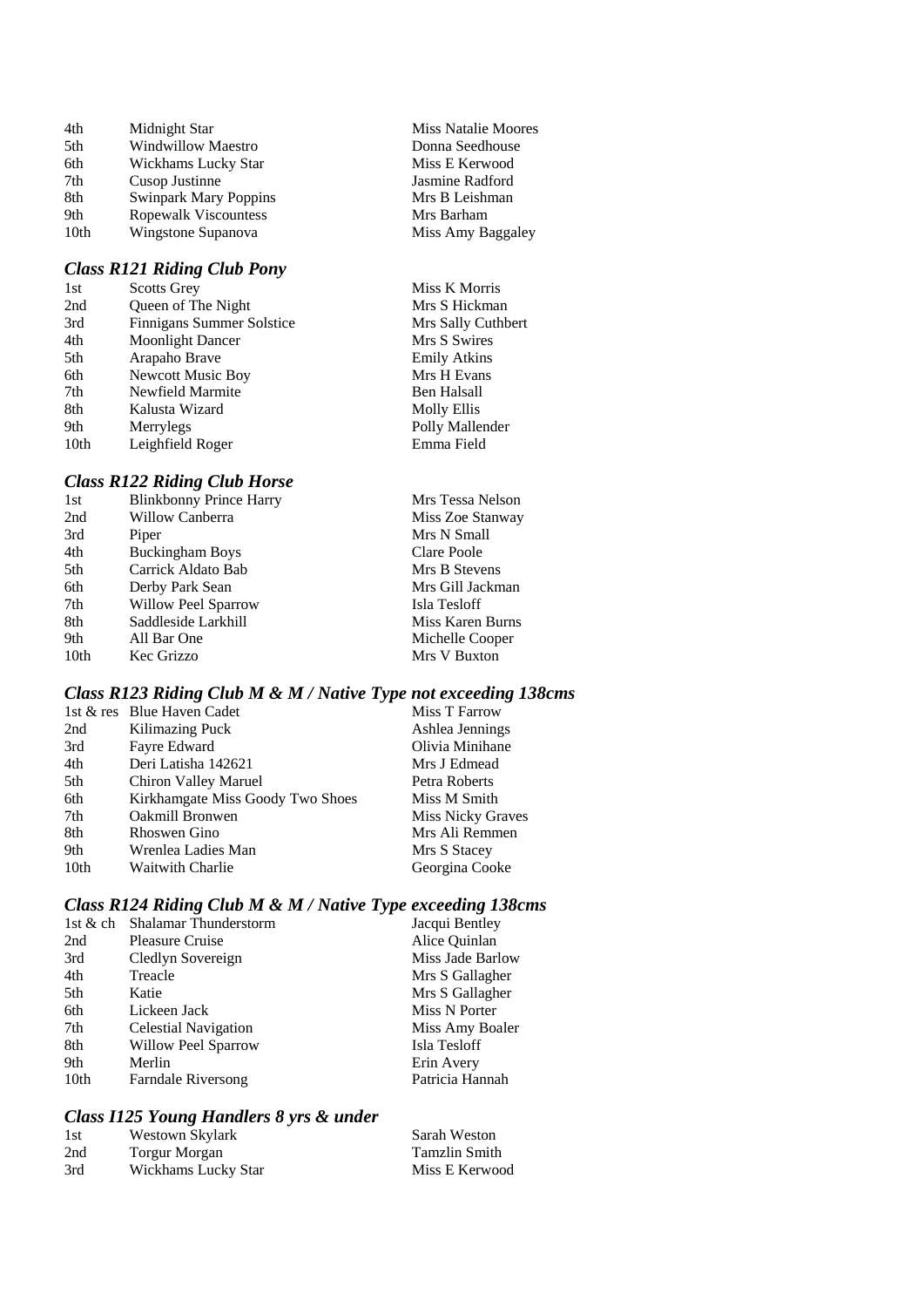| 4th  | Uppacott Jubilate         | Miss Olivia Keane |
|------|---------------------------|-------------------|
| 5th  | Treowen Autumn Breeze     | Miss M Ayling     |
| 6th  | <b>Brookwater Titania</b> | Mrs G M Olphert   |
| 7th  | Vean Harry Hawk           | Mrs V Wakefield   |
| 8th  | Its A kind of Magic       | Holly Perkowski   |
| 9th  | Singing The Blues         | Miss S Cooper     |
| 10th | <b>Waitwith Charlie</b>   | Eddie Cooke       |

# *Class I126 Young Handlers 9 - 12 years*

|      | 1st & ch Rosevillas Milly    | Miss Claire Connor      |
|------|------------------------------|-------------------------|
| 2nd  | The MIghty Mouse             | <b>Maddison Boswell</b> |
| 3rd  | Brynoffa Riverdance          | Catherine Young         |
| 4th  | Penwisg Megan                | Miss Rebecca Waterworth |
| 5th  | Littlepark Roxanna           | Penny Piggin            |
| 6th  | <b>Bronheulog April</b>      | Mrs Jayne Stuart        |
| 7th  | Chytodden Romance            | Miss Emma Milner        |
| 8th  | Queensdale Christmas Cracker | Melissa Briggs          |
| 9th  | Melchael Hidalgo             | Laura Lambert           |
| 10th | Mayeath Royal Glory          | Miss A Hunns            |

### *Class I127 Young Handlers 13 - 18 years*

|      | 1st & res Tyan Macca Boy      | Georgina Crouchman             |
|------|-------------------------------|--------------------------------|
| 2nd  | <b>Micatos Edward Rainbow</b> | Miss G Wood                    |
| 3rd  | King Of Diamonds              | Mrs Christine Ward             |
| 4th  | Rip Van Tiggy Winkle          | Jake Hobson                    |
| 5th  | <b>Ryehall Cezanne</b>        | Jennifer Humphreys             |
| 6th  | Kilmorie Eclipse              | Miss J Capstick                |
| 7th  | Escada                        | <b>Charlotte Dacre-Genders</b> |
| 8th  | <b>Indian Princess</b>        | Olivia Phillips                |
| 9th  | <b>Foxhollow McGredy</b>      | Mrs K Gibson                   |
| 10th | Favre Edward                  | Olivia Minihane                |

# *Class R128 Equitation - Riders 10 years & under*

| 1st & res Sandbord Love Child | Mrs Caroline Brennand |
|-------------------------------|-----------------------|
| <b>Chytodden Romance</b>      | Miss Emma Milner      |
| Roseberry Spiderman           | Anna Martin           |
| Rotherwood Mr Pepys           | Mr L Conway           |
| Colby Starglow                | Mrs Joanna Watt       |
| Pinina Sand Piper             | Mrs Leeanne Crowe     |
| <b>Blue Eyed Boy</b>          | Miss Hayley Dolby     |
| Uppacott Jubilate             | Mrs Debra Keane       |
| Templedruid Hoegaarden        | Miss Hayley Mather    |
|                               |                       |

# *Class R129 Equitation - Riders 11 - 18 years*

| Miss Ashlie Stephenson |
|------------------------|
|                        |
|                        |
|                        |
|                        |
|                        |
|                        |
|                        |

# *Class R130 Novice Lead Rein Welsh A*

|     | 1st & res Cromagtir Culann | Mrs Rebeca Harrison |
|-----|----------------------------|---------------------|
| 2nd | Thistledown Jessie James   | Ms Maxine Cooper    |
| 3rd | Cosford Charoon            | Mrs Janie OShea     |
| 4th | Tyrcoeds Over The Moon     | Mrs S Herring       |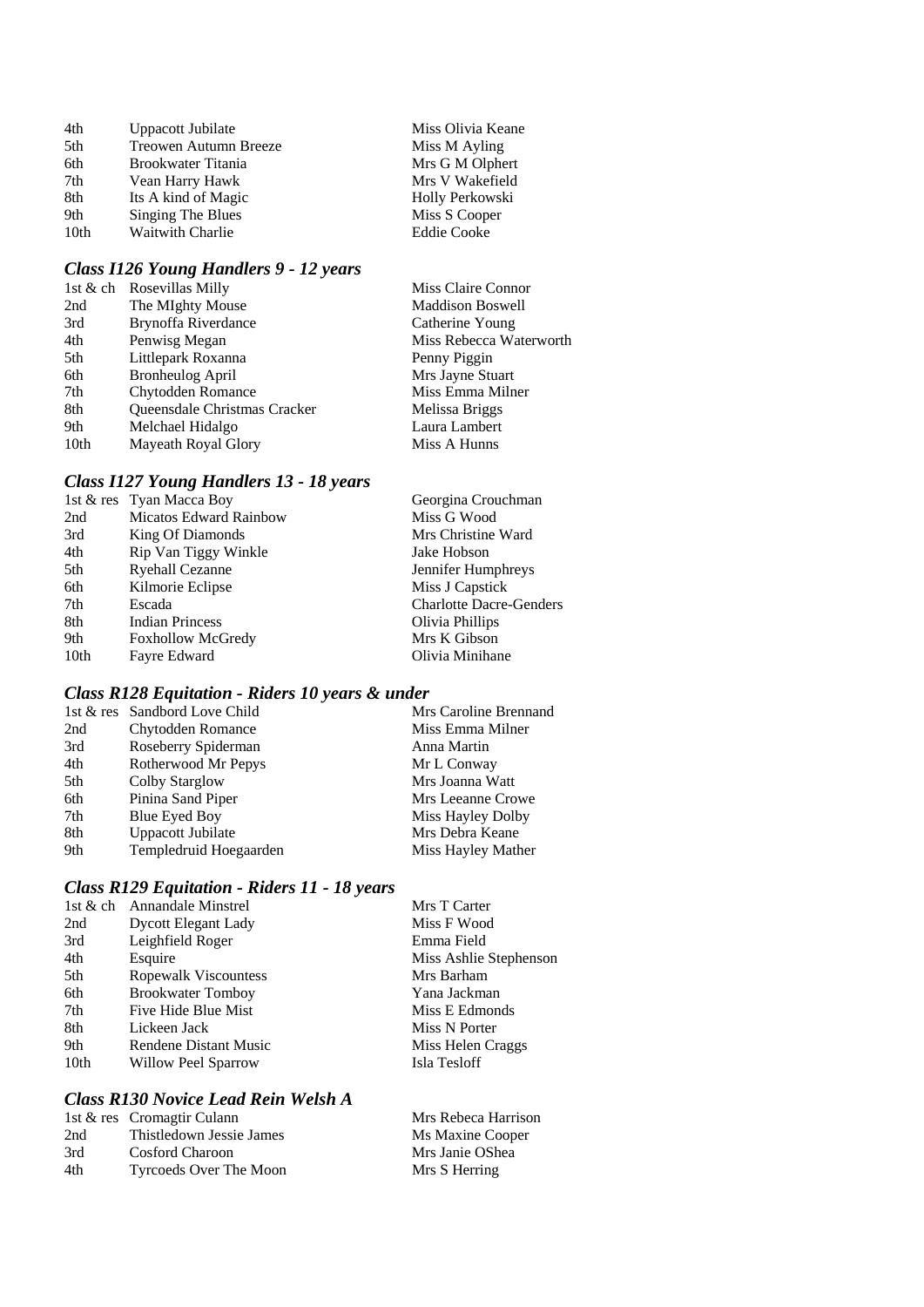| 5th  | Phoenix May         | Mrs Carrie Petit     |
|------|---------------------|----------------------|
| 6th  | Minstreley Poppin   | Mrs D Grimshaw       |
| 7th  | <b>Tiffwyl Troy</b> | <b>Heather Shave</b> |
| 8th  | Pinewell Hector     | Mrs S Tierney        |
| 9th  | Tame Valley Oberon  | Mrs Carole Simmonds  |
| 10th | Heniarth Bedazzle   | Mrs Fiona McNaught   |

### *Class R131 Novice Lead Rein Small Breeds*

| 1st              | Springwater Last Light      | Danielle Cawte        |
|------------------|-----------------------------|-----------------------|
| 2nd              | Treworgan Statesman         | Mrs Kerry Bates       |
| 3rd              | Sapphire Russette           | Mrs V Wakefield       |
| 4th              | Clibberswick Halihoo        | Mrs L Cave            |
| 5th              | <b>Beltoy Panache</b>       | <b>Andrea Mathers</b> |
| 6th              | Fox Leat Warrior            | Ruby Venni            |
| 7th              | <b>Brockville Roseremus</b> | Mrs B Williamson      |
| 8th              | Cayberry Flash Dance        | Ms Bridie Mason       |
| 9th              | Shilstone Rocks Fandango    | Mrs J Ward            |
| 10 <sub>th</sub> | <b>Trevassack Harvey</b>    | Mrs S Sulsh           |

#### *Class R132 Novice First Ridden Welsh A & B*

|      | 1st & ch Littlepark Roxanna | Penny Piggin          |
|------|-----------------------------|-----------------------|
| 2nd  | Dukeshill Icon              | Mrs Karen Robertson   |
| 3rd  | Abbey Bells Queen Adelaide  | Mrs Justine Macgregor |
| 4th  | <b>Tryfel Arrow</b>         | Hope Fisher           |
| 5th  | Shilbrook Mr Holly          | Mrs T Carter          |
| 6th  | <b>Norest Fiona</b>         | Libby Sheffield       |
| 7th  | Mosswood Dakota             | Mrs V Clark           |
| 8th  | Phoenix May                 | Mrs Carrie Petit      |
| 9th  | Floreat Kir Royale          | Mrs S Pikett          |
| 10th | Jon Pete Mr Cool            | Amelia Hemingway      |

### *Class R133 Novice First Ridden Non-Welsh*

| 1st | Dykes Blackberry Mead       | Lucy Aldred          |
|-----|-----------------------------|----------------------|
| 2nd | Millhouse Diamond Ice       | James Van Praagh     |
| 3rd | Rushfield Monarch           | Mrs Helen Annall     |
| 4th | <b>Torgur Morgan</b>        | <b>Tamzlin Smith</b> |
| 5th | Treworgan Glamour Girl      | Miss Vaughan Smith   |
| 6th | Vean Night Owl              | Elaine Arnold        |
| 7th | Littlebeechen Raggie Maggie | Miss Rebecca Bradley |
| 8th | Westown Skylark             | Sarah Weston         |
| 9th | Firle Queen Victora         | Miss Jodie Shepherd  |
|     |                             |                      |

### *Class R134 Tiny Tots M&M/Native Type First Ridden*

| 1st              | Kenilworth Monarch        | Mark & Liz Kilbey |
|------------------|---------------------------|-------------------|
| 2nd              | Stourton Whato            | Dr Simone Yule    |
| 3rd              | Wendon Choice             | Anna Tansey       |
| 4th              | Marsh Midas               | Mrs J Carmichael  |
| 5th              | Tygolau Casanova          | Isabelle Reading  |
| 6th              | Newoak Story Teller       | Miss Mia Biggs    |
| 7th              | Eastways Neptune          | Mrs A M Marks     |
| 8th              | Thistledown Spring Spirit | Jasmine Radford   |
| 9th              | Cosford Charoon           | Mrs Janie OShea   |
| 10 <sub>th</sub> | Swinford Rian             | Taroni Banton     |
|                  |                           |                   |

### *Class R135 Open Welsh A Lead Rein*

| 1st | Rookery Jumble           | Sharon White         |
|-----|--------------------------|----------------------|
| 2nd | Monksfield Huntsman      | Mrs Samantha Stanley |
| 3rd | Thistledown Jessie James | Ms Maxine Cooper     |
| 4th | Heniarth Kookaburra      | Mrs E Morris         |
| 5th | Nantdywyll Caramel       | Miss Natasha Archer  |
|     |                          |                      |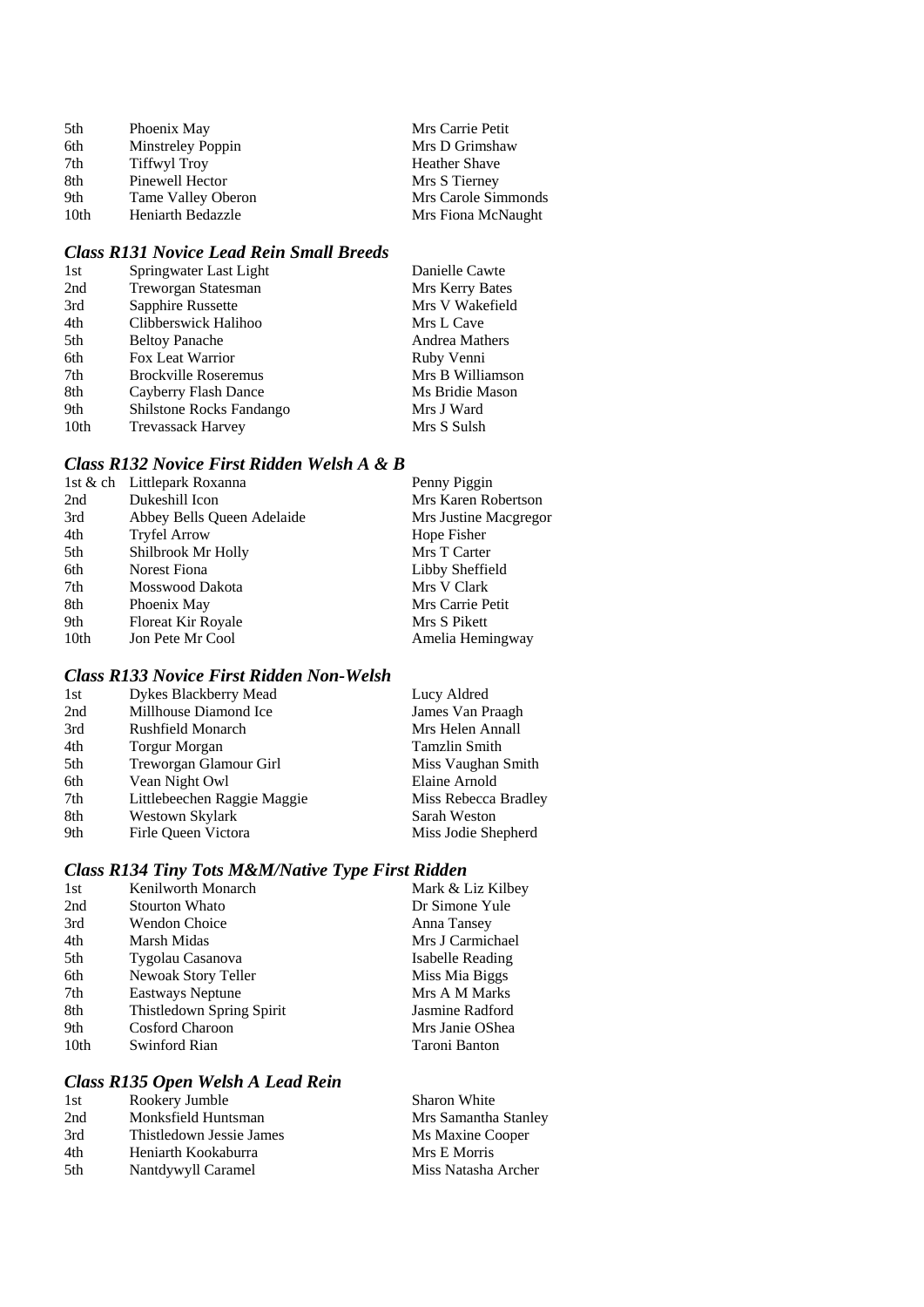| 6th  | Dyfed Picallo      | Mrs E Oconnor   |
|------|--------------------|-----------------|
| 7th  | Minstreley Poppin  | Mrs D Grimshaw  |
| 8th  | Eastways Neptune   | Mrs A M Marks   |
| 9th  | Eastways Sea Pearl | Mrs Helen Eagle |
| 10th | Blisland Hero      | Nikki Varney    |

# *Class R136 Open Small Breeds Lead Rein*

|     | 1st & ch Dunnabridge Woodcock | Miss J Parker       |
|-----|-------------------------------|---------------------|
| 2nd | Mactarn Peter Pan             | Mrs J Parker        |
| 3rd | Springwater Last Light        | Danielle Cawte      |
| 4th | Colne Heirs and Graces        | Miss L Makepeace    |
| 5th | Frithesden Flint              | Mrs H Evans         |
| 6th | <b>Brockville Roseremus</b>   | Mrs B Williamson    |
| 7th | Penbrynddu Trixie Dixie       | Mrs Camilla Bedford |
| 8th | Klingrahoull Valkyrie         | Mrs K Snow          |

# *Class R137 Open Welsh A & B First Ridden*

| 1st              | <b>Brynseion Leontes</b>  | Mr C Sykes        |
|------------------|---------------------------|-------------------|
| 2nd              | LLanfrechfa Sweetheart    | Mrs K J Garrett   |
| 3rd              | Kenilworth Monarch        | Mark & Liz Kilbey |
| 4th              | Bronheulog April          | Mrs Jayne Stuart  |
| 5th              | Gweundir Dafydd           | Sophie Barker     |
| 6th              | Thistledown Spring Spirit | Jasmine Radford   |
| 7th              | Willowdown Free Spirit    | Ellie Jones       |
| 8th              | Floreat Kir Royale        | Mrs S Pikett      |
| 9th              | Shilbrook Mr Holly        | Mrs T Carter      |
| 10 <sub>th</sub> | Welwyn Sand Piper         | Joanne Claxton    |
|                  |                           |                   |

### *Class R138 Open Small Breeds First Ridden*

|     | 1st & res Stourton Whato | Dr Simone Yule      |
|-----|--------------------------|---------------------|
| 2nd | Rushfield Monarch        | Mrs Helen Annall    |
| 3rd | <b>Bradford Legacy</b>   | Amanda Plumb        |
| 4th | Newoak Story Teller      | Miss Mia Biggs      |
| 5th | Wilby Valiant            | Mrs J Etheridge     |
| 6th | Waulkmill Swift          | Mrs Michelle Breach |
| 7th | Coppice Beltane          | Mrs Rebecca Spink   |
|     |                          |                     |

# *Class R139 M&M / Native Type Lead Rein Equitation*

|                  | 1st & res Dyfed Picallo   | Mrs E Oconnor        |
|------------------|---------------------------|----------------------|
| 2nd              | Penbrynddu Trixie Dixie   | Mrs Camilla Bedford  |
| 3rd              | Wendon Choice             | Anna Tansey          |
| 4th              | <b>Waitwith Charlie</b>   | <b>Eddie Cooke</b>   |
| 5th              | Crocadon Fire Dance       | Miss Lucia Burgoyne  |
| 6th              | <b>Tiffwyl Troy</b>       | <b>Heather Shave</b> |
| 7th              | Shilstone Hameldon Beacon | Gemma Bruce          |
| 8th              | <b>Awkley Roulette</b>    | Mr Milton Richards   |
| 9th              | Llyndu Master Pickwick    | Mrs Holly Linnell    |
| 10 <sub>th</sub> | Doldrum Ali G             | Mrs Emma Makepeace   |

# *Class R140 M&M / Native Type First Ridden Equitation*

|     | 1st & ch Cottrell Riverdance | Mrs Ellie Garrett    |
|-----|------------------------------|----------------------|
| 2nd | Laithehill Othello           | <b>Emily Barker</b>  |
| 3rd | Gweundir Dafydd              | Sophie Barker        |
| 4th | Brynodyn Scimitar            | Mrs Catherine Chin   |
| 5th | Littlebeechen Raggie Maggie  | Miss Rebecca Bradley |
| 6th | Penual James                 | Mr I Palethorpe      |
| 7th | <b>Norest Fiona</b>          | Libby Sheffield      |
| 8th | Jula Royal Challenger        | Georgina Cooke       |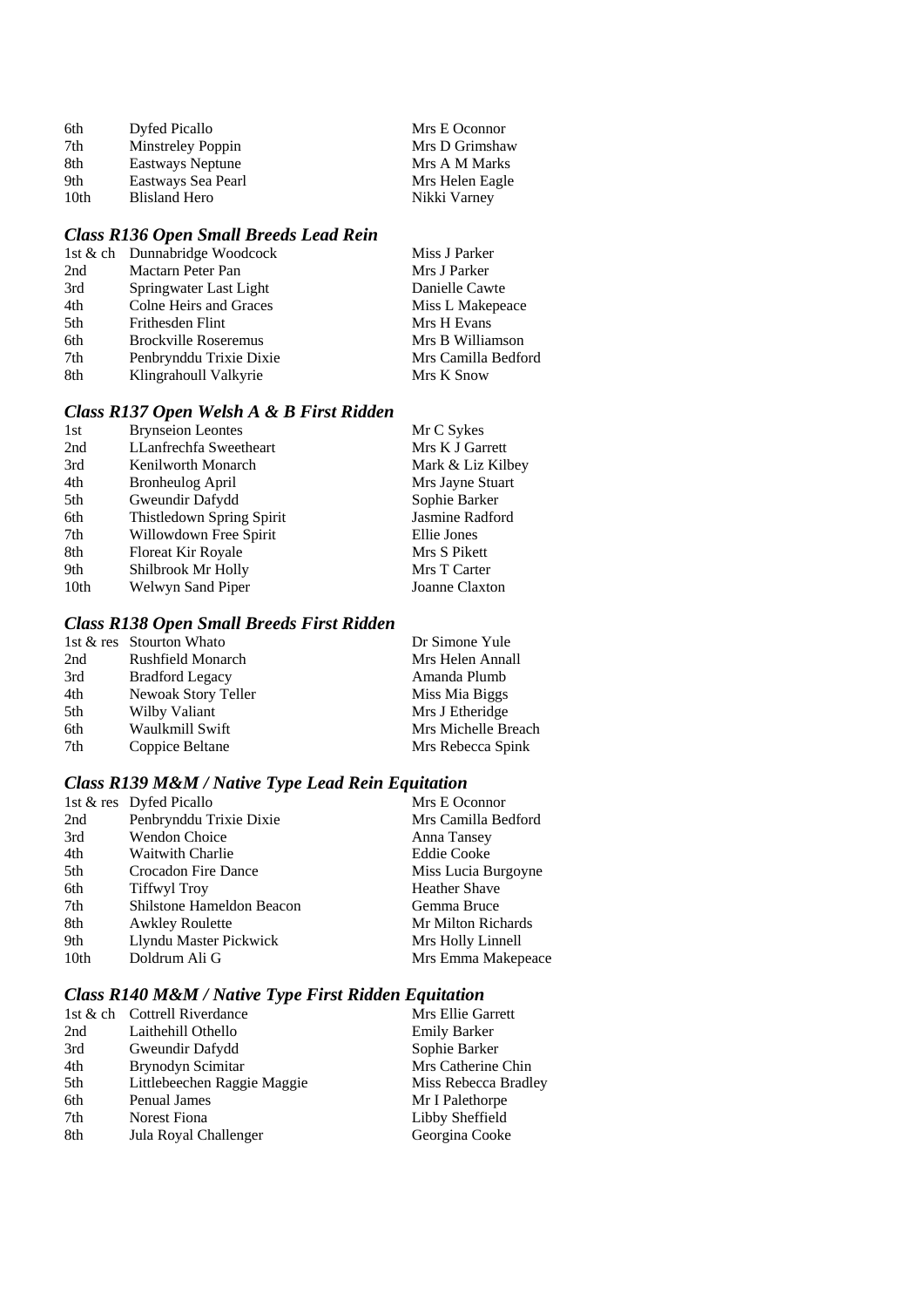#### *Class R141 Show Pony / SHP Lead Rein Equitation*

| 1st & ch Cwmderw Chorister      | Mimi Jones |
|---------------------------------|------------|
| 2nd & res Brookwater Thumbelina | Mrs J Cox  |

#### *Class R142 Show Pony / SHP First Ridden Equitation*

#### *Class R143 Novice Show Pony Lead Rein*

| 1st | Chagsford Lilia        | Miss Angela Reeves     |
|-----|------------------------|------------------------|
| 2nd | Worthington Tinkerbell | Marnie Dunne           |
| 3rd | Woodroyd Irene Maud    | Mrs M Harford          |
| 4th | Gwithian Gethin        | Mrs Kim Taylor         |
| 5th | Nantcol Lady Charlotte | Michelle Baxter-Davies |
| 6th | Romanno Simplicity     | <b>Margaret Cousin</b> |
| 7th | Barkway Poem           | Mrs L Sanders          |
| 8th | Ridmore Petit Fleur    | Mrs E Curtis           |
| 9th | Laurens Fairy Dust     | Mrs Kate Smith         |

### *Class R144 Novice SHP Lead Rein*

| 1st | Little Briars Horatio    | Mr C Cousens          |
|-----|--------------------------|-----------------------|
| 2nd | Cayberry Poppy Day       | Sarah Weston          |
| 3rd | Cwmcylla Harry Potter    | Mrs B Williamson      |
| 4th | <b>CWM Star Image</b>    | Abigail Pinder        |
| 5th | Newfield Lazlo           | Megan Field           |
| 6th | Beaconsfield Black Magic | Mrs Maureen Springett |
| 7th | Starlyte Orinoco         | Kara Leigh Pearson    |
| 8th | Littlecourt Iced Ginger  | Mrs Janine Milner     |
|     |                          |                       |

#### *Class R145 Novice Show Pony First Ridden*

|     | 1st & ch Leacon High Cockalorum | Rachel Thompson          |
|-----|---------------------------------|--------------------------|
| 2nd | <b>Brookwater Charm</b>         | Miss Elizabeth Aristidou |
| 3rd | Auchmaliddie Party Time         | Calista Boulton          |
| 4th | <b>Oranmore Sweet Millie</b>    | Mr C Cousens             |
| 5th | Barkway Poem                    | Mrs L Sanders            |
| 6th | Ridmore Petit Fleur             | Mrs E Curtis             |
| 7th | <b>Woodview Cartouche</b>       | Miss E Peel              |
| 8th | Trelawn Magarita                | Mrs Leeanne Crowe        |
| 9th | Colandra Inspiration            | Ella Parfitt             |
|     |                                 |                          |

### *Class R146 Novice SHP First Ridden*

| 1st & res Braeglen Toy Soldier | Mrs L Sanders        |
|--------------------------------|----------------------|
| All That Jazz                  | Olivia Turner        |
| <b>Black Mountain Becky</b>    | Mrs Philippa Staines |
| Rowfantina Spotlight           | Miss Grainne Ward    |
| Hoekhorst Santana II           | Mr I Palethorpe      |
| Horburys Spirit Of Merlyn      | Miss D Furniss       |
| <b>Woodview Cartouche</b>      | Miss E Peel          |
| Uppacott Jubilate              | Mrs Debra Keane      |
| Marshan Spray                  | Mrs R Runnacles      |
|                                |                      |

#### *Class R147 Open Show Pony Lead Rein*

| 1st              | Cosford Valeta                 |
|------------------|--------------------------------|
| 2nd              | <b>Corristine Tinkerbell</b>   |
| 3rd              | Woodroyd Irene Maud            |
| 4th              | West Leake Jubilation          |
| 5th              | Cwmderw Chorister              |
| 6th              | Worthington Tinkerbell         |
| 7th              | Romanno Simplicity             |
| 8th              | <b>Barkway Limited Edition</b> |
| 9th              | Haighend Rising Star           |
| 10 <sub>th</sub> | Woodroyd Gay Boy               |
|                  |                                |

Mrs Justine Macgregor Mrs Caroline Brennand Mrs M Harford Faye Heppelthwaite Mimi Jones Marnie Dunne Margaret Cousin Mrs Carrie Petit Mrs E Oconnor Miss K Williams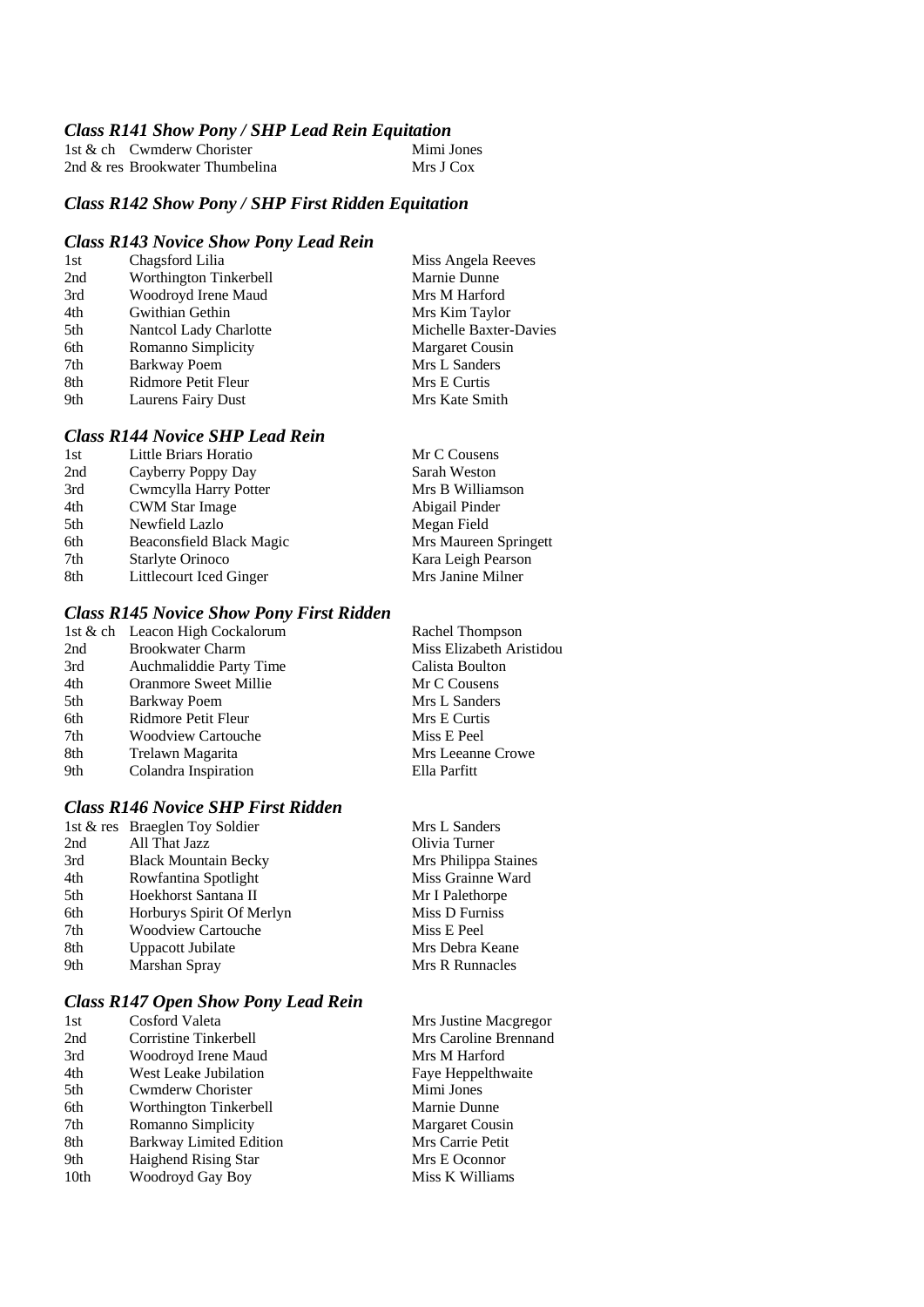### *Class R148 Open Show Pony First Ridden*

|                                | Mrs Lindsey Hillyard                                                           |
|--------------------------------|--------------------------------------------------------------------------------|
| Leacon High Cockalorum         | Rachel Thompson                                                                |
|                                | Dr Simone Yule                                                                 |
|                                | Miss Grainne Ward                                                              |
| Whinfell Fairytale             | Tim Gibson                                                                     |
| Ridmoor Pageboy                | Mrs J Evans                                                                    |
| <b>Barkway Limited Edition</b> | Mrs Carrie Petit                                                               |
|                                | 1st & ch Barkway Black Jack<br>Romany River Anniversary Girl<br>Chagford Lewis |

#### *Class R149 Open SHP Lead Rein*

|     | 1st & res Little Briars Horatio | Mr C Cousens           |
|-----|---------------------------------|------------------------|
| 2nd | Cassandra                       | Marnie Dunne           |
| 3rd | Barkway Honey Bear              | Mrs D Monaghan-Bentley |

### *Class R150 Open SHP First Ridden*

| Mrs L Sanders                                                                                                                                            |
|----------------------------------------------------------------------------------------------------------------------------------------------------------|
| Mrs Maureen Springett                                                                                                                                    |
| Olivia Turner                                                                                                                                            |
| Samantha Jakes                                                                                                                                           |
| Miss D Furniss                                                                                                                                           |
| Mr I Palethorpe                                                                                                                                          |
| <b>Braeglen Toy Soldier</b><br>Beaconsfield Black Magic<br>All That Jazz<br>Roseisle Justins Honour<br>Horburys Spirit Of Merlyn<br>Hoekhorst Santana II |

### *Class R151 Beginners Side Saddle*

| 1st | Dames De Flandres        | Alycia Collins  |
|-----|--------------------------|-----------------|
| 2nd | Amar Golden Suprise      | Emma Clarke     |
| 3rd | Queen of The Night       | Mrs S Hickman   |
| 4th | Sovereign Duke           | Mrs D Baker     |
| 5th | Marshan Spray            | Mrs R Runnacles |
| 6th | Dingle Bay               | Carol Betts     |
| 7th | Stennerskeugh Kitty Blue | Mrs G Rawlinson |
| 8th | <b>Tower Hector</b>      | Miss S Howard   |
| 9th | Homeshill Finch          | Mrs J Burton    |

#### *Class R152 Tiny Tots SP / SHP First Ridden*

| 1st  | Ridmoor Pageboy                    | Mrs J Evans              |
|------|------------------------------------|--------------------------|
| 2nd  | <b>Brookwater Charm</b>            | Miss Elizabeth Aristidou |
| 3rd  | Oranmore Sweet Millie              | Mr C Cousens             |
| 4th  | Barkway Black Jack                 | Mrs Lindsey Hillyard     |
| 5th  | Corristine Tinkerbell              | Mrs Caroline Brennand    |
| 6th  | Romany River Anniversary Girl      | Dr Simone Yule           |
| 7th  | <b>Thornberrys Pearly Princess</b> | Mollie-grace Dakin       |
| 8th  | Newfield Lazlo                     | Megan Field              |
| 9th  | Auchmaliddie Party Time            | Calista Boulton          |
| 10th | Treowen Autumn Breeze              | Miss M Ayling            |

# *Class I153 In Hand Riding Horse Yearling*

|     | 1st & ch Wytchwood Supernatural | Mr J Grace         |
|-----|---------------------------------|--------------------|
| 2nd | <b>Freckleton First Class</b>   | Mr James Munro     |
| 3rd | Freckleton Oso Glamour Girl     | Mrs C Dagless      |
| 4th | Carrhouse Double Take           | Mrs Jane Townshend |

# *Class I154 In Hand Riding Horse 2 - 3 years*

|      | 1st & res Chycoose Trilogy | Miss K Pitt          |
|------|----------------------------|----------------------|
| 2nd  | Jazz it Up                 | Miss V Russell-Wood  |
| 3rd  | Heathersedge Forget Me Not | Miss Laurie Ibbotson |
| 4th  | Madam Firebird             | Mrs Yvonne Botham    |
| .5th | Will-i-am                  | Miss J Jordan        |
| 6th  | Bournville                 | Miss Larissa Mayhew  |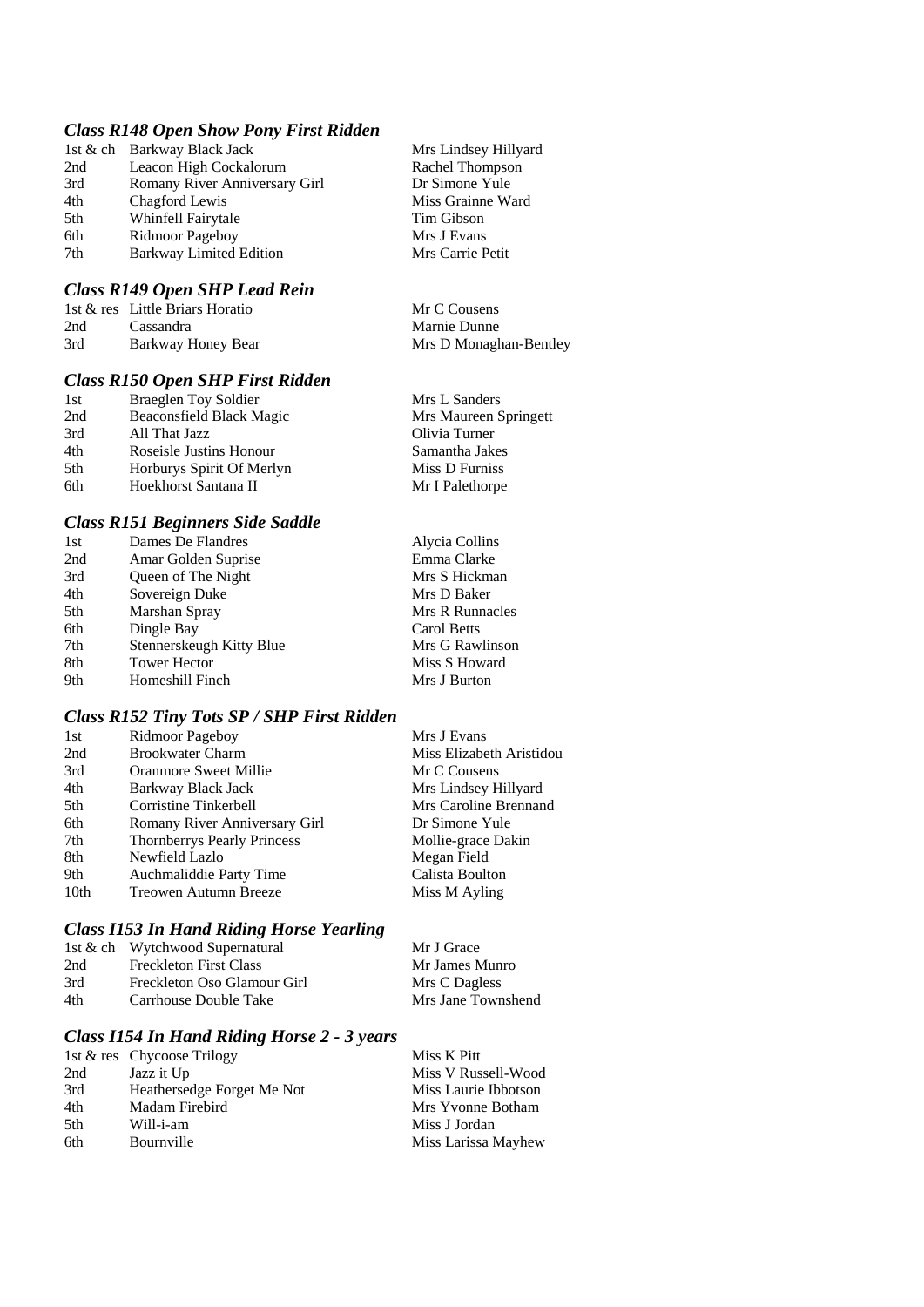### *Class I155 In Hand Riding Horse 4 years & over*

| 1st              | Cartier                     | Miss K Pitt             |
|------------------|-----------------------------|-------------------------|
| 2nd              | Galliard Melody             | Mrs S L Barham          |
| 3rd              | Pearl Orchid                | Miss R Gambazza         |
| 4th              | Suttonwoods Blue Reflection | Sarah Sharp             |
| 5th              | <b>Prophets Pennant</b>     | Georgina Maywood        |
| 6th              | Ferrer De Hus               | Carole Dagless          |
| 7th              | <b>Netty Centurion</b>      | <b>Rachael Nicholls</b> |
| 8th              | Royal Reuben                | Lauren Mallon           |
| 9th              | Sequels Solitaire           | Donna Aston             |
| 10 <sub>th</sub> | Vushnu                      | Miss N Bird             |
|                  |                             |                         |

### *Class I156 In Hand Hunter Yearling*

| 1st | Lowmoor Yours Truly    | Miss Lorna Blake    |
|-----|------------------------|---------------------|
| 2nd | My Berkeley Beau       | Mrs JA Wood         |
| 3rd | Classictop Music Maker | Mrs Jane Townshend  |
| 4th | Solcumderry            | Miss Emily Williams |
| 5th | Grafs Nelly            | Mrs Sally Lister    |

### *Class I157 In Hand Hunter 2- 3 years*

|                      | 1st & ch Kellythorpe Don Diamonte | Mrs Lisha Leeman    |
|----------------------|-----------------------------------|---------------------|
| 2nd $&$ res For-Tune |                                   | Mr Terry Johns      |
| 3rd                  | <b>Classictop Lancelot</b>        | Mrs Jane Townshend  |
| 4th                  | <b>Jessop Fleeting Footsteps</b>  | Miss Lillian Parker |
| 5th                  | Midges Monty                      | Mrs T Robson        |
| 6th                  | <b>Rubik Boy</b>                  | Miss Lillian Parker |
| 7th                  | Bournville                        | Miss Larissa Mayhew |
| 8th                  | <b>Springbank Princess</b>        | Kerry Leigh         |

# *Class I158 In Hand Hunter 4 years old & over*

| <b>Botton Grove Bazel</b> | Alycia Collins      |
|---------------------------|---------------------|
| Punchestown II            | Mrs C Evans         |
| Samantha III              | <b>Ruth Flack</b>   |
| Arlequino Reichter        | Miss Lauren Bunker  |
| Treiddon Hugo Boss        | Miss Alison Leonard |
| Cotton King               | Miss Sharina Walia  |
| Avalons Keltic Spark      | Miss L Cox          |
| <b>Guiding Light</b>      | Mrs Val Henshaw     |
| Barbarian Buccaneer       | Mrs P Shipley       |
| Pride Rock Star Chaser    | Kayleigh Twigger    |
|                           |                     |

#### *Class I159 In Hand Piebald/Skewbald Traditional Native 4 years & over*

| 1st              | Cassiys                   | Mr Robin Avery           |
|------------------|---------------------------|--------------------------|
| 2nd              | Delfyw Caradog            | Mr Martin Pickford       |
| 3rd              | Zapper                    | Mrs Fay Barltrop         |
| 4th              | Call The Shots            | <b>Charlotte Bunting</b> |
| 5th              | Nantllesg Elwyn           | Roanna Hamilton          |
| 6th              | <b>Alltygraig Ainsley</b> | Miss Harriet Oram        |
| 7th              | <b>Beltoy Panache</b>     | Andrea Mathers           |
| 8th              | <b>Benhill Taric</b>      | Mrs C E Durrant          |
| 9th              | Outta This World          | Miss H Prosser           |
| 10 <sub>th</sub> | Pilgrims Progress         | Mrs Debra Walmsley       |
|                  |                           |                          |

### *Class I160 In Hand Piebald/Skewbald Non-Native 4 years & over*

| 1st | Don Diablo                     | Sam Woolmer          |
|-----|--------------------------------|----------------------|
| 2nd | <b>Redwings Master Blaster</b> | Ms R Wilson          |
| 3rd | <b>Nemesis</b>                 | Mrs J Zampi          |
| 4th | John O Rose                    | Rachel Hanna - Mears |
| 5th | Aprilin RSV                    | Miss Kate Hill       |
| 6th | Hewarths Hits the Jackpot      | Miss Sarah Lowe      |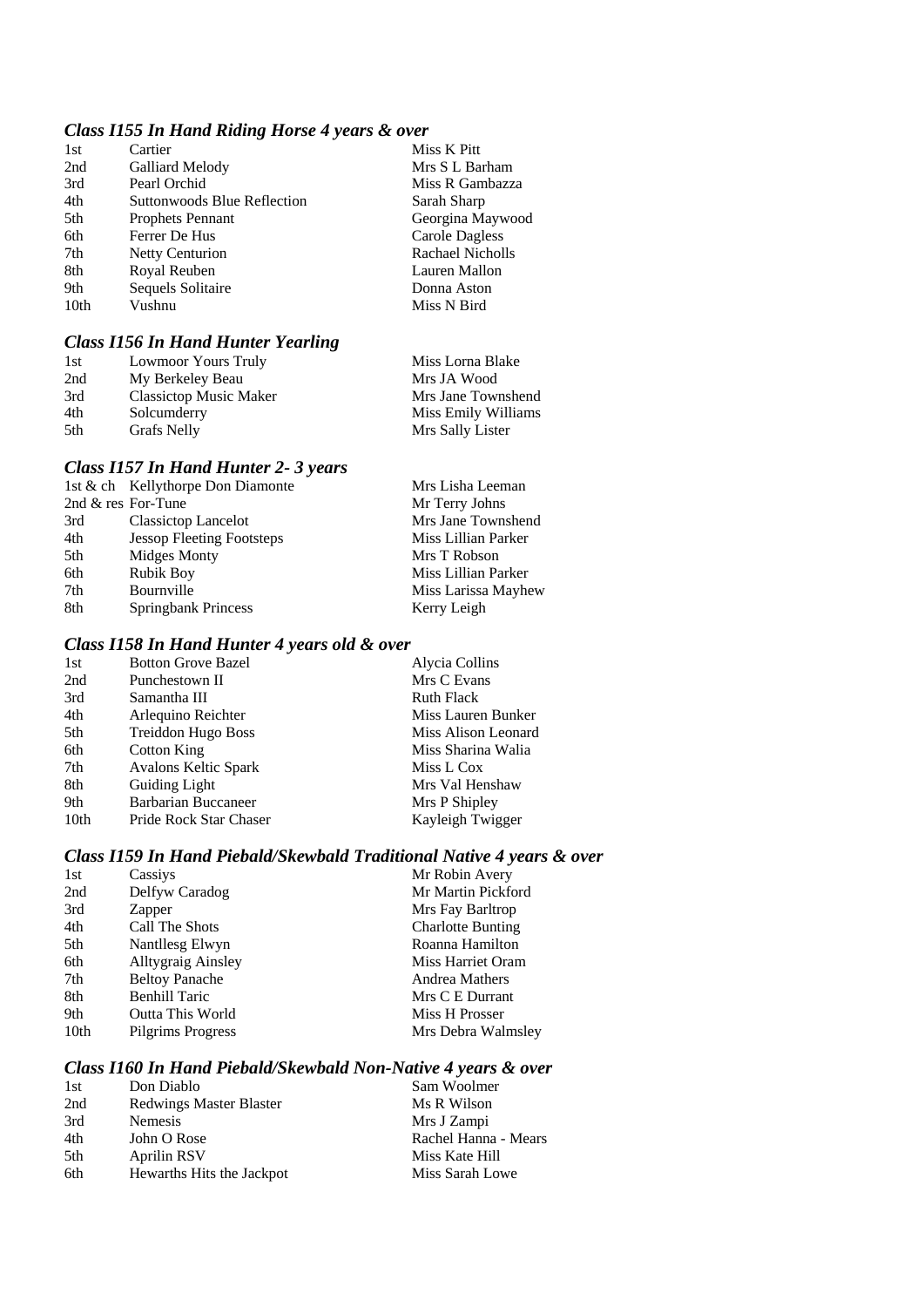| 7th  | Pride Rock Star Chaser | Kayleigh Twigger |
|------|------------------------|------------------|
| 8th  | Raindance Warrior      | Miss Joanne Hull |
| 9th  | Harlequin Jest         | Miss Paula Roome |
| 10th | Kellys Dream           | Mrs L Miller     |

#### *Class I161 In Hand Piebald / Skewbald Hogged Cob 4 years & over*

| 1st | Jays Remembrance  | Jenny Welham      |
|-----|-------------------|-------------------|
| 2nd | Out of the Blue   | Miss N Roper      |
| 3rd | Matelots Daedalus | Mrs Shelley Cragg |
| 4th | Jagger            | Mrs C Webb        |

### *Class I162 In Hand Piebald/Skewbald Native 1,2,3 years old*

| Burgwallis Razamatazz        | Jane Turnbull       |
|------------------------------|---------------------|
| Spellbound Jedi Knight       | Mrs Debra Rodges    |
| Bob                          | Mr & Mrs C Abel     |
| <b>Moortown Lacey</b>        | Claire Hardstone    |
| Starlight Express Iv         | Miss K Harrison     |
| Jiminy Cricket               | Miss Lorna Jarrald  |
| <b>Romany Red Reflection</b> | Miss Louise Yendell |
| A Little Distraction         | Chelsea Richardson  |
| Ashley Dazzler II            | Mrs S Coote         |
| Grace IV                     | Mrs F Hunt          |
|                              |                     |

### *Class I163 In Hand Piebald/Skewbald Non-Native 1,2,3 years old*

|      | 1st & ch Kellythorpe Master Key   | Mrs Lisha Leeman        |
|------|-----------------------------------|-------------------------|
|      | 2nd & res Heathersedge Eurodizney | Miss Laurie Ibbotson    |
| 3rd  | Midges Monty                      | Mrs T Robson            |
| 4th  | <b>Heronslaw Painted Lady</b>     | Miss Alison Leonard     |
| 5th  | <b>Brizemead Coalition</b>        | Ms Angie Bell           |
| 6th  | Freckleton Class Act              | Mr James Munro          |
| 7th  | Springbank Princess               | Miss Kerry Leigh        |
| 8th  | <b>Highly Likely</b>              | Mrs J Amano             |
| 9th  | <b>Rubik Boy</b>                  | Miss Lillian Parker     |
| 10th | Reevesgate Sweet Sixteen          | Mrs Debbie H Gottschalk |

### *Class I164 In Hand Competition Horse Yearling*

|     | 1st & res My Berkeley Beau  | Mrs JA Wood         |
|-----|-----------------------------|---------------------|
| 2nd | <b>Lowmoor Yours Truly</b>  | Miss Lorna Blake    |
| 3rd | Freckleton Oso Glamour Girl | Mrs C Dagless       |
| 4th | <b>Cossack Cartier</b>      | Miss S Barratt      |
| 5th | Sunny Croft Pure Silk       | Miss Laura Jones    |
| 6th | <b>Strictly By Accident</b> | Mr Marc Scott       |
| 7th | Mr Elliott                  | Miss T Ward         |
| 8th | Carrhouse Double Take       | Mrs Jane Townshend  |
| 9th | Solcumderry                 | Miss Emily Williams |

### *Class I165 In Hand Competition Horse 2 - 3 years*

|      | 1st & ch Heathersedge Eurodizney | Miss Laurie Ibbotson |
|------|----------------------------------|----------------------|
| 2nd  | Kellythorpe Don Diamonte         | Mrs Lisha Leeman     |
| 3rd  | I Know Your Game                 | Mrs J Isaacson       |
| 4th  | Sahereca Saren Lady              | Miss Cathy Palmer    |
| 5th  | <b>Classictop Lancelot</b>       | Mrs Jane Townshend   |
| 6th  | Royal Roxey                      | Miss Rebekah Belcher |
| 7th  | Bournville                       | Miss Larissa Mayhew  |
| 8th  | Springbank Princess              | Miss Kerry Leigh     |
| 9th  | <b>Charleys Angel</b>            | Miss Vanessa Lowther |
| 10th | Jessop Asbo                      | Miss Lillian Parker  |

# *Class I166 In Hand Competition Horse 4 years & over*

| Sequels Solitaire<br>1st | Donna Aston |
|--------------------------|-------------|
|--------------------------|-------------|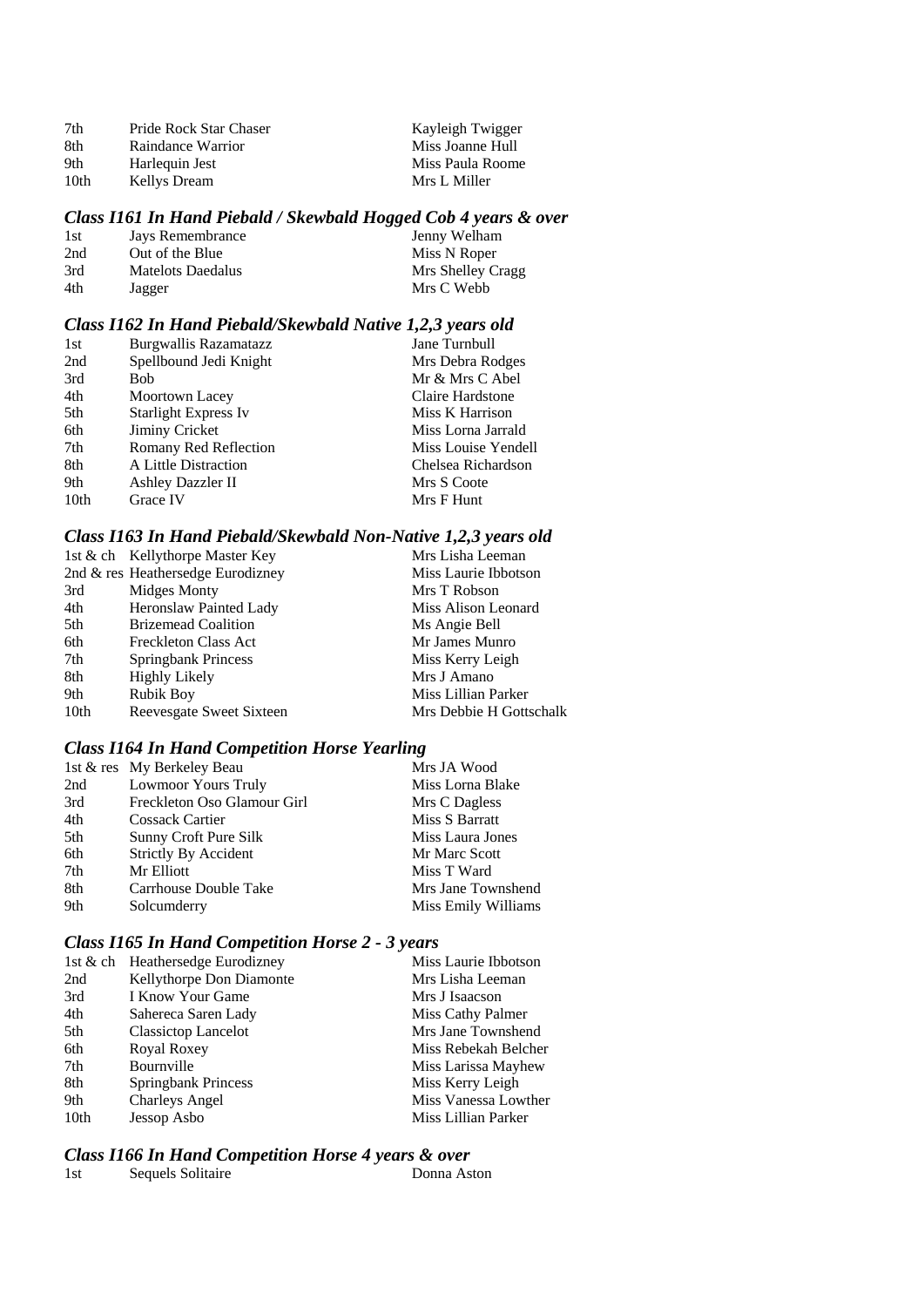| 2nd  | Holly Go Lightlly IV        | Mr Daniel Taylor     |
|------|-----------------------------|----------------------|
| 3rd  | Suttonwoods Blue Reflection | Sarah Sharp          |
| 4th  | John O Rose                 | Rachel Hanna - Mears |
| 5th  | Vishnu                      | Miss N Bird          |
| 6th  | Sing Song                   | Mrs T Tibbles        |
| 7th  | Son of Monsieur             | Mrs Donna Gardner    |
| 8th  | Camero Vh Dingeshof Z       | Natalie French       |
| 9th  | <b>Zaras Lyrical Quest</b>  | Miss R Tapper        |
| 10th | Piper                       | Mrs N Small          |

# *Class I167 In Hand Hack 1,2,3 years old*

| 1st | Stage Knight                | Miss V Russell-Wood  |
|-----|-----------------------------|----------------------|
| 2nd | Chycoose Trilogy            | Miss K Pitt          |
| 3rd | Will-i-am                   | Miss J Jordan        |
| 4th | Sahereca Saren Lady         | Miss Cathy Palmer    |
| 5th | Westside Estella            | Ms Sarah Burns       |
| 6th | Royal Roxey                 | Miss Rebekah Belcher |
| 7th | Freckleton Oso Glamour Girl | Mrs C Dagless        |
| 8th | Everglades Cool Cat         | Ms C Blackham        |

#### *Class I168 In Hand Hack 4 years old & over*

| 1st & ch Cartier |                          | Miss K Pitt                |
|------------------|--------------------------|----------------------------|
|                  | 2nd & res Devil or Angel | Miss Jo Brew               |
| 3rd              | Arundina                 | Miss R Gabazza             |
| 4th              | <b>Magical Pearl</b>     | Miss R Gabazza             |
| 5th              | Designer Scamp           | Caren Rossall              |
| 6th              | Bee J Gee                | Nadia Catterwell           |
| 7th              | Irish Jasmine            | Miss A Hudson              |
| 8th              | Son of Monsieur          | Mrs Donna Gardner          |
| 9th              | Midnight Star            | <b>Miss Natalie Moores</b> |
| 10th             | Sing Song                | Mrs T Tibbles              |

# *Class I169 In Hand Cobs / Maxi Cobs 1,2,3 years old*

### *Class I170 In Hand Cobs / Maxi Cobs 4 years old & over*

|      | 1st & ch Sir Walter Reilly | Angela Pearman         |
|------|----------------------------|------------------------|
|      | 2nd & res Riverway Rupert  | <b>Beverley Gowans</b> |
| 3rd  | Grigio Fumo                | Dr Lucy Randall        |
| 4th  | Lauries Blue Diamond       | Mrs S Park             |
| 5th  | Sylton Lad                 | Jodie Still            |
| 6th  | Grey Whistle               | Miss Laura Hibbins     |
| 7th  | Oconner                    | Miss Paula Bircumshaw  |
| 8th  | Icob                       | Mrs S Coote            |
| 9th  | Calamity Jane II           | Sam Cook               |
| 10th | Deben Hazel                | Miss Joanne Longland   |

### *Class I171 Riding Pony yearling*

| 1st | Kouros Talloula           | Mr & Mrs Russell                 |
|-----|---------------------------|----------------------------------|
| 2nd | Jipson Vanquish           | Mrs J Weedon                     |
| 3rd | Risinghoe Just William    | <b>Jinny Rogers</b>              |
| 4th | Clareb Jumping Jack Flash | Mrs C Bullman and Mr A Constable |
| 5th | Llangeitho Royal Tribune  | Natasha Walter                   |
|     |                           |                                  |

### *Class I172 Riding Pony 2 years old*

| 1st | Kenilworth Hurricane    | Mrs Jill Cousens  |
|-----|-------------------------|-------------------|
| 2nd | Romanno Chitter Chatter | Mrs Kathryn Pitts |
| 3rd | Dennis the Menace IV    | Mrs Joanne Karoo  |

### *Class I173 Riding Pony 3 years old*

| 1st | Radley Squirrel Nutkin |  |
|-----|------------------------|--|
|     |                        |  |

Mr Alwyne Fradley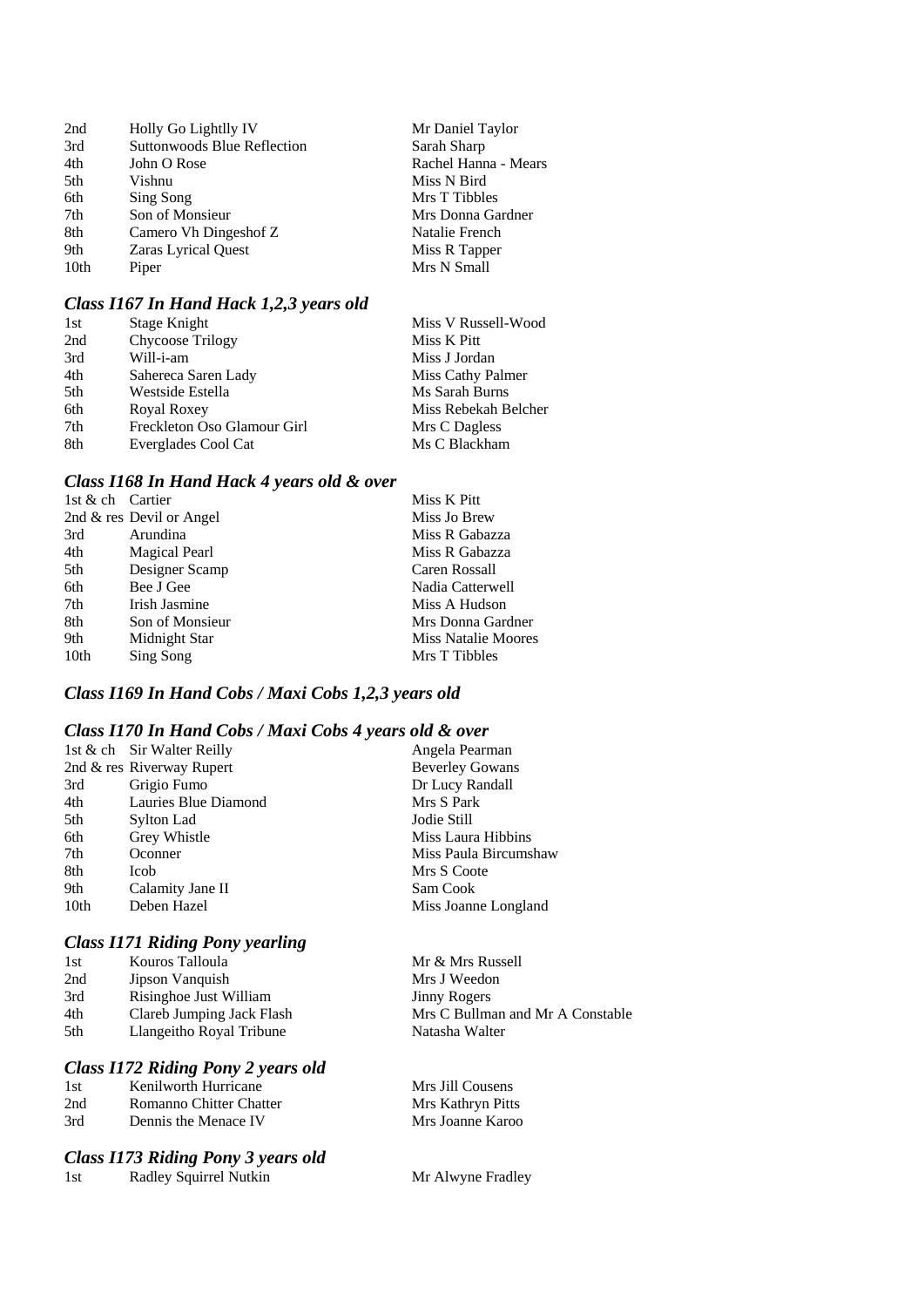| 2nd              | Deanhills Revolusion               |
|------------------|------------------------------------|
| 3rd              | <b>Bonnithahs Easter Seniorita</b> |
| 4th              | Palmfields Royal Trooper           |
| 5th              | <b>Styalways Silent Whisper</b>    |
| 6th              | Mondrian Royal Affair              |
| 7th              | <b>Ryehall Cezanne</b>             |
| 8th              | Warleigh Charisma                  |
| 9th              | Everglades Cool Cat                |
| 10 <sub>th</sub> | Millford Sunflower                 |

#### *Class I174 Riding Pony 4 years old & over*

1st & ch Holltess Littlesweet Melody Mrs C McIntosh 2nd Treworgan Delight Mr N Wright & Miss G Rossall 3rd Jipson Curlew Mrs J Weedon 4th Bracon Top Cat Mrs C Bullman and Mr A Constable 5th Bradmore Lalique Miss L Fry-Lockier 6th Brinkedge All That Jazz Hannah Murray 7th Tidesbrook Little Jem Mrs Julia Scales 8th Kenilwood Purple Emperor Ms J Dolan 9th Styalways Armarni Vicky Parkinson 10th Birtley Charm Miss C Buck

#### *Class I175 Riding Pony Foal*

1st & res Treworgan Dare To Peep Mr N Wright & Miss G Rossall

# *Class I176 Hunter Pony yearling*

1. Dimlicote Squirrel Nutkin Mrs M L Weston

#### *Class I177 Hunter Pony 2-3 years old*

| Mondrian Royal Affair   | Jean Cartwright      |
|-------------------------|----------------------|
| Chartersmead Gypsie Mai | Anneliese Stonehouse |
| Romanno Gypsy Queen     | Mrs Kathryn Pitts    |
| Millford Sunflower      | Mrs C Woolley        |
| Highly Likely           | Mrs J Amano          |
| Sahereca Saren Lady     | Miss Cathy Palmer    |
|                         |                      |

#### *Class I178 Hunter Pony 4 years old & over*

| 1st & ch Chycoose Troubadour    | Miss K Pitt          |
|---------------------------------|----------------------|
| 2nd & res Romanno Romany Gypsy  | Mrs Kathryn Pitts    |
| <b>Charters Meade Sir Digby</b> | Anneliese Stonehouse |
| Romanno Talk Talk               | Mrs Kathryn Pitts    |
| Clareb Special Edition          | Miss J Osborne       |
| <b>Burfas Last Addition</b>     | Mrs S Jones          |
| <b>Bobbin Purdy</b>             | Colin Ellison        |
| Woodview Isadora                | Mrs V Clark          |
| Rochedo Beach Babe              | Mrs K Snow           |
| <b>Bronheulog Freedom</b>       | Jack Spink           |
|                                 |                      |

#### *Class I179 In Hand Palomino 1,2,3 years old*

|     | 1st & res Bathleyhills Monet | Miss Penny Walster  |
|-----|------------------------------|---------------------|
| 2nd | Dolybont llewellyn           | Miss Alexandra Alam |

#### *Class I180 In Hand Palomino 4 years old & over*

|     | 1st $\&$ ch Eyarth Milan       | Mr Gary Lawless & Miss D Lee |
|-----|--------------------------------|------------------------------|
| 2nd | Tame Valley Oberon             | Mrs Carole Simmonds          |
| 3rd | Sealmasters Bar-Non Canada Dry | Mrs T Reeve                  |
| 4th | Sensational Girl               | Gilly Byron                  |
| 5th | Sealmasters Bar-Non Zoes Zeke  | Mrs T Reeve                  |
| 6th | Amar Golden Suprise            | Emma Clarke                  |
| 7th | <b>Eugrad Siencyn</b>          | Mrs Jean Turner              |

Miss L Fry-Lockier Mrs A R Clarke Mrs S Palmer Hollie Crowe Jean Cartwright Jennifer Humphreys Miss T Ward Ms C Blackham Mrs C Woolley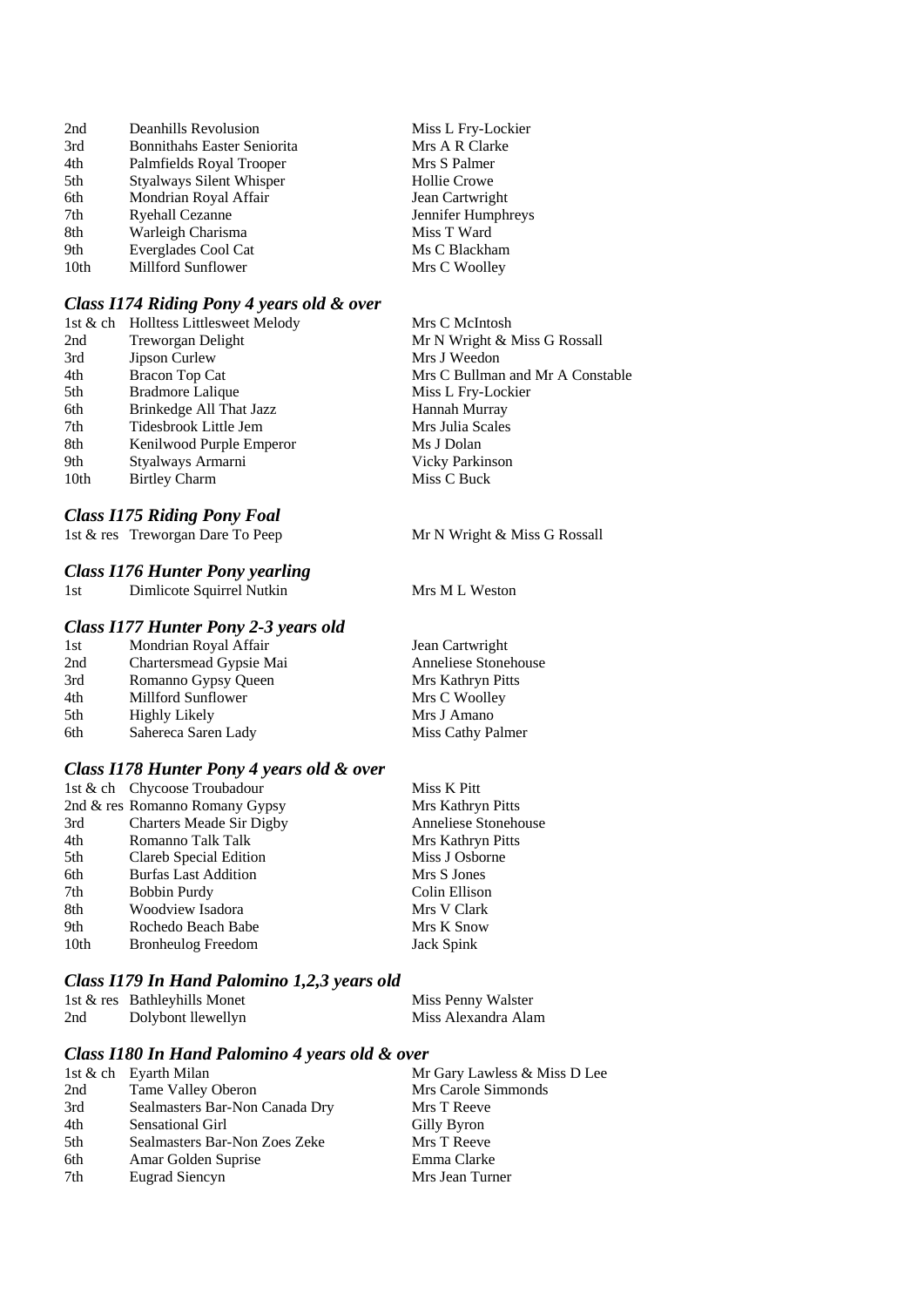| 8th | Skellorn Principal boy |  |
|-----|------------------------|--|
|-----|------------------------|--|

India Ward

### *Class I181 World Breeds 1,2,3 years old*

|     | 1st $\&$ ch Bathleyhills Monet | Miss Penny Walster  |
|-----|--------------------------------|---------------------|
| 2nd | Ilaro Valentino                | Miss Helen Rasberry |
| 3rd | <b>Montgomery Perry</b>        | Mrs S Mosse         |

# *Class I182 World Breeds 4 years old & over*

|     | 1st & res Victor Vrouck        | Miss Hannah Tinker  |
|-----|--------------------------------|---------------------|
| 2nd | <b>Sealmasters Sensation</b>   | Mrs T Reeve         |
| 3rd | Sealmasters Bar-Non Canada Dry | Mrs T Reeve         |
| 4th | Sealmaster By Design           | Mrs T Reeve         |
| 5th | Barbarian Buccaneer            | Mrs P Shipley       |
| 6th | <b>Netty Centurion</b>         | Ms Rachael Nicholls |

### *Class I183 Part Bred yearling*

|     | 1st & ch Freckleton First Class | Mr James Munro                   |
|-----|---------------------------------|----------------------------------|
| 2nd | Bankswood Airs & Graces         | Mrs Lisha Leeman                 |
| 3rd | Jipson Vanquish                 | Mrs J Weedon                     |
| 4th | Kouros Talloula                 | Mr & Mrs Russell                 |
| 5th | Clareb Jumping Jack Flash       | Mrs C Bullman and Mr A Constable |
| 6th | Dimlicote Squirrel Nutkin       | Mrs M L Weston                   |

# *Class I184 Part Bred 2-3 years old*

|      | 1st & res Romanno Chitter Chatter  | Mrs Kathryn Pitts   |
|------|------------------------------------|---------------------|
| 2nd  | Radley Squirrel Nutkin             | Mr Alwyne Fradley   |
| 3rd  | Mondrian Royal Affair              | Jean Cartwright     |
| 4th  | <b>Bonnithahs Easter Seniorita</b> | Mrs A R Clarke      |
| 5th  | Palmfields Royal Trooper           | Mrs S Palmer        |
| 6th  | Everglades Cool Cat                | Ms C Blackham       |
| 7th  | <b>Styalways Silent Whisper</b>    | Mrs Leeanne Crowe   |
| 8th  | Rebecca                            | Mrs Kati Choynowski |
| 9th  | Madam Firebird                     | Mrs Yvonne Botham   |
| 10th | Bridgehill Crackerjack             | Mrs Karen Clarke    |

### *Class I185 Part Bred 4 years old & over*

| 1st  | Jipson Curlew               | Mrs J Weedon                     |
|------|-----------------------------|----------------------------------|
| 2nd  | Palmfields Nightflight      | Mrs S Palmer                     |
| 3rd  | Bracon Top Cat              | Mrs C Bullman and Mr A Constable |
| 4th  | Kenilwood Purple Emperor    | Ms J Dolan                       |
| 5th  | Clareb Special Edition      | Miss J Osborne                   |
| 6th  | <b>Flaming Comet</b>        | Miss V Leggett                   |
| 7th  | <b>Burfas Last Addition</b> | Mrs S Jones                      |
| 8th  | Tidesbrook Little Jem       | Mrs Julia Scales                 |
| 9th  | Woodview Isadora            | Mrs V Clark                      |
| 10th | Styalways Northern Star     | Tommy Archer                     |
|      |                             |                                  |

### *Class I186 Open M&M Small Breeds yearling*

| 1st | Maltings Country River Lad | Mrs Sue Gill                 |
|-----|----------------------------|------------------------------|
| 2nd | Blethyn Starman            | Sue Day                      |
| 3rd | Cadlan Valley Atlanta      | Mr C Parling                 |
| 4th | Forlan Honey Rhythm        | Mr Gary Lawless & Miss D Lee |
| 5th | Longstone Regal Monarch    | <b>B</b> W Morey             |
| 6th | <b>Mactarn Fire Fox</b>    | Tania Mizzi                  |

# *Class I187 Open M&M Small Breeds 2 - 3 years old*

| 1st | Rosedust Black Viola   | Mrs Sara Hird     |
|-----|------------------------|-------------------|
| 2nd | Puddingwood Temptress  | Martin Surman     |
| 3rd | Thamesbourne Rowena    | Mrs S Board Jones |
| 4th | Marden Way High Roller | Miss E Lawrence   |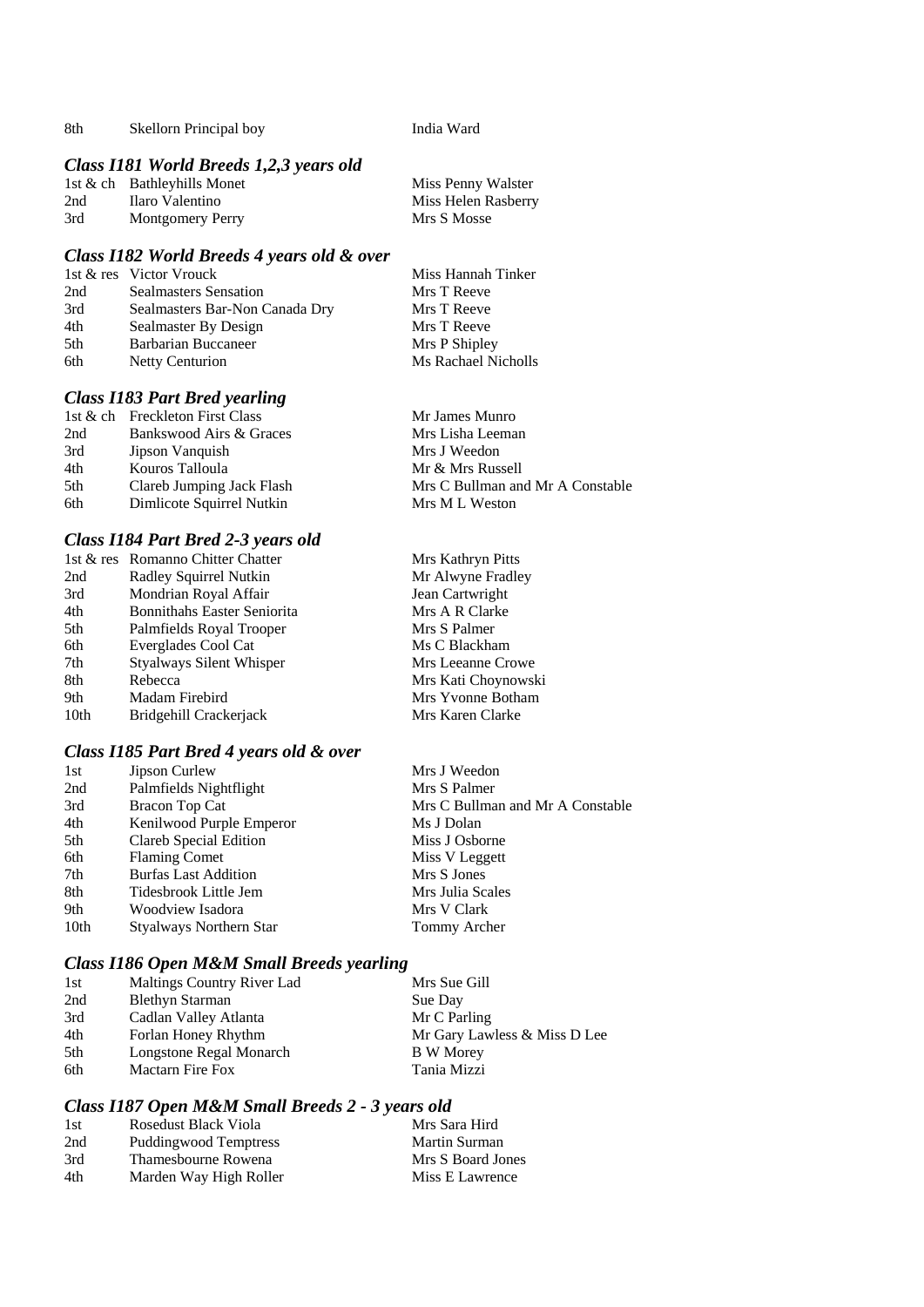| .5th | <b>Bobbin Primrose</b>   | Colin Ellison   |
|------|--------------------------|-----------------|
| 6th  | Springwater Music Master | Mrs S Wooderson |

### *Class I188 Open M&M Small Breeds 4 years old & over*

|     | 1st & res Tiffwyl Dreamtime   | Wayne Bailey       |
|-----|-------------------------------|--------------------|
| 2nd | Gigman Sea Senor              | Mrs S Jones        |
| 3rd | Elsinore Alan Partridge       | Mrs S Wooderson    |
| 4th | Claife Redman                 | Mrs S Wooderson    |
| 5th | Elvet Abigail                 | Mr & Mrs K Stewart |
| 6th | <b>Shilstone Rocks Florin</b> | Mrs Sue Gill       |
|     |                               |                    |

#### *Class I189 Open M&M Large Breeds yearling*

| 1st  | Thornbeck Bobby Dazzler | Miss Lisa Stewart   |
|------|-------------------------|---------------------|
| 2nd  | Lochlands King Roger    | Miss T Walker       |
| 3rd  | <b>Manorian Mercury</b> | Mrs N Thompson      |
| 4th  | Chilhan Per Ardua       | Mrs M Larkin        |
| .5th | <b>Townend Lorcan</b>   | Mrs Dee Anthony     |
| 6th  | Greedbeck Bamboozle     | Ms Rachael Nicholls |

### *Class I190 Open M&M Large Breeds 2 - 3 years old*

|     | 1st & ch Emperor Of Achnacone | Mr W Cox           |
|-----|-------------------------------|--------------------|
| 2nd | Vale Rock St George           | Miss Beverley Neal |
| 3rd | Windgates Winston             | Miss T Walker      |
| 4th | Swallowfields Dragonfly       | Miss T Walker      |
| 5th | Brackens Valentino            | Miss G Oliver      |
| 6th | <b>Strings Dale Samuel</b>    | Kayleigh Twigger   |

#### *Class I191 Open M&M Large Breeds 4 years old & over*

| 1st  | Major General of Whitefield | Sophie Cumbers         |
|------|-----------------------------|------------------------|
| 2nd  | Nipna Foxglove              | Mrs J Pennell          |
| 3rd  | Drumacre Prince Albert      | Mr Robin Avery         |
| 4th  | Rignell Brora               | <b>Eleanor Corkett</b> |
| .5th | <b>Manorian Melanite</b>    | Mrs Norma Thompson     |
| 6th  | Darrenvale Charlotte        | Mrs M Catterall        |
|      |                             |                        |

### *Class I192 M&M Small Breeds Competition Pony 1,2,3 years old*

|     | 1st & res Puddingwood Temptress | Martin Surman     |
|-----|---------------------------------|-------------------|
| 2nd | <b>Blethyn Starman</b>          | Sue Day           |
| 3rd | Rosedust Black Viola            | Mrs Sara Hird     |
| 4th | Duradens Krugerrand             | Lynda Calcutt     |
| 5th | Pumphill Peter Piper            | Mrs K Knighton    |
| 6th | <b>Collivers Charlies Angel</b> | Mrs Pauline Clark |

### *Class I193 M&M Small Breeds Competition Pony 4 years old & over*

| Gigman Sea Senor             | Mrs S Jones         |
|------------------------------|---------------------|
| Limelights Happy Ever After  | Ms Sarah Sutherland |
| Downland Elvive              | Natasha Walter      |
| Dunkery Coaltit              | Sarah Roper         |
| Thimbleby Candy Man          | Tania Mizzi         |
| Thamesbourne Myfanwy         | Mrs S Board Jones   |
| Broxdown Mayhem              | Lisa Mewes          |
| <b>Birtley Bobby Dazzler</b> | Lisa Mewes          |
| <b>Blethyn Roseanne</b>      | Sue Day             |
| <b>Bayview Fury</b>          | Hannah Jefferys     |
|                              |                     |

# *Class I194 M&M Large Breeds Competition Pony 1,2,3 years old*

| 1st | <b>Strings Dale Samuel</b> | Kayleigh Twigger   |
|-----|----------------------------|--------------------|
| 2nd | Willoway True Faith        | Mrs J Ripley       |
| 3rd | Vale Rock St George        | Miss Beverley Neal |
| 4th | <b>Townend Lorcan</b>      | Mrs Dee Anthony    |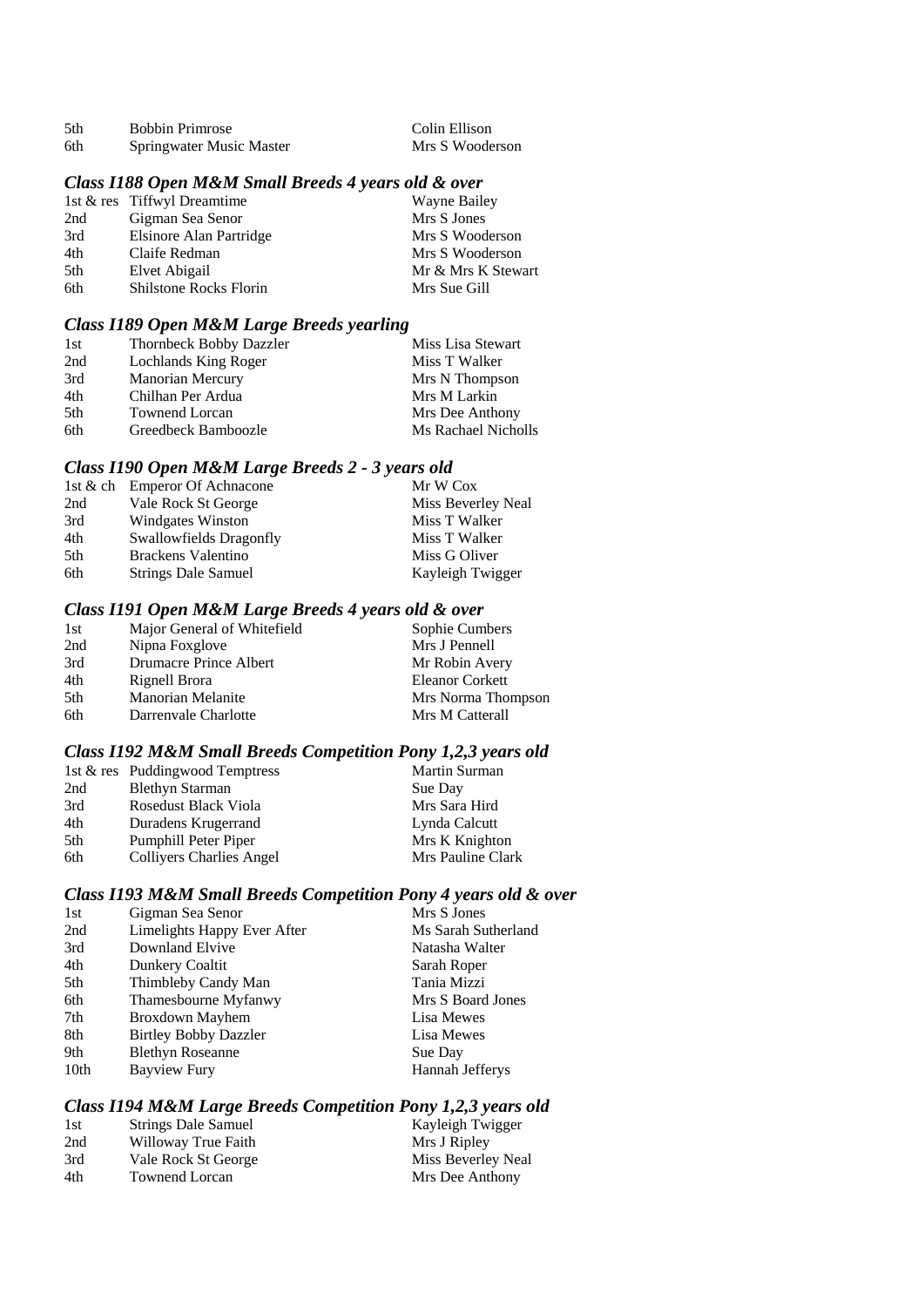| 5th | Wannie Misty Maydel     | Jane Murray  |
|-----|-------------------------|--------------|
| 6th | Rosebarr Bandit         | Miss S Evans |
| 7th | Foxhollow Alwyn Tywysog | Mrs K Gibson |

### *Class I195 M&M Large Breeds Competition Pony 4 years old & over*

|      | 1st & ch Drummore Hazy Mist  | Mrs K Talbot         |
|------|------------------------------|----------------------|
| 2nd  | Oorid Proud Prince           | Abigail Cronin       |
| 3rd  | Greenwing Hobo               | Miss Samantha Willis |
| 4th  | <b>Biggerside Black Duke</b> | Claire Beever        |
| 5th  | Willoway Honesty             | Miss Lynden Barrow   |
| 6th  | Renvarg Mischief             | Mrs Lucinda Leonard  |
| 7th  | Griffos Tan Du               | Miss Kim Hawkins     |
| 8th  | Nyton Master Joker           | Miss E Kampa         |
| 9th  | Ben Buidhe of Croila         | Miss Jo Brew         |
| 10th | Old Mere Survivor            | Patricia Hannah      |

### *Class I196 Novice Small Breeds, yearling*

| 1st | Davdor Spring Muzik        | Mr C Cousens |
|-----|----------------------------|--------------|
| 2nd | Cadlan Valley Atlanta      | Mr C Parling |
| 3rd | <b>Blethyn Starman</b>     | Sue Day      |
| 4th | Maltings Country River Lad | Mrs Sue Gill |
| 5th | <b>Blethyn Grace</b>       | Sue Day      |
| 6th | <b>Mactarn Fire Fox</b>    | Tania Mizzi  |

# *Class I197 Novice M&M Small Breeds 2-3 years old*

|     | 1st & ch Pumphill Cherry Blossom | Ms Bridie Mason   |
|-----|----------------------------------|-------------------|
| 2nd | Thamesbourne Rowena              | Mrs S Board Jones |
| 3rd | Marden Way High Roller           | Miss E Lawrence   |
| 4th | Rosedust Black Viola             | Mrs Sara Hird     |
| 5th | <b>Slades Russian Ruby</b>       | Mr R Cook         |
| 6th | Julmar Maybelle                  | Mrs T Pethybridge |

# *Class I198 Novice Small Breeds 4 years old & over*

| 1st  | <b>Heaton Cassino</b>   | Mrs Carole Simmonds |
|------|-------------------------|---------------------|
| 2nd  | <b>Blethyn Roseanne</b> | Sue Day             |
| 3rd  | Peps Dunrock            | Lisa Mewes          |
| 4th  | Gigman Sea Senor        | Mrs S Jones         |
| 5th  | Lathom Juno             | Miss Harriet Oram   |
| 6th  | Axtane Top Notch        | Sandra Hylands      |
| 7th  | Dunsmore Glenfiddich    | Ms A Perry          |
| 8th  | Hose Ever Ready         | Jane James          |
| 9th  | Serenteifi Sian Hudolus | John Checkley       |
| 10th | Downland Elvive         | Natasha Walter      |

# *Class I199 Novice Large Breeds yearling*

|     | 1st & res Lochlands King Roger | Miss Tracey Walker                  |
|-----|--------------------------------|-------------------------------------|
| 2nd | Llanidan Yorkie                | Miss Laura Clegg & Mr George Milner |
| 3rd | Chilhan Per Ardua              | Mrs M Larkin                        |
| 4th | Thornbeck Bobby Dazzler        | Miss Lisa Stewart                   |
| 5th | <b>Manorian Mercury</b>        | Mrs Norma Thompson                  |
| 6th | Marksman Of Achnacone          | Mrs M L DAgati                      |
| 7th | Troedymynydd Teann             | <b>Tracey Caunt</b>                 |
| 8th | Greedbeck Bamboozle            | Ms Rachael Nicholls                 |
| 9th | Foxhollow Alwyn Tywysog        | Mrs K Gibson                        |
|     |                                |                                     |

# *Class I200 Novice M&M Large Breeds 2-3 years old*

| -1st | Felinmor Brenin            | Miss Laura Clegg & Mr George Milner |
|------|----------------------------|-------------------------------------|
| 2nd  | <b>Strings Dale Samuel</b> | Kayleigh Twigger                    |
| 3rd  | Kebroyd Royal Sapphire     | Mr & Mrs I M Graham                 |
| 4th  | Deanburn Nellie            | Mr Stephen Murray                   |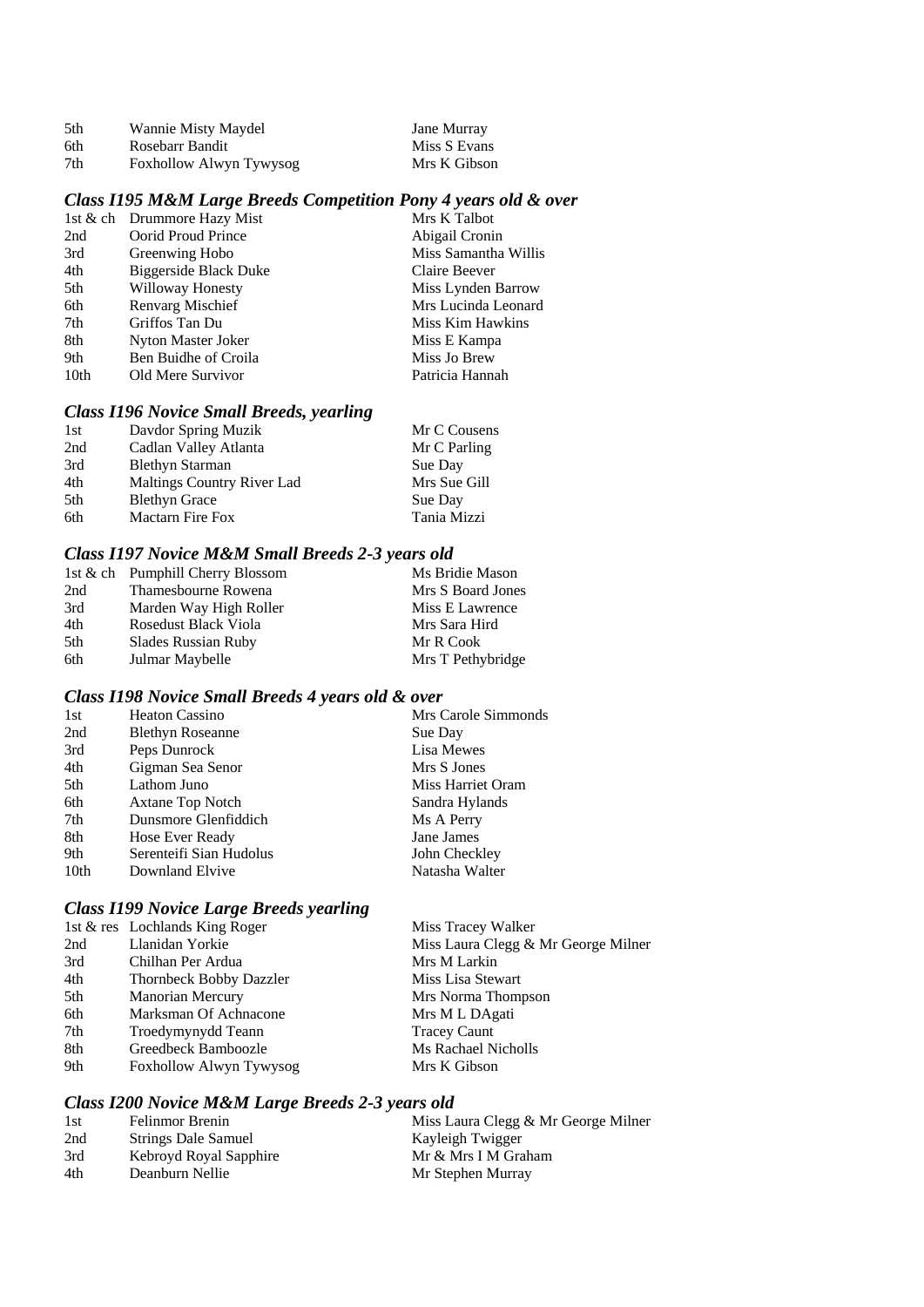| 5th  | Horeb Ioan                       | Mrs Holly Charnock |
|------|----------------------------------|--------------------|
| 6th  | Willoway True Faith              | Mrs J Ripley       |
| 7th  | Brackens Valentino               | Miss G Oliver      |
| 8th  | Edmar Sophie                     | Mrs M Leek         |
| 9th  | <b>Glenwestcastle Druntochty</b> | Miss Tara Vaughan  |
| 10th | Cavyl Tic-Ate Boo                | C F G Bagnall      |

# *Class I201 Novice Large Breeds 4 years old & over*

| 1st  | Kilpatrick Kestrel               | Miss Aimee Hoare          |
|------|----------------------------------|---------------------------|
| 2nd  | Shanohan Finn Ley                | Angela Carter             |
| 3rd  | <b>Gissings Angus</b>            | Mrs V A Redgrave          |
| 4th  | Minsmere Regalia                 | Mrs J Etheridge           |
| 5th  | Grangeforge Bonnie Heather       | Mrs Christine Haddock     |
| 6th  | Tynnwydd Mr Tom                  | Samantha Baldwin-Crofts   |
| 7th  | <b>Taffechan Miss Moneypenny</b> | Georgia Rhodes            |
| 8th  | Lunesdale Knight Music           | Alison Flavell            |
| 9th  | <b>Biggerside Black Duke</b>     | Claire Beever             |
| 10th | Midtown Mac                      | <b>Beverley Pallister</b> |

### *Class R202 Equifest Eventer not exceeding 138cms*

| 1st              | Kilkenny Sky Blue      | Holly Illingworth  |
|------------------|------------------------|--------------------|
| 2nd              | Willow Tia Maria       | Mrs J Burton       |
| 3rd              | <b>Briars Amaretto</b> | Jessica Suffling   |
| 4th              | Seaford Top Cat        | Isabel White       |
| 5th              | Dykebeck Wild Nettle   | Mrs Georgina Paske |
| 6th              | Tomboy III             | Miss J Croft       |
| 7th              | Dunmaster              | Isabel White       |
| 8th              | Skellorn Principal boy | India Ward         |
| 9th              | Busby II               | Mrs Katy Angus     |
| 10 <sub>th</sub> | CJs Tonto              | Mrs Helen Coy      |
|                  |                        |                    |

# *Class R203 Equifest Eventer not exceeding 153cms*

| 1st  | Lord of the Ring         | Mrs Monica Herbert   |
|------|--------------------------|----------------------|
| 2nd  | Sannan Valley Cheiftain  | Mrs Joanna Watt      |
| 3rd  | King of Gypsies          | Georgia Hayes        |
| 4th  | Pebbly Black Jack Jasper | Miss F Vale          |
| 5th  | Riversdale Papago        | Chloe Coward         |
| 6th  | Swallow                  | Annie Tompkins       |
| 7th  | My Mate Marmite          | Amelia Bevan         |
| 8th  | Tempo De La Bouverie     | Polly Mallender      |
| 9th  | Penclose Dapper          | Mrs Michaela Collins |
| 10th | Champagne Lad            | Miss Charlie Parkin  |

# *Class R204 Equifest Eventer exceeding 153cms*

| 1st | Toyboy                     | Miss P Short              |
|-----|----------------------------|---------------------------|
| 2nd | Gypsy Enterprise           | Mrs Suzanne Chester       |
| 3rd | Orbitall                   | Mr & Mrs J Ryder-Phillips |
| 4th | What a Spark               | Miss Felicity Vaughan     |
| 5th | Southerly Flight           | Ms Lynn Merchant          |
| 6th | <b>Absolutley Fabulous</b> | Miss Emma Randle          |
| 7th | Kec Grizzo                 | Mrs V Buxton              |
| 8th | Eska Bravado               | Ms S A Dale               |
| 9th | Sorrelcourt Take A Bow     | Mrs Marie Boasman         |
|     |                            |                           |

# *Class R205 Shetland WHP*

|     | 1st & res Linacre Bilberry | Hackamore Stud - Mrs M Parker |
|-----|----------------------------|-------------------------------|
| 2nd | Coryhill Apollo            | Hayley Yates                  |
| 3rd | Stonecellars Jeronimo      | Denise Smith                  |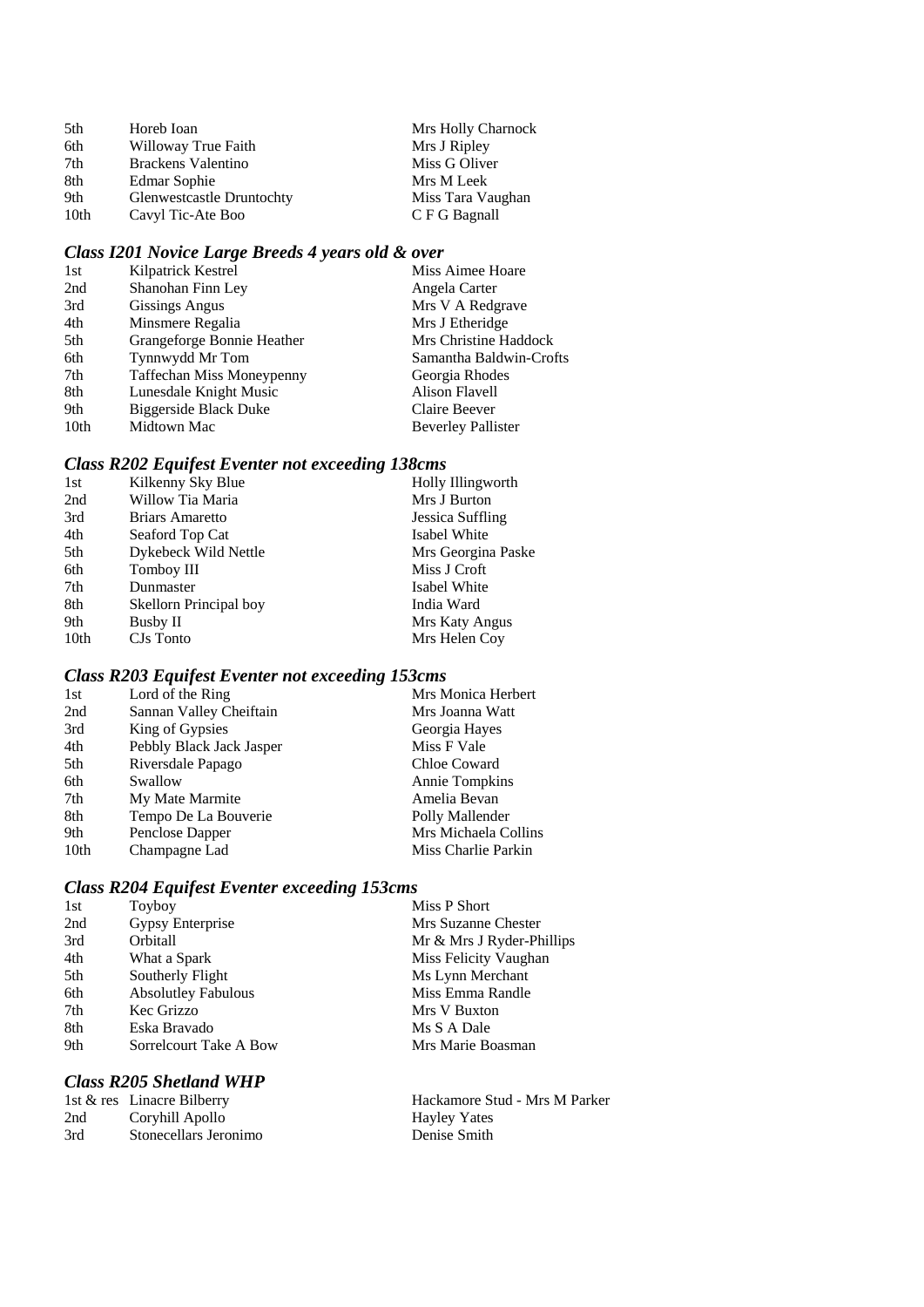### *Class R206 Small Breeds WHP*

| 2nd<br><b>Bronllys Merlyn</b>            |
|------------------------------------------|
| 3rd<br>Gaoth                             |
| <b>Waitwith Soloman</b><br>4th           |
| .5th<br><b>Blisland Purity</b>           |
| Winneydene Sandpiper<br>6th              |
| Sweetcomb Sunsalve<br>7th                |
| 8th<br>Blackhill Imogen                  |
| Frithesden Alberti Bass<br>9th           |
| 10 <sub>th</sub><br>Edwinsfield Nocturne |

### *Class R207 Welsh B & C WHP*

| Glansevin Ganymede              | Mrs L Harris     |
|---------------------------------|------------------|
| Glanserin Fairfax               | Mrs L Harris     |
| <b>Wagtail Romance</b>          | Mrs K Whitehead  |
| Erfan Jacob                     | Suzanne Guilding |
| <b>Waxwing Keavil</b>           | Miss C Rogers    |
| Cambrooke De Ja Vu              | Nikki Varney     |
| <b>Kyneton Barnaby</b>          | Harriet Butcher  |
| Newcott Kingfisher              | Miss L Traylor   |
| <b>Helsington Goody Tiptoes</b> | Mrs K Whitehead  |
| <b>Brilyn Spirit</b>            | Miss L Cambell   |
|                                 |                  |

#### *Class R208 Highland / Fell / Dales WHP*

| 1st | Alexander of Acharn   | Miss Victoria Bracken |
|-----|-----------------------|-----------------------|
| 2nd | Strathmore Jura       | Mrs C Pearson         |
| 3rd | <b>Tower Hector</b>   | Miss S Howard         |
| 4th | Keiran of Forglen     | Miss V Perrin         |
| 5th | Drybarrows Blarny     | Miss S Ohalloran      |
| 6th | Restar Gaylad         | Mrs R Watts           |
| 7th | Sancerre or Hirstmund | Mrs Sara Hird         |

#### *Class R209 Welsh D, New Forest, Connemara WHP*

| 1st & ch | Tregare Sir George         | Mrs J McDonnell          |
|----------|----------------------------|--------------------------|
| 2nd      | Daichristu Flying High     | Anna Chaplin             |
| 3rd      | Crown Hill Star            | Helen Radford            |
| 4th      | Donys Hustler              | Mr C Sykes               |
| 5th      | Peveril Pendragon          | Gemma Bruce              |
| 6th      | Corofin King               | Hannah Coggles           |
| 7th      | <b>Manninard Mairtin</b>   | <b>Miss Katie Rutter</b> |
| 8th      | Glenmore Gent              | Miss Harriet Johnson     |
| 9th      | <b>Mosstown Irish Mist</b> | Mrs Anne Basham          |
| 10th     | Woody Warm Welcome         | Gill Burgan              |

#### *Class R210 Novice 133cms WHP*

| 1st  | Glanserin Fairfax            |
|------|------------------------------|
| 2nd  | <b>Brookhall Galaxy</b>      |
| 3rd  | Megland Rosegold             |
| 4th  | Birkinbrook Arabella         |
| 5th  | Wynswood Footprint           |
| 6th  | Pillheath Porcha             |
| 7th  | Rhode Island Red             |
| 8th  | <b>Tysysog Y Nos</b>         |
| 9th  | Larnleigh Modern Masterpiece |
| 10th | Fayre Edward                 |

### *Class R211 Novice 143cms WHP*

|     | 1st & res Arapaho Brave |
|-----|-------------------------|
| 2nd | Tomboy III              |

Emily Atkins Miss J Croft

Mrs L Harris Georgina Paske Miss R Bradby Matilda Lanni Eve Reading

Jade McGarry-Bolton Mrs Claire Stennett Mrs Janice Price William Marshall Olivia Minihane

Mrs Shelley Dyer Miss L Traylor Jacqueline Wharton

Freya Cade Laura Croft Miss Mandy Sizer Miss R S Tomlinson Miss Michelle Jacques Miss E Bryant Mr Jeremy Glover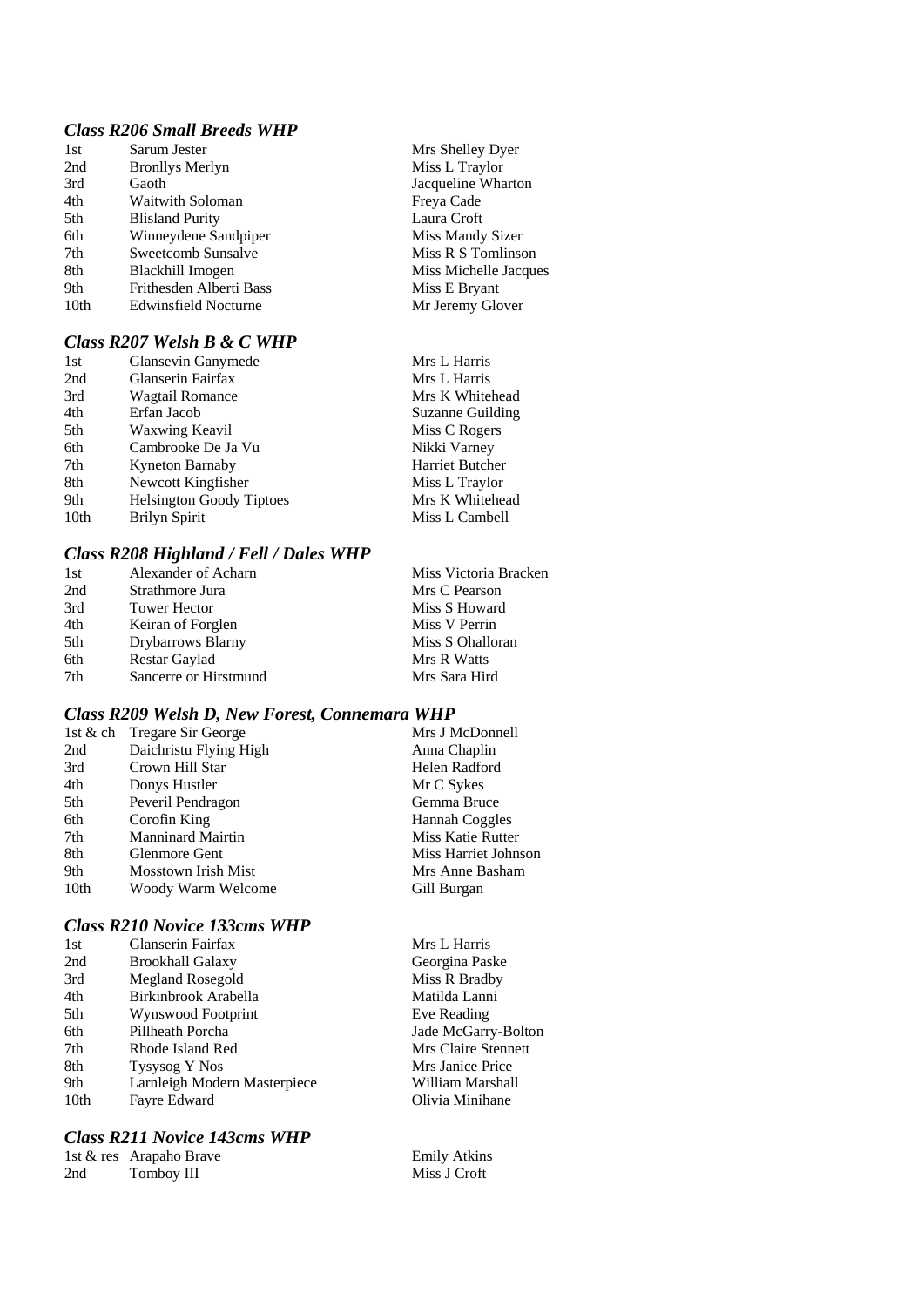| 3rd<br>North Star |                               | Emma Hardy            |
|-------------------|-------------------------------|-----------------------|
| 4th               | Glansevin Ganymede            | Mrs L Harris          |
| 5th               | <b>Cosley Sweet Sensation</b> | Diane Mulhern         |
| 6th               | Jessie of Danthorpe           | Grace Amos            |
| 7th               | Painted Wizard                | <b>Tracie Foulger</b> |
| 8th               | The Blackwatch Brigadier      | Mrs V Lawes           |
| 9th               | Pittybeck Royal Emporer       | Mrs Anna Fraser       |
| 10th              | <b>Mystic Dreamer</b>         | Miss Lauren Jones     |

# *Class R212 Novice 153cms WHP*

| 1st & ch | Redcap Zilla           | Mr Jeremy Glover     |
|----------|------------------------|----------------------|
| 2nd      | <b>Huntstown Larry</b> | Ms Hanna Rogers      |
| 3rd      | Pippi Long Stocking    | Hannah Golombeck     |
| 4th      | Glenmore Gent          | Miss Harriet Johnson |
| 5th      | Odysseus               | Emma Hardy           |
| 6th      | Llanasa Seren Mai      | Mrs C Ormrod         |
| 7th      | Grey Blazer            | Amanda Wilson        |
| 8th      | Corofin King           | Hannah Coggles       |
| 9th      | Paddy IX               | Mrs J Kershaw        |

#### *Class R213 Novice Working Hunter exceeding 148cms*

| Out Of Sight                     | Jenna Tyldesley        |
|----------------------------------|------------------------|
| Anique Sanenno                   | Miss Celine Dewell     |
| Holly                            | Mrs S Jackson          |
| Imposter                         | Mrs T Callan           |
| Pentrepiod Dancer                | Miss Tracey Gribben    |
| Apollos Roco Fella               | <b>Lizzie Matthews</b> |
| Clover on Ice                    | Miss J Karran          |
| <b>Priderock Star Attraction</b> | Mrs J Nelson           |
| Pebbly Baby Grand                | Miss Emma Atkins       |
| Hazelbrook Duncan                | Mrs Heather Castledine |
|                                  |                        |

### *Class R214 Novice Cradle Stakes 122cms*

| 1st | Aislaby Johannes                   | Mrs Joanna Watt  |
|-----|------------------------------------|------------------|
| 2nd | <b>Bucksfizz</b>                   | Ms S A Dale      |
| 3rd | <b>Merrylegs</b>                   | Miss P Mallender |
| 4th | Treowen Autumn Breeze              | Miss M Ayling    |
| 5th | <b>Thornberrys Pearly Princess</b> | Katie Dakin      |
|     |                                    |                  |

### *Class R215 Novice Nursery Stakes 133cms*

|     | 1st & ch Chetwynd Cerys        | Mrs Sally Balls |
|-----|--------------------------------|-----------------|
|     | 2nd & res Lismear Toffee Crisp | Evita Gonzales  |
| 3rd | Newfield Marmite               | Ben Halsall     |
| 4th | Littlecourt Tiger Eye          | Miss K Emsley   |
| 5th | Pennway Jazz                   | Matilda Lanni   |
| 6th | Holme Lodge Artful Archie      | Jake Saint      |
| 7th | Wynswood Footprint             | Eve Reading     |
| 8th | Lowland Talisman               | Olivia Turner   |
|     |                                |                 |

### *Class R216 Novice M&M Cradle Stakes*

|     | 1st & res Tygolau Casanova | Isabelle Reading   |
|-----|----------------------------|--------------------|
| 2nd | Kimcote Charmer            | Lucy Bednall       |
| 3rd | Param Hollywood            | Mrs C Murrell      |
| 4th | Locharmoss Blueberry       | Mrs A Hodgson      |
| 5th | Lippens Mascot             | Mr C Cousens       |
| 6th | Locharmoss Bella           | Mrs K Whitehead    |
| 7th | Brynodyn Scimitar          | Mrs Catherine Chin |
| 8th | <b>Aislaby Johannes</b>    | Mrs Joanna Watt    |
|     |                            |                    |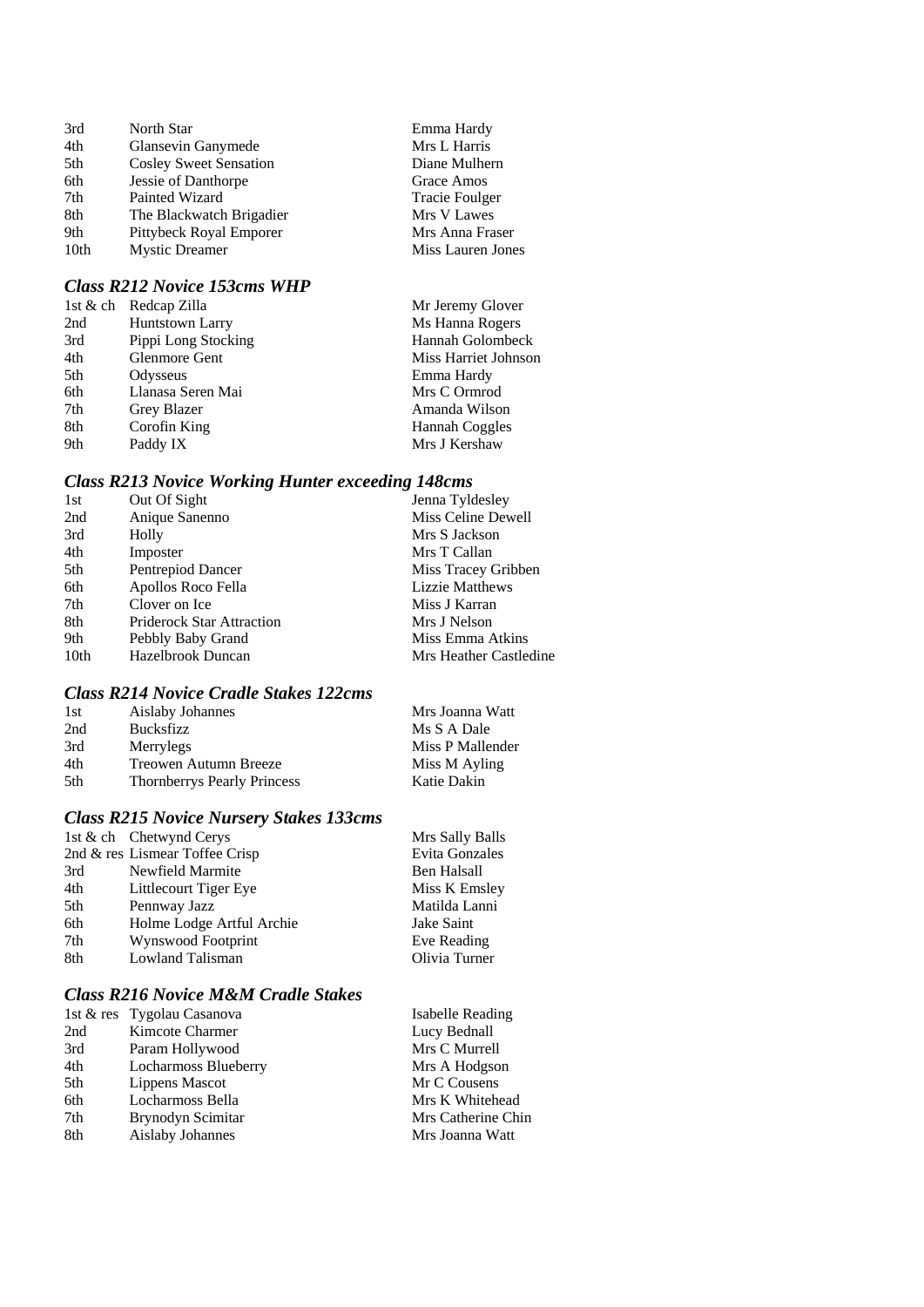### *Class R217 Novice M&M Nursery Stakes*

| 2nd<br>Mrs C Murrell<br>Param Hollywood<br>3rd<br>Chetwynd Cerys<br>Mrs Sally Balls<br>Janpete Charlie Boy<br>4th<br>Lucy Ellison<br>Miss Eliza Denniff<br>Jenkira Katalina<br>5th<br>6th<br>Mrs A Hodgson<br>Locharmoss Blueberry<br><b>Waitwith Soloman</b><br>Freya Cade<br>7th |
|------------------------------------------------------------------------------------------------------------------------------------------------------------------------------------------------------------------------------------------------------------------------------------|
|                                                                                                                                                                                                                                                                                    |
|                                                                                                                                                                                                                                                                                    |
|                                                                                                                                                                                                                                                                                    |
|                                                                                                                                                                                                                                                                                    |
|                                                                                                                                                                                                                                                                                    |
|                                                                                                                                                                                                                                                                                    |
| Mrs Tracey Bray<br>8th<br>Shillito Goldfinger                                                                                                                                                                                                                                      |
| Mrs V Clark<br>Mosswood Dakota<br>9th                                                                                                                                                                                                                                              |

### *Class R218 Open Cradle Stakes*

|     | 1st & ch Pine Lodge Raffles | Grace Amos      |
|-----|-----------------------------|-----------------|
| 2nd | Lippens Mascot              | Mr C Cousens    |
| 3rd | <b>Master Rascal</b>        | Mrs L Harris    |
| 4th | Middleside Brandy           | Mrs A Hodgson   |
| 5th | <b>Bucksfizz</b>            | Ms S A Dale     |
| 6th | Aislaby Johannes            | Mrs Joanna Watt |

### *Class R219 Open Nursery Stakes*

| 1st | Birkinbrook Arabella           | Matilda Lanni |
|-----|--------------------------------|---------------|
| 2nd | Master Rascal                  | Mrs L Harris  |
| 3rd | Littlecourt Tiger Eye          | Miss K Emsley |
|     | 4th $\&$ ch Pine Lodge Raffles | Grace Amos    |

### *Class R220 Concours D'Elegance Lead Rein Plaited*

| 1st | Merrylegs                  | Polly Mallender |
|-----|----------------------------|-----------------|
| 2nd | Woodroyd Celebration       | Mrs M Harford   |
| 3rd | Romanno Simplicity         | Margaret Cousin |
| 4th | Cassandra                  | Marnie Dunne    |
| 5th | Cayberry Poppy Day         | Sarah Weston    |
| 6th | <b>Saltre Harry Potter</b> | Mrs C Woolley   |
| 7th | <b>CWM Star Image</b>      | Abigail Pinder  |
| 8th | Queensdale Red Penant      | Miss L Gripton  |

### *Class R221 Concours DElegance Lead Rein Native*

| 1st  | <b>Brockville Roseremus</b> | Mrs B Williamson    |
|------|-----------------------------|---------------------|
| 2nd  | Castlemead Willow-herb      | Mrs Catherine Chin  |
| 3rd  | Little Vern Legend          | Mrs A M Marks       |
| 4th  | Monarchill Cercean          | Miss A Hallam       |
| 5th  | Shilstone Hameldon Beacon   | Gemma Bruce         |
| 6th  | Vean Harry Hawk             | Mrs V Wakefield     |
| 7th  | Fox Leat Warrior            | Ruby Venni          |
| 8th  | Eastways Sea Pearl          | Mrs Helen Eagle     |
| 9th  | Lapstone Motif              | Maria Menulty       |
| 10th | Cromagtir Culann            | Mrs Rebeca Harrison |

## *Class R222 Concours D'Elegance First Ridden Plaited*

| 1st | Chagsford Lilia                   | Miss Angela Reeves         |
|-----|-----------------------------------|----------------------------|
|     | 2nd & res Roseisle Justins Honour | Samantha Jakes             |
| 3rd | Royal Park Fatal Attraction       | Ms Claire Carnall Whitmore |
| 4th | Belancadi Bach                    | Phoebe Greenwood-Mann      |
| 5th | Ridmore Petit Fleur               | Mrs E Curtis               |
| 6th | Kalusta Dolly Daydream            | Lacey Higgs                |
| 7th | Shillito Goldfinger               | Mrs Tracey Bray            |
| 8th | Rhode Island Red                  | Mrs Claire Stennett        |

# *Class R223 Concours DElegance First Ridden Native*

| 1st | Westown Skylark | Sarah Weston |
|-----|-----------------|--------------|
| 2nd | Homeshill Finch | Mrs J Burton |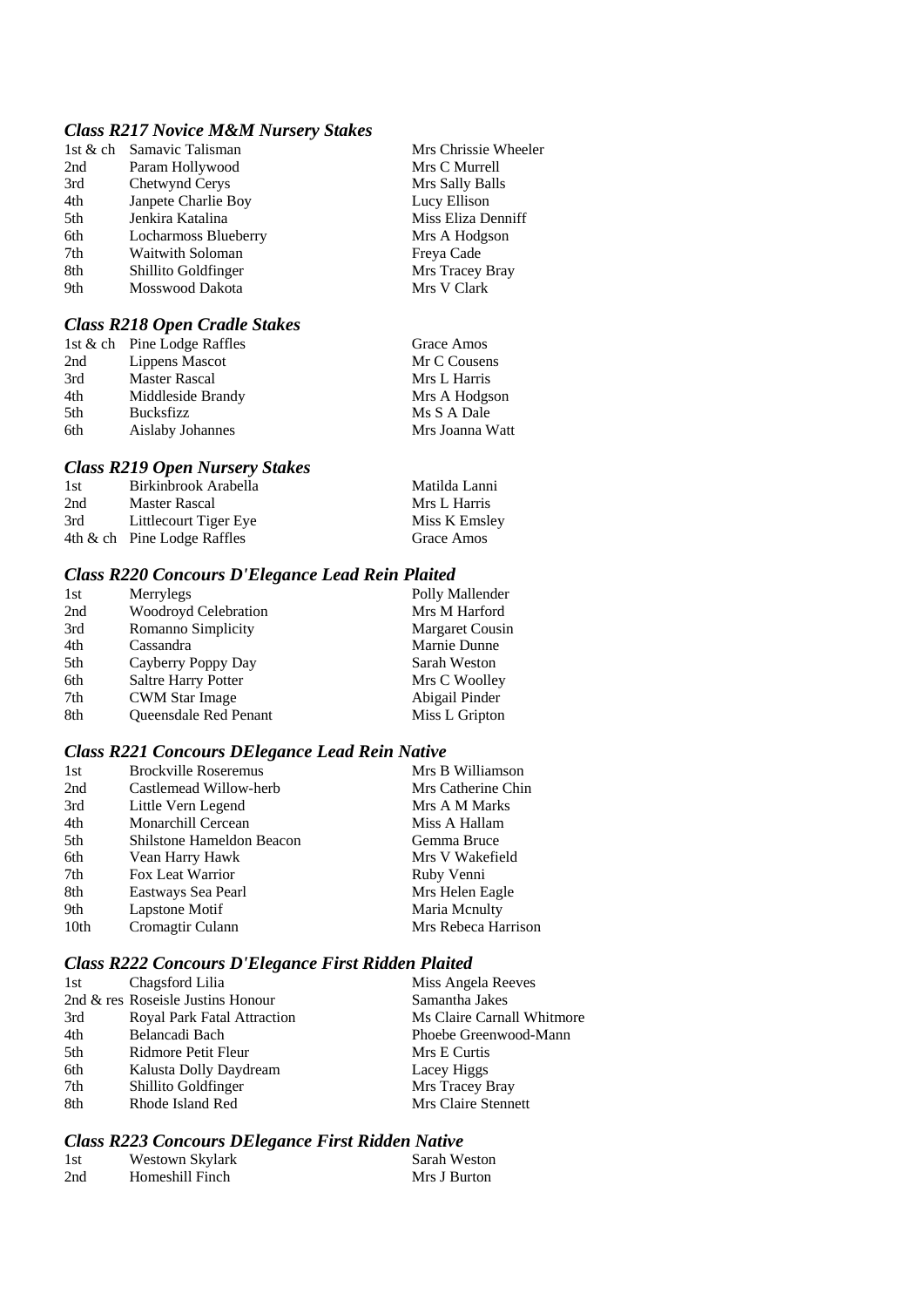3rd Coppice Beltane Miss A Spink<br>4th Wilby Valiant Mrs J Etherid; 4th Wilby Valiant Mrs J Etheridge<br>5th Murthwaite Sarge Mrs A Susca 5th Murthwaite Sarge Mrs A Susca<br>6th Brynoffa Monaco Mrs J Ward 6th Brynoffa Monaco<br>
7th Newoak Story Teller Miss Miss Mia Biggs Newoak Story Teller 8th Tryfel Arrow Hope Fisher Hope Fisher (1984)<br>9th Winneydene Sandpiper (1985) Miss Mandy Sizer 9th Winneydene Sandpiper 10th Waitwith Soloman Freya Cade

#### *Class R224 Non-Native Pairs*

| 1st              | Irish Hullabaloo                   |
|------------------|------------------------------------|
| 2nd              | <b>Fenwick Jazz Dancer</b>         |
| 3rd              | Champagne Lad                      |
| 4th              | King IV                            |
| 5th              | Oliver                             |
| 6th              | Welsh Wizard                       |
| 7th              | Milhangers Dhalam Qatar            |
| 8th              | <b>Blaenpant Leddingtons Drean</b> |
| 9th              | Royal Doulton II                   |
| 10 <sub>th</sub> | Passe Partout II                   |
|                  |                                    |

#### *Class R225 Novice Hackney Pony*

| 1st | <b>Heartland Code Breaker</b> | <b>Messrs</b> Turi |
|-----|-------------------------------|--------------------|
| 2nd | Agaderg Another Hero          | Mr E Ward          |

#### *Class R226 Novice Hackney Horse*

| 1st | <b>Baldwins A Class Act</b> |
|-----|-----------------------------|
| 2nd | Madges Last Wonder          |
| 3rd | Renuyle The Real Deal       |

#### *Class R227 Open Hackney Pony*

1st & ch Westbourne Hi-Tech Mr E Ward 2nd & res Heartland Glittering Girl Ms S Barraclough 3rd Rocky Montanna Peters Family 4th Stapleford Bobby Mr Frank Fitzpatrick

#### *Class R228 Open Hackney Horse*

| 1st | Sam Van Semarang                  |
|-----|-----------------------------------|
| 2nd | <b>Brookfield Mark of Success</b> |
| 3rd | <b>Baldwins Shenan Doah</b>       |
| 4th | <b>Baldwins Artillery</b>         |

#### *Class R229 Ladies Ridden Hunter*

1st Rebonjour Alycia Collins<br>
2nd Rougemont Miss L Gooder 2nd Rougemont Miss L Gooderham<br>3rd Spymaster Miss L Gooderham<br>3rd Miss L Gooderham 3rd Spymaster Mrs Lisette Taylor<br>4th Tudor Minstral Sena Tyldesley 4th Tudor Minstral Jenna Tyldesley<br>5th Dingle Bay Carol Betts 5th Dingle Bay Carol Betts<br>6th Chester Bay Julie Taylor 6th Chester Bay<br>
7th Parkhall Arizona Miss K Smith Parkhall Arizona 8th Brechfa Ninian Mrs Caryn Wilkinson

#### *Class R230 Restricted Highland*

| 1st  | Oatcake of Whitefield   |
|------|-------------------------|
| 2nd  | Sancerre or Hirstmund   |
| 3rd  | Strathmore Jura         |
| 4th  | <b>Tower Hector</b>     |
| .5th | Lochlands Treble Flute  |
| 6th  | Rory of Alltnacailleach |
| 7th  | Hogmanay Henry          |

Miss S Brooker **Janet Baldwin** Miss Charlie Parkin **Mrs Jennifer Gates** Miss Z Bennett Karen Perkowski Lucy Findlay n Mrs J Preston Paula Robinson Lauren Caffell

Messrs Turner & Bass

Miss Hayley McNiece Ms S Barraclough Mr Frank Fitzpatrick

Mr Mark Hardy s Peters Family Mr Frank Fitzpatrick Mrs Ronald Allen

Mrs Jill Cousens Mrs Sara Hird Mrs C Pearson Miss S Howard Miss Natalie Greasley Holly Donaldson Lesley Jolly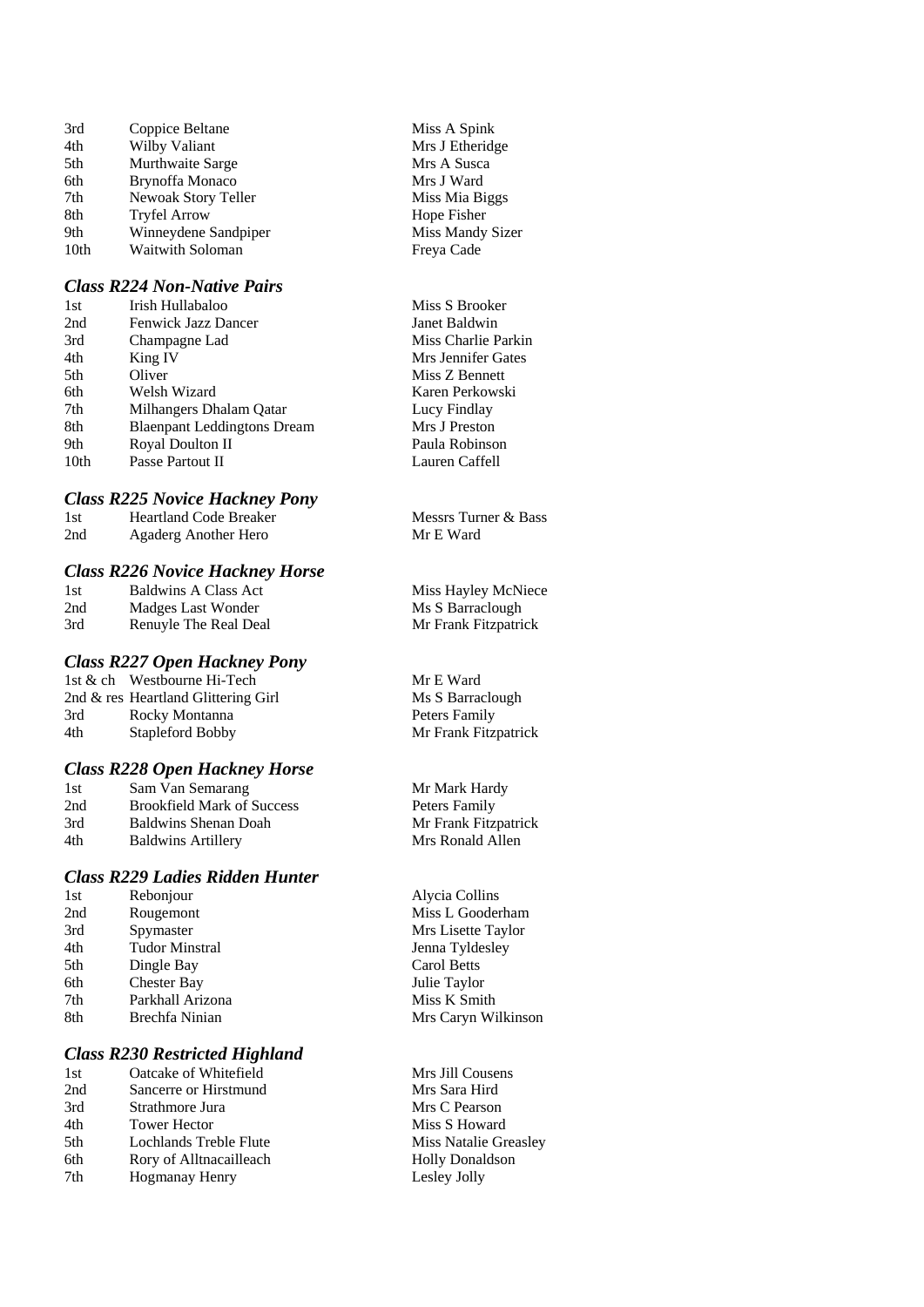| -8th | Hirstmund Barolo            | Jacqueline Wharton |
|------|-----------------------------|--------------------|
| 9th  | Glenwestcastle Master Basil | Miss D & Miss N B  |
| 10th | Strathmore Robin            | Miss Kim Fairhurst |

#### *Class R231 Restricted Dales / Fell*

| Kilmannan Rob Roy    |
|----------------------|
| Penmire Dudley       |
| Nipna Damask Rose    |
| Murthwaite Sarge     |
| Lowhouses Jessica II |
| Townend Moonshadow   |
| Linnel Blossom       |
| Buttondown Jester    |
| Hepworth Grey Boy    |
|                      |

#### *Class R232 Restricted Welsh C*

| 1st $\&$ ch | DAbernon Diva              |
|-------------|----------------------------|
| 2nd         | River Danielle             |
| 3rd         | <b>Blue Haven Cadet</b>    |
| 4th         | <b>Telaid Carys</b>        |
| 5th         | Keeshen Romeo              |
| 6th         | <b>Dycott Elegant Lady</b> |
| 7th         | Ashmeadow Rhodri           |
| 8th         | <b>Tyssul Lenny</b>        |
| 9th         | <b>Seiont Ffrancon</b>     |
| 10th        | Larnleighs Empress         |

#### *Class R233 Restricted Welsh D*

| 1st              | New House Sparkling Galaxy     |
|------------------|--------------------------------|
| 2nd              | <b>Penstrumbly Stone Roses</b> |
| 3rd              | <b>Brigyll Brenin Benllig</b>  |
| 4th              | Dearne Valley Odin             |
| 5th              | Menai Sparking Legend          |
| 6th              | <b>Babylon Gabrielle</b>       |
| 7th              | <b>Avonvalley Nowjust</b>      |
| 8th              | Llanfyllin Lucky Jim           |
| 9th              | Gwernfythan Maestro            |
| 10 <sub>th</sub> | Murdogg Mastermind             |

#### *Class R234 Restricted Connemara / New Forest*

| 1st | Kippure Thunder               | Melissa McEwing     |
|-----|-------------------------------|---------------------|
| 2nd | <b>West Tide Oisin</b>        | Miss P Chambers     |
| 3rd | <b>Blackthorn Patience</b>    | Mrs Pamela Teasdale |
| 4th | Grey Blazer                   | Amanda Wilson       |
| 5th | Haylands Masai Mara           | Mrs Maria Young     |
| 6th | Everkerry Mr Rossi            | Mrs Sue Everest     |
| 7th | <b>Ballybrit Grey Diamond</b> | Dr Cher Cartwright  |
| 8th | Pride of Boderry              | Laura Sheffield     |

#### *Class R235 Restricted Welsh A & B*

| 1st & res        | Kyneton Barnaby              |
|------------------|------------------------------|
| 2nd              | Locks Bit Purple Cloud       |
| 3rd              | Newcott Mikado               |
| 4th              | Pennwood Alakai              |
| 5th              | <b>Hilin Trigonos</b>        |
| 6th              | <b>Brookwater Lap Dancer</b> |
| 7th              | Crawel Van Dyke              |
| 8th              | Stockham Nicholai            |
| 9th              | Milford Fair Minstrel        |
| 10 <sub>th</sub> | <b>Wintersend Nimbus</b>     |
|                  |                              |

3th Hirstman Jacqueline Wharton<br>8th Miss D & Miss N B Miss D & Miss N Barfield

> Mr W Ireland Mrs G Rawlinson Mrs J Pennell Mrs A Susca Mrs R Roythorne Miss Hannah Miller-Burton **Miss Caron Williams** Miss Jenna Jordan Miss Ella Morris

Mr T Hall Miss S Hastings Miss T Farrow Miss Tara Vaughan Mrs Anita Corney Miss F Wood Mrs L Wilkinson Mrs M Robinson Leanne Walsh Mrs Sarah George

Miss Victoria Selfe Miss Laura Barsoum Louise OMalley Miss Gemma Hawes Yasmin Hart Imogene Aylwin Mrs Sandra Hall Ms Natalie Hulme Julie Liston Charlotte Arthur

1st & res Kyneton Barnaby Harriet Butcher Jolie Darton Mrs Heather Holt Mrs P Farmbrough Erin McDonnell Mrs A Swindells Miss Ruby Smith Miss Michelle Berlyn Mrs J Cox Mrs K Marshall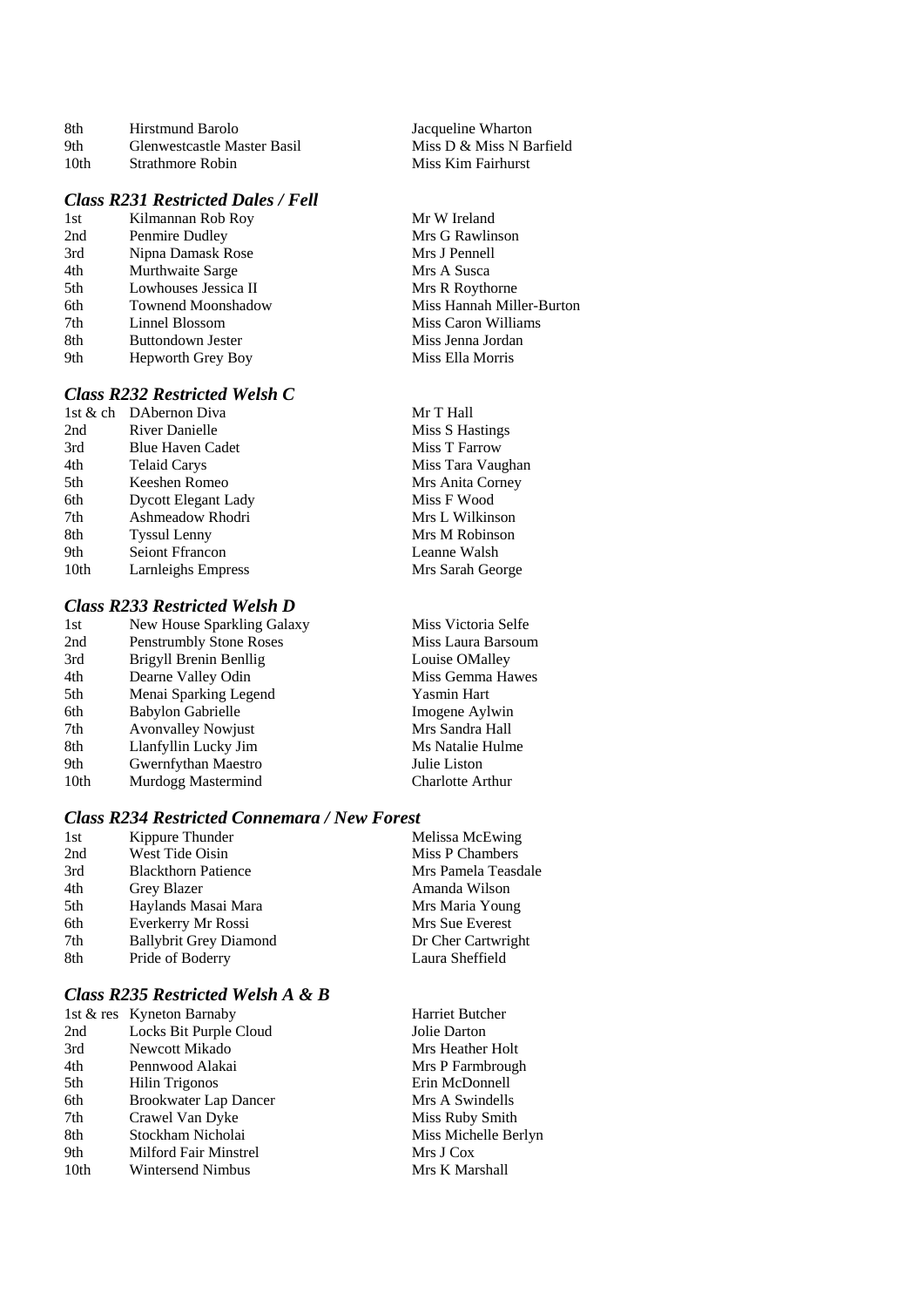#### *Class R236 Restricted Dartmoor / Exmoor / Shetland*

| 1st | Gaoth                   | Jacqueline Wharton  |
|-----|-------------------------|---------------------|
| 2nd | Dunkery Coaltit         | Sarah Roper         |
| 3rd | Locharmoss Symphony     | Olivia Faulkner     |
| 4th | Coryhill Apollo         | <b>Hayley Yates</b> |
| 5th | Serenteifi Morgan Linyd | John Checkley       |

# *Class R237 4,5,6, year old M&M Small Breeds*

| 1st  | <b>Anchor Bustard</b>     | Mrs Debbie Knights           |
|------|---------------------------|------------------------------|
| 2nd  | Dykes Blackberry Mead     | Lucy Aldred                  |
| 3rd  | <b>Glenlichd Fairgame</b> | Miss Sarah Seaman            |
| 4th  | Gwithian Geraint          | Amy Taylor                   |
| 5th  | Werderris Chancellor      | Miss C Edwards               |
| 6th  | Eyarth Milan              | Mr Gary Lawless & Miss D Lee |
| 7th  | Elsinore Alan Partridge   | Mrs S Wooderson              |
| 8th  | Hilin Trigonos            | Erin McDonnell               |
| 9th  | Pennwood Tarragon         | <b>Tracey Neal</b>           |
| 10th | Deri Latisha 142621       | Mrs J Edmead                 |

# *Class R238 4,5,6 year old M&M Large Breeds*

| Eileen Jack           |
|-----------------------|
|                       |
| Mrs Jessica Walsh     |
| Miss Aimee Hoare      |
| Miss Natalie Greasley |
| Miss S Hamilton       |
| Miss L Struszczak     |
| Mr M Jennings         |
| Ms D Webb             |
| Miss Ella Morris      |
|                       |

# *Class R239 4,5,6, year old M&M Welsh C & D*

| 1st & ch Jebeth Captain Sensible | Mrs K Gibson                      |
|----------------------------------|-----------------------------------|
|                                  | Miss Laura Barsoum                |
| Ashmeadow Rhodri                 | Mrs L Wilkinson                   |
| Menai Celtic Warrior             | Hannah Hargreaves                 |
| Dabernon Boyce                   | Mikileigh Batchelor               |
| <b>Yswain Ameranthus</b>         | Mrs Claire Kitchen                |
| Erdyl Joshya                     | L Oughton-Auker                   |
| Caebryn Azra                     | Mr John Elliott                   |
| Rainhill Fair Imogine            | Miss S Ohalloran                  |
| Arno Rainbow                     | Mrs Lynn Scott                    |
|                                  | 2nd & res Penstrumbly Stone Roses |

# *Class R240 Open LWT Hunter*

|     | 1st & ch Rebonjour     | Alycia Collins            |
|-----|------------------------|---------------------------|
| 2nd | <b>Tudor Minstral</b>  | Jenna Tyldesley           |
| 3rd | Longroyd Laughton Lad  | Miss M Madden             |
| 4th | Samantha III           | <b>Ruth Flack</b>         |
| 5th | Mystic Wind            | Sarah Smithard            |
| 6th | Avalons Keltic Spark   | Mrs Louise Whiteley-Guest |
| 7th | <b>Buckingham Boys</b> | Clare Poole               |
| 8th | Harry Lund             | Mr David Laycock          |
| 9th | Rougemont              | Miss L Gooderham          |
|     |                        |                           |

# *Class R241 Open MWT/HWT Hunter*

|     | 1st & res Evening Spirit | Mr S Sharples      |
|-----|--------------------------|--------------------|
| 2nd | Punchestown II           | Mrs C Evans        |
| 3rd | Acrobatic                | Mrs E Mangham      |
| 4th | Last Light               | Miss Emma A Croft  |
| 5th | Arlequino Reichter       | Miss Lauren Bunker |
|     |                          |                    |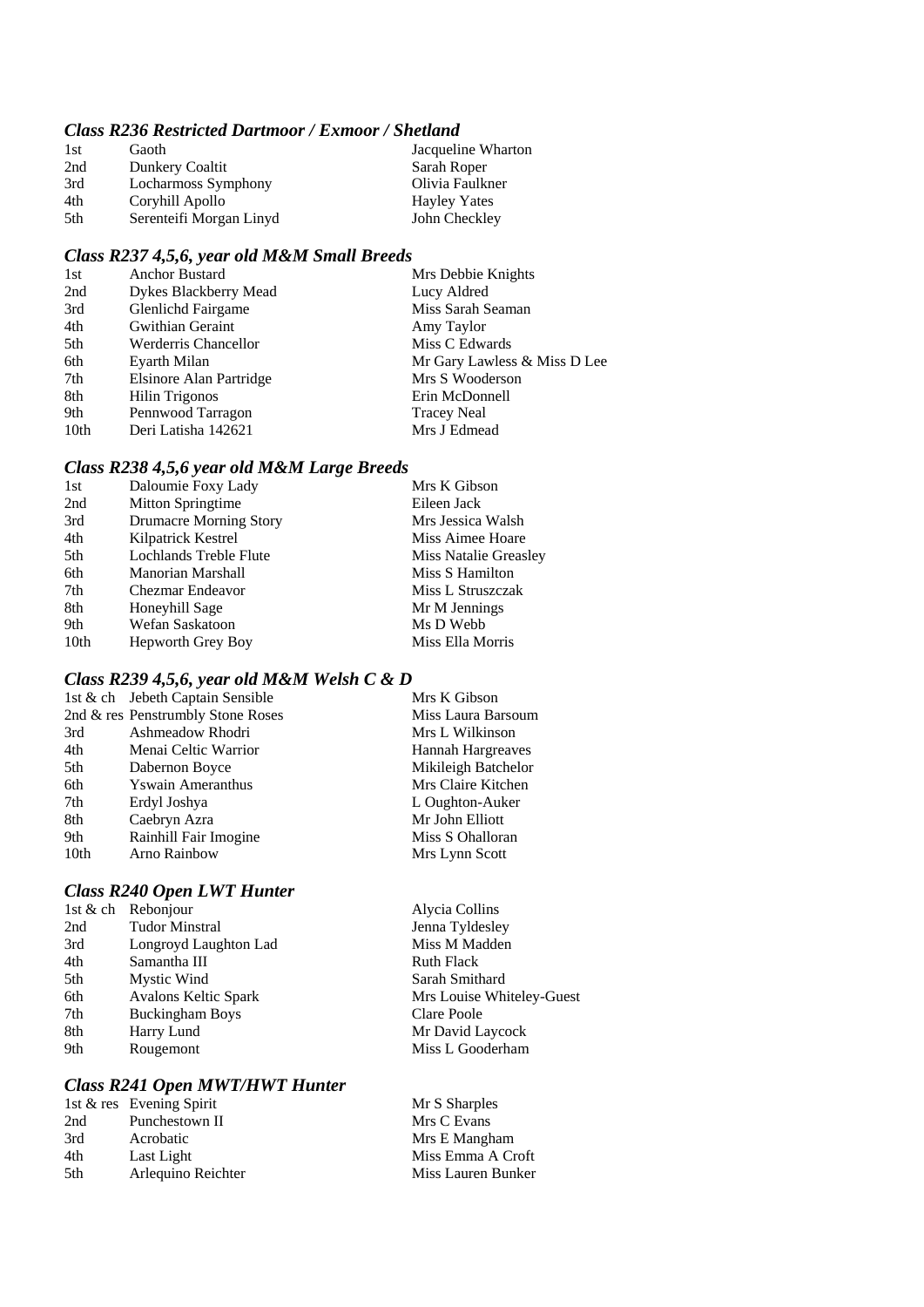| 6th  | Spymaster                |
|------|--------------------------|
| 7th  | <b>Guiding Light</b>     |
| 8th  | <b>Master Sauce</b>      |
| 9th  | Charlotte Ginger & Proud |
| 10th | Crowholt Oberon          |

#### *Class R242 Open HWT Cobs*

1st & ch Draxover General Mclay Mr Bryan Cass 2nd & res Cob Dot Com Miss Jo Cocker<br>
3rd Harlequins Macey Gray Teresa Nicholls 3rd Harlequins Macey Gray 4th De Monkey Business Mr Stuart Ashton<br>5th Checkmate IV Mrs C Excell-Out 5th Checkmate IV Mrs C Excell-Outram

#### *Class R243 Open LWT Cobs*

| 1st | <b>Becks</b>              | <b>Miss Janet Mannering</b> |
|-----|---------------------------|-----------------------------|
| 2nd | Riverway Rupert           | <b>Beverley Gowans</b>      |
| 3rd | <b>Chechpoint Charlie</b> | Mrs Nadia Edgar             |
| 4th | Charlie                   | Miss Jasmine Hardy          |
| 5th | Grigio Fumo               | Dr Lucy Randall             |
| 6th | Lidlington                | Rebecca Patterson           |
|     |                           |                             |

Mr Daniel Taylor Mrs Val Henshaw Michaela Catterall Miss Linda Barthorpe Sarah Smithard

# *Class R244 Restricted Small Hunter*

| 1st | The Apprentice                       | Alycia Collins        |
|-----|--------------------------------------|-----------------------|
|     | 2nd & res Springwood Classic Colours | Mrs Stephanie Rapson  |
| 3rd | Granahan Moon Rocket                 | Mrs B Malim           |
| 4th | <b>Fernbeck Milestone</b>            | Miss S Odgers         |
| 5th | Killarney Silver                     | Teresa Nicholls       |
| 6th | Simple Irresistable                  | Mrs M Pagliarini      |
| 7th | Mothar Girl                          | Miss Lauren Robertson |
| 8th | Mirren                               | Mrs Jo Bonnar         |

# *Class R245 Restricted LWT Hunter*

| 1st              | Longroyd Laughton Lad | Miss M Madden             |
|------------------|-----------------------|---------------------------|
| 2nd              | Palindromic           | Miss L Penrose            |
| 3rd              | Avalons Keltic Spark  | Mrs Louise Whiteley-Guest |
| 4th              | Samantha III          | <b>Ruth Flack</b>         |
| 5th              | Mickey Finn II        | Mrs J E Scott             |
| 6th              | Carrick Aldato Bab    | Mrs B Stevens             |
| 7th              | Silver Lady II        | <b>Katie Garrity</b>      |
| 8th              | Harry Lund            | Mr David Laycock          |
| 9th              | <b>Fritz Baron</b>    | Zoe Skinner               |
| 10 <sub>th</sub> | <b>Bally Blarney</b>  | Miss Cheryl Bunton        |

#### *Class R246 Restricted MWT/HWT Hunter*

| 1st & ch         | Patrick IV               | Miss H Curtis          |
|------------------|--------------------------|------------------------|
| 2nd              | Wonder                   | <b>Lyndsey Pointon</b> |
| 3rd              | Daylight Robbery         | Miss H Pottle          |
| 4th              | <b>Imperial Red</b>      | Janet Piper            |
| 5th              | Saddleside Larkhill      | Miss Karen Burns       |
| 6th              | Ueejit                   | Miss Danielle French   |
| 7th              | Oisin                    | Mrs Steph Soskin       |
| 8th              | Charlotte Ginger & Proud | Miss Linda Barthorpe   |
| 9th              | King IV                  | Mrs Jennifer Gates     |
| 10 <sub>th</sub> | Max Magna                | Mrs J E Scott          |
|                  |                          |                        |

# *Class R247 Open Maxi Cob*

| 1st | <b>Hortons Maclaren</b> | Mrs K Gillam     |
|-----|-------------------------|------------------|
| 2nd | Drum Major III          | Miss Claire Hill |
| 3rd | <b>Inspector Piorot</b> | Samantha Jakes   |
|     |                         |                  |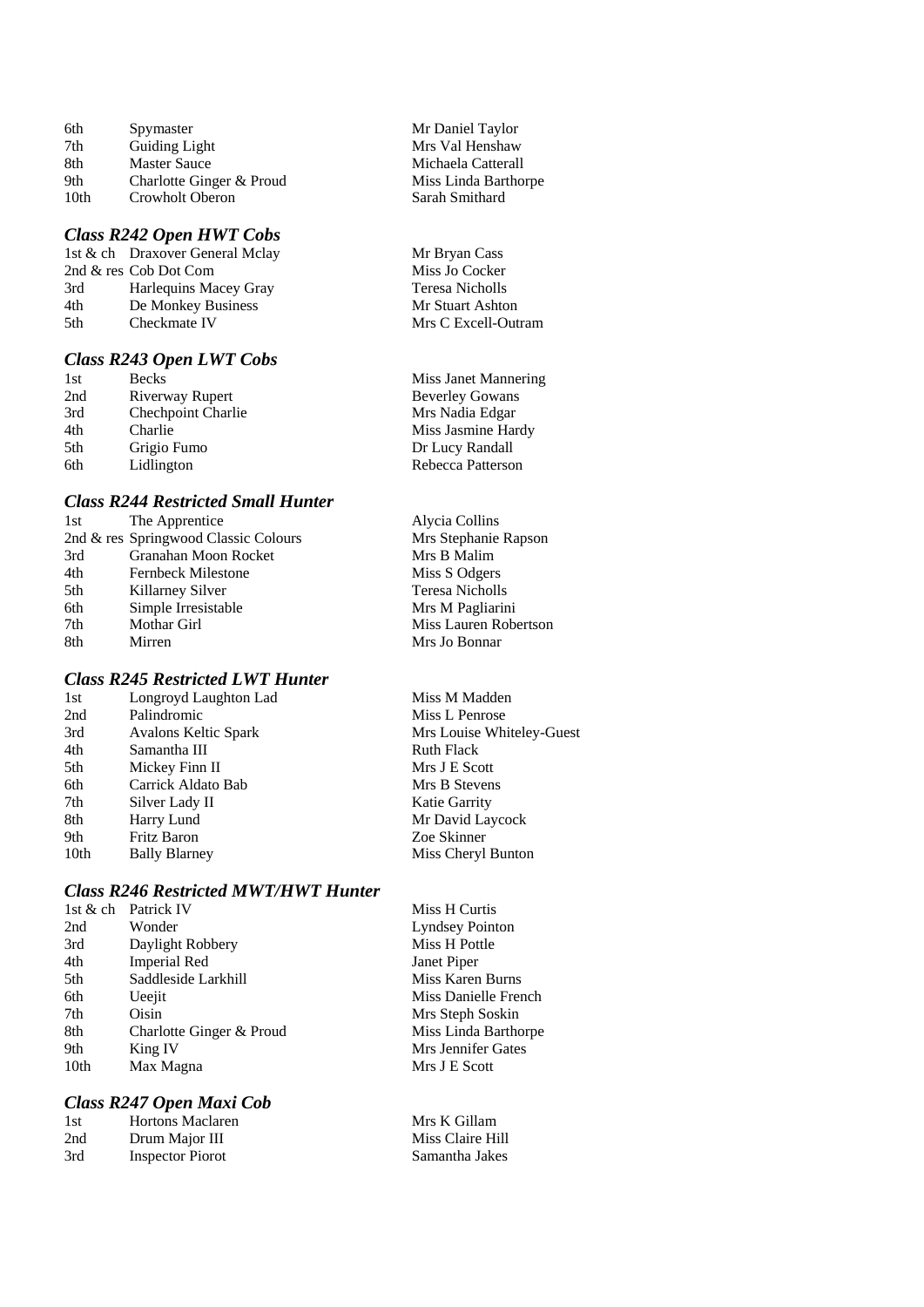# *Class R248 Ridden Thoroughbred*

| 1st  | Bee J Gee              | Nadia Catterwell               |
|------|------------------------|--------------------------------|
| 2nd  | <b>Buckingham Boys</b> | Clare Poole                    |
| 3rd  | <b>Ouocosidor</b>      | Mrs J Carter                   |
| 4th  | Kilindini              | Mrs Catherine Jones            |
| 5th  | Wingstone Supanova     | Miss Amy Baggaley              |
| 6th  | Times Square II        | Rachael Chadwick               |
| 7th  | Speaker of the House   | Mrs Bonnie Burgess-Biggerstaff |
| 8th  | Our Joan               | Miss Claire Sadler             |
| 9th  | <b>Bond Playboy</b>    | Mrs H Hume                     |
| 10th | Vettorious             | Mrs Sherrie Dalton             |
|      |                        |                                |

# *Class R249 Open Ridden Haflingers*

| Oxnead Schepody       | Miss Amanda Morgan      |
|-----------------------|-------------------------|
| Oxnead Halo           | Mrs S Ramsey            |
| Oxnead Napier         | Mrs S Ramsey            |
| <b>Hobart Acheron</b> | Miss Jade Wyatt         |
| Alfie                 | Mrs C Witham-Grange     |
| Limerick Sligo        | Mrs D J Bonser-Hadfield |
|                       |                         |

# *Class R250 Open Ridden Palomino*

| 1st  | <b>Glenlichd Fairgame</b>      | Sarah Seaman            |
|------|--------------------------------|-------------------------|
| 2nd  | Teglearhy Forget Me Not        | Miss Christina Gillette |
| 3rd  | Maesmynis Tywysog Banderas     | Anna Francis            |
| 4th  | Pinina Sand Piper              | Mrs Leeanne Crowe       |
| 5th  | Oakwood Olympic                | Mrs Ali Remmen          |
| 6th  | Sealmasters Bar-Non Canada Dry | Mrs T Reeve             |
| 7th  | Llanidan Gold Ring             | Miss Lindsay Nichols    |
| 8th  | Sensational Girl               | Gilly Byron             |
| 9th  | Sealmasters Bar-Non Zoes Zeke  | Mrs T Reeve             |
| 10th | Carreghofa Pegasus             | Miss Hannah Lancaster   |

# *Class R251 Restricted Piebald/Skewbald Native*

|                  | 1st & ch Cheap As Chips | Mr Robin Avery            |
|------------------|-------------------------|---------------------------|
| 2nd              | Rocky                   | Mrs Pauline Pape          |
| 3rd              | Poppy XXUII             | Miss Claire Standen       |
| 4th              | Dene Holly              | Mr James Munro            |
| 5th              | Master Willaby          | Alexandra Hinchly         |
| 6th              | Colour Me Bad           | Miss Hannah Miller-Burton |
| 7th              | Denver of Long Syke     | Mrs Wendy Hewitt          |
| 8th              | <b>Outta This World</b> | Miss H Prosser            |
| 9th              | Asby Mills Dynamite     | Debra Walker              |
| 10 <sub>th</sub> | <b>Bydesign</b>         | Sue Davis                 |

#### *Class R252 Restricted Piebald/Skewbald Non-Native Pony*

| - 1st | Mays Surprise   | Ms Victoria Heath |
|-------|-----------------|-------------------|
| 2nd   | Indian Princess | Olivia Phillips   |

# *Class R253 Restricted Piebald/Skewbald Non-Native Horse*

|      | 1st & res Kellys Dream      | Mrs L Miller            |
|------|-----------------------------|-------------------------|
| 2nd  | <b>Blend The Rules</b>      | Miss Rebekah Belcher    |
| 3rd  | <b>Brooksreef Sensation</b> | Claire Hardstone        |
| 4th  | Northern Ambition           | Charlene Hanson         |
| 5th  | Vicarage Top Notch          | Mr Steven Bush          |
| 6th  | The Jays Peace of Art       | Angela Pearman          |
| 7th  | Fernhouse Suprise           | Mrs Janine Milner       |
| 8th  | Otis                        | <b>Charlotte Mooney</b> |
| 9th  | Springwood Classic Colours  | Mrs Stephanie Rapson    |
| 10th | <b>Wild Mistress</b>        | Catherine Young         |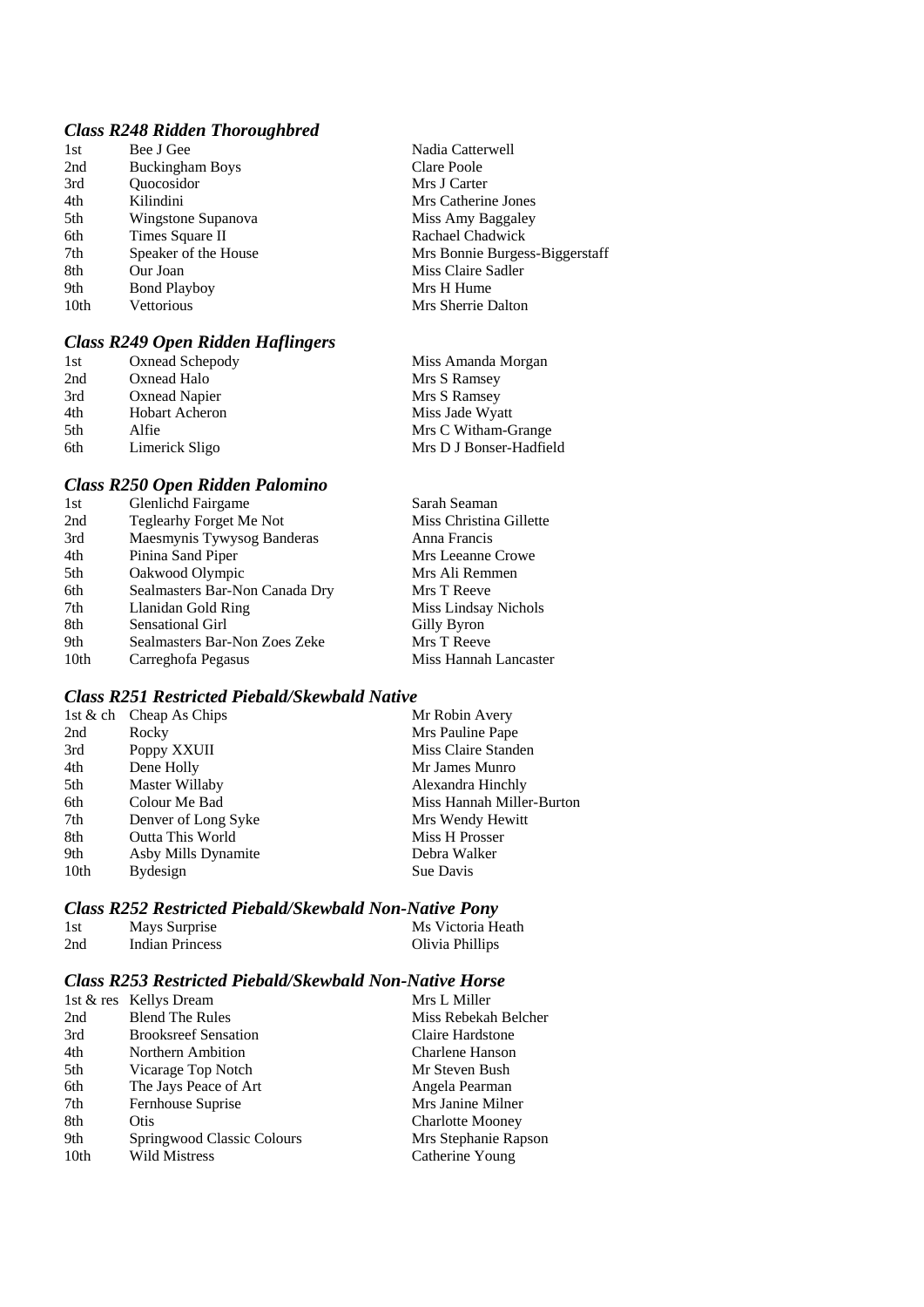#### *Class R254 4,5,6 Year Old Piebald/Skewbald Native*

| 1st  | Stardust II                        | Mr Martin Pickford        |
|------|------------------------------------|---------------------------|
| 2nd  | Kitty Kat                          | Mrs Nicola Bond           |
| 3rd  | Pride Park                         | Ms Eve Redfern            |
| 4th  | Colour Me Bad                      | Miss Hannah Miller-Burton |
| 5th  | <b>Storm Trooper</b>               | Mrs Fay Barltrop          |
| 6th  | <b>Blaenpant Leddingtons Dream</b> | Miss M Preston            |
| 7th  | <b>Matelots Daedalus</b>           | Mrs Shelley Cragg         |
| 8th  | Jagger                             | Mrs C Webb                |
| 9th  | Oliver                             | Miss Z Bennett            |
| 10th | Radnor Jubilee Boy                 | Miss Samnatha Brown       |
|      |                                    |                           |

#### *Class R255 4,5,6 Year Old Piebald/Skewbald Non-Native*

|     | 1st & ch Whiterock Versace | Miss V Eggleston   |
|-----|----------------------------|--------------------|
| 2nd | Millpond Make Me Chuckle   | Jessica Harrison   |
| 3rd | Amesbury Dolly Mixture     | Rosie Wilson       |
| 4th | Megland Mooncharm          | Alison Duval       |
| 5th | Daized N Amused            | Mr Robin Avery     |
| 6th | <b>Baliter Query</b>       | <b>Yasmin Hart</b> |
| 7th | Sir Theodore               | Mrs Caroline Fox   |
| 8th | <b>Wild Mistress</b>       | Catherine Young    |
| 9th | Coran Royal Knight         | Abigail Richards   |

# *Class R256 Restricted Cobs / Maxi Cobs*

| 1st              | Zorst                  | <b>Rhys Harper</b>     |
|------------------|------------------------|------------------------|
| 2nd              | Little Countryman      | Tina Farrow            |
| 3rd              | Grey Whistle           | Miss Laura Hibbins     |
| 4th              | Zorst                  | <b>Rhys Harper</b>     |
| 5th              | Bog Hopper             | Ms Leanne Rigby        |
| 6th              | Havana                 | <b>Avril Bartolomy</b> |
| 7th              | All Bar One            | Michelle Cooper        |
| 8th              | Draxover General Mclay | Mr Bryan Cass          |
| 9th              | Sylton Lad             | Jodie Still            |
| 10 <sub>th</sub> | Lauries Blue Diamond   | Mrs S Park             |
|                  |                        |                        |

# *Class R257 Restricted Hacks*

|      | 1st & res Royal Doulton II | Paula Robinson    |
|------|----------------------------|-------------------|
| 2nd  | Devil or Angel             | Miss Jo Brew      |
| 3rd  | Bee J Gee                  | Nadia Catterwell  |
| 4th  | Redvale Mr Magic           | Miss H Martin     |
| .5th | Ellie                      | Miss Dianne Adams |
|      |                            |                   |

Mrs Linda Saunters Mrs Sally Galloway Faye Heppelthwaite Miss A Bosworth Miss Laura Wood Ms Anna Collins Miss N Bird Miss Lorna Blake Miss Claire Painter Miss Tamzin Jefferson

#### *Class R258 Restricted Riding Horse*

|                  | 1st & ch Ballentine  |
|------------------|----------------------|
| 2nd              | <b>Pretty Flower</b> |
| 3rd              | Willow               |
| 4th              | Trudi Thornton       |
| 5th              | Loranta              |
| 6th              | Nimrod B             |
| 7th              | Vishnu               |
| 8th              | The Advocate         |
| 9th              | Special FX           |
| 10 <sub>th</sub> | Cupid                |
|                  |                      |

# *Class R259 4,5,6, Year Old Riding Horse*

|     | 1st & ch Liberetto             | Miss Nicola Holford     |
|-----|--------------------------------|-------------------------|
| 2nd | <b>Classictop Sweet Enough</b> | Mr J Grace              |
| 3rd | Madison Mist                   | Miss Laura Jones        |
| 4th | Renelles Rogue Trader          | Miss Imogen Yates       |
| 5th | Reuben G                       | <b>Allison Clohessy</b> |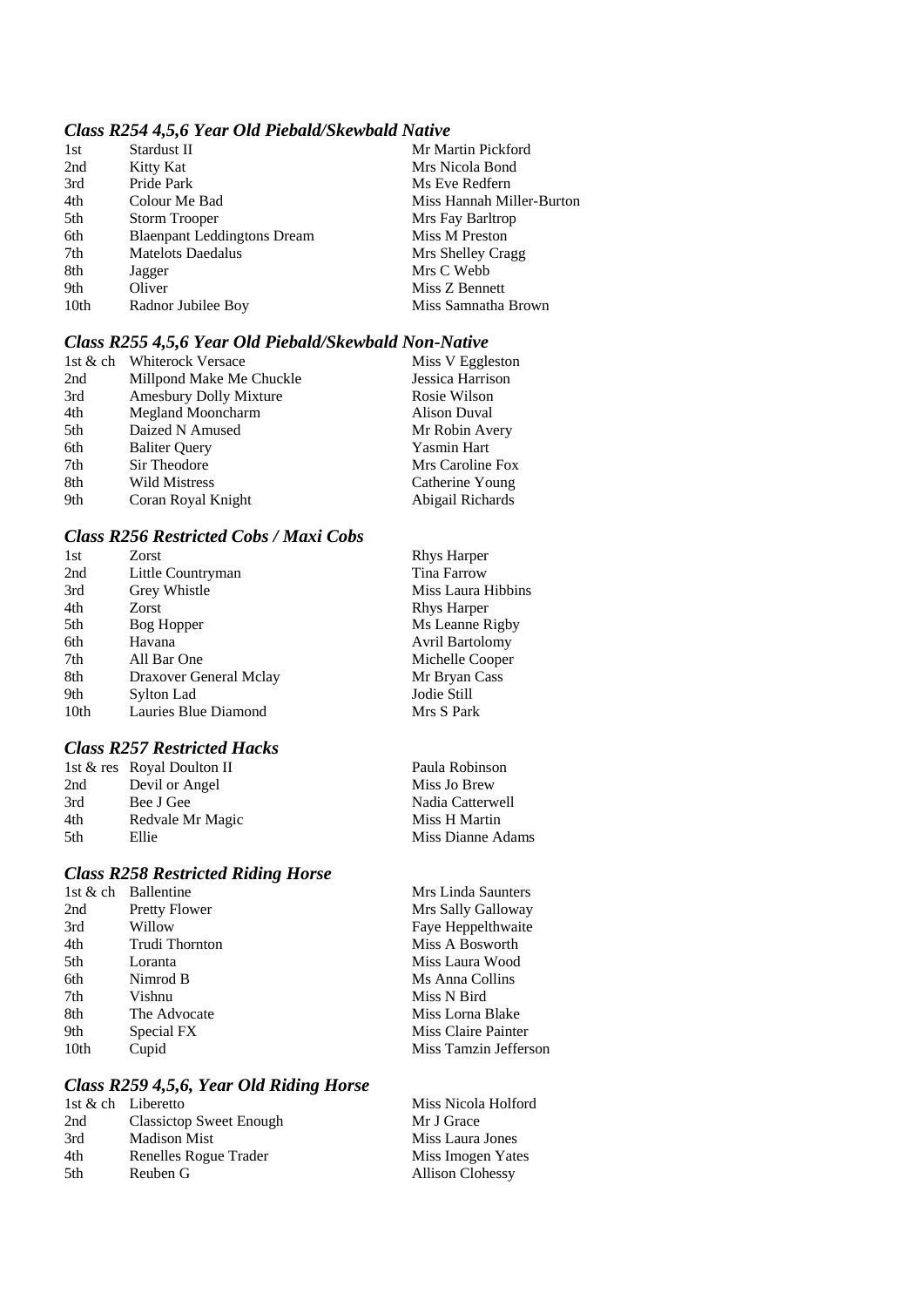| 6th | Sir Theodore         | Mrs Caroline Fox         |
|-----|----------------------|--------------------------|
| 7th | Just Diamonique      | Miss Amy Clements        |
| 8th | <b>Black Diamond</b> | Miss Bianca Irish-Barker |
| 9th | Dessa                | Laraine Taylor           |

#### *Class R260 4,5,6 Year Old Hack*

1st My Sweet Lord Mrs A C Robson

#### *Class R261 4,5,6 Year Old Hunter / Small Hunter*

|     | 1st & res Brookfield Friskey   | Mrs C Scott              |
|-----|--------------------------------|--------------------------|
| 2nd | Mothar Girl                    | Miss Lauren Robertson    |
| 3rd | <b>Exclusively Centerstage</b> | Miss Emma-Jayne Meredith |
| 4th | <b>Fernbeck Milestone</b>      | Miss S Odgers            |
| 5th | Pickerings Lets Go Party       | Miss Karen Prince        |
| 6th | Harry Lund                     | Mr David Laycock         |

#### *Class R262 4,5,6 Year Old Cob / Maxi Cob*

| 1st  | Mister Tumble            | Miss Tracey Gribben    |
|------|--------------------------|------------------------|
| 2nd  | <b>Hortons Groovey</b>   | Mrs K Gillam           |
| 3rd  | Dun N Dusted             | Debra Walker           |
| 4th  | Millbrook                | Rebecca Patterson      |
| 5th  | Sir Walter Reilly        | Angela Pearman         |
| 6th  | Deards Blue Bayou        | Lucinda Haines         |
| 7th  | Havana                   | <b>Avril Bartolomy</b> |
| 8th  | Letterlough Samson       | Mrs Laura Glendining   |
| 9th  | Walter                   | Mrs Jennifer Gates     |
| 10th | Draxover Colonel Richter | Mr Bryan Cass          |

#### *Class R263 4,5,6 Year Old Show Pony*

| Whiteleaze Diplomat             | Ms Beverley Moore       |
|---------------------------------|-------------------------|
| Marshbrook Lady Arabella        | Georgina Veale          |
| Fairley Katrina                 | Mrs Michelle Wilkinson  |
| Styalways Northern Star         | Tommy Archer            |
| <b>Romany River Catwalk</b>     | Beth DAgati             |
| Royal Park Fatal Attraction     | Claire Carnall Whitmore |
| <b>Barncroft Royal Symphony</b> | Miss K Pitt             |
| <b>Stanley Grange Ballymena</b> | Miss Nicola Holford     |
| <b>Royalpark Peters Dream</b>   | Mrs K Farrow            |
| Classic Calibre                 | Jessika Wortley         |
|                                 |                         |

#### *Class R264 4,5,6 Year Old Show Hunter Pony*

| 1st  | Carnsdale Fairy Tale          | Gabrielle Bonham  |
|------|-------------------------------|-------------------|
| 2nd  | Coswarth Gypsy Maid           | Mrs Kim Short     |
| 3rd  | Jolaikes Diamond Cluster      | Amy Taylor        |
| 4th  | Lord Avalon                   | Miss J Howarth    |
| 5th  | Ruby Tuesday XIX              | Mrs K Whitehead   |
| 6th  | Oisin Lexus                   | Mrs S Howes       |
| 7th  | Willowway Golden Nugget       | Mrs C Highnam     |
| 8th  | Silvermines Irish Ruby        | Paige Thompson    |
| 9th  | Mathemadam Royal Ensign       | Mrs Janine Milner |
| 10th | Pennyroyal Miss Ginger Rogers | Mrs H Hume        |
|      |                               |                   |

#### *Class R265 4,5,6 Year Old Intermediate SRT*

| 1st | City Light                       | Miss A Hunter |
|-----|----------------------------------|---------------|
| 2nd | <b>Chezmar Sweet Inspiration</b> | Miss J Abram  |

# *Class R266 4,5,6 Year Old Intermediate SHT*

|     | 1st & ch Carnsdale Fairytale | Emma-Jayne Dujardin   |
|-----|------------------------------|-----------------------|
|     | 2nd & res Mothar Girl        | Miss Lauren Robertson |
| 3rd | Lord Avalon                  | Miss J Howarth        |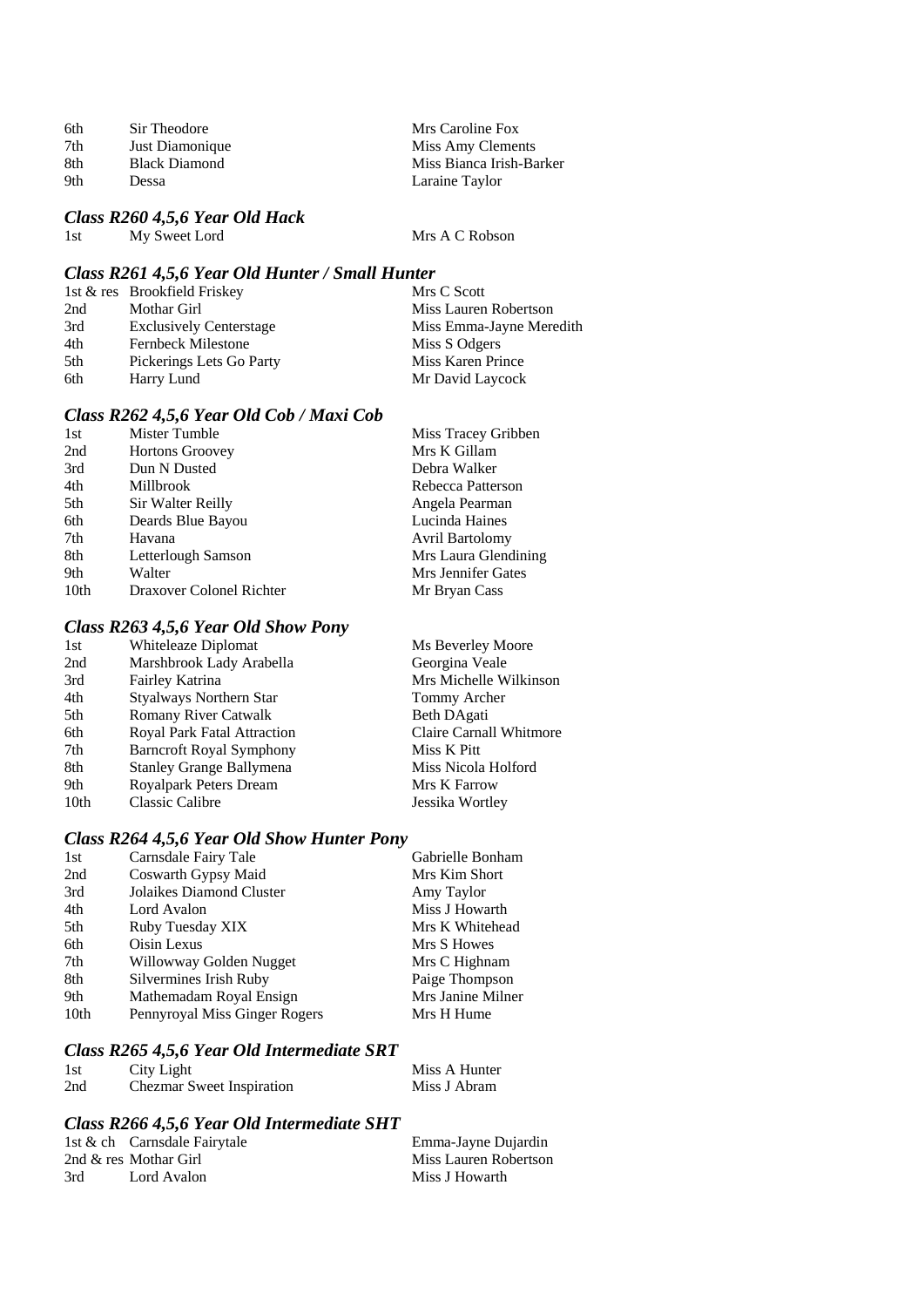| 4th  | <b>Bonmahon</b>           | Cathrine Durrant   |
|------|---------------------------|--------------------|
| .5th | <b>Fernbeck Milestone</b> | Miss S Odgers      |
| 6th  | A Do Ron Ron              | Mrs Chrissie Haley |

#### *Class R267 Open Show Hunter Pony not exceeding 133cms*

| 1st | <b>Rhoden Master Frederick</b> | <b>Emmaline Martin</b> |
|-----|--------------------------------|------------------------|
| 2nd | Telynau Zefferelli             | Miss Michelle Jacques  |
| 3rd | <b>Annandale Minstrel</b>      | Mrs T Carter           |
| 4th | Queensdale Christmas Cracker   | Melissa Briggs         |
| 5th | <b>Bronheulog Freedom</b>      | Mrs Rebecca Spink      |
| 6th | Lowland Talisman               | Olivia Turner          |
| 7th | Colby Starglow                 | Mrs Joanna Watt        |
| 8th | Fayre Edward                   | Olivia Minihane        |
| 9th | Colandra Red Ruby 46013        | Mrs Lisa Parfitt       |
|     |                                |                        |

#### *Class R268 Open Show Hunter Pony not exceeding 143cms*

| 1st  | Wyndham High Society     | Emma-Jayne Dujardin |
|------|--------------------------|---------------------|
| 2nd  | Kneem Tiger Lilly        | Megan Pritchard     |
| 3rd  | <b>Chaseford Sparkle</b> | Jessica Hazel       |
| 4th  | Mathemadam Royal Ensign  | Mrs Janine Milner   |
| 5th  | Queen of The Night       | Mrs S Hickman       |
| 6th  | Chytodden Romance        | Miss Emma Milner    |
| 7th  | North Star               | Emma Hardy          |
| 8th  | Wynnmere Renita          | Mrs S Davidson      |
| 9th  | Talyllyn Heledd          | Miss S Ashdown      |
| 10th | Vicar of Dibley          | Victorian Bracken   |

#### *Class R269 Open Show Hunter Pony not exceeding 153cms*

|     | 1st & res Coswarth Gypsy Maid | Mrs Kim Short        |
|-----|-------------------------------|----------------------|
| 2nd | Carnsdale Fairytale           | Emma-Jayne Dujardin  |
| 3rd | Sparkton in A Spin            | Ms Tracey Boswell    |
| 4th | Mccartneys Double Time        | Mrs C Midgley        |
| 5th | Apache Double Take            | Mrs Vicki Wood       |
| 6th | Silvermines Irish Ruby        | Paige Thompson       |
| 7th | <b>Magnums Bestiny</b>        | Mr M Jennings        |
| 8th | Carnsdale Conqueror           | <b>Holly Ellison</b> |
| 9th | Priestlands Silhouette        | Mrs E Curtis         |
|     |                               |                      |

#### *Class R270 Restricted Show Pony not exceeding 138cms*

|      | 1st & res Fielden Cotton Tail   | Mrs J Carmichael      |
|------|---------------------------------|-----------------------|
| 2nd  | Queensdale Timpani              | Miss Nicky Graves     |
| 3rd  | Brynoffa Riverdance             | Catherine Young       |
| 4th  | <b>Broadgrove Little Star</b>   | Mrs Laura Wheelwright |
| 5th  | <b>Barncroft Royal Symphony</b> | Miss K Pitt           |
| 6th  | <b>Brookwater Tomboy</b>        | Yana Jackman          |
| 7th  | Rotherwood Mr Pepys             | Mr L Conway           |
| 8th  | <b>Mystic Dreamer</b>           | Miss Lauren Jones     |
| 9th  | <b>Hindleap Tipsey Mouse</b>    | Mrs Lisa Marshall     |
| 10th | Springville Far Falla           | Miss L Hallam         |

*Class R271 Restricted Show Pony not exceeding 148cms*  1st & ch Stanley Grange Ballymena

#### *Class R272 Restricted SHP not exceeding 133cms*

| 1st | Hindleap Tipsey Mouse   | Mrs Lisa Marshall  |
|-----|-------------------------|--------------------|
| 2nd | Rocheby Gadfly          | Miss Eliza Denniff |
| 3rd | Daldorn Whistle Blower  | Mrs F Farquharson  |
| 4th | Cottrell Riverdance     | Mrs Ellie Garrett  |
| 5th | Roseisle Justins Honour | Samantha Jakes     |
| 6th | Wynswood Footprint      | Eve Reading        |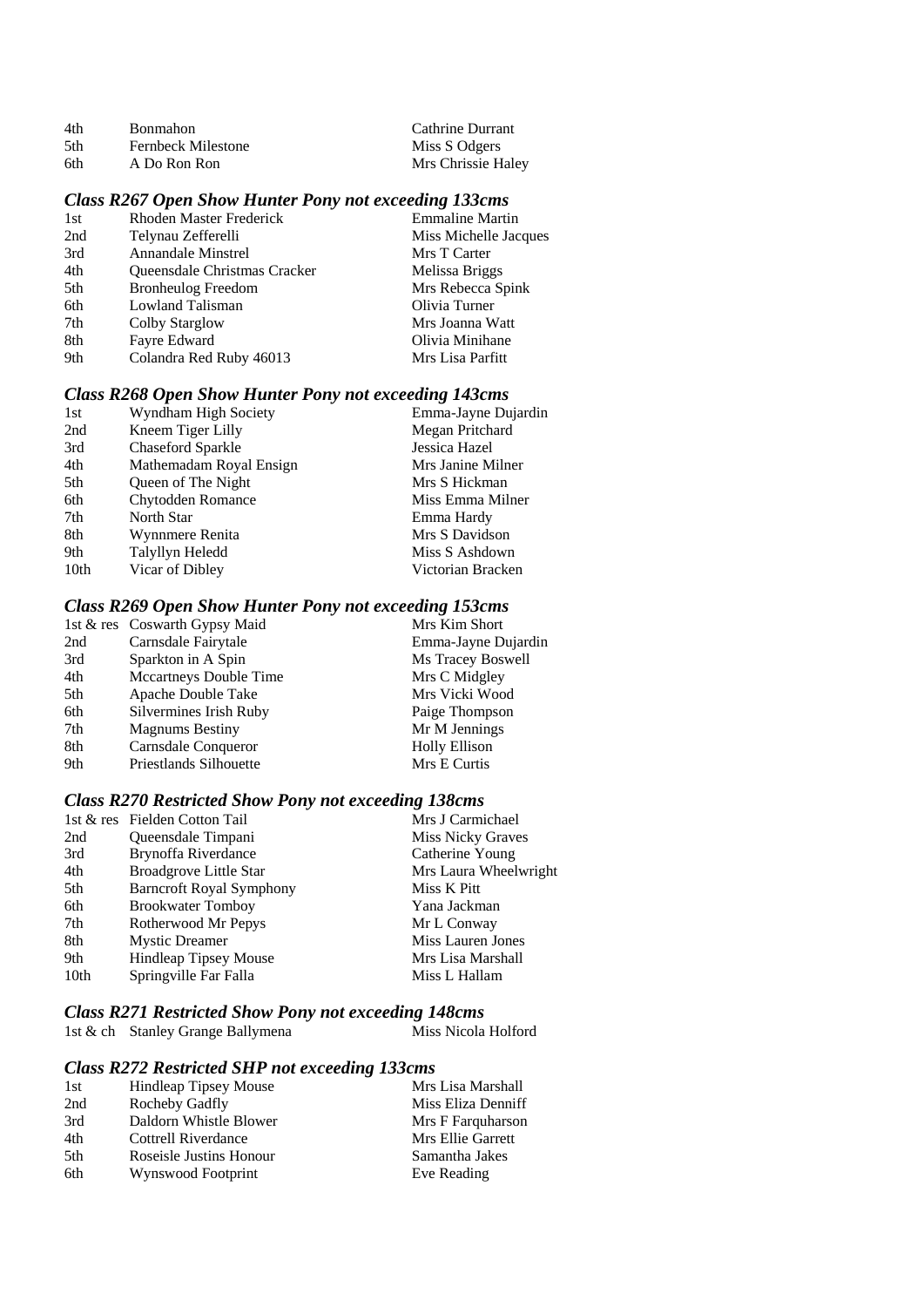| 7th  | Kyneton Barnaby              | Harriet Butcher       |
|------|------------------------------|-----------------------|
| 8th  | Fayre Edward                 | Olivia Minihane       |
| 9th  | Llanarth Grenade             | Christine Hillman     |
| 10th | Queensdale Christmas Cracker | Miss Alana Wainwright |

# *Class R273 Restricted SHP not exceeding 153cms*

| 1st  | Carnsdale Fairytale            | Emma-Jayne Dujardin    |
|------|--------------------------------|------------------------|
|      | 2nd $\&$ res Kneem Tiger Lilly | Megan Pritchard        |
| 3rd  | <b>Glencroft Rocky</b>         | Amelia Bevan           |
| 4th  | Northlands Main Lane           | Mrs S Bray             |
| 5th  | <b>Lecarrow Pat</b>            | Miss Charlotte Stanley |
| 6th  | <b>Cosley Sweet Sensation</b>  | Diane Mulhern          |
| 7th  | Odysseus                       | Emma Hardy             |
| 8th  | <b>Espour Lone Star</b>        | Mrs S Eaton            |
| 9th  | Pebbly Fox Moss                | Miss Gina Fidler       |
| 10th | Cabragh Lad                    | Mrs Sue Taylor         |

#### *Class R274 Restricted Intermediate SRT*

| 1st | Dovevale Quick Step    | Miss Charlotte Wright |
|-----|------------------------|-----------------------|
| 2nd | Littletons Master Plan | Mr K Patrickson       |
| 3rd | Redvale Mr Magic       | Miss H Martin         |
| 4th | Prophets Pennant       | Miss Emma-Jane Nolan  |
| 5th | Moonlyte Serenade      | Mrs A Rainbow         |
| 6th | Pollys Penumbra        | Ms N Jackson          |
| 7th | Hazelcroft Hallmark    | Chloe Hampson         |
| 8th | Designer Scamp         | Caren Rossall         |
|     |                        |                       |

#### *Class R275 Restricted Intermediate SHT*  **UUSS N275 Nestricted Intermediate SHI**<br>t & ch Granahan Moon Rocket Mrs B Malim

|     | 1st & ch Granahan Moon Rocket | Mrs B Malim                    |
|-----|-------------------------------|--------------------------------|
|     | 2nd & res Rainbow Jacket      | Mrs C Midgley                  |
| 3rd | Escada                        | <b>Charlotte Dacre-Genders</b> |
| 4th | Clifton Graffiti              | Steph Ryder-Bayes              |
| 5th | Anique Sanenno                | Miss Celine Dewell             |
| 6th | Pippi Long Stocking           | Hannah Golombeck               |
| 7th | Gardengoch Roddy              | <b>Emily Huitt</b>             |
| 8th | Mr Darcy                      | Miss H Thorneycroft            |

# *Class R276 4,5,6 year old PBA / Anglo Arab*

| 1st | Authentic                     | Miss M Pook            |
|-----|-------------------------------|------------------------|
| 2nd | Chycoose Troubadour           | Miss K Pitt            |
| 3rd | <b>Nook Scool For Scandal</b> | Mrs V Windsor-Phillips |
| 4th | Pantywaun Rafael              | Chloe Coward           |
| 5th | <b>Zaras Lyrical Quest</b>    | Miss R Tapper          |
| 6th | Daws Lilly of the Valley      | Mrs L Miller           |
| 7th | Roydon Sweet Wiliam           | Grace Michaelides      |
|     |                               |                        |

#### *Class R277 4,5,6 year old Arab*

 $1st \& res$  Blue Kismet Miss M Pook

#### *Class R278 4,5,6 Year Old Registered Part Bred*

|     | 1st & ch Romanno Romany Gypsy | Mrs Kathryn Pitts |
|-----|-------------------------------|-------------------|
| 2nd | Treowen Autumn Breeze         | Miss M Ayling     |

#### *Class R279 Open Intermediate SRT*

|     | 1st $&$ ch High Fidelity   | Mr J Grace            |
|-----|----------------------------|-----------------------|
|     | 2nd $\&$ res Wyld Amethyst | Miss Danielle Crookes |
| 3rd | Westhill Ophelia           | Laura Bramall         |
| 4th | New Future Fling           | Miss L Campion        |
| 5th | llanarth Dignifield        | Mrs Christine Spencer |
| 6th | Honey Gilider              | Miss J Farrell        |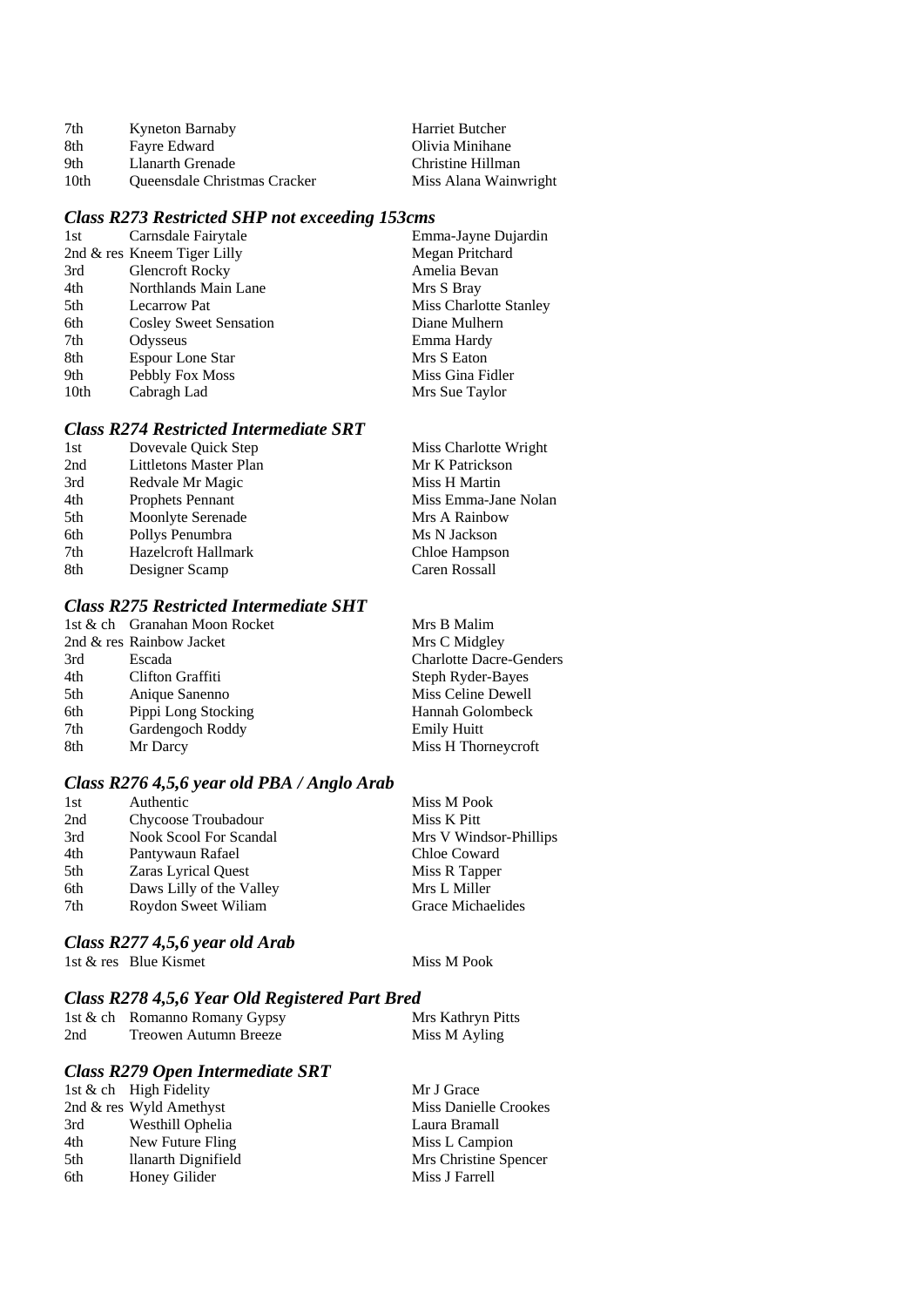7th Magnums Bestiny Mr M Jennings

#### *Class R280 Open Intermediate SHT*

| 1st | <b>Farrellys Charley</b> | Mrs Christine Spencer    |
|-----|--------------------------|--------------------------|
| 2nd | Clifton Graffiti         | <b>Steph Ryder-Bayes</b> |
| 3rd | Rainbow Jacket           | Mrs C Midgley            |
| 4th | Dream of a Gleam         | Mrs E Curtis             |
|     |                          |                          |

#### *Class R281 Restricted Ridden Part Bred*

| -1st | Romanno Small Talk      | Margaret Cousin |
|------|-------------------------|-----------------|
| 2nd  | <b>Twylands Picture</b> | Miss J Parker   |
| 3rd  | Springville Far Falla   | Miss L Hallam   |

#### *Class R282 Restricted Part Bred / Anglo Arab*

|     | 1st & ch Royal Prince of Gold | Mrs T Tibbles         |
|-----|-------------------------------|-----------------------|
| 2nd | Roydon Sweet Wiliam           | Grace Michaelides     |
| 3rd | <b>Shooters Morning Mist</b>  | Miss Stephanie Glover |
| 4th | Rotherwood Mr Pepys           | Mr L Conway           |
| 5th | Nevarda Star                  | Emma-Jayne Dujardin   |
| 6th | Daldorn Sandpiper             | Lady Benton Jones     |
| 7th | Daws Lilly of the Valley      | Mrs L Miller          |
| 8th | Trelawn Magarita              | Mrs Leeanne Crowe     |
| 9th | Mettlewood Anjelik            | Miss Natalie Mott     |
|     |                               |                       |

#### *Class R283 Restricted Pure Bred Arab*

| 1st & res Almina |             | Miss Mary Clarke  |
|------------------|-------------|-------------------|
| 2nd              | Muzshaan    | Miss C M Phillips |
| 3rd              | Gucci Nizam | Jessie Kendall    |
| 4th              | H Naharra   | Mrs Sue Rose      |

#### *Class R284 Open Part Bred*

|     | 1st & ch Pilgrims Confidence | Lucinda Haines        |
|-----|------------------------------|-----------------------|
| 2nd | Moluccas Moonlight Mace      | Mrs S Blythe          |
| 3rd | Telynau Zefferelli           | Miss Michelle Jacques |
| 4th | Wyld Amethyst                | Miss Danielle Crookes |
| 5th | Springville Far Falla        | Miss L Hallam         |

# *Class R285 Open PBA / Anglo Arab*

|      | 1st & res Daldorn Spring Thyme | Lady Benton Jones  |
|------|--------------------------------|--------------------|
| 2nd  | <b>High Fidelity</b>           | Mr J Grace         |
| 3rd  | <b>Longriver Eternity</b>      | Miss Alison Emble  |
| 4th  | Perriland Politician           | Miss M Pook        |
| 5th  | Rhyllandell Falcon             | Mrs J Cox          |
| 6th  | Rotherwood Mr Pepys            | Mr L Conway        |
| 7th  | <b>Shooters Morning Mist</b>   | Miss Stephanie Glo |
| 8th  | Lowland Talisman               | Olivia Turner      |
| 9th  | Jackets Mayfair                | Margaret Cousin    |
| 10th | Marshbrook Lady Arabella       | Georgina Veale     |
|      |                                |                    |

# *Class R286 Open Pure Bred Arab*

2nd H Naharra Mrs Sue Rose 3rd Tukki Amira Claire Cryer 4th Muzshaan Miss C M Phillips 5th Gucci Nizam Jessie Kendall

#### *Class R287 Side Saddle Equitation*

| 1st | Rougemont              |
|-----|------------------------|
| 2nd | <b>Glencroft Rocky</b> |

| <b>NILL</b> COLIWAY                        |
|--------------------------------------------|
| Emma-Jayne Dujardin                        |
| <b>Lady Benton Jones</b>                   |
| Mrs L Miller                               |
| Mrs Leeanne Crowe                          |
| Miss Natalie Mott                          |
|                                            |
|                                            |
| $M_{\text{tot}}^{\text{max}} M_{\text{c}}$ |

| Lucinda Haines       |
|----------------------|
| Mrs S Blythe         |
| Miss Michelle Jacque |
| Miss Danielle Crooke |
| Miss L Hallam        |
|                      |

Mr J Grace Miss Alison Embleton Miss M Pook Mrs J Cox Mr L Conway Miss Stephanie Glover Olivia Turner Margaret Cousin Georgina Veale

**Miss M Pook** 

Miss L Gooderham Amelia Bevan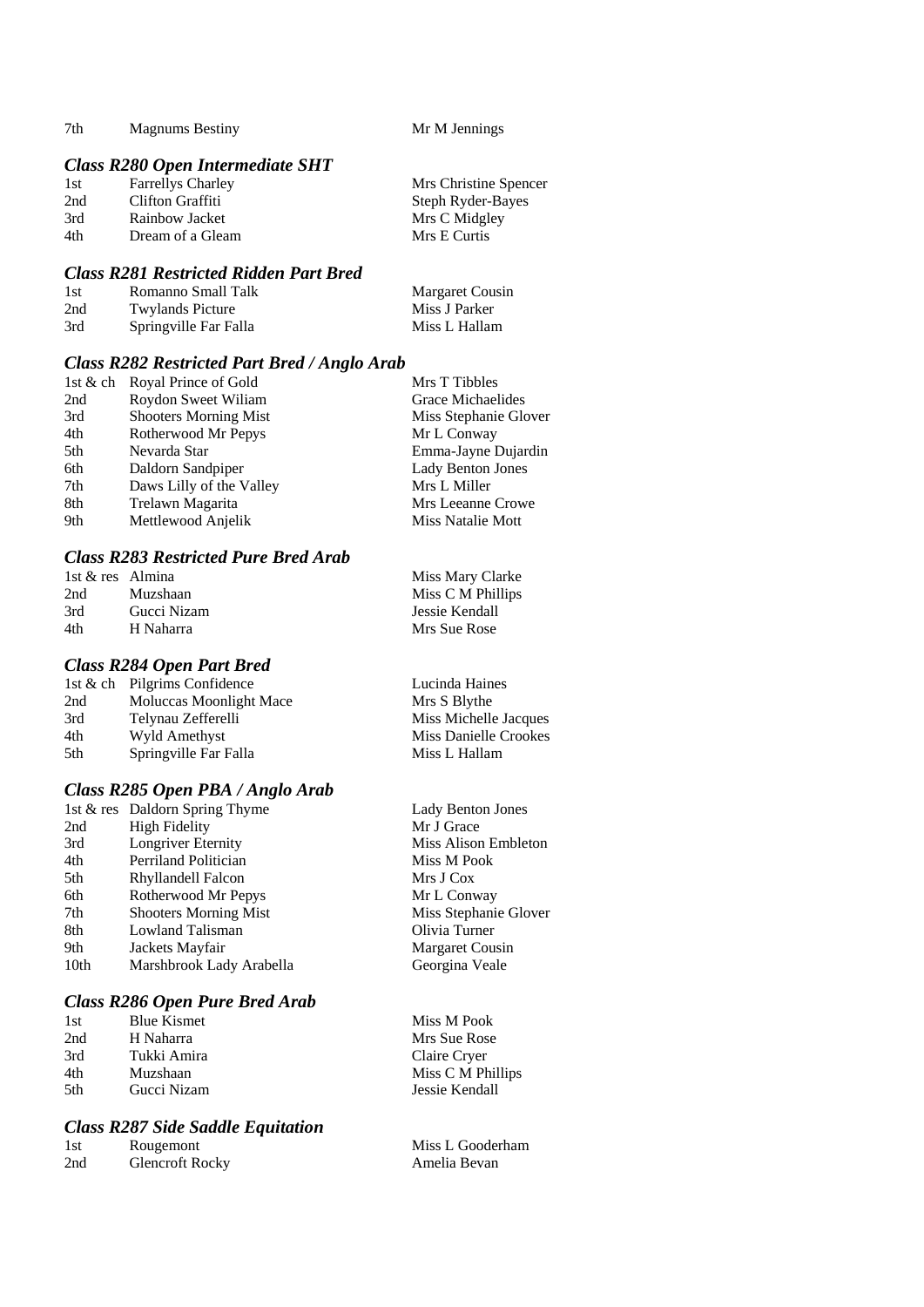| 3rd  | <b>Chester Bay</b>  |
|------|---------------------|
| 4th  | Simple Irresistable |
| .5th | Parkhall Arizona    |
| 6th  | Queen of The Night  |

#### *Class R288 Lead Rein Small Breeds*

|                  | 1st & ch Dunnabridge Woodcock     |
|------------------|-----------------------------------|
|                  | 2nd & res Hollydell Mario         |
| 3rd              | Mactarn Peter Pan                 |
| 4th              | Springwater Last Light            |
| 5th              | Brynoffa Monaco                   |
| 6th              | Frithesden Flint                  |
| 7th              | Penbrynddu Trixie Dixie           |
| 8th              | Klingrahoull Valkyrie             |
| 9th              | <b>Beltoy Panache</b>             |
| 10 <sub>th</sub> | <b>Shilstone Rocks Sweet Talk</b> |

#### *Class R289 Lead Rein Welsh A*

| 1st  | Rookery Jumble             | <b>Sharon White</b>   |
|------|----------------------------|-----------------------|
| 2nd  | Abbey Bells Queen Adelaide | Mrs Justine Macgregor |
| 3rd  | Heniarth Kookaburra        | Mrs E Morris          |
| 4th  | Cwm - Meudwy Sionc         | Mrs Terie Swaine      |
| 5th  | Llyndu Master Pickwick     | Mrs Holly Linnell     |
| 6th  | Tyrcoeds Over The Moon     | Mrs S Herring         |
| 7th  | Nantdywyll Caramel         | Miss Natasha Archer   |
| 8th  | Chalverston Playboy        | Sophie Gannon         |
| 9th  | Norton Mayfly              | Mrs S Graham          |
| 10th | Llyndu Pom                 | Miss Laura Clutton    |

Julie Taylor Mrs M Pagliarini Miss K Smith Mrs S Hickman

Miss J Parker Miss Angela Reeves Mrs J Parker Danielle Cawte Mrs J Ward Helen Evans Mrs Camilla Bedford

Mrs K Snow Andrea Mathers Lynda Calcutt

#### *Class R290 First Ridden Non-Welsh*

|     | Chiss R270 I that Rhingh IVON-WebM |                      |
|-----|------------------------------------|----------------------|
| 1st | Rushfield Monarch                  | Mrs Helen Annall     |
| 2nd | Westown Skylark                    | Sarah Weston         |
| 3rd | Littlebeechen Raggie Maggie        | Miss Rebecca Bradley |
| 4th | Wilby Valiant                      | Mrs J Etheridge      |
| 5th | <b>Bradford Legacy</b>             | Amanda Plumb         |
| 6th | Millhouse Diamond Ice              | James Van Praagh     |
| 7th | Locharmoss Bella                   | Mrs K Whitehead      |
| 8th | Newoak Story Teller                | Mia Biggs            |
| 9th | <b>Eclipse Debute</b>              | Miss L Charsley      |
|     |                                    |                      |

#### *Class R291 Open Welsh Sections A & B First Ridden*

| 1st  | Cadlanvalley Cascade      | <b>Oliver Daines</b> |
|------|---------------------------|----------------------|
| 2nd  | Costone Cayti             | Mrs S Blythe         |
| 3rd  | <b>Brynseion Leontes</b>  | Mr C Sykes           |
| 4th  | Shilbrook Mr Holly        | Mrs T Carter         |
| 5th  | LLanfrechfa Sweetheart    | Mrs K J Garrett      |
| 6th  | Colne Honey Dew           | Miss Alison Leonard  |
| 7th  | <b>Bronheulog April</b>   | Mrs Jayne Stuart     |
| 8th  | Mompesson Sea Sprey       | Mrs M Brailsford     |
| 9th  | Thistledown Spring Spirit | Jasmine Radford      |
| 10th | Samavic Talisman          | Mrs Chrissie Wheeler |

#### *Class R292 Ridden un-registered M&M / M&M Type*

| 1st  | Merlin        | Mrs H Hanson      |
|------|---------------|-------------------|
| 2nd  | Treacle       | Mrs S Gallagher   |
| 3rd  | Rosie         | Miss V Perrin     |
| 4th  | Whisky II     | Miss Dawn Grocock |
| .5th | Katie         | Mrs S Gallagher   |
| 6th  | Blue Eyed Boy | Miss Hayley Dolby |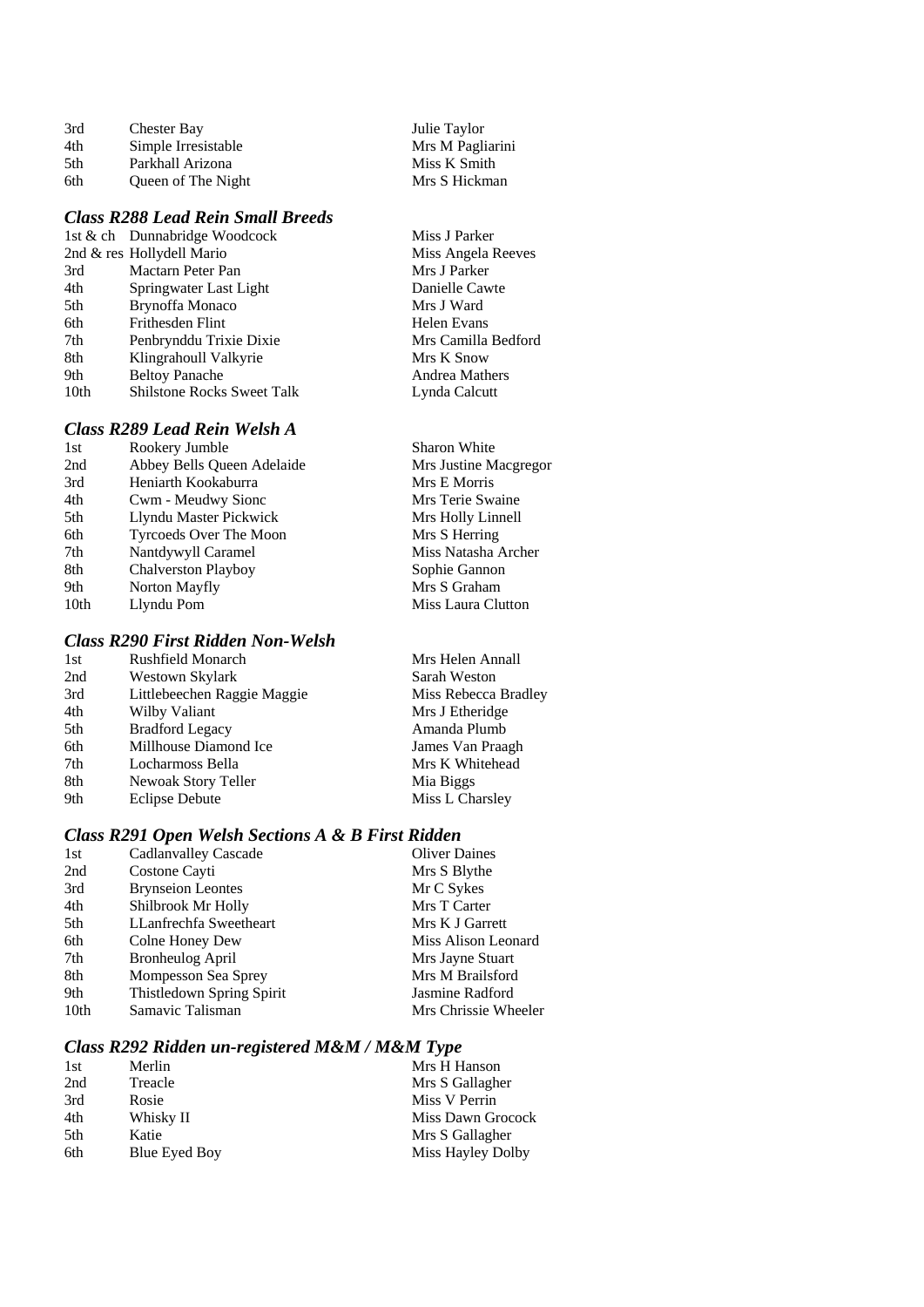#### *Class R293 Tiny Tots M&M / Native Type First Ridden*

| 1st              | <b>Stourton Whato</b>    | Dr Simone Yule     |
|------------------|--------------------------|--------------------|
| 2nd              | Chetwynd Darwyn          | Mrs Denis Reynolds |
| 3rd              | Willowdown Free Spirit   | Ellie Jones        |
| 4th              | Brownllyn Bell Boy       | Sarah Sharp        |
| 5th              | Little Vern Legend       | Mrs A M Marks      |
| 6th              | Newoak Story Teller      | Miss Mia Biggs     |
| 7th              | Swinford Rian            | Taroni Banton      |
| 8th              | <b>Maxwelltown Monty</b> | Miss L Burbidge    |
| 9th              | Tygolau Casanova         | Isabelle Reading   |
| 10 <sub>th</sub> | Sarum Rosanna            | Miss V Fenton      |

#### *Class R294 Show Hunter Pony Lead Rein*

|                  | 1st & ch Joebex Chitty Chitty Bang Bang | James Van Praagh       |
|------------------|-----------------------------------------|------------------------|
| 2nd              | Little Briars Horatio                   | Mr C Cousens           |
| 3rd              | Cayberry Poppy Day                      | Sarah Weston           |
| 4th              | Barkway Honey Bear                      | Mrs D Monaghan-Bentley |
| 5th              | Castlemead Willow-herb                  | Mrs Catherine Chin     |
| 6th              | Cwmcylla Harry Potter                   | Mrs B Williamson       |
| 7th              | Lucy Lockett                            | Miss Katie Turner      |
| 8th              | Littlecourt Iced Ginger                 | Mrs Janine Milner      |
| 9th              | <b>Gartconnel Sensation</b>             | E Gregory              |
| 10 <sub>th</sub> | Newfield Lazlo                          | Megan Field            |
|                  |                                         |                        |

#### *Class R295 Show Hunter Pony First Ridden*

|     | 1st & res All That Jazz   | Olivia Turner     |
|-----|---------------------------|-------------------|
| 2nd | Colby Starglow            | Mrs Joanna Watt   |
| 3rd | Roseisle Justins Honour   | Samantha Jakes    |
| 4th | Rowfantina Spotlight      | Miss Grainne Ward |
| 5th | <b>Woodview Cartouche</b> | Miss E Peel       |
| 6th | Uppacott Jubilate         | Mrs Debra Keane   |

#### *Class R296 Tiny Tots SP / SHP First Ridden*

| <b>Brookwater Charm</b>       | Miss Elizabeth Aristidou |
|-------------------------------|--------------------------|
| Southhill Farm Chipmonk       | Mrs & Mrs Airey          |
| Leacon High Cockalorum        | Rachel Thompson          |
| Romany River Anniversary Girl | Dr Simone Yule           |
| Brookwater Thumbelina         | Mrs J Cox                |
| Treowen Autumn Breeze         | Miss M Ayling            |
| Corristine Tinkerbell         | Mrs Caroline Brennand    |
| Singing The Blues             | Miss S Cooper            |
| Newfield Lazlo                | Megan Field              |
| <b>Twylands Picture</b>       | Miss J Parker            |
|                               |                          |

#### *Class R297 Show Pony Lead Rein*

| 1st $\&$ ch      | Corristine Tinkerbell    |
|------------------|--------------------------|
| 2nd              | Cosford Valeta           |
| 3rd              | Fountainhead Golden Girl |
| 4th              | Kenilwood Purple Emperor |
| 5th              | West Leake Jubilation    |
| 6th              | Cwmderw Chorister        |
| 7th              | Laurens Fairy Dust       |
| 8th              | Chagsford Lilia          |
| 9th              | Worthington Tinkerbell   |
| 10 <sub>th</sub> | Romanno Simplicity       |
|                  |                          |

#### *Class R298 Show Pony First Ridden*

1st Leacon High Cockalorum Rachel Thompson<br>
2nd & res Brookwater Charm Miss Elizabeth Aristidou 2nd & res Brookwater Charm Miss Elizabeth A<br>
3rd Romany River Anniversary Girl Dr Simone Yule 3rd Romany River Anniversary Girl

Mrs Caroline Brennand Mrs Justine Macgregor Miss S Bath Ms J Dolan Faye Heppelthwaite Mimi Jones Mrs Kate Smith Miss Angela Reeves Miss M Dunne Margaret Cousin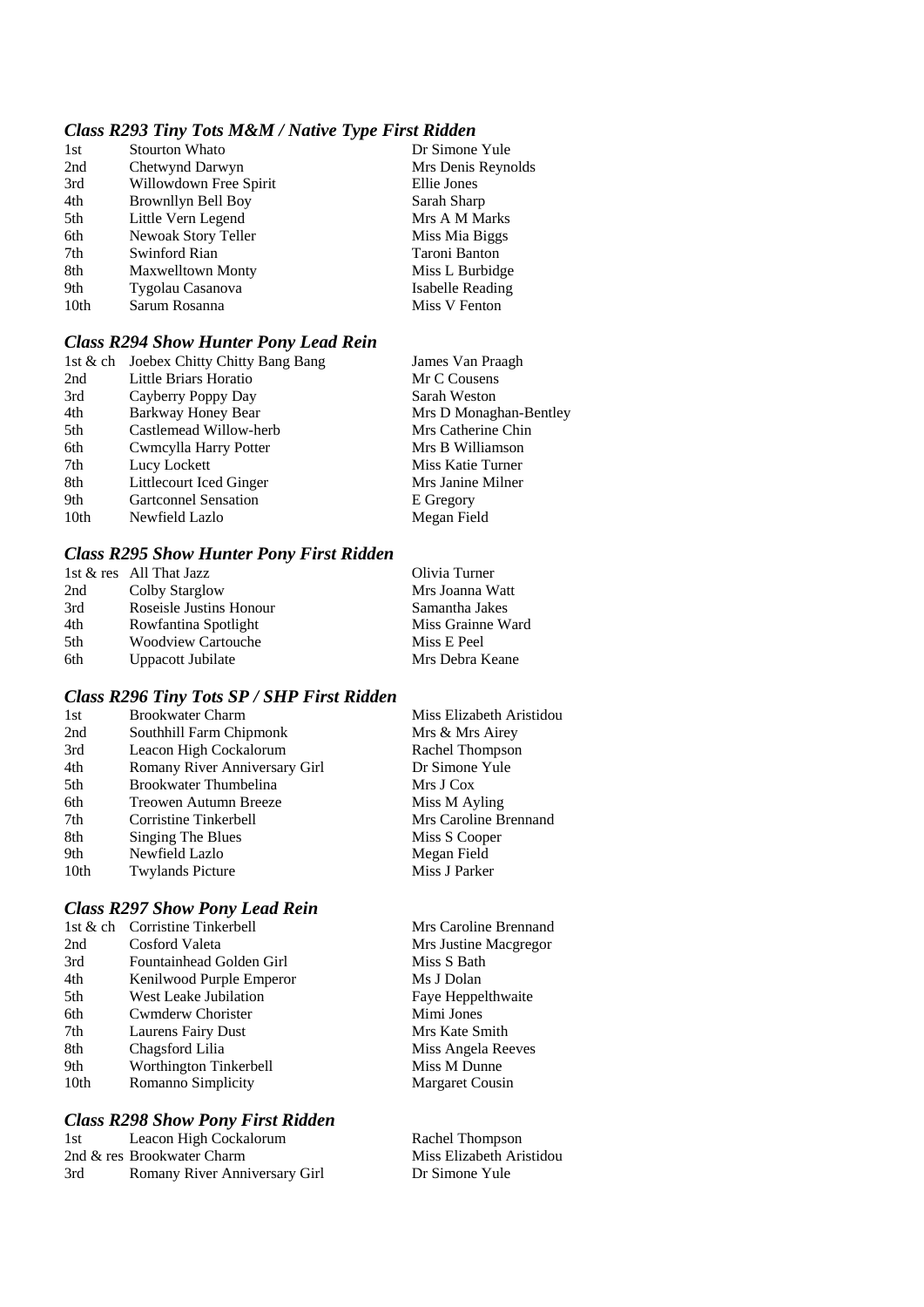| 4th              | <b>Oranmore Sweet Millie</b> | Mr C Cousens          |
|------------------|------------------------------|-----------------------|
| 5th              | Colandra Inspiration         | Mrs Lisa Parfitt      |
| 6th              | Corristine Tinkerbell        | Mrs Caroline Brennand |
| 7th              | Auchmaliddie Party Time      | Calista Boulton       |
| 8th              | Ridmore Petit Fleur          | Mrs E Curtis          |
| 9th              | Chagford Lewis               | Miss Grainne Ward     |
| 10 <sub>th</sub> | Whinfell Fairytale           | Tim Gibson            |

# *Class I299 Young Handler 13 - 18 years*

| 1st | Courtland (JP) Fair Spirit   | Mrs L Miller           |
|-----|------------------------------|------------------------|
| 2nd | Shimano Breeze               | Miss A Hallam          |
| 3rd | Dykes Blackberry Mead        | Lucy Aldred            |
| 4th | <b>Ryehall Cezanne</b>       | Jennifer Humphreys     |
| 5th | King Of Diamonds             | Mrs Christine Ward     |
| 6th | <b>Rendene Distant Music</b> | Nicola Craggs          |
| 7th | <b>Lecarrow Pat</b>          | Miss Charlotte Stanley |
| 8th | Cledlyn Sovereign            | Jennie Ebden           |

# *Class I300 Young Handler 9 - 12 years*

|      | Class 1500 Young Handler 9 - 12 years |                         |
|------|---------------------------------------|-------------------------|
| 1st  | Sandbord Love Child                   | Mrs Caroline Brennand   |
| 2nd  | Bronheulog April                      | Mrs Jayne Stuart        |
| 3rd  | Gweundir Dafydd                       | Sophie Barker           |
| 4th  | Chytodden Romance                     | Miss Emma Milner        |
| 5th  | Rosevillas Milly                      | Miss Claire Connor      |
| 6th  | Whinfell Fairytale                    | Tim Gibson              |
| 7th  | <b>Farndale Riversong</b>             | Patricia Hannah         |
| 8th  | <b>Swinpark Mary Poppins</b>          | Mrs B Leishman          |
| 9th  | Palmfields Prince Of Romance          | Miss Christina Gillette |
| 10th | <b>Tasty Boy</b>                      | Miss Misha Holden       |

# *Class I301 Young Handlers 8 years & under*

| 1st  | Spellland Ruby Heels               | Mrs Emma Parker    |
|------|------------------------------------|--------------------|
| 2nd  | Haighend Rising Star               | Mrs E Oconnor      |
| 3rd  | Cosford Charoon                    | Mrs Janie OShea    |
| 4th  | Uppacott Jubilate                  | Mrs Debra Keane    |
| 5th  | <b>Eclipse Debute</b>              | Miss L Charsley    |
| 6th  | <b>Waitwith Charlie</b>            | <b>Eddie Cooke</b> |
| 7th  | <b>Thornberrys Pearly Princess</b> | Katie Dakin        |
| 8th  | Brownllyn Bell Boy                 | Sarah Sharp        |
| 9th  | Vean Harry Hawk                    | Mrs V Wakefield    |
| 10th | Cusop Justinne                     | Jasmine Radford    |

#### *Class R302 Tiny Tots Lead Rein - SP or Native*

| 1st & ch         | Dean Hills Fascination  | Miss S Cooper          |
|------------------|-------------------------|------------------------|
| 2nd              | Brookwater Thumbelina   | Mrs J Cox              |
| 3rd              | Springwater Rossini     | Mrs K Knighton         |
| 4th              | Woodroyd Irene Maud     | Mrs M Harford          |
| 5th              | Dykebeck Wild Buttercup | Mrs K Warnes           |
| 6th              | <b>Beltoy Panache</b>   | Andrea Mathers         |
| 7th              | Llyndu Master Pickwick  | Mrs Holly Linnell      |
| 8th              | Hackamore Hot Toddy     | Miss Sam Loveridge     |
| 9th              | <b>Tiffwyl Troy</b>     | <b>Heather Shave</b>   |
| 10 <sub>th</sub> | Romanno Simplicity      | <b>Margaret Cousin</b> |
|                  |                         |                        |

# *Class R303 Native Type First Ridden*

|     | 1st & res Marsh Midas | Mrs J Carmichael |
|-----|-----------------------|------------------|
| 2nd | Gweundir Dafydd       | Sophie Barker    |
| 3rd | Laithehill Othello    | Emily Barker     |
| 4th | Llanarth Scholar      | Mr C Parling     |
| 5th | Jula Royal Challenger | Georgina Cooke   |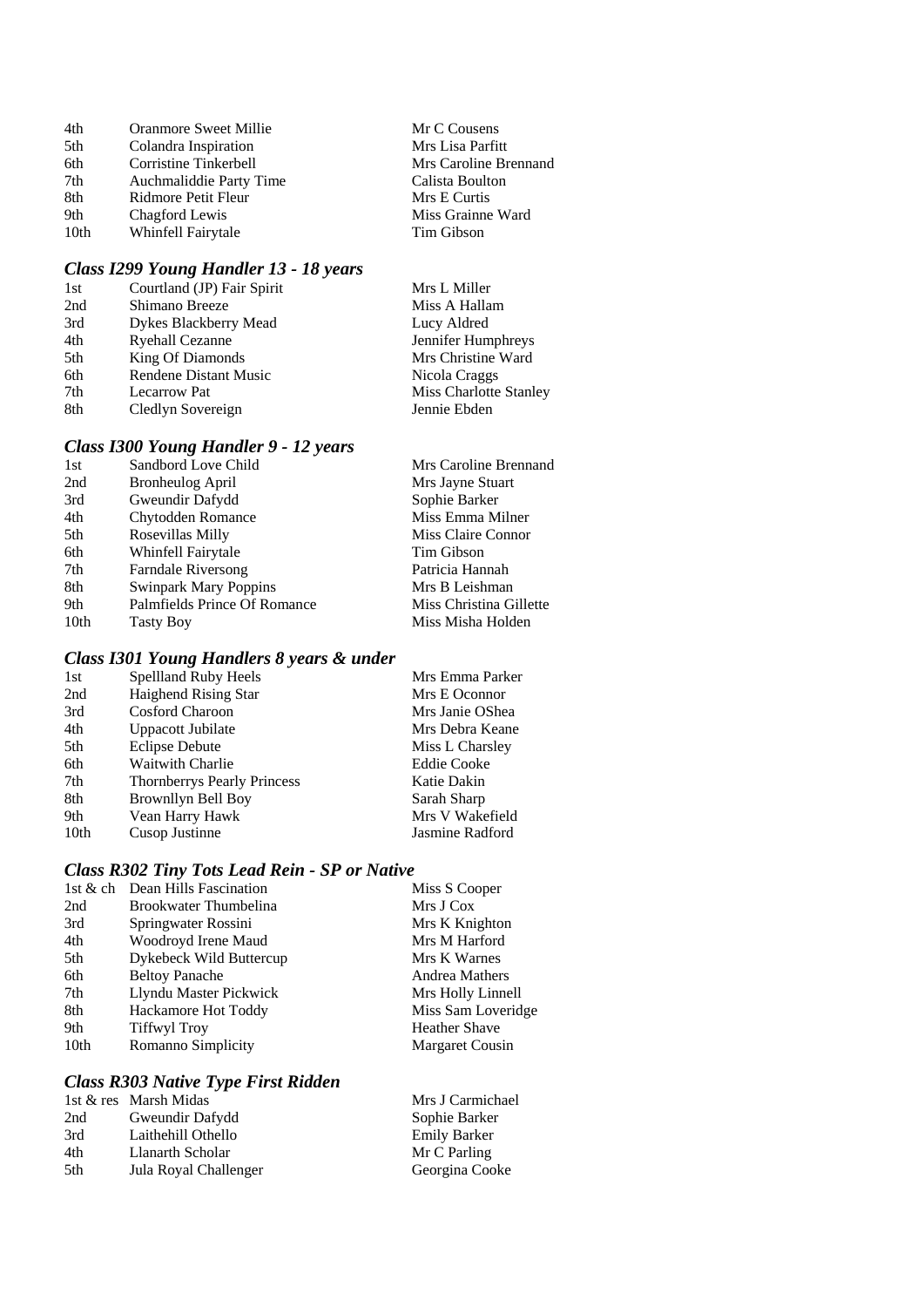# *Class R304 Native Type Lead Ren*

| 1st  | Thistledown Chloe         | Mr R Smithers         |
|------|---------------------------|-----------------------|
| 2nd  | Thistledown Hielan Laddie | Miss F Vale           |
| 3rd  | Penhwnllys Magnet         | Mrs C Excell-outram   |
| 4th  | Marble Arch               | Mrs Emma Smith        |
| 5th  | Windwillow Maestro        | Donna Seedhouse       |
| 6th  | Katoms Joules             | Grace Litherland      |
| 7th  | <b>Waitwith Charlie</b>   | Eddie Cooke           |
| 8th  | Klingrahoull Valkyrie     | Mrs K Snow            |
| 9th  | Twix                      | Mrs V Lawes           |
| 10th | Pontllys Erie Warrior     | <b>Findlay Sumner</b> |
|      |                           |                       |

# *Class I305 Riding Horse 1,2,3 years old*

|     | 1st & ch Chycoose Trilogy     | Miss K Pitt           |
|-----|-------------------------------|-----------------------|
|     | 2nd $\&$ res Jazz it Up       | Miss V Russell-Wood   |
| 3rd | Sunny Croft Pure Silk         | Miss Laura Jones      |
| 4th | Freckleton Oso Glamour Girl   | Mrs C Dagless         |
| 5th | <b>Freckleton First Class</b> | Mr James Munro        |
| 6th | <b>Springbank Princess</b>    | Kerry Leigh           |
| 7th | Bournville                    | Miss Larissa Mayhew   |
| 8th | Jazz Cassidy                  | Miss Louise Balmforth |

# *Class I306 Riding Horse 4 years old & over*

| 1st  | Ferrer De Hus            | Mrs C Dagless            |
|------|--------------------------|--------------------------|
| 2nd  | Rockets Boy              | Miss Lauren Johnson      |
| 3rd  | Galliard Melody          | Mrs S L Barham           |
| 4th  | Vishnu                   | Miss N Bird              |
| 5th  | <b>Netty Centurion</b>   | Ms Rachael Nicholls      |
| 6th  | Wych-Hill Bee Dazzle     | Miss Emma Hollingworth   |
| 7th  | Welkyn                   | Mrs Rene Bradley         |
| 8th  | John O Rose              | Rachel Hanna - Mears     |
| 9th  | <b>Pursuit Of Reason</b> | Hannah Golombeck         |
| 10th | The Beat Is On           | Miss Holley Aston-Brooks |

# *Class I307 In Hand Cobs / Maxi Cobs 1,2,3 years*

# *Class I308 In Hand Cobs / Maxi Cobx 4 years old & over*

|                  | 1st & ch Brother Geoffrey      | Mr A F Edmunds  |
|------------------|--------------------------------|-----------------|
|                  | 2nd & res Jarrett Hills Wizard | Mrs T Tomlinson |
| 3rd              | Countryman III                 | Miss N Roper    |
| 4th              | Jays Remembrance               | Jenny Welham    |
| 5th              | Icob                           | Mrs S Coote     |
| 6th              | Devils Advocate                | Miss Jade Dack  |
| 7th              | Sylton Lad                     | Jodie Still     |
| 8th              | Lauries Blue Diamond           | Mrs S Park      |
| 9th              | Little Tinker Tommi            | Mrs Filby       |
| 10 <sub>th</sub> | Ardlea Paddy Irish             | Miss J Mitchell |

# *Class I309 In Hand Hacks 1,2,3 years*

|     | 1st & ch Montgomery Perry          | Mrs S Mosse          |
|-----|------------------------------------|----------------------|
|     | 2nd $\&$ res Sunny Croft Pure Silk | Miss Laura Jones     |
| 3rd | Stage Knight                       | Miss V Russell-Wood  |
| 4th | Freckleton Oso Glamour Girl        | Mrs C Dagless        |
| 5th | Everglades Cool Cat                | Ms C Blackham        |
| 6th | Westside Estella                   | Ms Sarah Burns       |
| 7th | Royal Roxey                        | Miss Rebekah Belcher |
| 8th | Will-i-am                          | Miss J Jordan        |
|     |                                    |                      |

#### *Class I310 Hacks 4 years old & over*

1st Cartier Miss K Pitt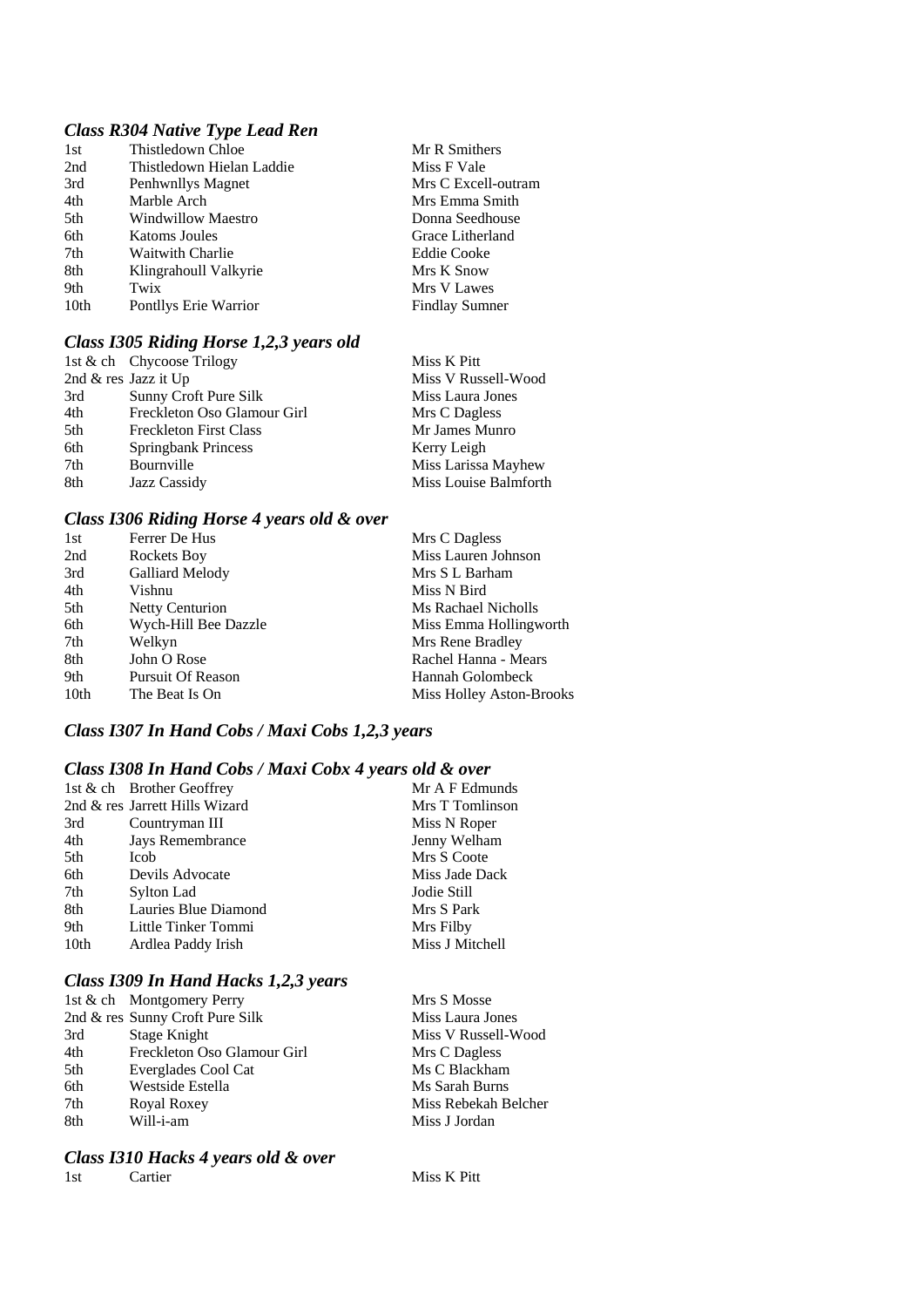| 2nd | Palmfields Nightflight | Mrs S Palmer         |
|-----|------------------------|----------------------|
| 3rd | New Future Fling       | Miss L Campion       |
| 4th | Son of Monsieur        | Mrs Donna Gardner    |
| 5th | Hazelcroft Hallmark    | Chloe Hampson        |
| 6th | Ellie                  | Miss Dianne Adams    |
| 7th | Sing Song              | Mrs T Tibbles        |
| 8th | Galliard Melody        | Mrs S L Barham       |
| 9th | Hamptonne Opium        | Miss Victoria Wilson |

## *Class I311 Haflingers In Hand 1,2,3 years*

|     | 1st & ch Limerick Naas           | Mrs Emily Bambridge |
|-----|----------------------------------|---------------------|
|     | 2nd & res Schiefestein Schergold | Miss Amanda Morgan  |
| 3rd | Oxnead Scherissa                 | Miss Julie Stratton |
| 4th | Oxnead Amrai                     | Mrs A Plumstead     |

#### *Class I312 Haflingers In Hand 4 years old & over*

| 1st | Limerick Sligo        | Mrs D J Bonser-Hadfield |
|-----|-----------------------|-------------------------|
| 2nd | Oxnead Schepody       | Miss Amanda Morgan      |
| 3rd | <b>Topmoor Napier</b> | Mrs Karen Taylor        |
| 4th | Oxnead Halo           | Mrs S Ramsey            |
| 5th | <b>Oxnead Napier</b>  | Mrs S Ramsey            |
| 6th | Alfie                 | Mrs C Witham-Grange     |
| 7th | <b>Nautilus</b>       | Miss S Hodges           |

# *Class I313 Arab Gelding In Hand*

#### *Class I314 Arab Mares / Fillies In Hand*

1st & res Oassareema Mrs Claire Bird

#### *Class I315 Arab Stallions / Colts In Hand*  1st & ch Rikardo Mrs I Man

#### *Class I316 In Hand Competition Pony 1,2,3 years*

| 1st | Rebecca                         | Mrs Kati Choynowski  |
|-----|---------------------------------|----------------------|
| 2nd | Chartersmead Gypsie Mai         | Anneliese Stonehouse |
| 3rd | Risinghoe Rockstar              | <b>Jinny Rogers</b>  |
| 4th | Warleigh Charisma               | Miss T Ward          |
| 5th | <b>Ryehall Cezanne</b>          | Jennifer Humphreys   |
| 6th | <b>Collivers Charlies Angel</b> | Mrs Pauline Clark    |
| 7th | Romanno Gypsy Queen             | Mrs Kathryn Pitts    |
| 8th | Springtime II                   | Mrs Carolyn Furnell  |
|     |                                 |                      |

#### *Class I317 In Hand Competition Pony 4 years & over*

| 1st  | Romanno Talk Talk    | Mrs K Pitts        |
|------|----------------------|--------------------|
| 2nd  | Downland Elvive      | Natasha Walter     |
| 3rd  | Woodview Isadora     | Mrs V Clark        |
| 4th  | <b>Birtley Charm</b> | Miss C Buck        |
| 5th  | Whinfell Fairytale   | Tim Gibson         |
| 6th  | Castlecoote Westside | Annette Hornbuckle |
| 7th  | <b>Duchess</b>       | Helene Westwood    |
| 8th  | Willoway Honesty     | Miss Lynden Barrow |
| 9th  | Caroworth Pencam     | Mrs N Small        |
| 10th | Bandit               | Denise Smith       |
|      |                      |                    |

#### *Class I318 Open M&M Large Breeds 1,2,3 years*

| 1st | <b>Ashmeadow Red Duchess</b>   | Mrs Julie Hayden  |
|-----|--------------------------------|-------------------|
| 2nd | Brackens Valentino             | Miss G Oliver     |
| 3rd | Cavyl Tic-Ate Boo              | C F G Bagnall     |
| 4th | <b>Thornbeck Bobby Dazzler</b> | Miss Lisa Stewart |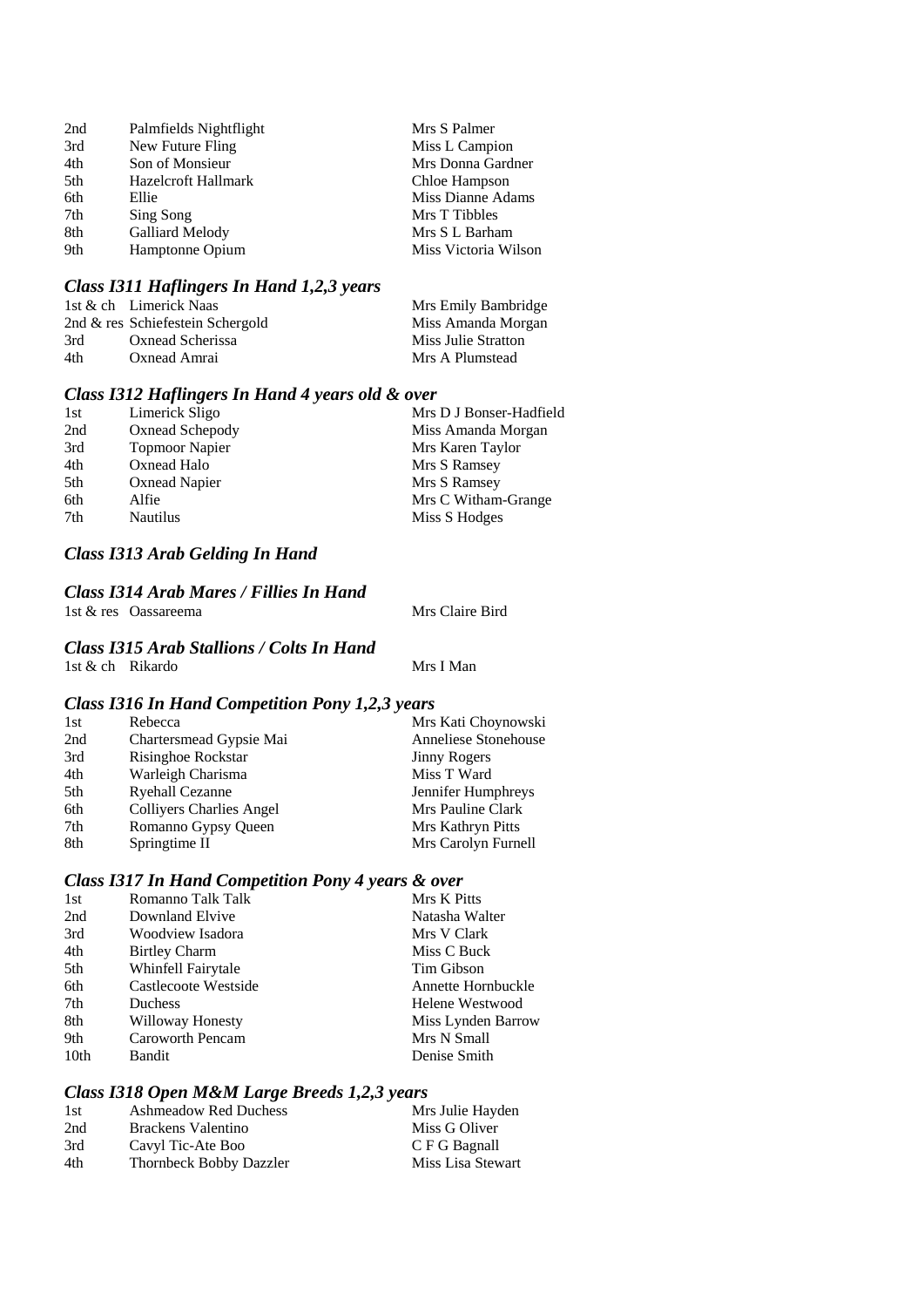| 5th  | Spinway Rememberace            | Mrs J Kershaw      |
|------|--------------------------------|--------------------|
| 6th  | Edmar Sophie                   | Mrs M Leek         |
| 7th  | Rosebarr Bandit                | Miss S Evans       |
| 8th  | <b>Foxhollow Alwyn Tywysog</b> | Mrs K Gibson       |
| 9th  | Doon Lad                       | Miss N Dyer        |
| 10th | Wannie Misty Maydel            | <b>Jane Murray</b> |

#### *Class I319 Open M&M Small Breeds 1,2,3 years*

| 1st  | Marden Way High Roller      | Miss E Lawrence    |
|------|-----------------------------|--------------------|
| 2nd  | <b>Rosedust Black Viola</b> | Mrs Sara Hird      |
| 3rd  | Cadlan Valley Atlanta       | Mr C Parling       |
| 4th  | Pumphill Peter Piper        | Mrs K Knighton     |
| 5th  | Springlane Firecracker      | Georgina Crouchman |
| 6th  | <b>Bobbin Primrose</b>      | Colin Ellison      |
| 7th  | Thamesbourne Rowena         | Mrs S Board Jones  |
| 8th  | Cadlan Valley Celebration   | Tanya Manning      |
| 9th  | Duradens Krugerrand         | Lynda Calcutt      |
| 10th | Julmar Maybelle             | Mrs T Pethybridge  |

# *Class I320 Open M&M Large Breeds 4 yrs & over*

| 1st  | Drummore Hazy Mist         | Mrs K Talbot          |
|------|----------------------------|-----------------------|
| 2nd  | Nipna Foxglove             | Mrs J Pennell         |
| 3rd  | Sorrelcourt Seren Du       | Emma Ludwell          |
| 4th  | Darrenvale Charlotte       | Mrs M Catterall       |
| 5th  | Minsmere Regalia           | Mrs J Etheridge       |
| 6th  | Shanohan Finn Ley          | Angela Carter         |
| 7th  | <b>Rhinns Point Sendac</b> | Ms L McNaughton-Wells |
| 8th  | Griffos Tan Du             | Miss Kim Hawkins      |
| 9th  | Lownthwaite Fingerprint    | Miss Alison Morton    |
| 10th | Moss-Side Pearson          | Mrs D Baker           |

#### *Class I321 Open M&M Small Breeds 4 yrs & over*

|      | 1st & ch Dunmere Buff Ermine      | Mrs K McNeil      |
|------|-----------------------------------|-------------------|
|      | 2nd & res Gigman Sea Senor        | Mrs S Jones       |
| 3rd  | <b>Shilstone Rocks Sweet Talk</b> | Lynda Calcutt     |
| 4th  | <b>Bobbin Purdy</b>               | Colin Ellison     |
| 5th  | <b>Birtley Bobby Dazzler</b>      | Lisa Mewes        |
| 6th  | Pennwood Alakai                   | Mrs P Farmbrough  |
| 7th  | Dunkery Coaltit                   | Sarah Roper       |
| 8th  | <b>Bayview Fury</b>               | Hannah Jefferys   |
| 9th  | Priestwood Taliesin               | Miss Emily Kember |
| 10th | Peps Dunrock                      | Lisa Mewes        |

# *Class I322 In Hand Palomino 4 years old & over*

| 1st | Brynoffa Monaco              | Mrs J Ward              |
|-----|------------------------------|-------------------------|
| 2nd | Teglearhy Forget Me Not      | Miss Christina Gillette |
| 3rd | Ravenshead Champagne Charlie | Mrs Lynn Newins         |
| 4th | <b>Yaverland Treasure</b>    | Mrs Belinda Blackaby    |
| 5th | Eugrad Siencyn               | Mrs Jean Turner         |

#### *Class I323 In Hand Palomino 1,2,3 years old*

| 1st | Rhydgwillim Gold Finger | Mrs Julie smith     |
|-----|-------------------------|---------------------|
| 2nd | Dolybont llewellyn      | Miss Alexandra Alam |

# *Class I324 Spotted / Appaloosa 1,2,3 years*

1st & res Springtime II Mrs Carolyn Furnell

#### *Class I325 Spotted / Appaloosa 4 years old & over*

|     | 1st & ch Fara Harlequin Joe | Miss Ami Louisa Dines   |
|-----|-----------------------------|-------------------------|
| 2nd | Oakleys Miss Marble         | Mrs Emma Sarah Matthews |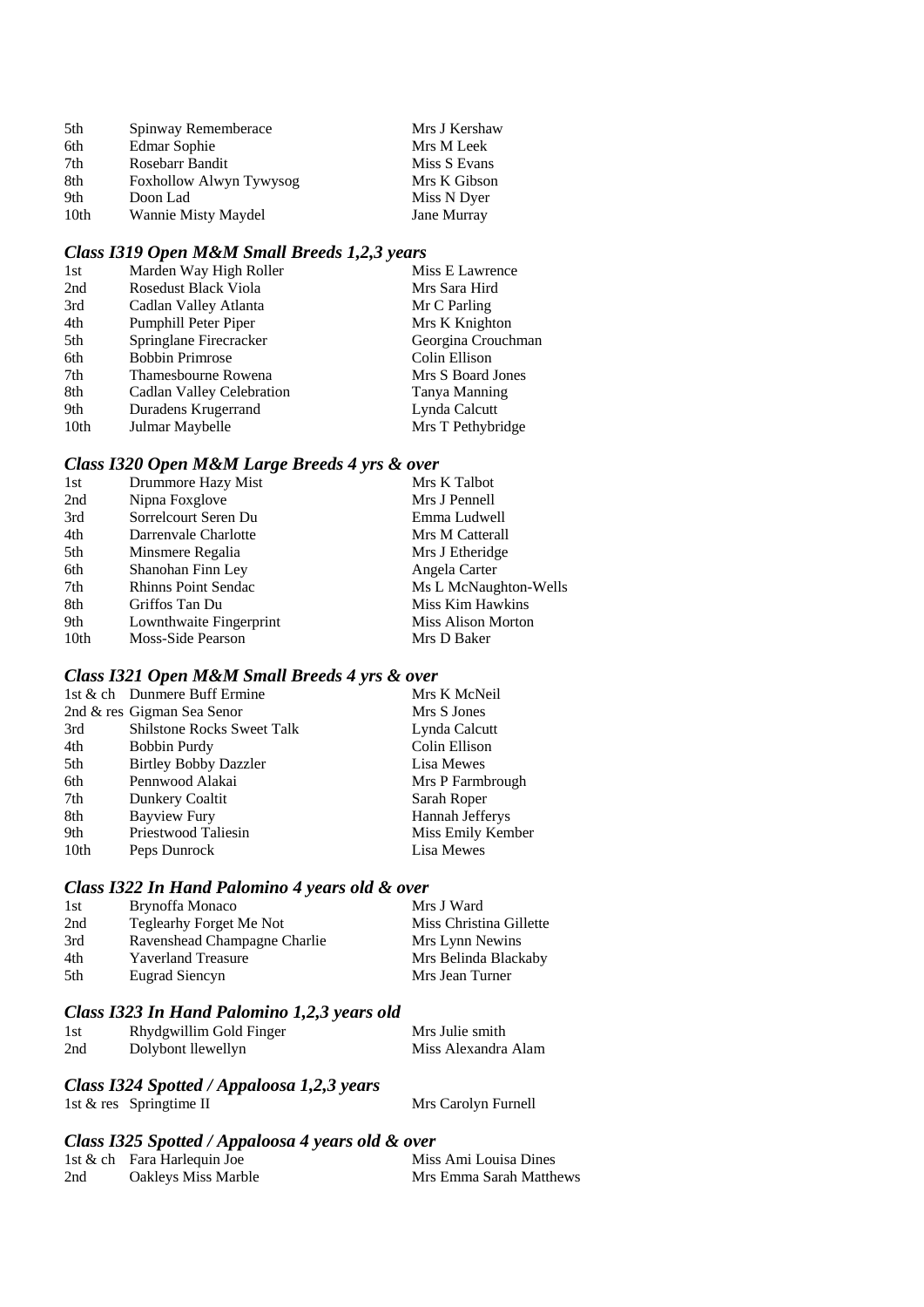3rd Acro Splash Mr J Slack

# *Class I326 In Hand Competition Horse 1,2,3 years*

|     | 1st & ch Cossack Cartier | Miss S Barratt        |
|-----|--------------------------|-----------------------|
| 2nd | Royal Roxey              | Miss Rebekah Belcher  |
| 3rd | Sunny Croft Pure Silk    | Miss Laura Jones      |
| 4th | Springbank Princess      | Miss Kerry Leigh      |
| 5th | <b>Highly Likely</b>     | Mrs J Amano           |
| 6th | Jazz Cassidy             | Miss Louise Balmforth |
| 7th | Strictly By Accident     | Mr Marc Scott         |
| 8th | I Know Your Game         | Mrs J Isaacson        |

# *Class I327 In Hand Competition Horse 4 years & over*

| 1st & res Vishnu |                      | Miss N Bird          |
|------------------|----------------------|----------------------|
| 2nd              | Regal Romancer       | Mrs Debra Milner     |
| 3rd              | Sing Song            | Mrs T Tibbles        |
| 4th              | Silver Lady II       | <b>Katie Garrity</b> |
| 5th              | Holly Go Lightlly IV | Mr Daniel Taylor     |
| 6th              | John O Rose          | Rachel Hanna - Mears |
| 7th              | Son of Monsieur      | Mrs Donna Gardner    |

#### *Class R328 M&M Grand Prix not exceeding 122cms*

|     | 1st & ch Forlan Honey Dancer | Mrs Helen Coy    |
|-----|------------------------------|------------------|
| 2nd | Llanea Penphea               | Miss J Croft     |
| 3rd | Sarum Jester                 | Mrs Shelley Dyer |
| 4th | Middleside Brandy            | Mrs A Hodgson    |
| 5th | <b>Briars Amaretto</b>       | Jessica Suffling |
| 6th | <b>Blisland Purity</b>       | Laura Croft      |

# *Class R329 M&M Grand Prix not exceeding 138cms*

| 1st | Synod Rodrigo           | Debbie Barr       |
|-----|-------------------------|-------------------|
| 2nd | <b>Brilyn Spirit</b>    | Miss L Cambell    |
| 3rd | <b>Brynithon Melody</b> | Mrs Sarah Thorpe  |
| 4th | <b>Wagtail Romance</b>  | Mrs K Whitehead   |
| 5th | Aberarth Gold Soverign  | Jennifer Guilding |
| 6th | <b>Brookhall Galaxy</b> | Georgina Paske    |
| 7th | Glansevin Ganymede      | Mrs L Harris      |
| 8th | <b>Waxwing Keavil</b>   | Miss C Rogers     |
| 9th | Redpools Mirene         | Miss J Buxton     |

# *Class R330 M&M WHP Grand Prix exceeding 138cms*

|     | 1st & res Riversdale Papago | Chloe Coward             |
|-----|-----------------------------|--------------------------|
| 2nd | Foxglen Domino              | <b>Kate Priestley</b>    |
| 3rd | Ashbrook Ashley             | Miss Anna Cole           |
| 4th | Castlestrange Jo Jo         | Georgina Armstrong       |
| 5th | Donys Hustler               | Mr C Sykes               |
| 6th | <b>Manninard Mairtin</b>    | <b>Miss Katie Rutter</b> |

# *Class R331 Novice WHP 133cms*

| 1st              | <b>Megland Rosegold</b>         | Miss R Bradby        |
|------------------|---------------------------------|----------------------|
| 2nd              | Birkinbrook Arabella            | Matilda Lanni        |
| 3rd              | Pillheath Porcha                | Jade McGarry-Bolton  |
| 4th              | Wynswood Footprint              | Eve Reading          |
| 5th              | Glanserin Fairfax               | Mrs L Harris         |
| 6th              | Lismear Toffee Crisp            | Evita Gonzales       |
| 7th              | Fayre Edward                    | Olivia Minihane      |
| 8th              | <b>Charters Meade Sir Digby</b> | Anneliese Stonehouse |
| 9th              | Larnleigh Modern Masterpiece    | Mrs Lisa Marshall    |
| 10 <sub>th</sub> | Littlecourt Tiger Eye           | Miss K Emsley        |
|                  |                                 |                      |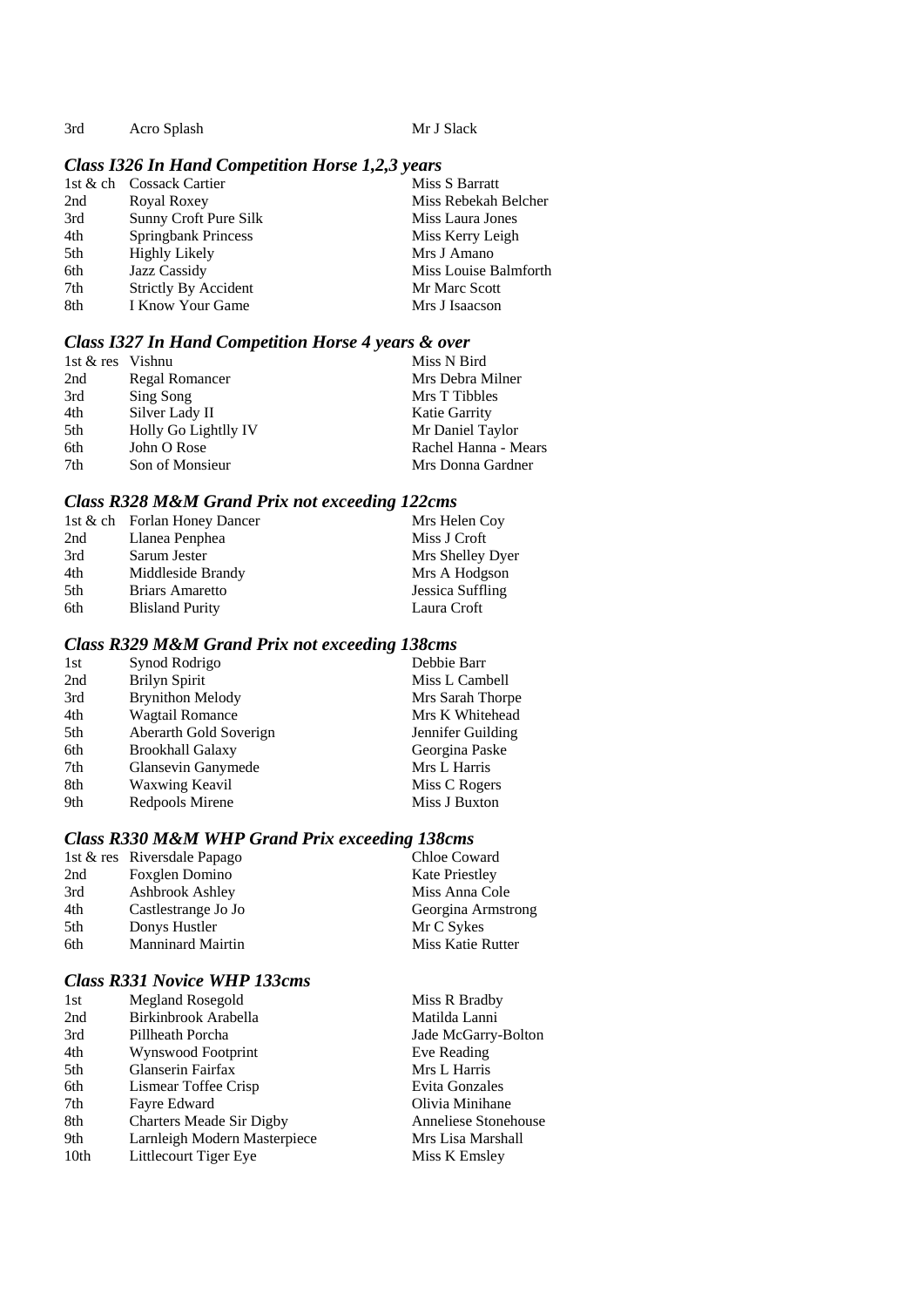#### *Class R332 Novice WHP 143cms*

| 1st              | North Star              |
|------------------|-------------------------|
| 2nd              | Tomboy III              |
| 3rd              | Andy                    |
| 4th              | Kilkenny Sky Blue       |
| .5th             | Arapaho Brave           |
| 6th              | Green With Mojito       |
| 7th              | Pittybeck Royal Emporer |
| 8th              | Castlecoote Westside    |
| 9th              | Middlefields Sam        |
| 10 <sub>th</sub> | Cambrooke De Ja Vu      |

#### *Class R333 Novice WHP 153cms*

| 1st $\&$ ch Redoubt |                           |
|---------------------|---------------------------|
|                     | 2nd & res Birchgrove Ross |
| 3rd                 | Corofin King              |
| 4th                 | Odysseus                  |
| 5th                 | Pippi Long Stocking       |
| 6th                 | Paddy IX                  |
| 7th                 | <b>Duntally Frodo</b>     |
| 8th                 | Clonbrock Champ           |
| 9th                 | Sundance Apache           |

#### *Class R334 Working Show Horse*

| 1st | Jackanory              |
|-----|------------------------|
| 2nd | Cob Dot Com            |
| 3rd | Sorrelcourt Take A Bow |
| 4th | Moss Town Marz         |
| 5th | Amar Golden Suprise    |
| 6th | Freckleton Mona Lisa   |
| 7th | Shula                  |
| 8th | Keltica Aranico        |
| 9th | Jendali Prince         |

#### *Class R335 Novice Working Hunter*

| 1st  | Rathcoole           |
|------|---------------------|
| 2nd  | Drovers Road        |
| 3rd  | Zatopek             |
| 4th  | Shear Sheen Courage |
| 5th  | <b>Mystic Wind</b>  |
| 6th  | Melford George      |
| 7th  | Roka Coco           |
| 8th  | Carrick Aldato Bab  |
| 9th  | Impavidus           |
| 10th | Trequite            |
|      |                     |

#### *Class R336 Open Working Hunter*

|      | 1st & ch Rathcoole             | Miss Lucinda He |
|------|--------------------------------|-----------------|
|      | 2nd $\&$ res Out Of Sight      | Jenna Tyldesley |
| 3rd  | Orbitall                       | Mr & Mrs J Ryd  |
| 4th  | <b>Akd Cornagrally Venture</b> | Mr Jake Fowles  |
| .5th | Nobelle Clover                 | Miss K Hayward  |
| 6th  | <b>Gypsy Enterprise</b>        | Mrs Suzanne Ch  |
|      |                                |                 |

#### *Class R337 Certified Working Hunter*

|     | 1st & ch Delphys Beach Boy | Miss Emma      |
|-----|----------------------------|----------------|
| 2nd | Treiddon Hugo Boss         | Miss Alison    |
| 3rd | <b>Moss Town Marz</b>      | Victoria Littl |
| 4th | Pebbly Black Jack Jasper   | Miss F Vale    |
| 5th | Trequite                   | Miss Rebecc    |

Emma Hardy Miss J Croft Mrs S Draper Holly Illingworth Emily Atkins Mrs K Brar Mrs Anna Fraser Annette Hornbuckle Mrs Beverley Cook Nikki Varney

Mrs K Gibbard Mrs Denis Reynolds Hannah Coggles Emma Hardy Hannah Golombeck Mrs J Kershaw Alison Oliver Mrs Katy Angus Mrs Caroline Ward

Miss Lucinda Henson Miss Jo Cocker Mrs Marie Boasman Victoria Littlewood Emma Clarke Mrs H Church **Miss Pauline Brownlow** Mrs Michelle Hinks-Brown Miss A Shaw

Miss Lucinda Henson Sophie Plater Amanda Court Sophie Plater Sarah Smithard Louise Allen Miss Lucinda Henson Mrs B Stevens Mrs K Withnall Miss Rebecca Robinson

icinda Henson 'yldesley ord J<br>3. Fowles<br>3. Fowles Hayward zanne Chester

Emma Gage Alison Leonard ia Littlewood Rebecca Robinson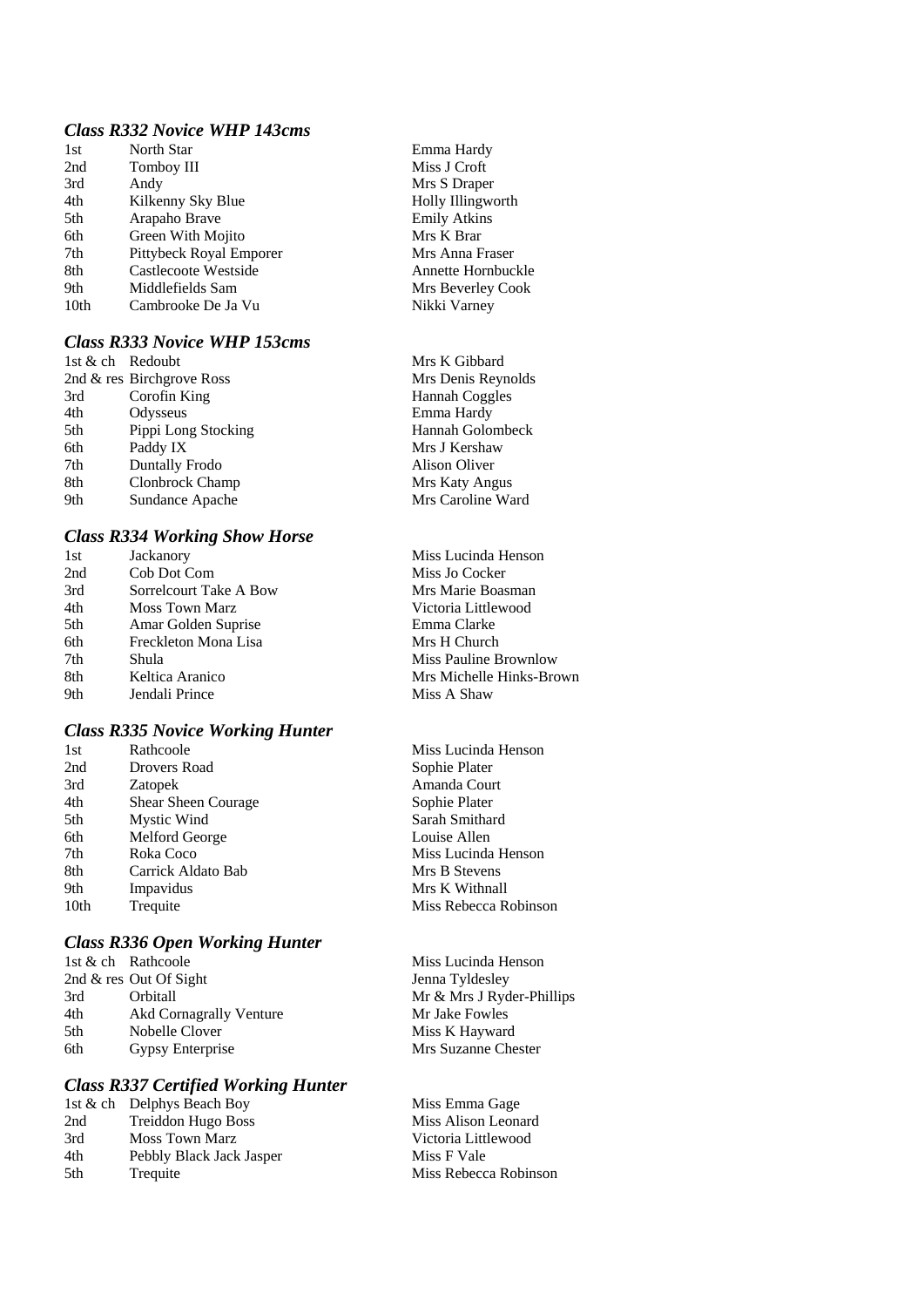| 6th  | Kickhams Tree   | Ms Ruth Taylor     |
|------|-----------------|--------------------|
| 7th  | Piper           | Henrietta Paterson |
| 8th  | Piper           | Mrs N Small        |
| 9th  | Donys Hustler   | Mr C Sykes         |
| 10th | Sundance Apache | Mrs Caroline Ward  |

#### *Class R338 Certified Working Hunter Pony*

|      | 1st & res Castlestrange Jo Jo | Georgina Armstrong    |
|------|-------------------------------|-----------------------|
| 2nd  | <b>Brynithon Melody</b>       | Mrs Sarah Thorpe      |
| 3rd  | Dykebeck Wild Nettle          | Georgina Paske        |
| 4th  | Willow Tia Maria              | Mrs J Burton          |
| 5th  | Woody Warm Welcome            | Gill Burgan           |
| 6th  | The Blackwatch Brigadier      | Mrs V Lawes           |
| 7th  | <b>Flying Alfonso</b>         | Mrs Elizabeth Denniff |
| 8th  | Castlecoote Westside          | Annette Hornbuckle    |
| 9th  | Larnleigh Modern Masterpiece  | Mrs Lisa Marshall     |
| 10th | <b>Holiday Expression</b>     | Mrs J Ward            |
|      |                               |                       |

# *Class R339 Novice Cradle Stakes*

| 1st              | All That Jazz             | Olivia Turner    |
|------------------|---------------------------|------------------|
| 2nd              | Aislaby Johannes          | Mrs Joanna Watt  |
| 3rd              | Tygolau Casanova          | Isabelle Reading |
| 4th              | Ravensroost Camilla       | Amanda Plumb     |
| 5th              | Kimcote Charmer           | Lucy Bednall     |
| 6th              | Merrylegs                 | Miss P Mallender |
| 7th              | Horburys Spirit Of Merlyn | Danielle Furniss |
| 8th              | <b>Bucksfizz</b>          | Ms S A Dale      |
| 9th              | Atlowsprings Pendragon    | Mrs Sally Balls  |
| 10 <sub>th</sub> | Southhill Farm Chipmonk   | Mrs & Mrs Airey  |
|                  |                           |                  |

Eve Reading Olivia Turner Freya Cade Mrs Sally Balls Mrs Claire Stennett Matilda Lanni Jake Saint Mrs Carrie Petit Ben Halsall

Olivia Turner Amanda Plumb Mrs Joanna Watt Mr C Cousens Ms S A Dale Mrs L Harris

#### *Class R340 Novice Nursery Stakes*

| 1st | Wynswood Footprint        |
|-----|---------------------------|
| 2nd | Lowland Talisman          |
| 3rd | <b>Waitwith Soloman</b>   |
| 4th | Chetwynd Cerys            |
| 5th | Rhode Island Red          |
| 6th | Pennway Jazz              |
| 7th | Holme Lodge Artful Archie |
| 8th | <b>Wolfgang Tobias</b>    |
| 9th | Newfield Marmite          |

#### *Class R341 Open Cradle Stakes*

|      | 1st & res All That Jazz |
|------|-------------------------|
| 2nd  | Ravensroost Camilla     |
| 3rd  | Aislaby Johannes        |
| 4th  | Lippens Mascot          |
| .5th | <b>Bucksfizz</b>        |
| 6th  | Master Rascal           |
|      |                         |

#### *Class R342 Open Nursery Stakes*

|     | 1st & ch Glanserin Fairfax | Mrs L Harris           |
|-----|----------------------------|------------------------|
| 2nd | Wynswood Footprint         | Eve Reading            |
| 3rd | Birkinbrook Arabella       | Matilda Lanni          |
| 4th | Rhode Island Red           | Mrs Claire Stennett    |
| 5th | <b>Brookhall Galaxy</b>    | Georgina Paske         |
| 6th | Caroworth Hamper           | Mrs D Barker-Runiewicz |
| 7th | Mr Spongebob               | Mrs Denis Reynolds     |
|     |                            |                        |

# *Class R343 Novice M&M Small Breeds WHP*

| Tygolau Casanova<br>1st | <b>Isabelle Reading</b> |
|-------------------------|-------------------------|
|-------------------------|-------------------------|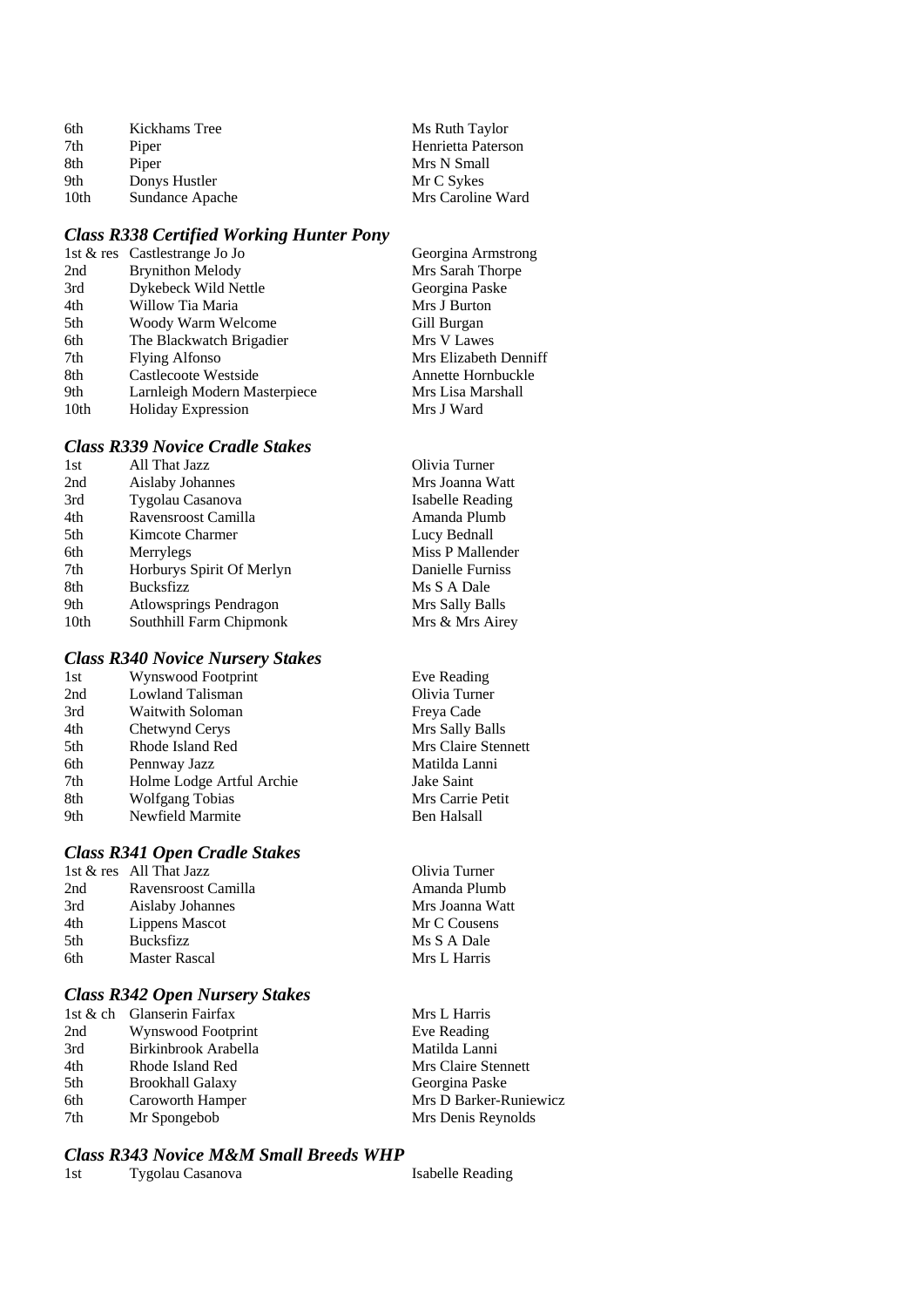| 2nd  | Samavic Talisman         | Mrs Chrissie Wheeler  |
|------|--------------------------|-----------------------|
| 3rd  | Briars Valhalla          | Miss Lauren Brill     |
| 4th  | Blackhill Imogen         | Miss Michelle Jacques |
| 5th  | <b>Wintersend Nimbus</b> | Mrs K Marshall        |
| 6th  | Chetwynd Cerys           | Mrs Sally Balls       |
| 7th  | <b>Bronllys Merlyn</b>   | Miss L Traylor        |
| 8th  | Phoenix May              | Mrs Carrie Petit      |
| 9th  | <b>Blisland Purity</b>   | Laura Croft           |
| 10th | Ikleton Shindig          | Jean Cartwright       |

# *Class R344 Novice Welsh B & C WHP*

|      | 1st & res Larnleighs Diablo | Miss S Howard          |
|------|-----------------------------|------------------------|
| 2nd  | Rhosymeirch Jolly Roger     | Harriet Butcher        |
| 3rd  | Llanea Penphea              | Miss J Croft           |
| 4th  | Laithehill Riverdance       | Georgia Oliver         |
| 5th  | <b>Cyntaf Supercharge</b>   | Miss Felicity Whiteley |
| 6th  | Redpools Mirene             | Miss J Buxton          |
| 7th  | Kalusta Wizard              | Miss A Ellis           |
| 8th  | Brilyn Spirit               | Miss L Cambell         |
| 9th  | Fencers Chairman            | Claudia Bickers        |
| 10th | Tireve Mighty Atom          | Miss S Richardson      |

# *Class R345 Novice Fell/Dales/Highland WHP*

| 1st | <b>Tower Hector</b>                 | Miss S Howard            |
|-----|-------------------------------------|--------------------------|
| 2nd | Lilibet Of Kuranda                  | Ms S Littledyke          |
| 3rd | Strathmore Jura                     | Mrs C Pearson            |
| 4th | Alexander of Acharn                 | Miss Victoria Bracken    |
| 5th | Keiran of Forglen                   | Miss V Perrin            |
| 6th | Glenwest Castle Little Miss Jasmine | Miss D & Miss N Barfield |
| 7th | Stennerskeugh Kitty Blue            | Mrs G Rawlinson          |

# *Class R346 Novice Welsh D / New Forest / Connemara*

|      | 1st & ch Daichristu Flying High | Anna Chaplin       |
|------|---------------------------------|--------------------|
| 2nd  | Peveril Pendragon               | Gemma Bruce        |
| 3rd  | <b>Manninard Mairtin</b>        | Miss Katie Rutter  |
| 4th  | Everkerry Mr Rossi              | Mrs Sue Everest    |
| 5th  | Tregare Sir George              | Mrs J McDonnell    |
| 6th  | Newtown Mischief Maker          | Jennifer Guilding  |
| 7th  | Farriers Firecracker            | Miss G Denning     |
| 8th  | Tyan Macca Boy                  | Georgina Crouchman |
| 9th  | Deoniaeth Galle                 | Mrs M Leek         |
| 10th | <b>Tasty Boy</b>                | Miss Misha Holden  |

# *Class R347 Performance To Music - 14 years & under*

|     | 1st & res Ropewalk Viscountess | Mrs Barham          |
|-----|--------------------------------|---------------------|
| 2nd | Brynodyn Scimitar              | Mrs Catherine Chin  |
| 3rd | Northlands Main Lane           | Mrs S Bray          |
| 4th | Piper                          | Mrs N Small         |
| 5th | <b>Bronllys Merlyn</b>         | Miss L Traylor      |
| 6th | Wynnmere Renita                | Mrs S Davidson      |
| 7th | <b>Broomdowns Toy Boy</b>      | <b>Emily Atkins</b> |
| 7th | Winneydene Sandpiper           | Miss Mandy Sizer    |
| 9th | Ravenshead Champagne Charlie   | Mrs Lynn Newins     |

# *Class R348 Peformance To Music - over 14 years*

| 1st | What a Spark            | Miss Felicity Vaughan |
|-----|-------------------------|-----------------------|
| 2nd | Barney-T-Rubble         | Miss Victoria Impey   |
| 3rd | Diamond Cavalier Royale | Stephanie Hill        |
| 4th | <b>Glencroft Rocky</b>  | Amelia Bevan          |
| 5th | Sargent Fluff           | Miss Natalie Biggs    |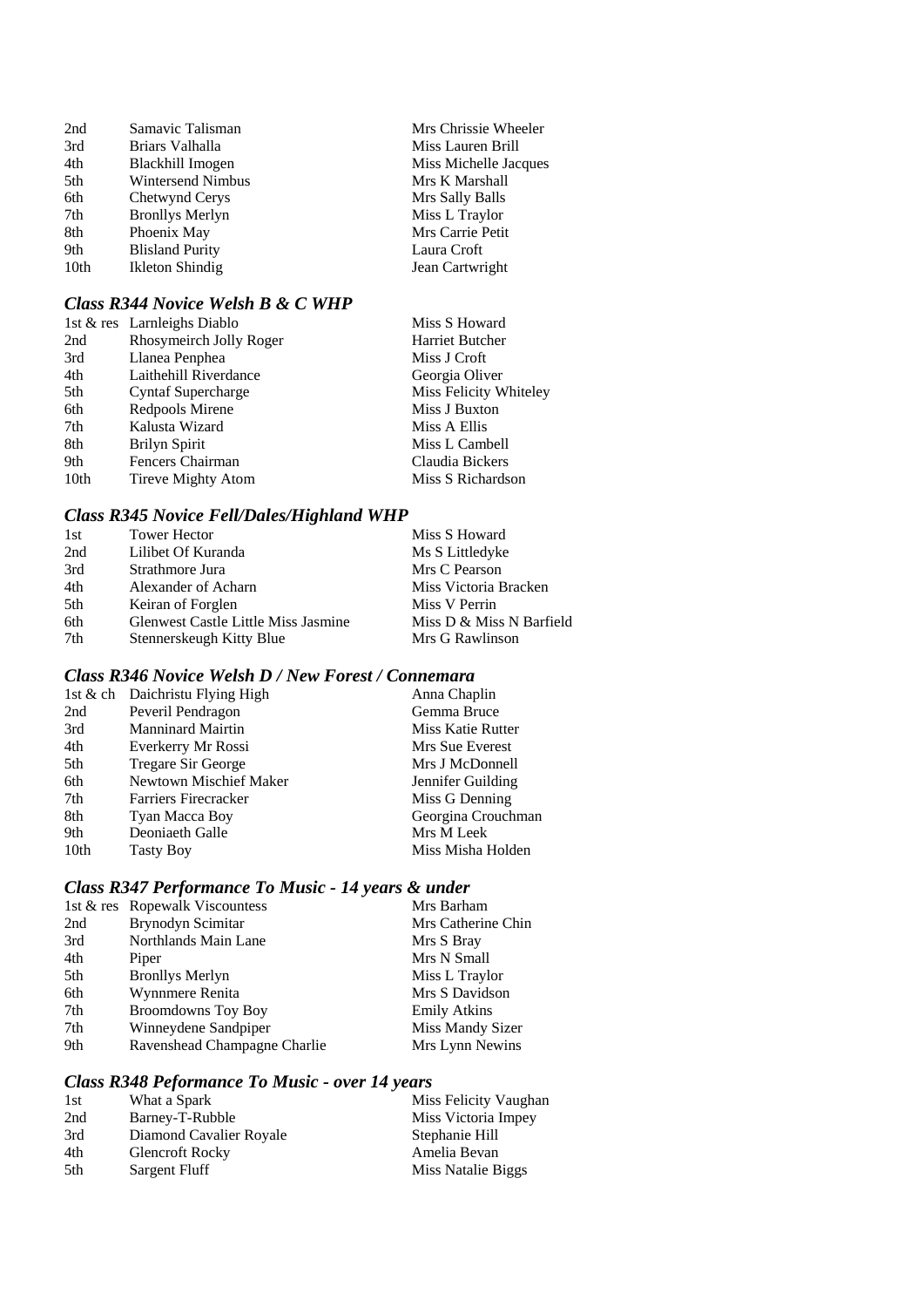| 6th  | <b>Absolutely Fabulous</b> | Ms Gemma Macdonald |
|------|----------------------------|--------------------|
| 7th  | Celestial Diva             | Mrs S Bray         |
| 8th  | Minty                      | Miss Lauren Essex  |
| 9th  | Llandaff Ludouican         | Ms Lynn Merchant   |
| 10th | Melford George             | Louise Allen       |

# *Class R349 Performance To Music - Lead Rein*

|     | 1st & ch Shilstone Rocks Fandango | Mrs J Ward    |
|-----|-----------------------------------|---------------|
| 2nd | Little Briars Horatio             | Mr C Cousens  |
| 3rd | Pinewell Hector                   | Mrs S Tierney |
| 4th | Ridmore Petit Fleur               | Mrs E Curtis  |

# *Class R350 Performance To Music - M&M*

| Tyan Tudor Prince            | Grace Michaelides      |
|------------------------------|------------------------|
| <b>Brookwater Lap Dancer</b> | Mrs A Swindells        |
| Gaoth                        | Jacqueline Wharton     |
| Pentrefelin Sorrento         | Lewene Ennett          |
| Llanidan Lancelot            | <b>Katherine Marks</b> |
| Pridawen Cardi Llwyd         | Lucy Grimshaw          |
| Old Mere Survivor            | Patricia Hannah        |
| Felinfach Fanny              | Miss Anna Wood         |
|                              |                        |

#### *Class R351 Dressage Test Prelim 1*

| 1st  | What a Spark          | Miss Felicity Vaughan |
|------|-----------------------|-----------------------|
| 2nd  | <b>Anchor Bustard</b> | Mrs Debbie Knights    |
| 3rd  | Woody Warm Welcome    | Gill Burgan           |
| 4th  | <b>Frosty Cove</b>    | Hannah Wyslych        |
| 5th  | Celestial Diva        | Mrs S Bray            |
| 6th  | Biggerside Black Duke | Claire Beever         |
| 7th  | Murthwaite John Tom   | Mrs C Booth           |
| 8th  | Kilimazing Puck       | Ashlea Jennings       |
| 9th  | Sorrelcourt Seren Du  | Emma Ludwell          |
| 10th | Sensational Girl      | Gilly Byron           |
|      |                       |                       |

# *Class R352 Dressage Test - Novice 24*

| What a Spark                   | Miss Felicity Vaughan |
|--------------------------------|-----------------------|
| <b>Celestial Diva</b>          | Mrs S Bray            |
| Dunsmore Glenfiddich           | Ms A Perry            |
| Raindance Warrior              | Miss Joanne Hull      |
| Minty                          | Miss Lauren Essex     |
| <b>Broadstone Ladies Night</b> | Miss Lindsey Hamilton |
| Oliver Brown Iii               | Nicola Wilkes         |
| Babyon Gabrielle               | Imogene Aylwin        |
| Crystal Coolmoyne Allstar      | Mrs K Pulling         |
| Grand Sam                      | Mimi Swaby            |
|                                |                       |

#### *Class I353 RSPCA / PRP In Hand Rescue Horse / Pony*

|      | 1st & ch Little Ted    | Mrs Sharon Harris   |
|------|------------------------|---------------------|
| 2nd  | Jessie                 | Mrs Sharon Harris   |
| 3rd  | Amesbury Dolly Mixture | Ms R Wilson         |
| 4th  | RSPCA Felledge Sundae  | Miss L Paulin       |
| 5th  | RSPCA Sam Sam          | Miss Amanda Beal    |
| 6th  | Touch of Gold Two      | Mrs Melanie Greaves |
| 7th  | Calamity Jane II       | Sam Cook            |
| 8th  | <b>Brandy</b>          | Ms Kate Harradine   |
| 9th  | RSPCA Felledge Shane   | Miss L Paulin       |
| 10th | Teejay                 | <b>HAPPA</b>        |
|      |                        |                     |

# *Class R354 RSPCA / PRP Rescue Ridden Rescue Horse / Pony*

 $1<sup>st</sup>$  & res RSPCA Felledge Sundae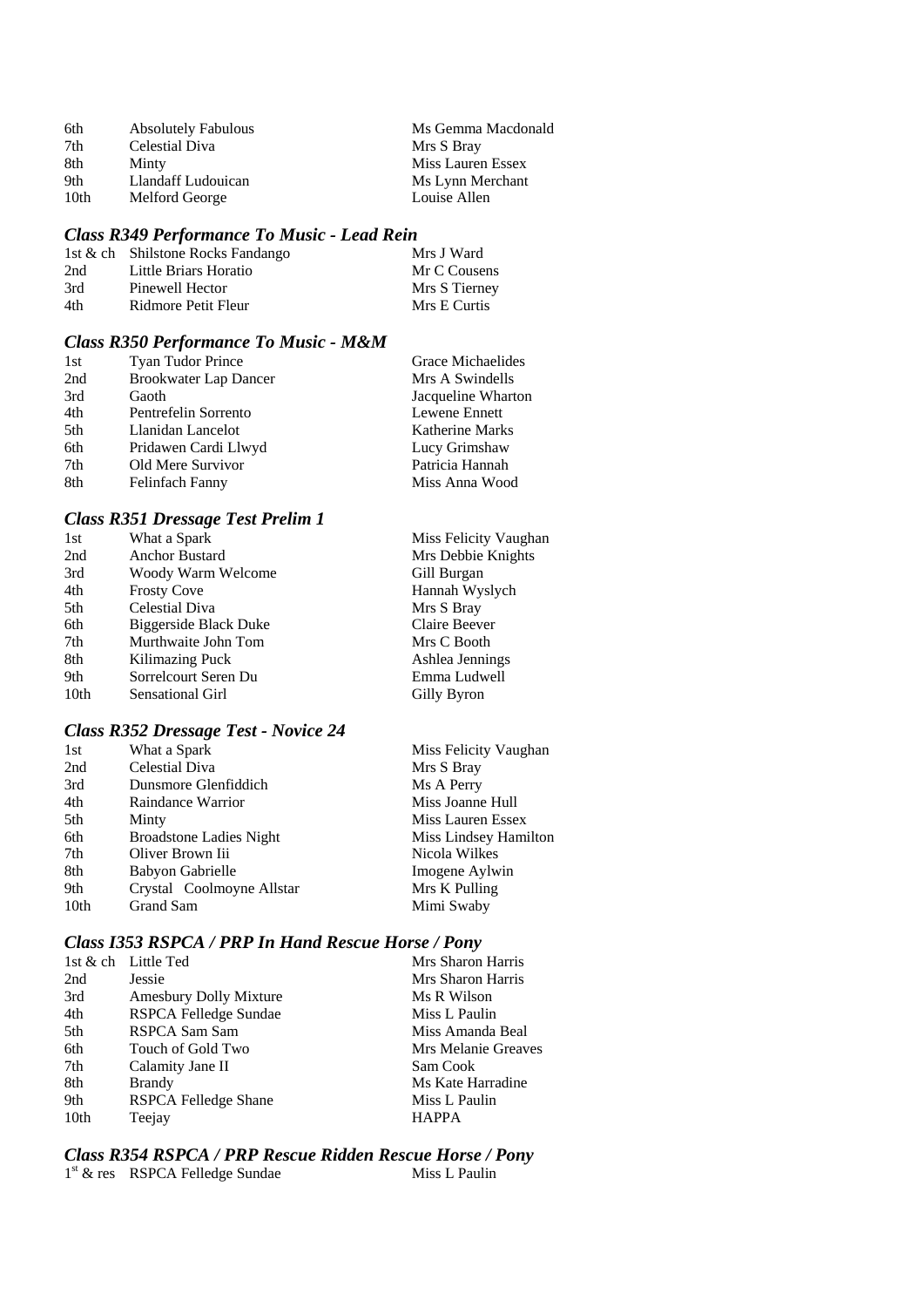| Calamity Jane II        | Sam Cook            |
|-------------------------|---------------------|
| Teejay                  | <b>HAPPA</b>        |
| Bertie                  | <b>HAPPA</b>        |
| Amesbury Dolly Mixture  | Ms R Wilson         |
| Sargent Fluff           | Miss Natalie Biggs  |
| Prince of Rock          | Mr Matthew Webb     |
| Rickamore Thunderball   | Caroline Bowler     |
| Oliver                  | Mrs Carol Cornforth |
| RSPCA. Felledge Trigger | Mrs Carol Cornforth |
|                         |                     |

# *Class R355 Ridden Heavy Horse*

| 1st  | Fellview Brazilia               | Mrs Deborah Eastwood |
|------|---------------------------------|----------------------|
| 2nd  | Park Billie                     | Miss Elisabeth Law   |
| 3rd  | <b>Whatton Einstein</b>         | Mr & Mrs Moore       |
| 4th  | <b>Aussie Moonlight Eclipse</b> | Jodie Locke          |
| 5th  | Ouenelle                        | Dr & Mrs FG Furniss  |
| 6th  | Aussie Savannah Sunrise         | Miss S K Collins     |
| 7th  | Metheringham Upton Liberty      | Mrs Deborah Eastwood |
| 8th  | <b>Fellview Bertie Wooster</b>  | Miss Lauren Charlton |
| 9th  | Blue John                       | Miss Mary Fuller     |
| 10th | Sans Peur Suzi                  | Mrs Theresa Fryer    |

# *Class R356 Open Ridden M&M Small Breeds*

| 1st  | <b>Eddra Chillies</b>     | Miss C M Phillips      |
|------|---------------------------|------------------------|
| 2nd  | Moortown Honeyman         | Maria Vaughan          |
| 3rd  | Vean Night Owl            | Elaine Arnold          |
| 4th  | <b>Wintersend Nimbus</b>  | Mrs K Marshall         |
| 5th  | Serenteifi Morgan Linyd   | John Checkley          |
| 6th  | Nantfforchog Blue Romance | Miss Natalie Middlemas |
| 7th  | Dunkery Coaltit           | Sarah Roper            |
| 8th  | Locks Bit Purple Cloud    | Jolie Darton           |
| 9th  | Kebroyd Catuvellauni      | Gail Whetter           |
| 10th | Stockham Nicholai         | Miss Michelle Berlyn   |

# *Class R357 Open Ridden Dales / Fell*

| Waverhead Copper       | Miss Laura Barsoum |
|------------------------|--------------------|
| Murthwaite John Tom    | Mrs C Booth        |
| <b>Townend Revel</b>   | Dr Cher Cartwright |
| Lowhouses Jessica II   | Mrs R Roythorne    |
| Kilmannan Rob Roy      | Mr W Ireland       |
| Nipna Damask Rose      | Mrs J Pennell      |
| Hesket Tuff Stuff      | Sara Fleetwood     |
| Lunesdale Knight Music | Alison Flavell     |
| Waterside Joanne       | Nicola Eminson     |
|                        |                    |

# *Class R358 Open Ridden Highlands*

| 1st              | Oscar of Edinglassie         | Debbie Barr              |
|------------------|------------------------------|--------------------------|
| 2nd              | Oatcake of Whitefield        | Mrs Jill Cousens         |
| 3rd              | Nashend Lord Avon            | Caroline Ratcliffe       |
| 4th              | Precious Lassie of Combebank | Sara Fleetwood           |
| 5th              | Lottie of Combebank          | Miss A Hunter            |
| 6th              | Rignell Brora                | Eleanor Corkett          |
| 7th              | Kilnacasan Rafferty          | Miss Laura Clarke        |
| 8th              | <b>Hirstmund Barolo</b>      | Jacqueline Wharton       |
| 9th              | Mozart of Whitefield         | Lesley Jolly             |
| 10 <sub>th</sub> | Glenwestcastle Master Basil  | Miss D & Miss N Barfield |

# *Class R359 Open Ridden Connemara / New Forest*

| 1st | Mitton Springtime          | Eileen Jack         |
|-----|----------------------------|---------------------|
| 2nd | <b>Blackthorn Patience</b> | Mrs Pamela Teasdale |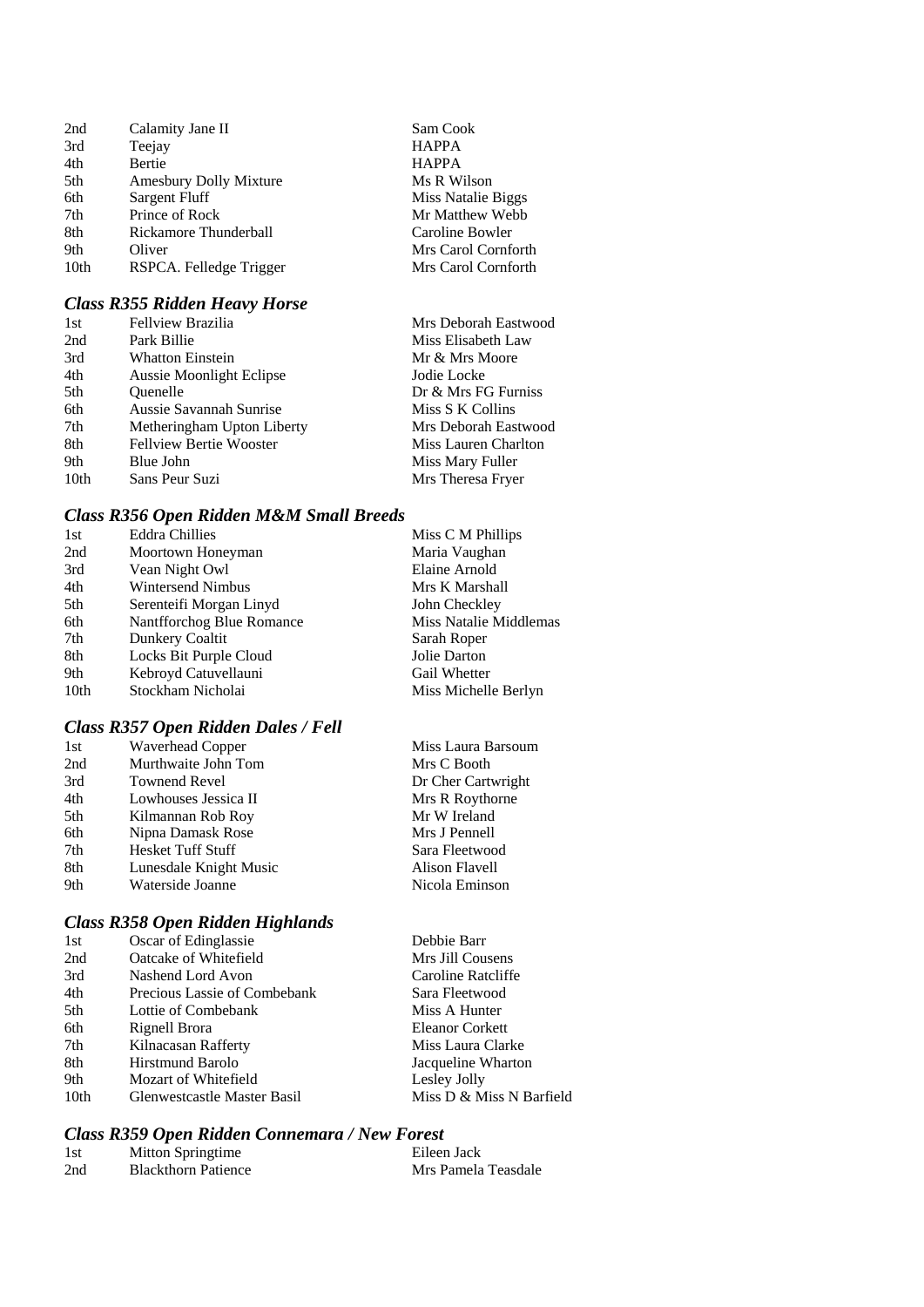| 3rd  | West Tide Oisin        | Miss P Chambers     |
|------|------------------------|---------------------|
| 4th  | Kippure Thunder        | Melissa McEwing     |
| 5th  | Drummore Hazy Mist     | Mrs K Talbot        |
| 6th  | Peruvian Bear          | Mrs K Marshall      |
| 7th  | Kippure Viking         | Mrs J Etheridge     |
| 8th  | Oisin Inis Oirr        | Linda Howlett       |
| 9th  | <b>Linsfort Silver</b> | Mrs Michelle Breach |
| 10th | Drumacre Debutante     | Mr Robin Avery      |
|      |                        |                     |

#### *Class R360 Open Ridden Welsh D*

| 1st              | Jebeth Captain Sensible   | Mrs K Gibson        |
|------------------|---------------------------|---------------------|
| 2nd              | Llwynhywel Victor         | Nicola Wilkes       |
| 3rd              | Hollyfields Lord Gwynfor  | Caroline Turner     |
| 4th              | Menai Sparking Legend     | <b>Yasmin Hart</b>  |
| 5th              | Harradene Golden Nuggrt   | Miss J Felton       |
| 6th              | <b>Avonvalley Nowjust</b> | Mrs S Hall          |
| 7th              | Blaengwen Wayne Rooney    | Miss G Oliver       |
| 8th              | Rainhill Fair Imogine     | Miss S Ohalloran    |
| 9th              | Menai Cosmic King         | Miss C Gregory      |
| 10 <sub>th</sub> | <b>Ffald Fireaway</b>     | Miss Lauren Bamford |

#### *Class R361 Open Ridden Welsh Section C*

| 1st | Sauvey Golden Condor     | Debbie Barr       |
|-----|--------------------------|-------------------|
| 2nd | Rivervalley Lygon        | Mr Craig Stobbart |
| 3rd | Keeshen Romeo            | Mrs Anita Corney  |
| 4th | Lychfields Scrumpy Jack  | Linzy Dickinson   |
| 5th | Rhoswen Gino             | Mrs Ali Remmen    |
| 6th | Moelwyn Fiona            | Louise Curtis     |
| 7th | Cavewood Da Vinci        | Miss D Page       |
| 8th | <b>Foxhollow McGredy</b> | Mrs K Gibson      |
|     |                          |                   |

#### *Class R362 Classical Ladies Side Saddle*

| 1st | <b>Chester Bay</b> | Julie Taylor        |
|-----|--------------------|---------------------|
| 2nd | Melford George     | Louise Allen        |
| 3rd | Brechfa Ninian     | Mrs Caryn Wilkinson |
| 4th | Rougemont          | Miss L Gooderham    |

#### *Class R363 M&M Side Saddle*

| 1st | Tyan Tudor Prince       |
|-----|-------------------------|
| 2nd | Springfield Cool Breeze |
| 3rd | Marshan Spray           |
| 4th | Penmire Dudley          |

#### *Class R364 Open Small Hunter*

| 1st  | <b>Exclusively Centerstage</b> |
|------|--------------------------------|
| 2nd  | Granahan Moon Rocket           |
| 3rd  | <b>Moss Town Marz</b>          |
| 4th  | Escada                         |
| .5th | Lecarrow Pat                   |
|      |                                |

# *Class R365 Home Produced Welsh D*

|     | 1st & res Ffoslas The Fox      |
|-----|--------------------------------|
| 2nd | Dearne Valley Odin             |
| 3rd | Llanfyllin Lucky Jim           |
| 4th | <b>Penstrumbly Stone Roses</b> |
| 5th | Murdogg Mastermind             |
| 6th | <b>Babylon Gabrielle</b>       |
| 7th | Jebeth Captain Sensible        |
| 8th | Brynfa Queen Bee               |
| 9th | <b>Brigyll Brenin Benllig</b>  |
|     |                                |

Miss Emma-Jayne Meredith Mrs B Malim Victoria Littlewood Charlotte Dacre-Genders Miss Charlotte Stanley

Grace Michaelides April Pearson

**Mrs Rachael Runnacles** Mrs G Rawlinson

Hannah Murray Miss Gemma Hawes Ms Natalie Hulme Miss Laura Barsoum Charlotte Arthur Imogene Aylwin Mrs K Gibson Mrs Amanda Thomas Louise OMalley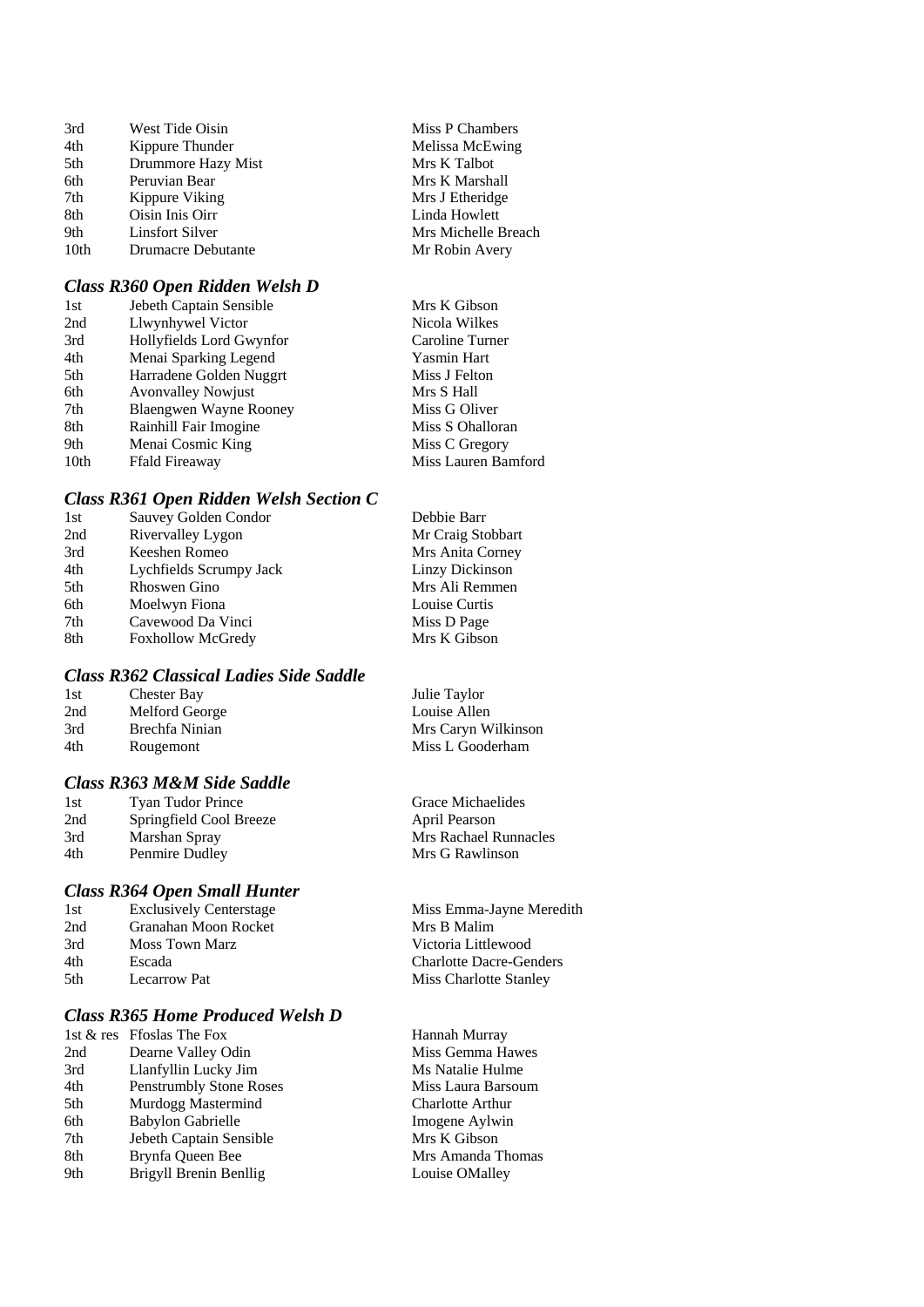10th Gwernfythan Maestro Julie Liston

#### *Class R366 Home Produced Welsh C*

| 1st              | <b>Cyntaf Supercharge</b>  | <b>Miss</b> |
|------------------|----------------------------|-------------|
| 2nd              | Dabernon Boyce             | Miki        |
| 3rd              | Moelwyn Fiona              | Louis       |
| 4th              | Rivervalley Lygon          | Mr C        |
| 5th              | <b>Blue Haven Cadet</b>    | Miss        |
| 6th              | <b>Dycott Elegant Lady</b> | Miss        |
| 7th              | <b>Glanuyrnwy Topgun</b>   | Mrs'        |
| 8th              | Tawelfan Red Robin         | Miss        |
| 9th              | Larnleighs Diablo          | Miss        |
| 10 <sub>th</sub> | Burghwallis Spellbound     | Miss        |

#### *Class R367 Home Produced Welsh B*

| 1st  | Wynswood Golden Guinea        | M  |
|------|-------------------------------|----|
| 2nd  | <b>Thornberry Masterpeice</b> | A. |
| 3rd  | Rhydspence Roseanne           | Тı |
| 4th  | <b>Milford Fair Minstrel</b>  | M  |
| 5th  | Pennwood Alakai               | M  |
| 6th  | Laithehill Riverdance         | G  |
| 7th  | <b>Bannut Royal Clover</b>    | M  |
| 8th  | Reylem Dewdrop                | M  |
| 9th  | Gypsyville Silver Cloud       | M  |
| 10th | <b>Mossvalley Valentine</b>   | M  |
|      |                               |    |

# *Class R368 Home Produced Welsh A*

| 1st | Werderris Chancellor | Miss C Edwards        |
|-----|----------------------|-----------------------|
| 2nd | <b>Tryfel Arrow</b>  | Hope Fisher           |
| 3rd | Ronswood Snap Dragon | Mrs S Sulsh           |
| 4th | Deri Latisha 142621  | Mrs J Edmead          |
| 5th | Marshan Spray        | Mrs R Runnacles       |
| 6th | Belancadi Bach       | Phoebe Greenwood-Mann |

#### *Class R369 Home Produced Highland*

| Rignell Brora                | <b>Eleanor Corkett</b> |
|------------------------------|------------------------|
| Major General of Whitefield  | Sophie Cumbers         |
| Precious Lassie of Combebank | Sara Fleetwood         |
| Strathmore Jura              | Mrs C Pearson          |
| Kerrera John Bell Beaton     | Miss D Farnish         |
| Mckellardene                 | Mr M A Sheen           |
| Lilibet Of Kuranda           | Ms S Littledyke        |
| Kilnacasan Rafferty          | Miss Laura Clarke      |
| Lottie of Combebank          | Miss A Hunter          |
| Hirstmund Barolo             | Jacqueline Wharton     |
|                              |                        |

#### *Class R370 Home Produced Dales / Fell*

| 1st  | <b>Townend Patience</b>   | Mrs H Hanson              |
|------|---------------------------|---------------------------|
| 2nd  | <b>Townend Moonshadow</b> | Miss Hannah Miller-Burton |
| 3rd  | Manorian Marshall         | Miss S Hamilton           |
| 4th  | Wellbrow Black Knight     | Linda Howlett             |
| 5th  | Gullivers Buccaneer       | Mrs C Dodd                |
| 6th  | Sunglow Philomena         | Mrs S Hobday              |
| 7th  | Linnel Blossom            | Miss Caron Williams       |
| 8th  | Hesket Tuff Stuff         | Sara Fleetwood            |
| 9th  | Hepworth Grey Boy         | Miss Ella Morris          |
| 10th | Murthwaite John Tom       | Mrs C Booth               |
|      |                           |                           |

# *Class R371 Home Produced New Forest*

| Royal Oak Youngman<br>1st |  |
|---------------------------|--|
|---------------------------|--|

Felicity Whiteley leigh Batchelor se Curtis Praig Stobbart T Farrow F Wood Terie Swaine Katie Goulding S Howard C Buck

Iiss C Edwards lison Duval racey Neal Irs  $J$  Cox Irs P Farmbrough eorgia Oliver Iiss L Hallam Is N Jackson Ir Marc Scott **Iiss Katie Goulding** 

| Miss C Edwards        |
|-----------------------|
| Hope Fisher           |
| Mrs S Sulsh           |
| Mrs J Edmead          |
| Mrs R Runnacles       |
| Phoebe Greenwood-Manr |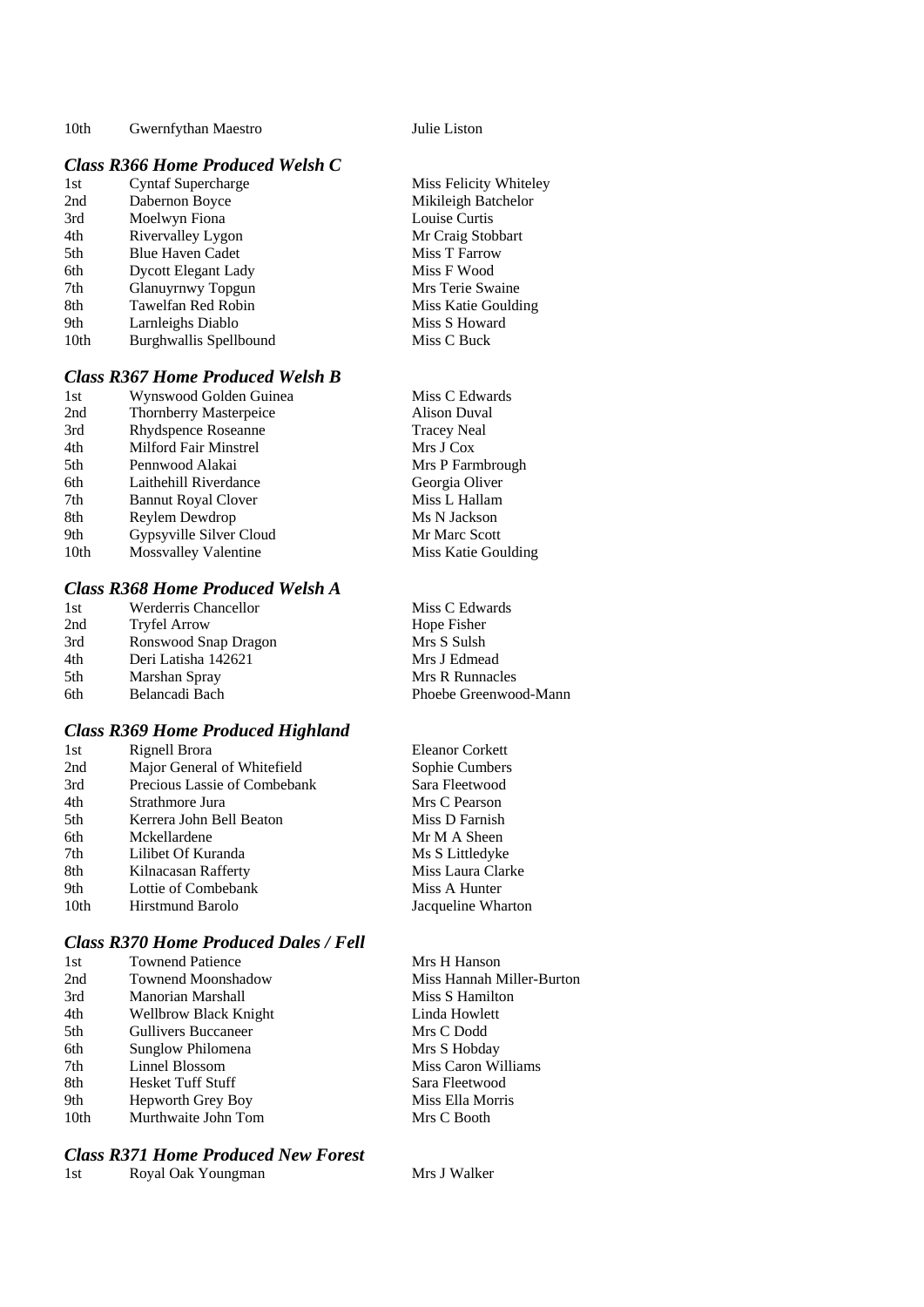| 2nd  | Tacaway Tipple            | Miss S Grantham             |
|------|---------------------------|-----------------------------|
| 3rd  | <b>Ashley Enterprise</b>  | Emma Collis                 |
| 4th  | Haylands Masai Mara       | Mrs Maria Young             |
| 5th  | Farriers Firecracker      | Miss G Denning              |
| 6th  | Willoway Pipe Dream II    | Mrs C Highnam               |
| 7th  | Oke Dene John             | Mrs Lisa Ryder              |
| 8th  | <b>Brock Captain Jack</b> | Kirstie Wright              |
| 9th  | <b>Furzley Magician</b>   | Julie Moxon                 |
| 10th | <b>Rushmoor Freefall</b>  | Mrs Debra Redmore-Gawthorpe |

# *Class R372 Ridden Connemara*

| 1st & ch | <b>Ballybrit Grey Diamond</b> | Dr Cher Cartwright     |
|----------|-------------------------------|------------------------|
| 2nd      | <b>Blackthorn Patience</b>    | Mrs Pamela Teasdale    |
| 3rd      | Hulme Harveys Boy             | <b>Beverley Gowans</b> |
| 4th      | Kippure Thunder               | Melissa McEwing        |
| 5th      | Riversdale Cocoa Bean         | Mrs Tracey Smith       |
| 6th      | Oisin Inis Oirr               | Linda Howlett          |
| 7th      | Kippure Viking                | Mrs J Etheridge        |
| 8th      | <b>Smokey Blaze</b>           | Miss S Grantham        |
| 9th      | Courtfield Cream Tea          | Claire Lindsay         |
| 10th     | Lovelyhill Village Cygnet     | Mr M A Sheen           |
|          |                               |                        |

#### *Class R373 Ridden Small Breeds*

| 1st | Shilstone Hameldon Beacon          | Gemma Bruce     |
|-----|------------------------------------|-----------------|
| 2nd | <b>Trevassack Harvey</b>           | Mrs S Sulsh     |
| 3rd | Threeshires Zanatan                | Mrs S Muir      |
| 4th | Frithesden Alberti Bass            | Miss E Bryant   |
| 5th | Serenteifi Morgan Linyd            | John Checkley   |
| 6th | Locharmoss Symphony                | Olivia Faulkner |
| 7th | <b>Shilstone Rocks Drakes Leat</b> | Miss C Chubb    |
| 8th | Stonecellars Jeronimo              | Denise Smith    |
|     |                                    |                 |

# *Class R374 Home Produced Small Riding Horse*

| 1st  | <b>Ballentine</b>                  | Mrs Linda Saunters   |
|------|------------------------------------|----------------------|
| 2nd  | Pebbly Editor                      | Caren Rossall        |
| 3rd  | <b>Wolvers Story Teller</b>        | Mrs J Streeter       |
| 4th  | <b>Bond Playboy</b>                | Mrs H Hume           |
| 5th  | Pilgrims Confidence                | Lucinda Haines       |
| 6th  | <b>Suttonwoods Blue Reflection</b> | Sarah Sharp          |
| 7th  | Ingleby Hill                       | Shelley Heywood      |
| 8th  | Special FX                         | Miss Claire Painter  |
| 9th  | <b>Madison Mist</b>                | Miss Laura Jones     |
| 10th | <b>Prophets Pennant</b>            | Miss Emma-Jane Nolan |

# *Class R375 Home Produced Large Riding Horse*

| 1st & ch Cupid    |                                | Miss Tamzin Jefferson  |
|-------------------|--------------------------------|------------------------|
| 2nd & res Loranta |                                | Miss Laura Wood        |
| 3rd               | Our Joan                       | Miss Claire Sadler     |
| 4th               | Times Square II                | Rachael Chadwick       |
| 5th               | <b>Pretty Vacant</b>           | Miss Tracey Bonner     |
| 6th               | Weltsieger                     | Miss Emma Hollingworth |
| 7th               | <b>Broadstone Ladies Night</b> | Miss Lindsey Hamilton  |
| 8th               | Nimrod B                       | Ms Anna Collins        |
| 9th               | Diamond Cavalier Royale        | Stephanie Hill         |
| 10th              | Jendali Prince                 | Miss A Shaw            |
|                   |                                |                        |

# *Class R376 Home Produced LWT Hunter*

|     | 1st & ch Avalons Keltic Spark | Mrs Louise Whiteley-Guest |
|-----|-------------------------------|---------------------------|
| 2nd | Buckingham Boys               | Clare Poole               |
| 3rd | <b>Brook House</b>            | Mrs S Naylor              |

| Miss S Grantham             |
|-----------------------------|
| Emma Collis                 |
| Mrs Maria Young             |
| Miss G Denning              |
| Mrs C Highnam               |
| Mrs Lisa Ryder              |
| Kirstie Wright              |
| Julie Moxon                 |
| Mrs Debra Redmore-Gawthorpe |

| Dr Cher Cartwright     |
|------------------------|
| Mrs Pamela Teasda      |
| <b>Beverley Gowans</b> |
| Melissa McEwing        |
| Mrs Tracey Smith       |
| Linda Howlett          |
| Mrs J Etheridge        |
| Miss S Grantham        |
| Claire Lindsay         |
| Mr M A Sheen           |
|                        |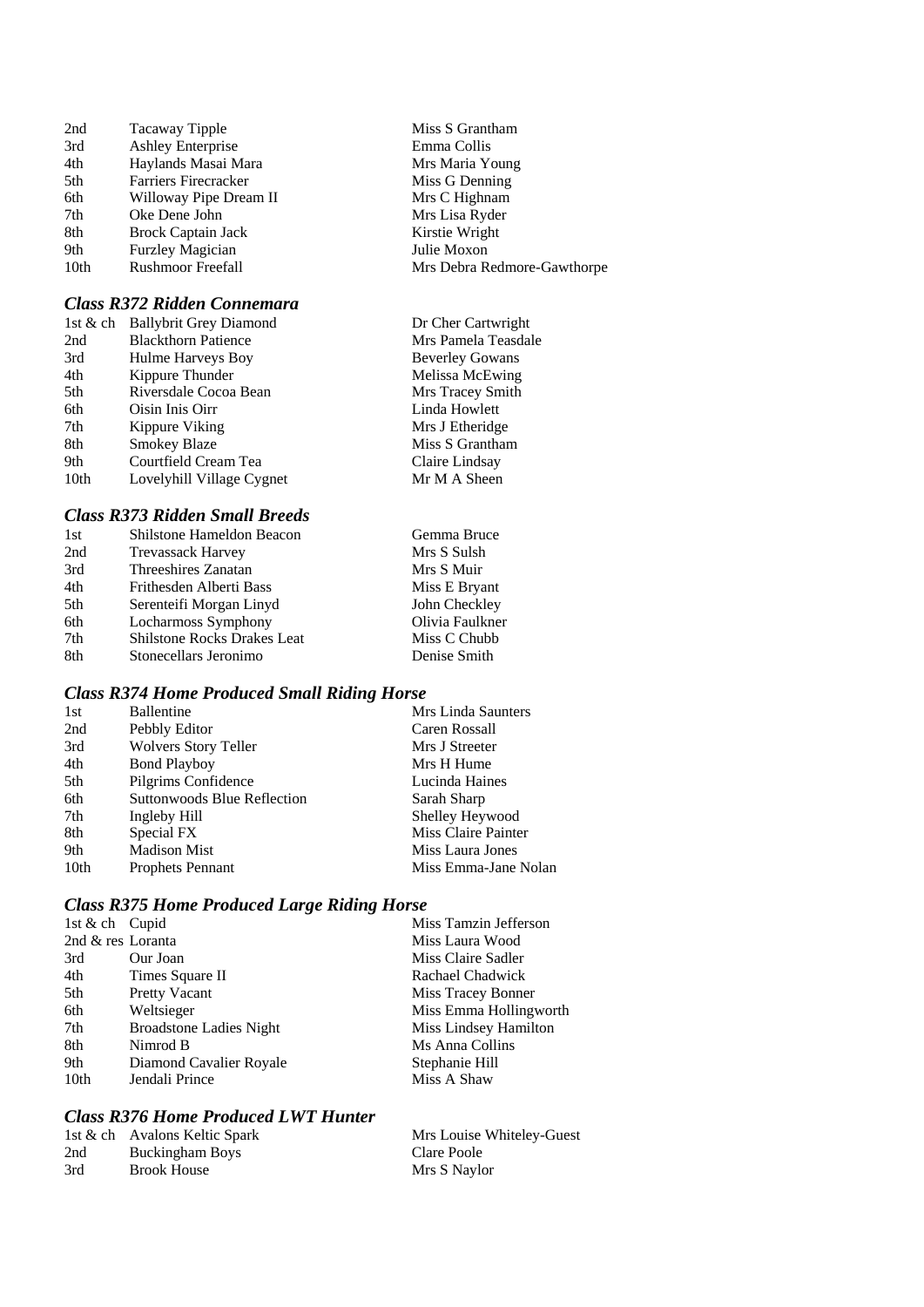| 4th  | Palindromic    | Miss L Penrose     |
|------|----------------|--------------------|
| 5th  | Mystic Wind    | Sarah Smithard     |
| 6th  | Valentino      | Miss Jade Brewster |
| 7th  | Nobelle Clover | Miss K Hayward     |
| 8th  | Zatopek        | Amanda Court       |
| 9th  | Harry Lund     | Mr David Laycock   |
| 10th | Maatilda       | Caroline Bowler    |

# *Class R377 Home Produced MWT/HWT Hunter*

|                  | 1st & res Daylight Robbery  | Miss H Pottle          |
|------------------|-----------------------------|------------------------|
| 2nd              | Wonder                      | <b>Lyndsey Pointon</b> |
| 3rd              | Punchestown II              | Mrs C Evans            |
| 4th              | Greylands Royal Salute      | Miss Hannah Leage      |
| 5th              | Spymaster                   | Mr Daniel Taylor       |
| 6th              | <b>Tobys Mr Bottom</b>      | Mrs E Wallace          |
| 7th              | Melford George              | Louise Allen           |
| 8th              | <b>Briardale Solidarity</b> | Mrs Avril Russell      |
| 9th              | Brechfa Ninian              | Mrs Caryn Wilkinson    |
| 10 <sub>th</sub> | Imperial Red                | Janet Piper            |

# *Class R378 Home Produced Small Hacks*

|     | 1st & res New Future Fling | Miss L Campion       |
|-----|----------------------------|----------------------|
| 2nd | Kookaburra                 | Lucinda Haines       |
| 3rd | Sahareca Starry Night      | Miss Cathy Palmer    |
| 4th | Moonlyte Serenade          | Mrs A Rainbow        |
| 5th | City Light                 | Miss A Hunter        |
| 6th | Hamptonne Opium            | Miss Victoria Wilson |
| 7th | <b>River Vale Supreme</b>  | Paula Robinson       |

# *Class R379 Home Produced Large Hacks*

|     | 1st & ch Royal Doulton II | Paula Robinson         |
|-----|---------------------------|------------------------|
| 2nd | Westhill Ophelia          | Laura Bramall          |
| 3rd | Weltsieger                | Miss Emma Hollingworth |
| 4th | Devil or Angel            | Miss Jo Brew           |
| 5th | Wingstone Supanova        | Miss Amy Baggaley      |
| 6th | Irish Jasmine             | Miss A Hudson          |

#### *Class R380 Home Produced Small Hunter*

| 1st | <b>Moss Town Marz</b>      | Victoria Littlewood    |
|-----|----------------------------|------------------------|
| 2nd | Holly                      | Mrs S Jackson          |
| 3rd | Mothar Girl                | Miss Lauren Robertson  |
| 4th | Gardengoch Roddy           | <b>Emily Huitt</b>     |
| 5th | Duhonw Georgio             | Mrs Lindsey Bell       |
| 6th | Owen Og                    | Miss Alex Morgan-Jones |
| 7th | Pendancer Bilbo Baggins    | Miss Hayley Dolby      |
| 8th | Daichristu Oueen of Hearts | Mrs C E Durrant        |
| 9th | Killarney Silver           | Teresa Nicholls        |
|     |                            |                        |

### *Class R381 Home Produced LWT Cob*

| 1st              | Riverway Rupert          | <b>Beverley Gowans</b> |
|------------------|--------------------------|------------------------|
| 2nd              | Oconner                  | Miss Paula Bircumshaw  |
| 3rd              | <b>Woodfield Choice</b>  | Mrs Alison Morton      |
| 4th              | Lockwoods Lou            | Mrs Hermione Blakeway  |
| 5th              | Zorst                    | <b>Rhys Harper</b>     |
| 6th              | Chechpoint Charlie       | Mrs Nadia Edgar        |
| 7th              | Devils Advocate          | Miss Jade Dack         |
| 8th              | My Mate Marmite          | Amelia Bevan           |
| 9th              | Jarrett Hills Wizard     | Mrs T Tomlinson        |
| 10 <sub>th</sub> | Draxover Colonel Richter | Mr Bryan Cass          |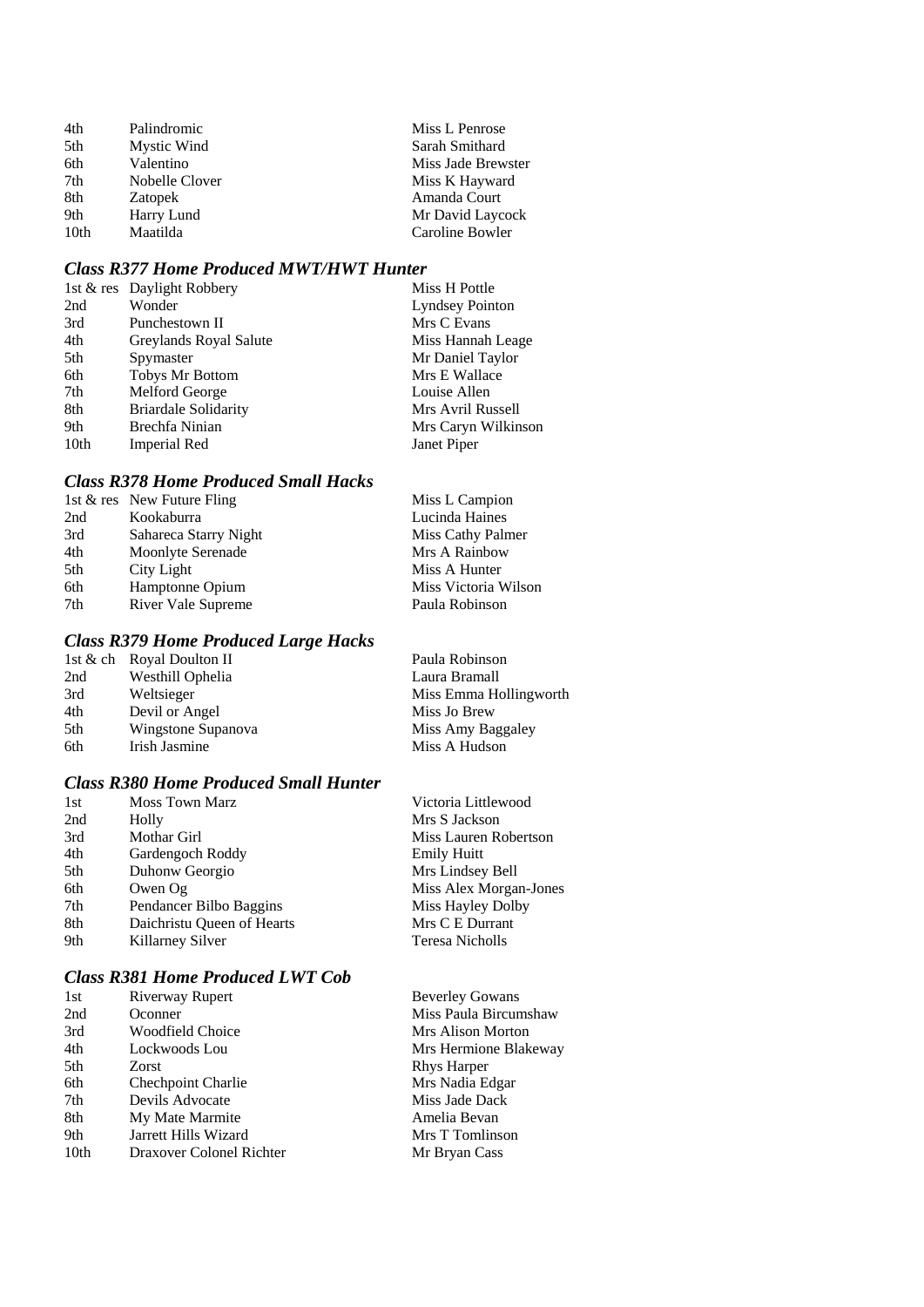#### *Class R382 Home Produced HWT Cob*

1st & ch General George Miss H Shippey<br>
2nd Stilton Miss Rebecca W 2nd Stilton Miss Rebecca Williamson<br>
3rd Little Tinker Tommi Mrs Filby 1989 Little Tinker Tommi Mrs Filby<br>31 Ardlea Paddy Irish Miss J Mitchell 4th Ardlea Paddy Irish

#### *Class R383 Home Produced Maxi Cob*

1st & res Icob Mrs S Coote 2nd Drum Major III Miss Claire Hill 3rd All Bar One Michelle Cooper 4th Inspector Piorot Samantha Jakes 5th Derby Park Sean Mrs Gill Jackman

#### *Class R384 Novice Turnouts*

| 1st | Brynllwyn Quick-Flash   | Miss N J Salter    |
|-----|-------------------------|--------------------|
| 2nd | Kwaimoon Johnny Be Good | Miss Georgina Wood |
| 3rd | Levens Mackie           | Leah Marshall      |

#### *Class R385 Exercise Vehicles*

| 1st | Morse                       | Mrs E Day             |
|-----|-----------------------------|-----------------------|
| 2nd | Jackson                     | Mrs Alison Finney     |
| 3rd | <b>Garston Little Swank</b> | <b>Smith Bros</b>     |
| 4th | Kwaimoon Johnny Be Good     | Miss Georgina Wood    |
| 5th | Clonmeen Hector             | Mr J Mathys           |
| 6th | Cream Boy                   | Mr R. L Clifton-Brown |
| 7th | Tireve Chwilfrydig          | Miss J P Tomkins      |
| 8th | Wildcourt Little Spotlight  | Mr AP Pearce          |
| 9th | Levens Mackie               | Leah Marshall         |
|     |                             |                       |

# *Class R386 Open Show Wagon*

| 1st | Trixies Princess Eirwen | Mr Steve Watts     |
|-----|-------------------------|--------------------|
| 2nd | Leyeswick Cavaleir      | Mrs Patricia Kelly |

#### *Class R387 World / Rare Breeds*

| 1st | G W M Duchess Of Monico     | Mr & Mrs E Elliott |
|-----|-----------------------------|--------------------|
| 2nd | <b>Garston Little Swank</b> | <b>Smith Bros</b>  |

#### *Class R388 Light Trade*

| 1st | Maylind Baby Jane | Mr James Edwards      |
|-----|-------------------|-----------------------|
| 2nd | Cream Boy         | Mr R. L Clifton-Brown |

#### *Class R389 Private Driving Hackney Type*

|     | 1st $\&$ ch Balwins John Boy | <b>Smith Bros</b> |
|-----|------------------------------|-------------------|
| 2nd | Maylind Baby Jane            | Mr James Edwards  |
| 3rd | <b>Baldwins Artillery</b>    | Mrs Ronald Allen  |
| 4th | Borthwood Fancy Ribbons      | Miss Tanya Howard |

#### *Class R390 Private Driving not exceeding 138cms*

| 1st | Brynllwyn Quick-Flash             | Miss N J Salter                   |
|-----|-----------------------------------|-----------------------------------|
| 2nd | Staines Minstrel & Staines Ap-Pip | Mr Ian & Mrs Beverley Le Marquand |
| 3rd | Can I Stay Now                    | Mrs Susan Vella                   |
| 4th | Trindod Wildcat                   | Mrs Jean Clayden                  |
| 5th | Newydai Blizzard                  | Helen Seymour                     |
| 6th | Lownthwaite Fingerprint           | Miss Alison Morton                |

#### *Class R391 Private Driving exceeding 138cms*

|     | 1st & res G W M Duchess Of Monico | Mr & Mrs E Elliott   |
|-----|-----------------------------------|----------------------|
| 2nd | Maylands Magpie                   | Mr & Mrs M J Edmonds |
| 3rd | Tilly Trotter                     | Mrs Kate Bowling     |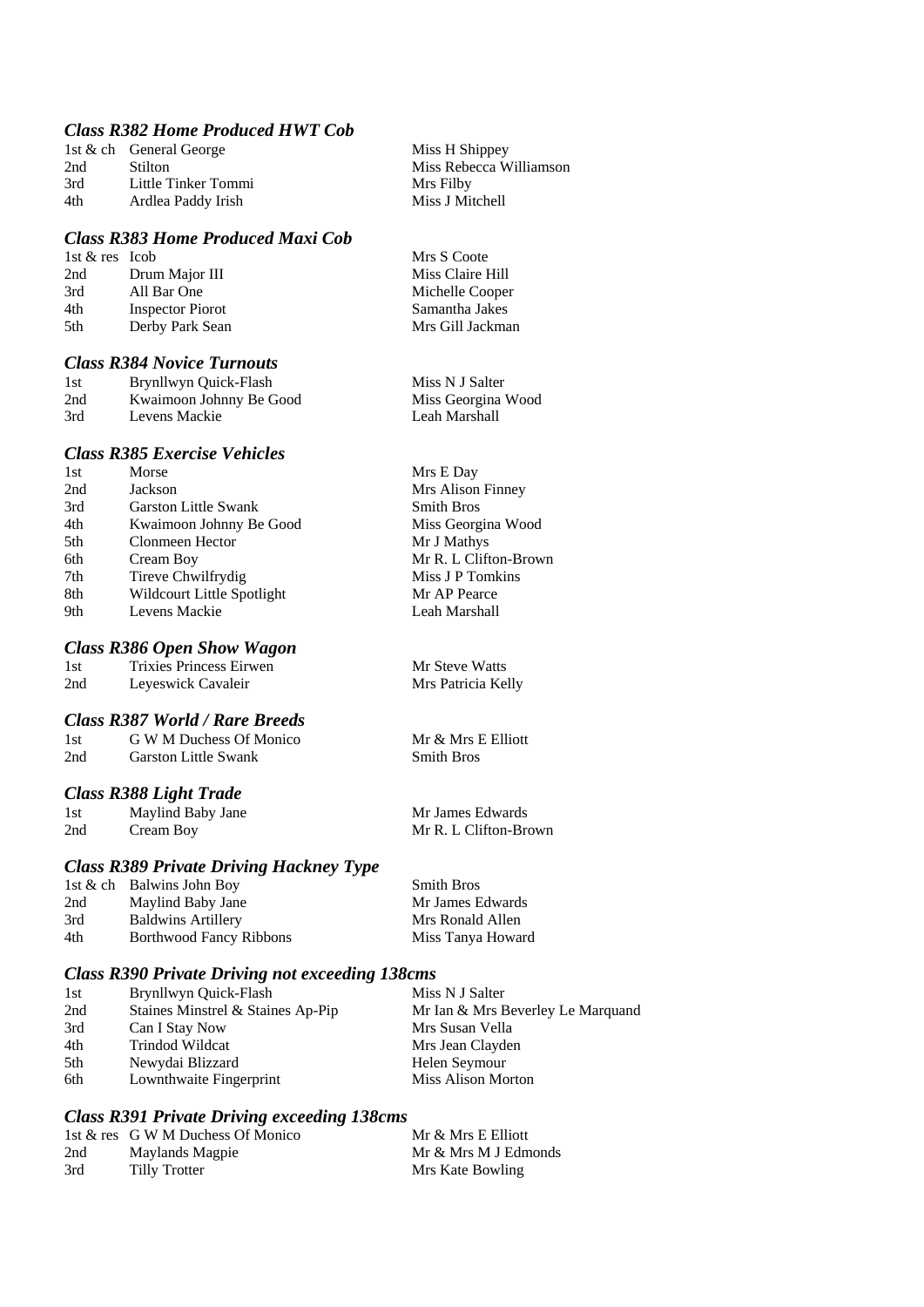# *Class R392 Style & Performance Driving - Qualifier*

| 1st | Levens Eddie                      | Leah Marshall                     |
|-----|-----------------------------------|-----------------------------------|
| 2nd | Lownthwaite Fingerprint           | Miss Alison Morton                |
| 3rd | Tilly Trotter                     | Mrs Kate Bowling                  |
| 4th | Staines Minstrel & Staines Ap-Pip | Mr Ian & Mrs Beverley Le Marquand |
| 5th | Jackson                           | Mrs Alison Finney                 |

# *Class R393 Home Produced Piebald/Skewbald Non-Native Pony*

| 1st | Mccartneys Double Time          | Mrs C Midgley     |
|-----|---------------------------------|-------------------|
| 2nd | Prestwood Dolly Mixture         | Mrs Rebecca Spink |
| 3rd | Southhill Farm Chipmonk         | Mrs & Mrs Airey   |
| 4th | Megland Mooncharm               | Alison Duval      |
| 5th | Raindance Warrior               | Miss Joanne Hull  |
| 6th | Mays Surprise                   | Ms Victoria Heath |
| 7th | Apache Double Take              | Mrs Vicki Wood    |
| 8th | <b>Buckwins Limited Edition</b> | Miss V Faulkner   |

#### *Class R394 Home Produced Piebald/Skewbald Native Pony*

| Manny                              | Mrs Karen Faith          |
|------------------------------------|--------------------------|
| Zapper                             | Mrs Fay Barltrop         |
| Nantllesg Elwyn                    | Roanna Hamilton          |
| Master Willaby                     | Alexandra Hinchly        |
| <b>Billy Minstrel</b>              | Mrs Dinah Cannell        |
| Kitty Kat                          | Mrs Nicola Bond          |
| Addien Marie                       | Mrs Lesley Wolfenden     |
| Call The Shots                     | <b>Charlotte Bunting</b> |
| <b>Smartie Valentine</b>           | Miss R Jordan            |
| <b>Blaenpant Leddingtons Dream</b> | Mrs J Preston            |
|                                    |                          |

#### *Class R395 Home Produced Piebald/Skewbald Non-Native Horse*

|                             | Mr Steven Bush               |
|-----------------------------|------------------------------|
| <b>Brooksreef Sensation</b> | Claire Hardstone             |
| Rainbow Jacket              | Mrs C Midgley                |
| The Jays Peace of Art       | Angela Pearman               |
| <b>Wild Mistress</b>        | Catherine Young              |
| <b>Summer Solstice</b>      | Miss Kristina Davis          |
| Otis                        | <b>Charlotte Mooney</b>      |
| Reuben G                    | <b>Allison Clohessy</b>      |
|                             | 1st & res Vicarage Top Notch |

#### *Class R396 Home Produced Piebald/Skewbald Native Horse*

| 1st | Asby Mills Dynamite  | Debra Walker     |
|-----|----------------------|------------------|
| 2nd | Drum Major III       | Miss Claire Hill |
| 3rd | Killbally Ladies Man | Joanne Claxton   |
| 4th | <b>Bydesign</b>      | Sue Davis        |

#### *Class R397 Home Produced Intermediate SHT*

|                     | Mrs C Midgley           |
|---------------------|-------------------------|
| Anique Sanenno      | Miss Celine Dewell      |
| Trudi Thornton      | Miss A Bosworth         |
| Clifton Graffiti    | Steph Ryder-Bayes       |
| Bonmahon            | Cathrine Durrant        |
| Wychcrest           | Mrs Y S Teagle          |
| Pippi Long Stocking | Hannah Golombeck        |
|                     | 1st & ch Rainbow Jacket |

#### *Class R398 Home Produced Intermediate SRT*

|     | 1st & res Honey Gilider         | Miss J Farrell        |
|-----|---------------------------------|-----------------------|
| 2nd | <b>Holltess Victoria Falls</b>  | Miss S Burrows        |
| 3rd | Wyld Amethyst                   | Miss Danielle Crookes |
| 4th | Mathemadam High Spirit          | Ms Beverley Moore     |
| 5th | <i><u><b>Ouocosidor</b></u></i> | Mrs Julie Carter      |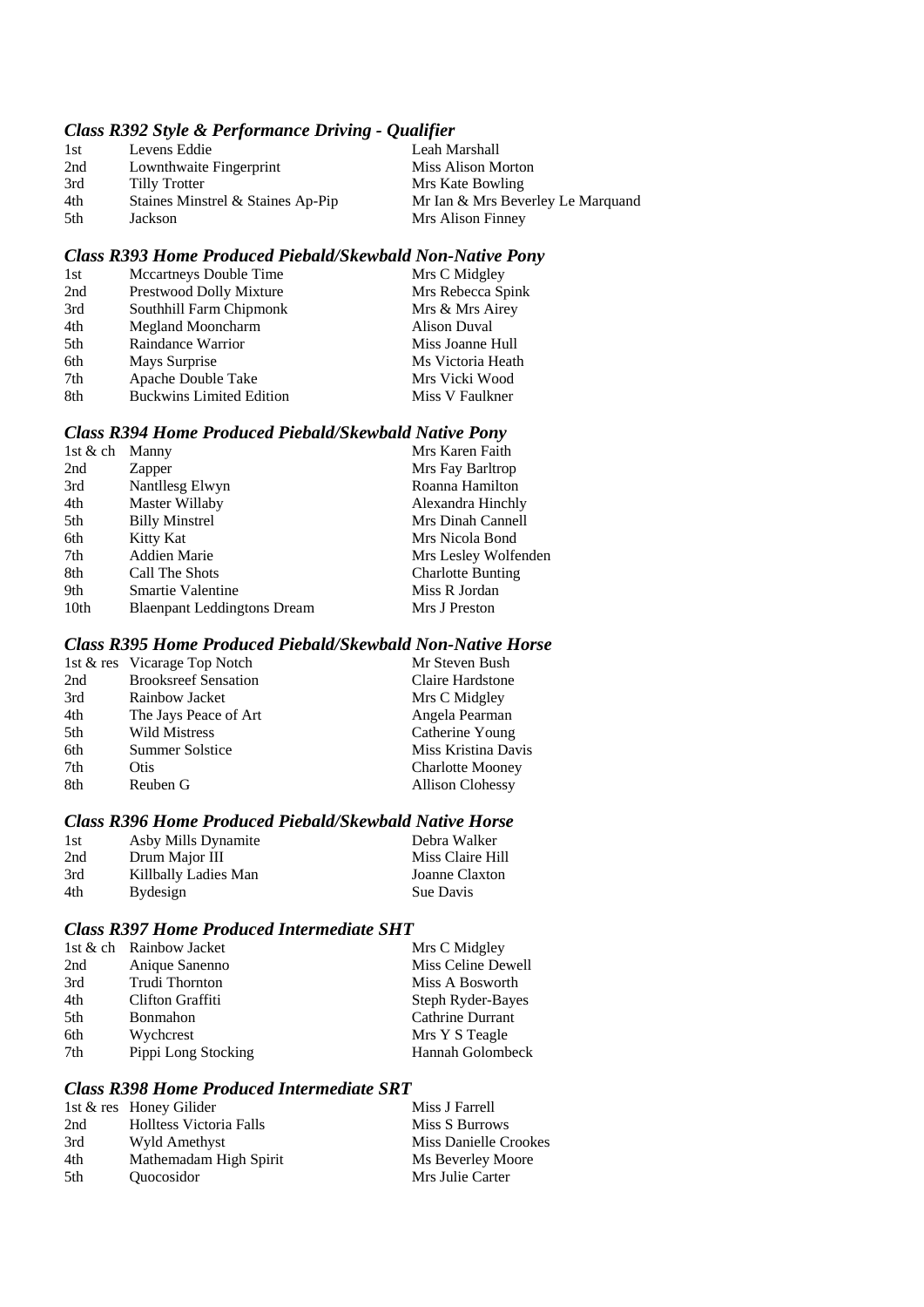| 6th              | Dovevale Ouick Step     | Miss Charlotte Wright |
|------------------|-------------------------|-----------------------|
| 7th              | Regal Starlight         | Mrs Chrissie Haley    |
| 8th              | <b>Prophets Pennant</b> | Miss Emma-Jane Nolan  |
| 9th              | <b>Magnums Bestiny</b>  | Mr M Jennings         |
| 10 <sub>th</sub> | Philwood Buddy          | Miss S Bell           |

# *Class R399 Home Produced Show Hunter Pony not exceeding 153cms*

| 1st              | Oisin Lexus             | Mrs S Howes            |
|------------------|-------------------------|------------------------|
| 2nd              | Mccartneys Double Time  | Mrs C Midgley          |
| 3rd              | Wyld Amethyst           | Danielle Crookes       |
| 4th              | Coswarth Gypsy Maid     | Mrs Kim Short          |
| 5th              | <b>Magnums Bestiny</b>  | Mr M Jennings          |
| 6th              | <b>Stockley Andante</b> | Mrs M Sumner           |
| 7th              | Cabragh Lad             | Mrs Sue Taylor         |
| 8th              | Priestlands Silhouette  | Mrs E Curtis           |
| 9th              | <b>Lecarrow Pat</b>     | Miss Charlotte Stanley |
| 10 <sub>th</sub> | <b>Glencroft Rocky</b>  | Amelia Bevan           |

#### *Class R400 Home Produced SHP 143cms*

| 1st              | Clareb Special Edition        | Miss J Osborne   |
|------------------|-------------------------------|------------------|
| 2nd              | Pennyroyal Miss Ginger Rogers | Mrs H Hume       |
| 3rd              | Queen of The Night            | Mrs S Hickman    |
| 4th              | Kneem Tiger Lilly             | Megan Pritchard  |
| 5th              | <b>Belgrave Madison</b>       | Mrs Joanne Dixon |
| 6th              | Wynnmere Renita               | Mrs S Davidson   |
| 7th              | Romanno Talk Talk             | Mrs K Pitts      |
| 8th              | <b>Cosley Sweet Sensation</b> | Diane Mulhern    |
| 9th              | Raindance Warrior             | Joanne Hull      |
| 10 <sub>th</sub> | Ruby Tuesday XIX              | Mrs K Whitehead  |

# *Class R401 Home Produced Show Hunter Pony not exceeding 133cms*

|                              | <b>Emmaline Martin</b>                                           |
|------------------------------|------------------------------------------------------------------|
|                              | Mrs T Carter                                                     |
| Telynau Zefferelli           | Miss Michelle Jacques                                            |
| Jolaikes Diamond Cluster     | Mrs Kim Taylor                                                   |
| <b>Brookwater Lap Dancer</b> | Mrs A Swindells                                                  |
| Daldorn Whistle Blower       | Mrs F Farquharson                                                |
| <b>Bronheulog Freedom</b>    | Mrs Rebecca Spink                                                |
| <b>Braveheart IV</b>         | Mrs Donna Wilkes                                                 |
| <b>Hindleap Tipsey Mouse</b> | Mrs Lisa Marshall                                                |
| Heronslaw Hooray Henry       | Miss Alison Leonard                                              |
|                              | 1st & ch Rhoden Master Frederick<br>2nd & res Annandale Minstrel |

# *Class R402 Home Produced Show Pony 148cms*

| 1st | Jackets Mayfair                 | Margaret Cousin      |
|-----|---------------------------------|----------------------|
| 2nd | Silken Web                      | Miss L Campion       |
| 3rd | <b>Stanley Grange Ballymena</b> | Miss Nicola Holford  |
| 4th | <b>Romany River Catwalk</b>     | Mrs M L DAgati       |
| 5th | Rendene Distant Music           | Miss Helen Craggs    |
| 6th | Classic Calibre                 | Jessika Wortley      |
| 7th | Lowlands Shadowfax              | Mrs Tracey Blackwell |
| 8th | Mayeath Royal Glory             | Miss A Hunns         |
|     |                                 |                      |

# *Class R403 Home Produced Show Pony 138cms*

|     | 1st & ch Chagford Leon        | Mrs Hayley Hobson          |
|-----|-------------------------------|----------------------------|
|     | 2nd & res Sandbord Love Child | Mrs Caroline Brennand      |
| 3rd | Fairley Katrina               | Mrs Michelle Wilkinson     |
| 4th | <b>Towan Mister Pickwick</b>  | Zoe Burton                 |
| 5th | <b>Braveheart IV</b>          | Mrs Donna Wilkes           |
| 6th | Queensdale Timpani            | <b>Miss Nicky Graves</b>   |
| 7th | <b>Brookwater Lap Dancer</b>  | <b>Charlotte Swindells</b> |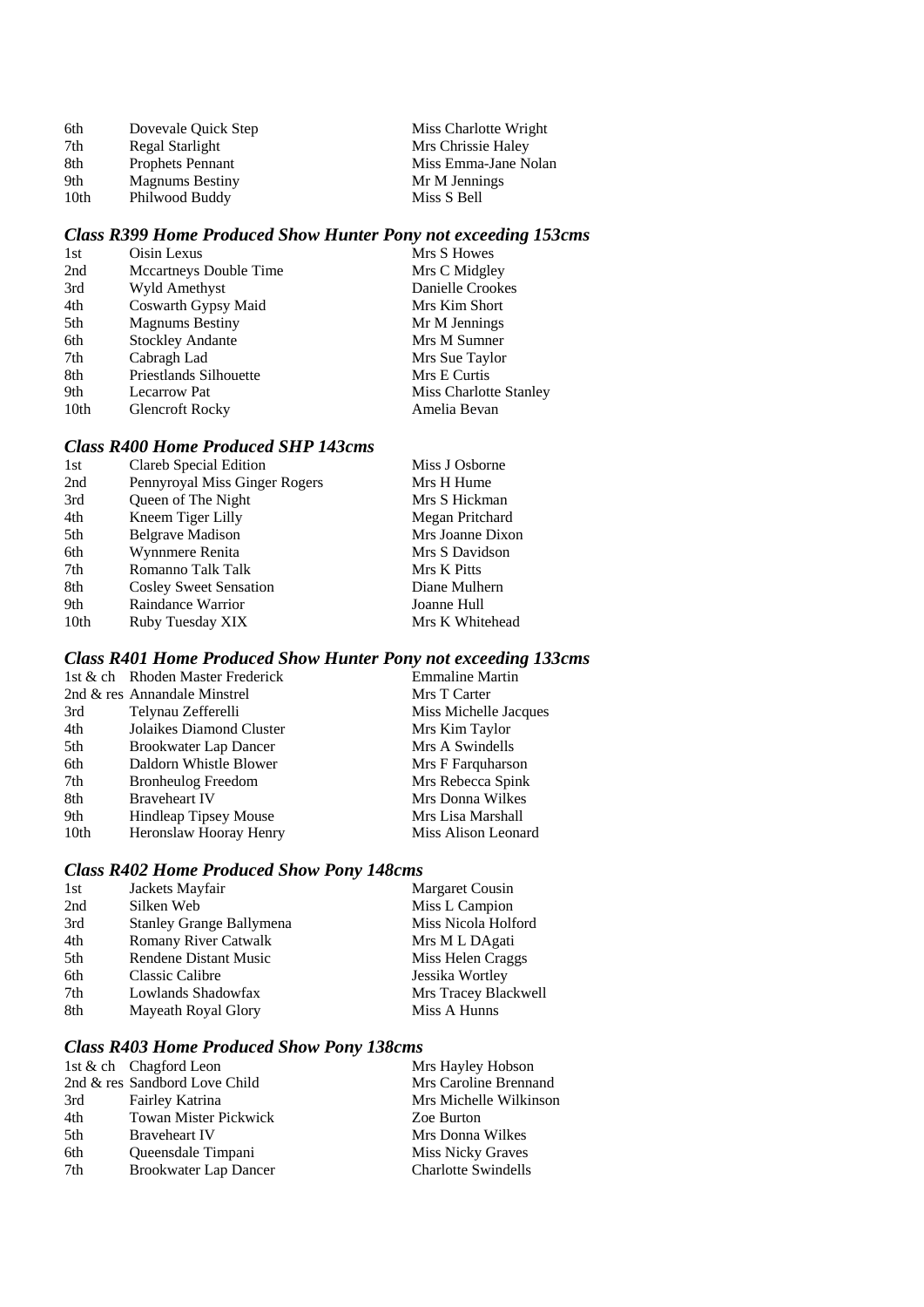| 8th  | <b>Brookwater Tomboy</b>   | Yana Jackman |
|------|----------------------------|--------------|
| 9th  | Courtland (JP) Fair Spirit | Mrs L Miller |
| 10th | Rotherwood Mr Pepys        | Mr L Conway  |

# *Class R404 Home Produced Arab*

|     | 1st & res Tukki Amira | Claire Cryer   |
|-----|-----------------------|----------------|
| 2nd | Gucci Nizam           | Jessie Kendall |

# *Class R405 Home Produced Part Bred / Anglo Arab*

|      | 1st & ch Roseberry Spiderman  | Anna Martin                  |
|------|-------------------------------|------------------------------|
| 2nd  | Fenwick Jazz Dancer           | Janet Baldwin                |
| 3rd  | Kneem Tiger Lilly             | Megan Pritchard              |
| 4th  | Styalways Northern Star       | Tommy Archer                 |
| 5th  | Rhyllandell Falcon            | Mrs J Cox                    |
| 6th  | Sahareca Starry Night         | Miss Cathy Palmer            |
| 7th  | <b>Falconhurst Repertoire</b> | Mr Gary Lawless & Miss D Lee |
| 8th  | Trelawn Magarita              | Mrs Leeanne Crowe            |
| 9th  | <b>Wolvers Story Teller</b>   | Mrs J Streeter               |
| 10th | <b>Shooters Morning Mist</b>  | Miss Stephanie Glover        |

# *Class R406 Ridden Veteran Pony not exceeding 148cnms*

| <b>Bassingfield Cassandra</b> | Mrs H Church            |
|-------------------------------|-------------------------|
| The MIghty Mouse              | <b>Maddison Boswell</b> |
| Kily Keen Kate                | Mrs F Farquharson       |
| Locks Bit Purple Cloud        | Jolie Darton            |
| Cammac Saint George           | Ellen Jones             |
| <b>Cosley Sweet Sensation</b> | Diane Mulhern           |
| Roseisle Justins Honour       | Samantha Jakes          |
| Rosie                         | Miss V Perrin           |
| Whinfell Fairytale            | Tim Gibson              |
| Horsense Minute Un            | Ellen Jones             |
|                               |                         |

# *Class R407 Ridden Veteran Horse*

|      | 1st & res Tukki Amira       | Claire Cryer        |
|------|-----------------------------|---------------------|
| 2nd  | Otterburn                   | Sarah Horton        |
| 3rd  | Dingle Bay                  | Carol Betts         |
| 4th  | Lucky Luna                  | Miss Nicola Lee     |
| 5th  | Nimrod B                    | Ms Anna Collins     |
| 6th  | Suttonwoods Blue Reflection | Sarah Sharp         |
| 7th  | Gardengoch Roddy            | <b>Emily Huitt</b>  |
| 8th  | Special FX                  | Miss Claire Painter |
| 9th  | <b>Fritz Baron</b>          | Mrs Zoe Skinner     |
| 10th | Gucci Nizam                 | Jessie Kendall      |

# *Class I408 TGCA In Hand 4 years and over*

| 1st | <b>Romany Quest</b> | David Sanderson   |
|-----|---------------------|-------------------|
| 2nd | King Arthur         | Mrs Cindy Baldry  |
| 3rd | Kimico Kenny Rogers | Mrs D Bumford     |
| 4th | What A Chance       | Mrs Theresa Fryer |
| 5th | Bella Coloura       | Mrs V Ward        |
| 6th | Pride Park          | Ms Eve Redfern    |
| 7th | Madeline            | Mrs Barbara Story |
|     |                     |                   |

#### *Class I409 TGCA In Hand Youngstock*

|     | 1st & res Jiminy Cricket   | Miss Lorna Jarrald    |
|-----|----------------------------|-----------------------|
| 2nd | A Little Distraction       | Chelsea Richardson    |
| 3rd | Charlie                    | Mrs Alama James       |
| 4th | Easter Surprise of Newland | Phoebe Greenwood-Mann |
| 5th | Sir Teddy                  | Mrs Claire Newton     |
| 6th | <b>Moortown Lacey</b>      | Claire Hardstone      |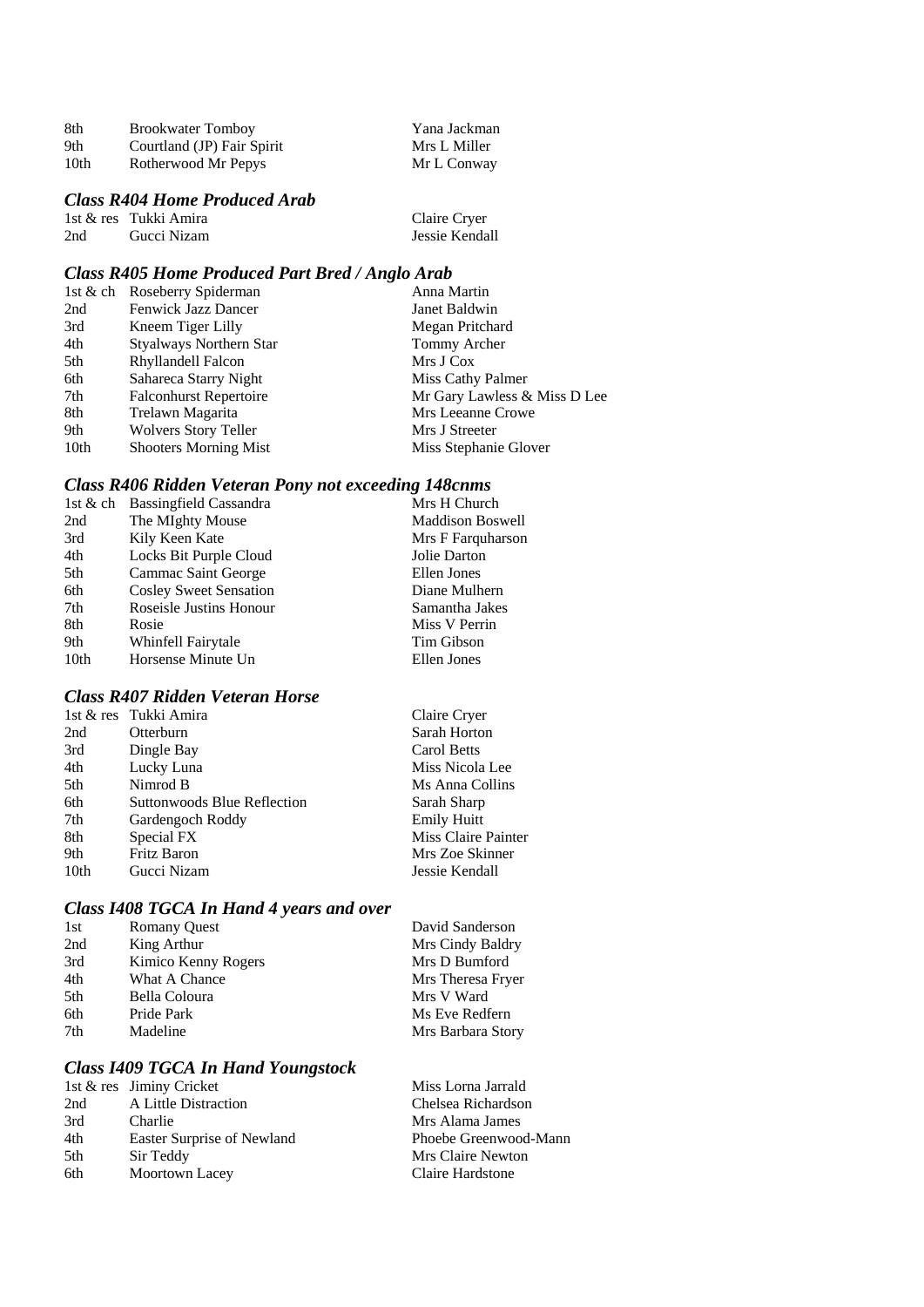7th Tophouse Troy Miss Natalie Pritchard

# *Class R410 TGCA Ridden*

1st King Arthur Mrs Cindy Baldry 2nd & ch Romany Quest David Sanderson 3rd What A Chance Mrs Theresa Fryer 4th Poppy XXUII Miss Claire Standen 5th Denver of Long Syke Mrs Wendy Hewitt 6th Tyke That Mrs Joanne Day 7th Pilgrims Progress Debra Walmsley 8th Pride Park Ms Eve Redfern 9th Bella Coloura Mrs V Ward 10th Merlin Mrs H Hanson

#### *Class R411 Open Maxi Cob*

| 1st | <b>Bunree</b>     |
|-----|-------------------|
| 2nd | Deards Blue Bayou |
| 3rd | All Bar One       |

#### *Class R412 Open Riding Horse*

|      | 1st & res Coswarth Legacy       | Nicola Wilkes          |
|------|---------------------------------|------------------------|
| 2nd  | Rockets Boy                     | Miss Lauren Johnson    |
| 3rd  | Concerto II                     | Miss Lindsay McCulloch |
| 4th  | Memories II                     | Mrs Jane Cartmale      |
| 5th  | <b>Travelling Little Sister</b> | Miss Kirstie Harris    |
| 6th  | Nimrod B                        | Ms Anna Collins        |
| 7th  | Liberetto                       | Miss Nicola Holford    |
| 8th  | Paddock Lightning               | Mrs S Carter           |
| 9th  | Vishnu                          | Miss N Bird            |
| 10th | The Hitman                      | Miss Zoe Roberts       |
|      |                                 |                        |

#### *Class R413 OpenRidden Hunter*

1st & ch Simply Red VI Ms Nesta Hartley 2nd Avalons Keltic Spark Miss L Cox 3rd Punchestown II Mrs C Evans 4th Greylands Royal Salute Miss Hannah Leage 5th Silver Lady II Katie Garrity

# *Class R414 Open Ridden Hacks*

1st Bee J Gee Nadia Catterwell 2nd Kookaburra Lucinda Haines 3rd Weltsieger Miss Emma Hollingworth

#### *Class I415 Irish Draught In Hand 4 years old & over*

| 1st | <b>Guiding Light</b>          | Mrs Val Henshaw |
|-----|-------------------------------|-----------------|
| 2nd | Dames De Flandres             | Alycia Collins  |
| 3rd | <b>Thatchers Harvest Blue</b> | Mrs K Willmott  |
| 4th | Lauries Blue Diamond          | Mrs S Park      |

#### *Class I416 Irish Draught In Hand 2 - 3 years old*

|     | 1st & ch Appledark Magic Touch | Mrs Norma Grubb          |
|-----|--------------------------------|--------------------------|
|     | 2nd & res Lawrencetown Lad     | Mrs Nicola Trigg         |
| 3rd | Cavan Crystal                  | Mrs Jennifer Blenkiron   |
| 4th | Spencerview Sammy Jay          | <b>Mrs Tracey Peplow</b> |

#### *Class I417 Irish Draught In Hand Yearling*

| 1st | Munfin March Lad           | Mrs Anne Hebron |
|-----|----------------------------|-----------------|
| 2nd | Brightwood Christmas Holly | Mrs Clare Brown |

Mrs E Wallace Lucinda Haines Michelle Cooper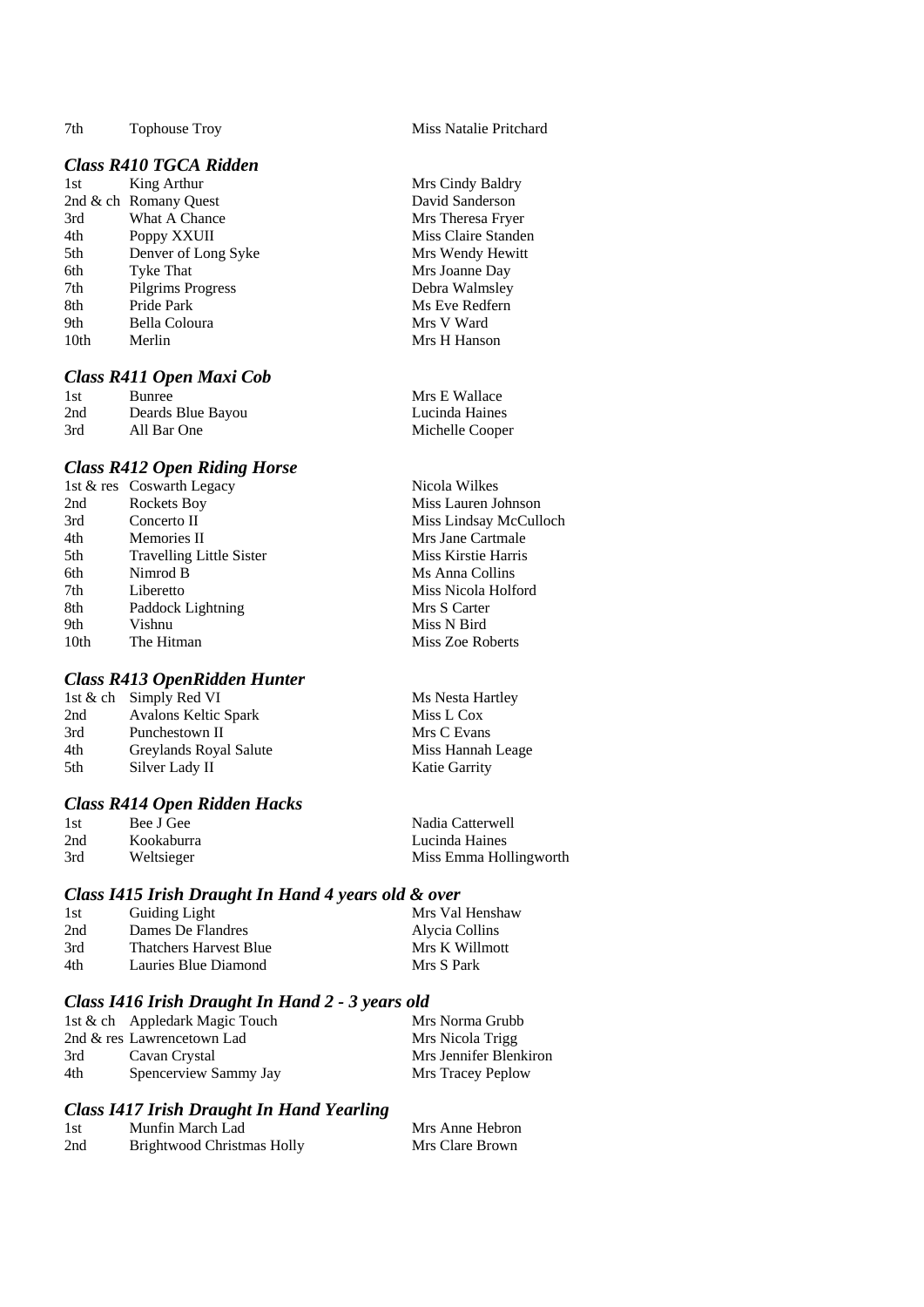#### *Class I418 Part Bred Irish Draught In Hand*

| 1st | The Apprentice       | Alycia Collins           |
|-----|----------------------|--------------------------|
| 2nd | Star Performance 1   | Mrs Feliciity Jane Wells |
| 3rd | Treiddon Hugo Boss   | Miss Alison Leonard      |
| 4th | Limerick Diamond Boy | Miss T Ruffles           |

#### *Class R419 Ridden Irish Draught*

|     | 1st & res Crosstown Clovers King | Mrs Paulette Cooper  |
|-----|----------------------------------|----------------------|
| 2nd | <b>Guiding Light</b>             | Mrs Val Henshaw      |
| 3rd | The Real McCoy                   | Mrs Anne Hebron      |
| 4th | Lauries Blue Diamond             | Mrs S Park           |
| 5th | <b>Thatchers Harvest Blue</b>    | Mrs K Willmott       |
| 6th | Letterlough Samson               | Mrs Laura Glendining |
| 7th | Last Light                       | Miss Emma A Croft    |
| 8th | Charlotte Ginger & Proud         | Miss Linda Barthorpe |

#### *Class R420 Ridden Part Bred Irish Draught*

| 1st & ch Simply Red VI  | Ms Nesta Hartley         |
|-------------------------|--------------------------|
| The Apprentice          | Alycia Collins           |
| Clover Hill Diamond Lad | Mrs Paulette Cooper      |
| Oisin                   | Mrs S Soskin             |
| Jubilee                 | Mrs Beverley Harker      |
| Star Performance 1      | Mrs Feliciity Jane Wells |
| Treiddon Hugo Boss      | Miss Alison Leonard      |
|                         |                          |

#### *Class I421 Cleveland Bay Stallion / Gelding*

|     | 1st & ch Barbarian Buccaneer | Mrs P Shipley |
|-----|------------------------------|---------------|
| 2nd | <b>Mamhead Forrester</b>     | Annabel Bray  |
| 3rd | Darren King Iago             | Mr Barry King |

#### *Class I422 Cleveland Bay Mare*

|     | 1st & res Knaresborough Moon Dust | Mr S Pullan      |
|-----|-----------------------------------|------------------|
| 2nd | Just Magic                        | Mrs Maggie Brown |

#### *Class I423 Cleveland Bay Foal*

#### *Class I424 Cleveland Bay 2 - 3 years old*

1st & ch Brackenbrae Birlinn Miss A Meynell<br>
2nd & res Ditchley Magnum Mr Barry King 2nd  $&$  res Ditchley Magnum

#### *Class I425 Cleveland Bay Yearling*

#### *Class I426 Part Bred Cleveland Bay 1,2,3 Years*

| 1st & ch Baydale Talisman | Mrs Anne Hebron |
|---------------------------|-----------------|
| 2nd & res Jaguar Moon     | Mr S Pullan     |

#### *Class I427 Part Bred Cleveland Bay 4 years old & over*

| 1st | <b>Botton Grove Bazel</b> | Alycia Collins |
|-----|---------------------------|----------------|
| 2nd | Gorwell Dancemaster       | Miss Jo Davie  |

#### *Class R428 Ridden Cleveland Bay*

| 1st | Barbarian Buccaneer      | Mrs P Shipley |
|-----|--------------------------|---------------|
| 2nd | Darren King Iago         | Mr Barry King |
| 3rd | <b>Mamhead Forrester</b> | Annabel Bray  |

#### *Class R429 Ridden Part Bred Cleveland Bay*

|      | 1st & ch Botton Grove Bazel | Alycia Collins   |
|------|-----------------------------|------------------|
|      | 2nd & res Willow Canberra   | Miss Zoe Stanway |
| -3rd | Gorwell Dancemaster         | Miss Jo Davie    |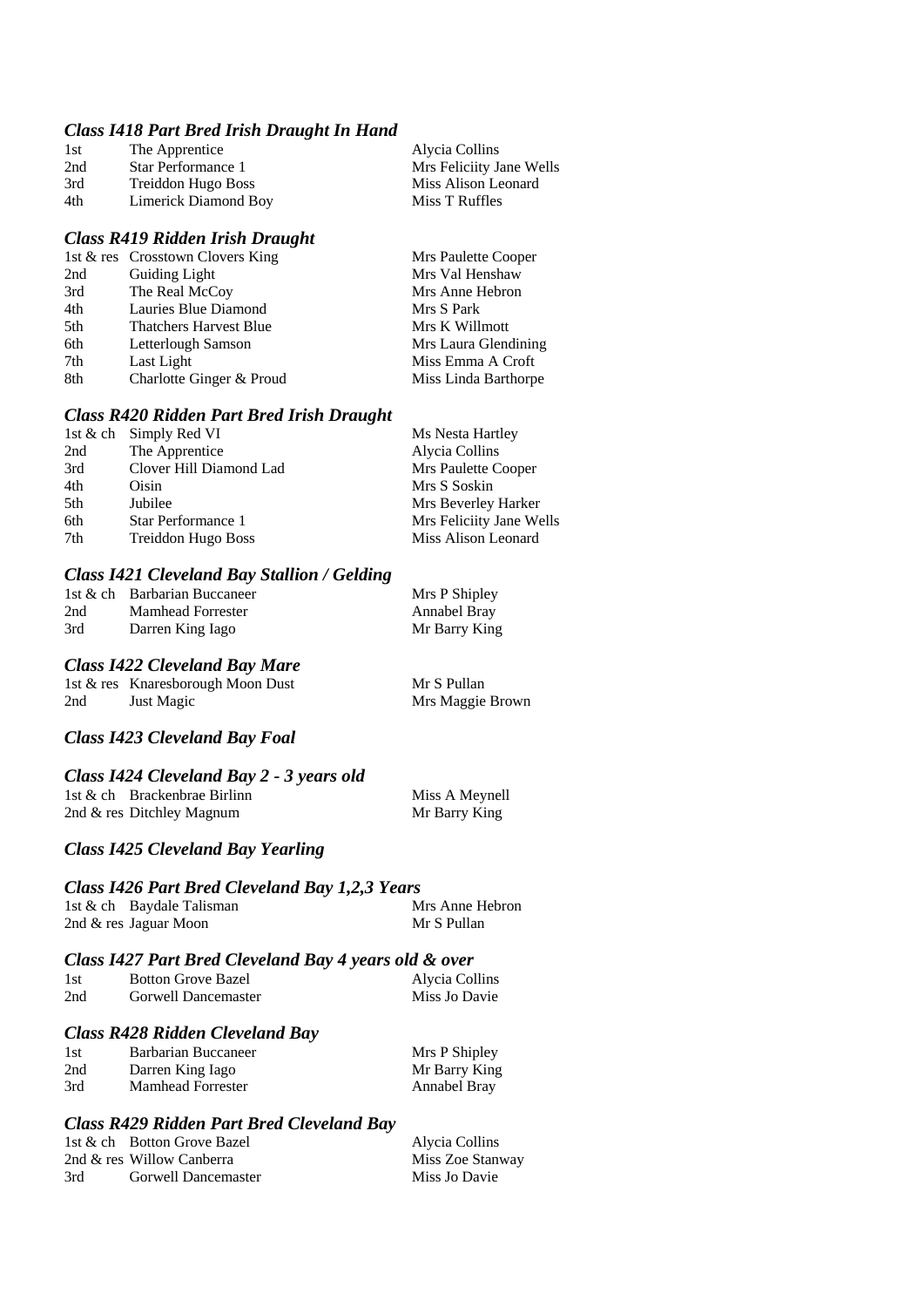# *Class I430 Cleveland Bay Produce Class*

| 1st | Produce Of Knaresborough Moondust | Mr S Pullan |
|-----|-----------------------------------|-------------|
| 2nd | Produce Of Knaresborough Moonbeam | Mr S Pullan |

# *Class R431 Ridden World Breeds*

| Sealmaster By Design         | Mrs T Reeve         |
|------------------------------|---------------------|
| Uncle Bucks Girl             | Lynn Herd           |
| <b>Sealmasters Sensation</b> | Mrs T Reeve         |
| <b>Ouenelle</b>              | Dr & Mrs FG Furniss |
| Sealmasters In Command       | Mrs T Reeve         |
| Sunny Babi                   | Miss Jade Ward      |
| Fryske S-Vanveld Olthof      | Miss Hannah Lane    |
|                              |                     |

#### *Class R432 Home Produced Welsh A Lead Rein*

| 1st              | Thistledown Jessie James  | Ms Maxine Cooper    |
|------------------|---------------------------|---------------------|
| 2nd              | Rookery Jumble            | <b>Sharon White</b> |
| 3rd              | Dyfed Picallo             | Mrs E Oconnor       |
| 4th              | Swinford Rian             | Taroni Banton       |
| 5th              | Pinewell Hector           | Mrs S Tierney       |
| 6th              | Cwm - Meudwy Sionc        | Mrs Terie Swaine    |
| 7th              | Minstreley Poppin         | Mrs D Grimshaw      |
| 8th              | Tyrcoeds Over The Moon    | Mrs S Herring       |
| 9th              | Norton Mayfly             | Mrs S Graham        |
| 10 <sub>th</sub> | Thistledown Hielan Laddie | Miss F Vale         |

# *Class R433 Home Produced M&M Lead Rein*

| Springwater Rossini         | Mrs K Knighton   |
|-----------------------------|------------------|
| Fox Leat Warrior            | Ruby Venni       |
| Vean Harry Hawk             | Mrs V Wakefield  |
| <b>Brockville Roseremus</b> | Mrs B Williamson |
| Mactarn Peter Pan           | Mrs J Parker     |
| Shilstone Hameldon Beacon   | Gemma Bruce      |
| Klingrahoull Valkyrie       | Mrs K Snow       |
| Shilstone Rocks Fandango    | Mrs J Ward       |
| Colne Heirs and Graces      | Miss L Makepeace |
| <b>Trevassack Harvey</b>    | Mrs S Sulsh      |
|                             |                  |

## *Class R434 Home Produced Welsh A & B First Ridden*

|      | 1st & ch Littlepark Roxanna | Penny Piggin    |
|------|-----------------------------|-----------------|
| 2nd  | Gweundir Dafydd             | Sophie Barker   |
| 3rd  | Penual James                | Mr I Palethorpe |
| 4th  | Atlowsprings Pendragon      | Mrs Sally Balls |
| 5th  | <b>Eastways Neptune</b>     | Mrs A M Marks   |
| 6th  | Telynau Glesni              | Mrs S Davidson  |
| 7th  | Shilbrook Mr Holly          | Mrs T Carter    |
| 8th  | Jula Royal Challenger       | Georgina Cooke  |
| 9th  | Thistledown Spring Spirit   | Jasmine Radford |
| 10th | Willowdown Free Spirit      | Ellie Jones     |

# *Class R435 Home Produced M&M First Ridden*

|     | 1st & res Stourton Whato    | Dr Simone Yule       |
|-----|-----------------------------|----------------------|
| 2nd | Rushfield Monarch           | Mrs Helen Annall     |
| 3rd | Newoak Story Teller         | Miss Mia Biggs       |
| 4th | Coppice Beltane             | Miss A Spink         |
| 5th | Locharmoss Bella            | Mrs K Whitehead      |
| 6th | Littlebeechen Raggie Maggie | Miss Rebecca Bradley |
| 7th | Westown Skylark             | Sarah Weston         |
| 8th | Wilby Valiant               | Mrs J Etheridge      |
| 9th | Treworgan Glamour Girl      | Miss Vaughan Smith   |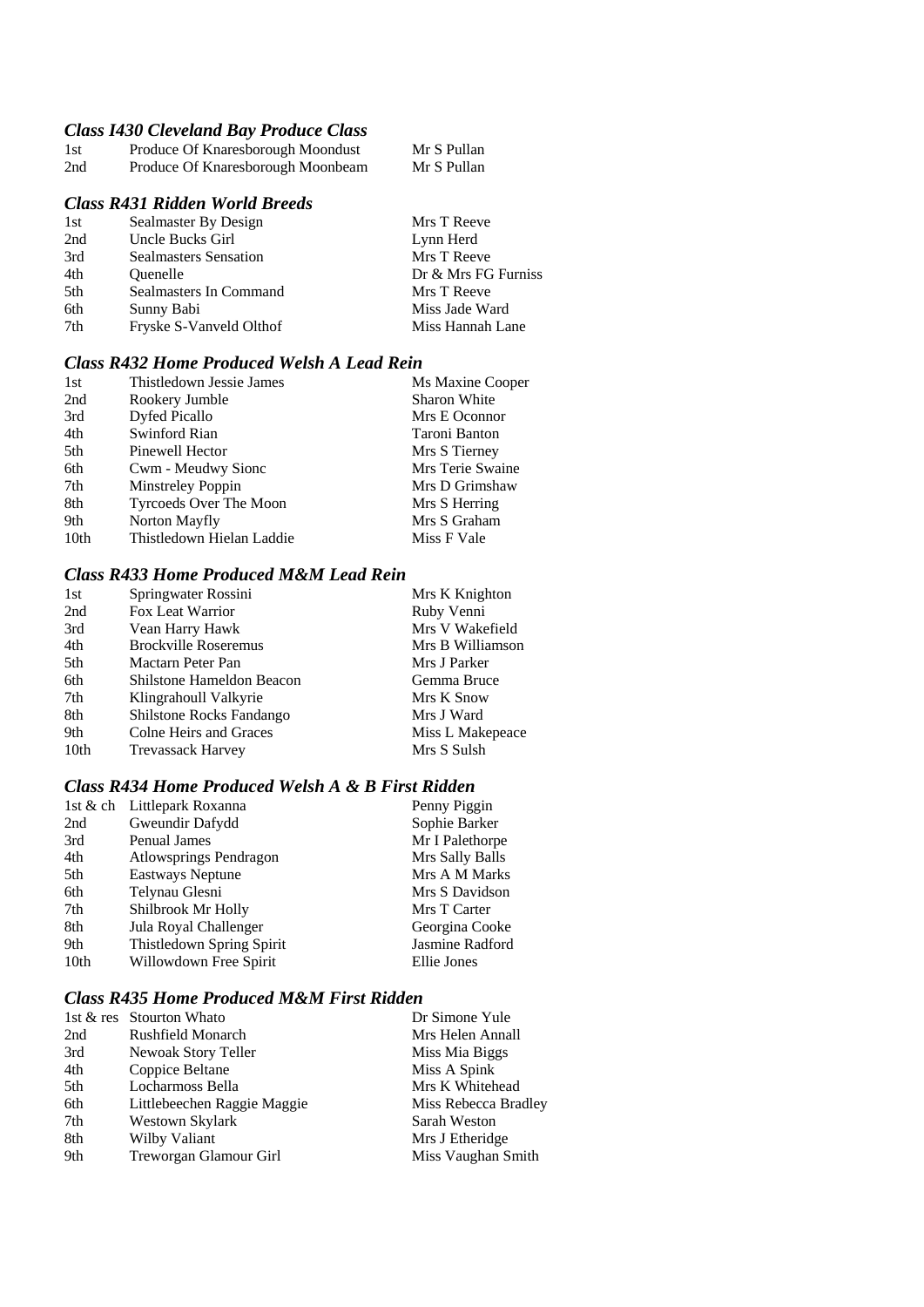#### *Class R436 Just Off The Lead Rein First Ridden*  Mrs G M Olphert

Mrs J Cox Taroni Banton Mr C Cousens

Sarah Weston Megan Field Sophie Barker Mrs R Frank Mrs B Williamson

Mr C Sykes Sophie Barker Mrs Jayne Stuart Mrs A M Marks Hope Fisher Penny Piggin Mrs Linda Saunters

Ellie Jones Jasmine Radford Mrs T Carter

Sharon White

Mrs Justine Macgregor Findlay Sumner Keeley Mcclarence Mrs D Grimshaw Sophie Gannon Miss Natasha Archer Nikki Varney Heather Shave Mrs S Tierney

Ms Claire Carnall Whitmore

| 1st              | <b>Brookwater Titania</b>    |
|------------------|------------------------------|
| 2nd              | Brookwater Thumbelina        |
| 3rd              | Swinford Rian                |
| 4th              | <b>Oranmore Sweet Millie</b> |
| .5th             | Royal Park Fatal Attraction  |
| 6th              | Cayberry Poppy Day           |
| 7th              | Newfield Lazlo               |
| 8th              | Gweundir Dafydd              |
| 9th              | <b>Wrenall Dream Chaser</b>  |
| 10 <sub>th</sub> | <b>Brockville Roseremus</b>  |
|                  |                              |

#### *Class R437 M&M First Ridden*

|     | 1st & ch Stourton Whato | Dr Simone Yule      |
|-----|-------------------------|---------------------|
| 2nd | Rushfield Monarch       | Mrs Helen Annall    |
| 3rd | Westown Skylark         | Sarah Weston        |
| 4th | Vean Night Owl          | Elaine Arnold       |
| 5th | Newoak Story Teller     | Miss Mia Biggs      |
| 6th | Wilby Valiant           | Mrs J Etheridge     |
| 7th | Waulkmill Swift         | Mrs Michelle Breach |
| 8th | <b>Eclipse Debute</b>   | Miss L Charsley     |

#### *Class R438 Welsh A & B First Ridden*

| 1st  | <b>Brynseion Leontes</b>  |
|------|---------------------------|
| 2nd  | Gweundir Dafydd           |
| 3rd  | <b>Bronheulog April</b>   |
| 4th  | Little Vern Legend        |
| 5th  | <b>Tryfel Arrow</b>       |
| 6th  | Littlepark Roxanna        |
| 7th  | Longbourne Luscious       |
| 8th  | Willowdown Free Spirit    |
| 9th  | Thistledown Spring Spirit |
| 10th | Shilbrook Mr Holly        |

# *Class R439 Welsh A Lead Rein*

|      | 1st & res Rookery Jumble   |
|------|----------------------------|
| 2nd  | Abbey Bells Queen Adelaide |
| 3rd  | Pontllys Erie Warrior      |
| 4th  | Wrentnall Lullaby          |
| 5th  | Minstreley Poppin          |
| 6th  | <b>Bushmoor Rocco</b>      |
| 7th  | Nantdywyll Caramel         |
| 8th  | <b>Blisland Hero</b>       |
| 9th  | <b>Tiffwyl Troy</b>        |
| 10th | Pinewell Hector            |

#### *Class R440 M&M Lead Rein*

| 1st | Spring Water Last Light | Danielle Cawte   |
|-----|-------------------------|------------------|
| 2nd | Vean Harry Hawk         | Mrs V Wakefield  |
| 3rd | Mactarn Peter Pan       | Mrs J Parker     |
| 4th | Springwater Rossini     | Mrs K Knighton   |
| 5th | Brynoffa Monaco         | Mrs J Ward       |
| 6th | Colne Heirs and Graces  | Miss L Makepeace |
|     |                         |                  |

# *Class R441 Home Produced SP Lead Rein*

|                        | James Van Praagh             |
|------------------------|------------------------------|
| Worthington Tinkerbell | Marnie Dunne                 |
| Brookwater Thumbelina  | Mrs J Cox                    |
| Corristine Tinkerbell  | Mrs Caroline Brennand        |
| Ridmore Petit Fleur    | Mrs E Curtis                 |
|                        | 1st & ch Fausley Chiff Chaff |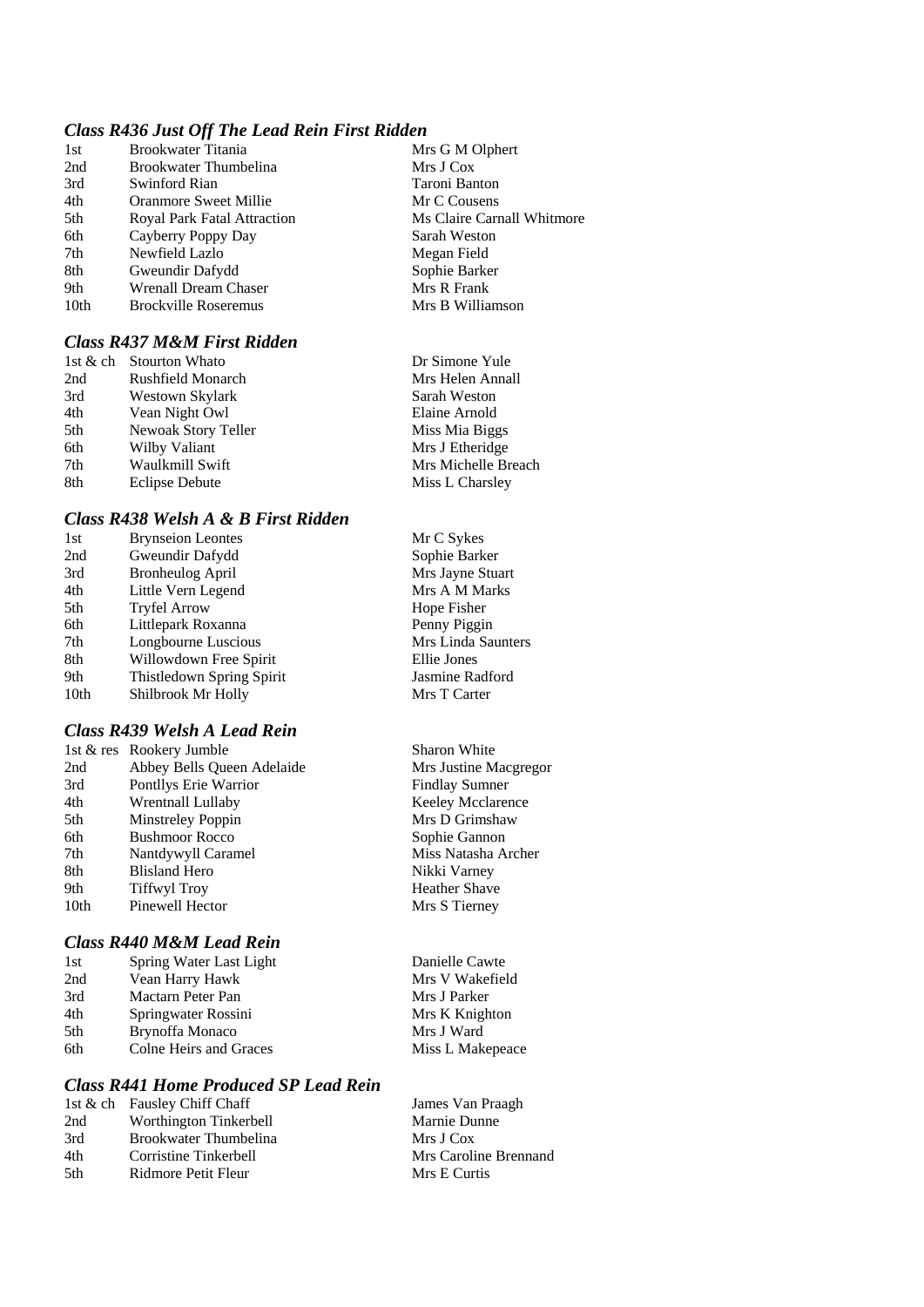| 6th  | Cwmderw Chorister        | Mimi Jones             |
|------|--------------------------|------------------------|
| 7th  | Nantcol Lady Charlotte   | Michelle Baxter-Davies |
| 8th  | Romanno Simplicity       | Margaret Cousin        |
| 9th  | West Leake Jubilation    | Faye Heppelthwaite     |
| 10th | Fountainhead Golden Girl | Miss S Bath            |

# *Class R442 Home Produced SP First Ridden*

| 1st | Leacon High Cockalorum        | Rachel Thompson   |
|-----|-------------------------------|-------------------|
| 2nd | Romany River Anniversary Girl | Dr Simone Yule    |
| 3rd | Chagford Lewis                | Miss Grainne Ward |
| 4th | Whinfell Fairytale            | Tim Gibson        |
| 5th | Auchmaliddie Party Time       | Calista Boulton   |
| 6th | Ridmore Petit Fleur           | Mrs E Curtis      |

#### *Class R443 Home Produced SHP Lead Rein*

| 1st              | Joebex Chitty Chitty Bang Bang | James Van Praagh  |
|------------------|--------------------------------|-------------------|
| 2nd              | Cassandra                      | Marnie Dunne      |
| 3rd              | Woodroyd Celebration           | Mrs M Harford     |
| 4th              | Southhill Farm Chipmonk        | Mrs & Mrs Airey   |
| 5th              | Norton Mayfly                  | Mrs S Graham      |
| 6th              | <b>CWM Star Image</b>          | Abigail Pinder    |
| 7th              | Lucy Lockett                   | Miss Katie Turner |
| 8th              | Cwmcylla Harry Potter          | Mrs B Williamson  |
| 9th              | Pixie Dust                     | Mrs Sarah Shears  |
| 10 <sub>th</sub> | Thistledown Hielan Laddie      | Miss F Vale       |

# *Class R444 Home Produced SHP First Ridden*

|     | 1st $&$ res Southhill Farm Chipmonk | Mrs & Mrs Airey   |
|-----|-------------------------------------|-------------------|
| 2nd | Uppacott Jubilate                   | Mrs Debra Keane   |
| 3rd | Horburys Spirit Of Merlyn           | Miss D Furniss    |
| 4th | Rowfantina Spotlight                | Miss Grainne Ward |
| 5th | Merrylegs                           | Polly Mallender   |

# *Class I445 New Forest 1,2,3 years old*

| 1st | Willoway True Faith      | Mrs J Ripley      |
|-----|--------------------------|-------------------|
| 2nd | Tynefield Twilight       | Mrs J M McWhirter |
| 3rd | Knavesash Double Measure | Jo Smyth          |

#### *Class I446 New Forest Gelding*

| 1st | Sabinas Gold Nugget     | Julie Moxon         |
|-----|-------------------------|---------------------|
| 2nd | <b>Furzley Magician</b> | Julie Moxon         |
| 3rd | Willoway Pipe Dream II  | Mrs C Highnam       |
| 4th | Hawkhill Touch of Frost | Mrs Amanda Gaughran |
| 5th | Knavesash Diesel        | Jo Smyth            |
| 6th | Waltersgay Rocket Man   | Miss A Day          |
| 7th | Wilf                    | Mrs V Prodger       |
| 8th | Welham Brandysnap       | Jo Smyth            |
|     |                         |                     |

# *Class I447 New Forest mare*

|     | 1st & ch Mitton Springtime |
|-----|----------------------------|
| 2nd | Kauri Inspiration          |
| 3rd | Haylands Masai Mara        |
| 4th | Lovelyhili Beatrix         |
| 5th | Welham Waterbaby           |
| 6th | Knavesash Twinkle          |
| 7th | Keyham Cannikin Ruffet     |
| 8th | Portmone Cherry Blossom    |

# *Class I448 New Forest Stallion*

1st & res Samsons Spy Mrs D Hadwen

Eileen Jack Mrs Amanda Key Mrs Maria Young Mrs Helen Crompton Jo Smyth Jo Smyth Mrs J M McWhirter n Dr Pamela Watt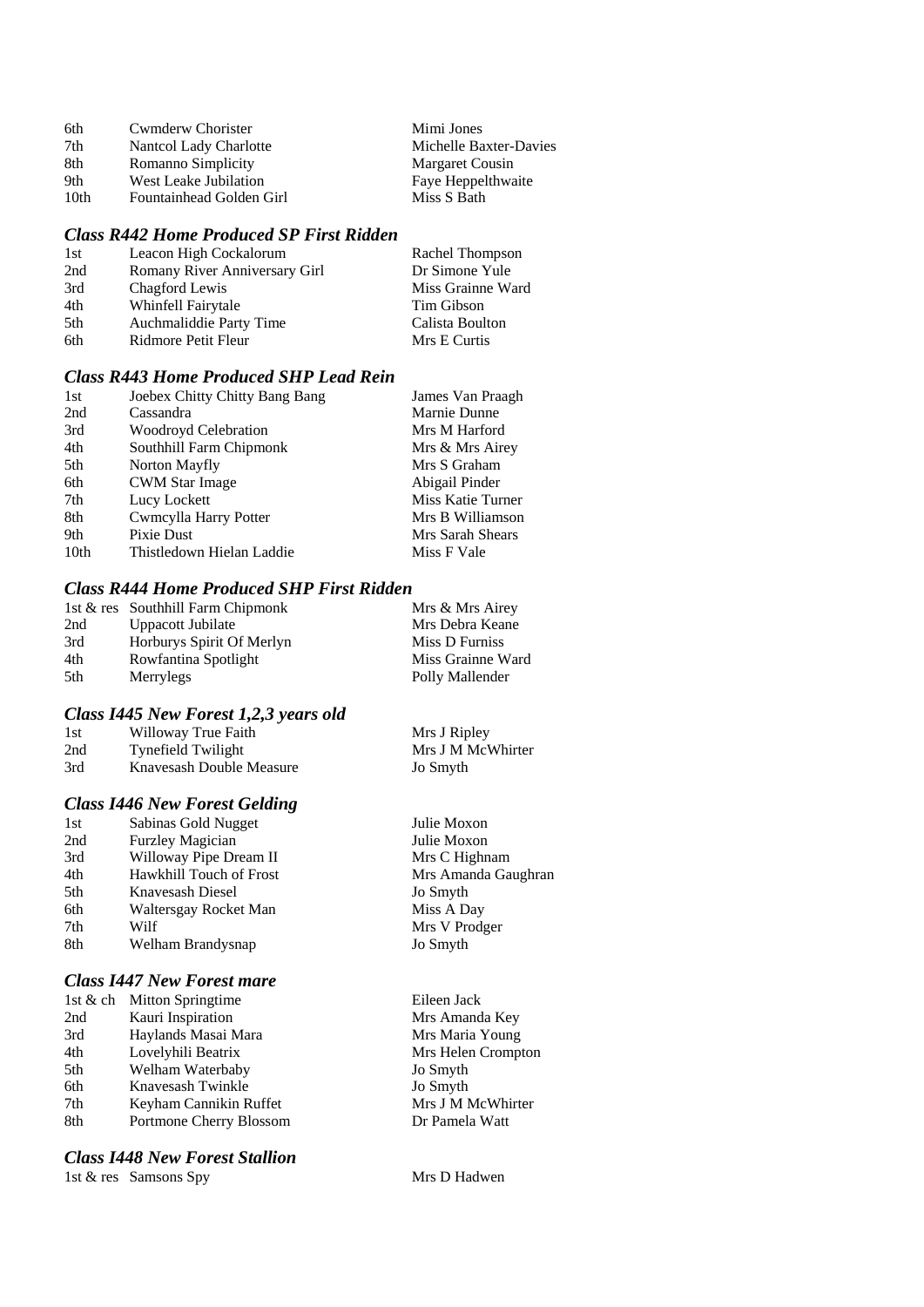| 2nd | Peveril Pendragon         |
|-----|---------------------------|
| 3rd | <b>Brock Captain Jack</b> |
| 4th | <b>Blackwell Chalice</b>  |
| 5th | Lindwude Beamer           |
| 6th | Gatebridge Rag Time       |

#### *Class I449 Shetland yearling*

|     | 1st $\&$ ch $H.R.E.$ Pamelle |
|-----|------------------------------|
| 2nd | Hykos Endeavour              |
| 3rd | Libbyio Diggity Dog          |

#### *Class I450 Shetland 2 -3 years*

| 1st $&$ res      | Coryhill Prince of Darknes |
|------------------|----------------------------|
| 2nd              | <b>Brewards Pluto</b>      |
| 3rd              | Spellbound Jedi Knight     |
| 4th              | <b>Slades Russian Ruby</b> |
| 5th              | Millquoy Lucy Lass         |
| 6th              | Julmar Maybelle            |
| 7th              | Pixbrooke Pollyanna        |
| 8th              | Slades Easter Tide         |
| 9th              | Helawi Caesar              |
| 10 <sub>th</sub> | Hykos Danaini              |

#### *Class I451 Shetland Gelding*

| 1st              | Dryknowl Colcannon       |
|------------------|--------------------------|
| 2nd              | Lathom Juno              |
| 3rd              | <b>Burghwood Tristan</b> |
| 4th              | Hackamore Sugar Dumplin  |
| 5th              | Laugherne Smurf          |
| 6th              | Lotuspoint Formula Six   |
| 7th              | Hose Ever Ready          |
| 8th              | Waulkmill Raven          |
| 9th              | Klingrahoull Valkyrie    |
| 10 <sub>th</sub> | <b>Bayview Fury</b>      |

#### *Class I452 Shetland Mare*

| 1st $&$ ch | Serenteifi Sian Hudolus        |
|------------|--------------------------------|
| 2nd        | Abbotsbury Raesa               |
| 3rd        | <b>Burghwood Tamsin</b>        |
| 4th        | <b>Eclipse Debute</b>          |
| 5th        | Dryknowl Branshee              |
| 6th        | <b>Brewards Penny</b>          |
| 7th        | Hackamore Diamonds Are Forever |
| 8th        | Rosevillas Milly               |
| 9th        | Gott Vipal                     |
| 10th       | Sapphire Russette              |

# *Class I453 Shetland Stallion*

|     | 1st & res Claife Redman     |
|-----|-----------------------------|
| 2nd | Hollydell Proviso Ar1571s09 |
| 3rd | Willard Of Braebister       |
| 4th | Stonecellars Jeronimo       |

#### *Class I454 Exmoor 1,2,3 years old*

| 1st | Threeshires Gallant |
|-----|---------------------|
| 2nd | <b>Billfrith</b>    |

#### *Class I455 Exmoor Gelding*

| 1st | Gaoth           |
|-----|-----------------|
| 2nd | Ikleton Shindig |

Gemma Bruce Kirstie Wright Dr Pamela Watt Miss Sarah Birch Jo Smyth

Mr G Chenery Miss Gail Conroy ibbyjo Diggity Dog Miss Claire Connor

> ss Hayley Yates Mrs J Gregory Mrs Debra Rodges Mr R Cook Mr G Chenery Mrs T Pethybridge Mr M McManus Ms M Bulloch Mrs Karen Key Miss Gail Conroy

> > Nikki Varney Miss Harriet Oram Miss Louise Yendell  $Mr B & Mrs C$  Jex Mrs C Boyle Ms M Bulloch Jane James Mrs Holly Charnock Mrs K Snow Hannah Jefferys

> > John Checkley Mr R Cook Miss Louise Yendell Miss L Charsley Miss Jenna Land Mrs J Gregory Mrs Nicola Carson Miss Claire Connor Mrs C Boyle Mrs V Wakefield

Mrs S Wooderson Mrs P Ward-Burton Mr M McManus Denise Smith

Mrs E Barker Miss K Scorey

Jacqueline Wharton Jean Cartwright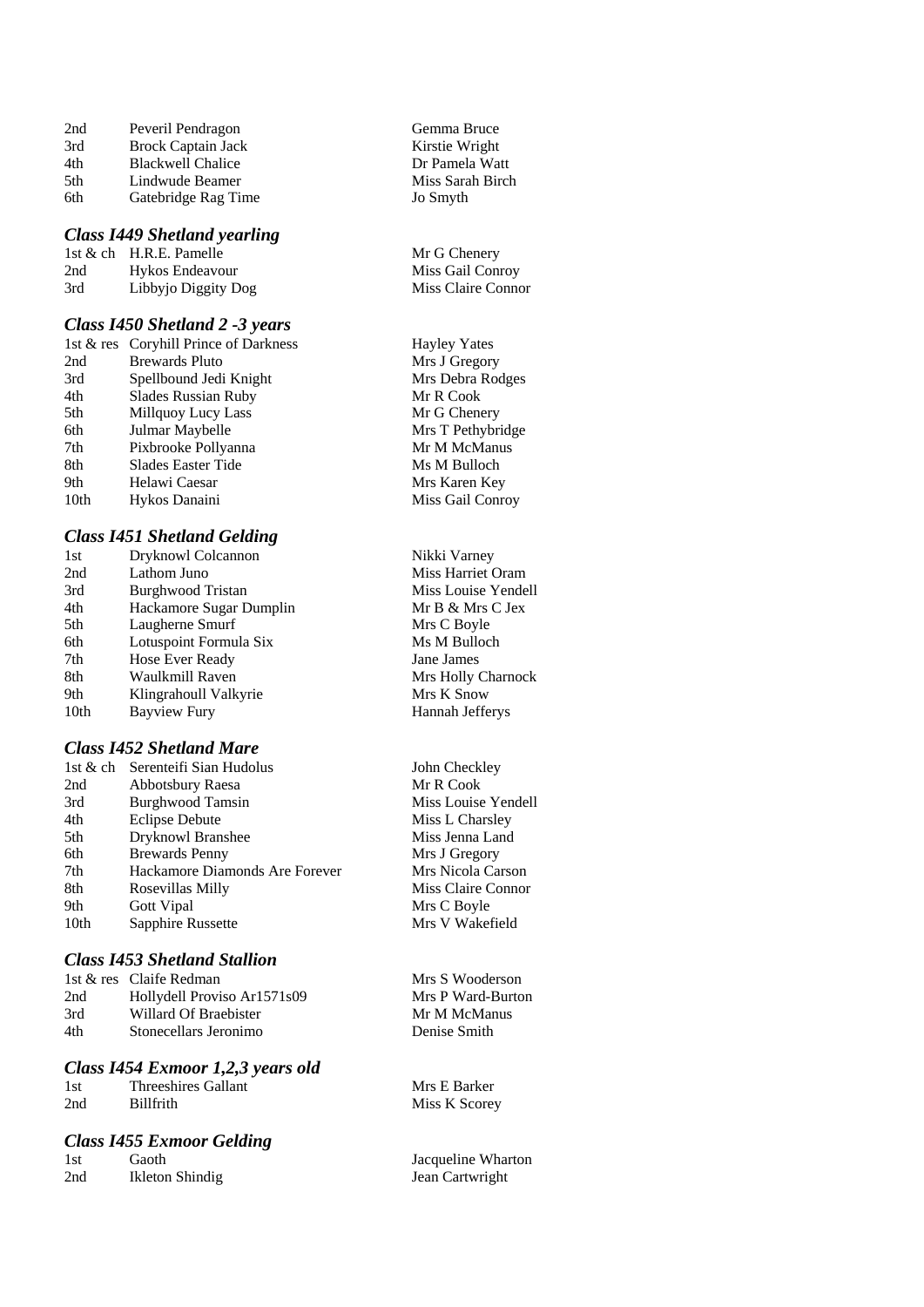3rd Threeshires Dickson Mrs S Muir 4th Maystrella Sirocco Helen Butcher<br>
5th Dunkery Coaltit Sarah Roper 5th Dunkery Coaltit Sarah Roper<br>6th Threeshires Viscount Miss Jane Cony 6th Threeshires Viscount Miss Jane C<br>
7th Dunsmore Glenfiddich Ms A Perry Dunsmore Glenfiddich

#### *Class I456 Exmoor Mare*

| 1st | Kebroyd Catuvellauni       |
|-----|----------------------------|
| 2nd | Kebroyd Cordelia           |
| 3rd | Threeshires Zanatan        |
| 4th | Dunkerry Reed Bunting      |
| 5th | Threeshires Absolute Haven |
| 6th | <b>Warenmere Goldcrest</b> |

# *Class I457 Exmoor Stallion*

2nd & res Dunsmore Balcarron Mrs Y Jarvis 3rd Elsinore Alan Partridge Mrs S Wooderson 4th Oswald Mrs Catriona Carnegie 5th Warrenmere Woodcock Miss E Bryant

#### *Class I458 Fell 1,2,3 years old*

|     | 1st & ch Broxdown Tornado      |
|-----|--------------------------------|
| 2nd | Greedbeck Bamboozle            |
| 3rd | <b>Thornbeck Bobby Dazzler</b> |

#### *Class I459 Fell Gelding*

| 1st  | Murthwaite Looks Promising |
|------|----------------------------|
| 2nd  | Murthwaite Need 2 Roam     |
| 3rd  | Lunesdale Knight Music     |
| 4th  | Lunesdale Vulcan           |
| .5th | Lownthwaite Coronation Boy |

#### *Class I460 Fell Mare*

|     | 1st & res Wansfell Vanessa |
|-----|----------------------------|
| 2nd | Roddlesworth Nancy         |
| 3rd | <b>Spenruss Storm</b>      |
| 4th | Darrenvale Charlotte       |

#### *Class I461 Fell Stallion*

| 1st | Sunnybrowe Jack       | Sarah Prior       |
|-----|-----------------------|-------------------|
| 2nd | Greenholme Warbler    | Mrs Claire Wigley |
| 3rd | <b>Holling Cliffy</b> | Mrs Jayne Stuart  |

#### *Class I462 Young Producers*

| 1st | Ella of Somercotes    |
|-----|-----------------------|
| 2nd | Dykes Blackberry Mead |
| 3rd | Rip Van Tiggy Winkle  |

#### *Class I463 Registered Friesian In Hand*

1st & ch Fryske S-Vanveld Olthof Miss Hannah Lane 2nd & res Victor Vrouck Miss Hannah Tinker 3rd Harmen Mrs S Willimont 4th Falco Miss Alexandra Carrington 5th Mystical Midnight Mrs Donna Jacquet

*Class I464 Friesian Type In Hand* 

Gail Whetter Mr & Mrs I M Graham Mrs S Muir Sarah Prior Mrs E Barker Mrs Pat Thorne

Mrs P Ward-Burton

Sarah Prior Ms Rachael Nicholls Miss Lisa Stewart

Mrs J Rawden-Glass Miss K Scorey Alison Flavell Lauren Caffell Ms Vicky Garnett

Mrs Lynne Tolley Mrs J Rawden-Glass Amy Geraghty Mrs M Catterall

Jane Murray Lucy Aldred Jake Hobson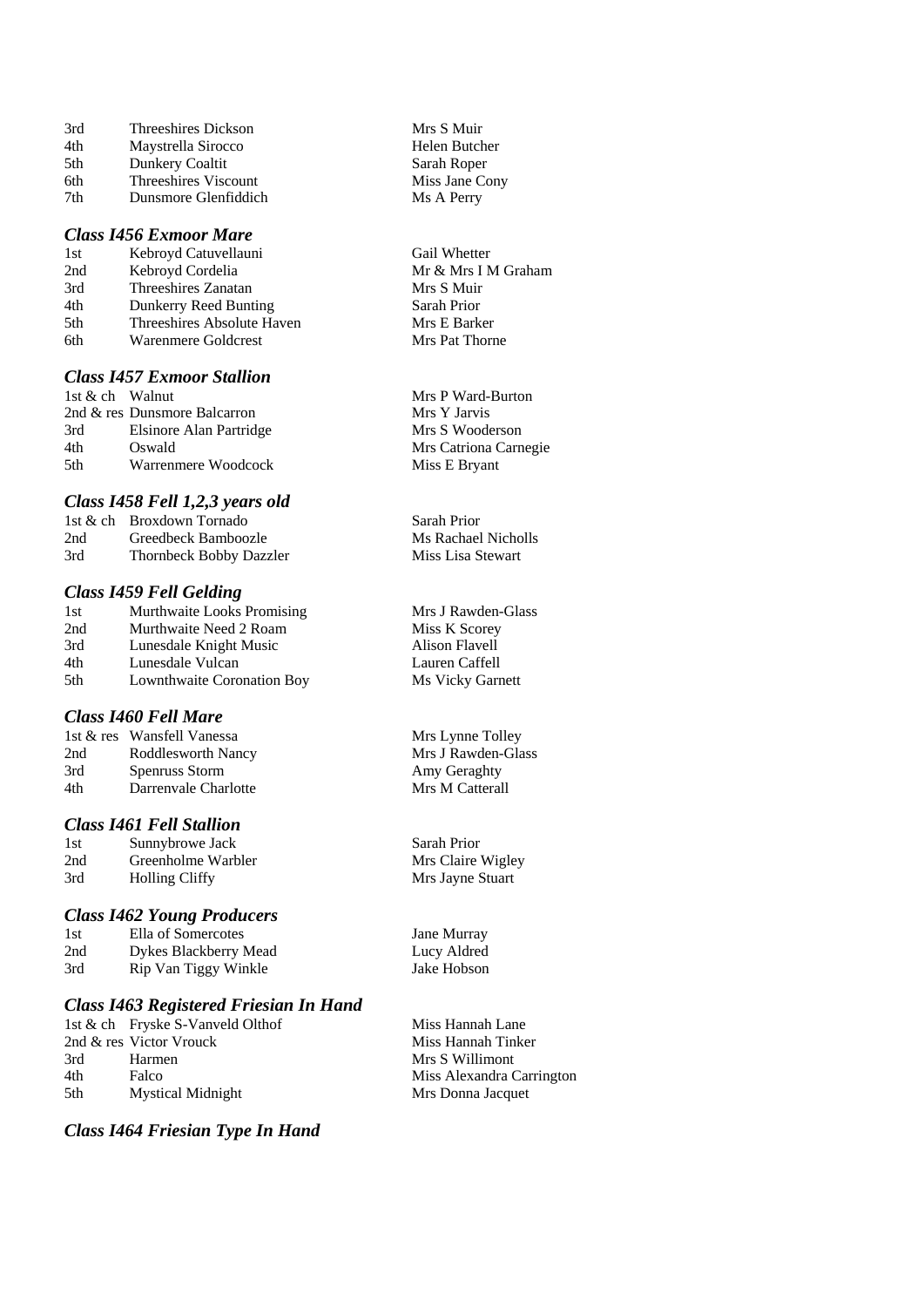#### *Class I465 Veterans In Hand Pony*

| 1st              | Longmeadow Charles    | Mrs Anne Robinson     |
|------------------|-----------------------|-----------------------|
| 2nd              | Cammac Saint George   | Ellen Jones           |
| 3rd              | Milford Mayflower     | Tim Gibson            |
| 4th              | Sunnybrowe Jack       | Sarah Prior           |
| 5th              | Llandaff Ludouican    | Ms Lynn Merchant      |
| 6th              | Belancadi Bach        | Phoebe Greenwood-Mann |
| 7th              | Rosie                 | Miss V Perrin         |
| 8th              | Tawelfan Red Robin    | Miss Katie Goulding   |
| 9th              | <b>Phantom Blonde</b> | Ms D Webb             |
| 10 <sub>th</sub> | Eugrad Siencyn        | Mrs Jean Turner       |

#### *Class I466 Veterans In Hand Horse*

| 1st | <b>Gorwell Dancemaster</b>  | Miss Jo Davie              |
|-----|-----------------------------|----------------------------|
| 2nd | Dingle Bay                  | Carol Betts                |
| 3rd | Suttonwoods Blue Reflection | Sarah Sharp                |
| 4th | Hodni Rex                   | Mrs H Leather              |
| 5th | Fritz Baron                 | Mrs Zoe Skinner            |
| 6th | Saddleside Larkhill         | Mrs Jean Wilson            |
| 7th | Midnight Star               | <b>Miss Natalie Moores</b> |
| 8th | <b>Netty Centurion</b>      | Ms Rachael Nicholls        |
| 9th | Otterburn                   | Sarah Horton               |

#### *Class I467 In Hand Heavy Horse*

|     | 1st & res Aussie Moonlight Eclipse | Jodie Locke       |
|-----|------------------------------------|-------------------|
| 2nd | Sans Peur Suzi                     | Mrs Theresa Fryer |

#### *Class I468 Part Bred Heavy Horse In Hand*

1st  $\&$  ch Aussie Savannah Sunrise Miss S K Collins

#### *Class I469 Welsh C yearling Colt*

| 1st | Dycott Welsh Spirit | Mr Best                             |
|-----|---------------------|-------------------------------------|
| 2nd | Llanidan Yorkie     | Miss Laura Clegg & Mr George Milner |
| 3rd | Desach Dun n Dusted | Mr Jeffrey Jones                    |

#### *Class I470 Welsh C yearling Filly / Gelding*

| 1st | Troedymynydd Teann      | <b>Tracey Caunt</b> |
|-----|-------------------------|---------------------|
| 2nd | Foxhollow Alwyn Tywysog | Mrs K Gibson        |

#### *Class I471 Welsh C 2/3 year old Colt*

1st & ch Cargarar Silver Phantom Miss C Granger<br>
2nd Felinmor Brenin Miss Laura Cleg

Miss Laura Clegg & Mr George Milner

## *Class I472 Welsh C 2/3 year old Filly / Gelding*

1st  $\&$  res Deanburn Nellie Murray Mr Stephen Murray

#### *Class I473 Welsh C Foal*

#### *Class I474 Welsh C Mare / Gelding*

| Pasadena Cayenne       | Mr T Hall        |
|------------------------|------------------|
| Halliwell Cavalli      | Anna Cresswell   |
| Griffos Tan Du         | Miss Kim Hawkins |
| Seiont Ffrancon        | Leanne Walsh     |
| Burghwallis Spellbound | Miss C Buck      |
| Foxhollow McGredy      | Mrs K Gibson     |
| Rhoswen Gino           | Mrs Ali Remmen   |
|                        |                  |

#### *Class I475 Welsh C Stallion*

1st & res Dycott Touch of Class Miss C Granger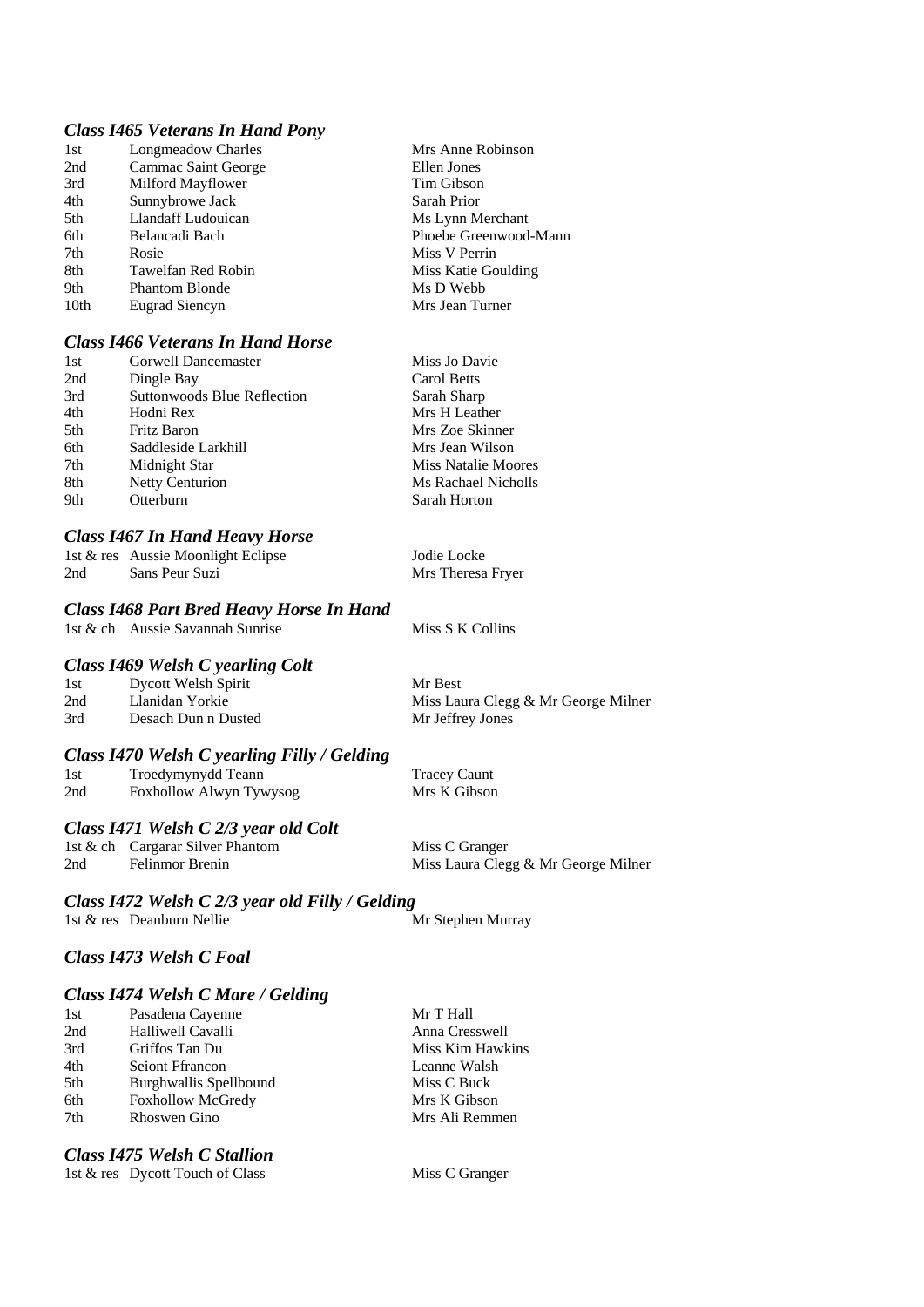#### *Class I476 Welsh D yearling colts*

|     | 1st & res Gobell Celt | Glanhayl Stud          |
|-----|-----------------------|------------------------|
| 2nd | Fitton Welsh Warrior  | <b>Beverley Gowans</b> |

#### *Class I477 Welsh D yearling Filly / Gelding*

| 1st | Mahnegad Welsh Maid     | Miss V Glossop    |
|-----|-------------------------|-------------------|
| 2nd | Watling Mayqueen 164505 | Mrs P Ward-Burton |
| 3rd | GoldCharm Gwrthafarn    | Miss Dot Collins  |
| 4th | Penybrenin Malibu Magic | Nicola Ridley     |

#### *Class I478 Welsh D 2/3 year old Colt*

#### *Class I479 Welsh D 2/3 year old Filly / Gelding*

|                           | Mr S Charman                           |
|---------------------------|----------------------------------------|
| Horeb Ioan                | Mrs Holly Charnock                     |
| Edmar Sophie              | Mrs M Leek                             |
| Penybrenin Sparkling Ruby | Nicola Ridley                          |
|                           | 1st & ch Coppathorne Miss April-157510 |

### *Class I480 Welsh D Foal*

#### *Class I481 Welsh D mare / Gelding*

|     | 1st & res Abergavenny Damsel | Helen Hall          |
|-----|------------------------------|---------------------|
| 2nd | Taffechan Miss Moneypenny    | Georgia Rhodes      |
| 3rd | Daichristu Oueen of Hearts   | Mrs C E Durrant     |
| 4th | Greenwing Hobo               | Miss S Willis       |
| 5th | Hodni Rex                    | Mrs H Leather       |
| 6th | Shardels Remo                | Mikileigh Batchelor |
| 7th | Gwernfythan Maestro          | Julie Liston        |

#### *Class I482 Welsh D Stallion*

#### *Class I483 Welsh A yearling colt*

| 1st | <b>Sunwillow Sirius</b> | Mrs V Dyvig           |
|-----|-------------------------|-----------------------|
| 2nd | Davdor Spring Muzik     | Mr C Cousens          |
| 3rd | Hawksworth Nutcracker   | Kerry louise Maksymiw |

#### *Class I484 Welsh A yearling filly / gelding*

|     | 1st & res Llyndu Polly Anna | Mr Richard Eastwood          |
|-----|-----------------------------|------------------------------|
| 2nd | Draconis Ivy                | Mrs Rachael Hotchkiss        |
| 3rd | Forlan Honey Rhythm         | Mr Gary Lawless & Miss D Lee |
| 4th | Thistledown Heather Flame   | Mrs Paula Ryan               |
| 5th | Welstern Freya              | Mrs J Wright                 |
|     |                             |                              |

#### *Class I485 Welsh A 2/3 year old colt*

| 1st | Delami Dante           | Mrs E Waller    |
|-----|------------------------|-----------------|
| 2nd | Marden Way High Roller | Miss E Lawrence |

#### *Class I486 Welsh A 2/3 year old filly / gelding*

| 1st & ch Nynwood Fantasia      | Mr T Wall & Mrs S Cooper |
|--------------------------------|--------------------------|
| Springlane Firecracker         | Georgina Crouchman       |
| <b>Pumphill Cherry Blossom</b> | Ms Bridie Mason          |
| <b>Telaid Tricorn</b>          | Mrs Angela Hunt          |
| <b>Rhencullen Dandy</b>        | Mrs M Ludlow             |
| Tawelfan Socks                 | Mrs Paula Ryan           |
| Tiffwyl Taffeta                | Donna Sutton             |
| Llyndu Pendefiges 158234       | Mrs L Bingham            |
|                                |                          |

### *Class I487 Welsh A Foal*

| 1st | Staines Diamond Jubilee | Mrs H Merryman |
|-----|-------------------------|----------------|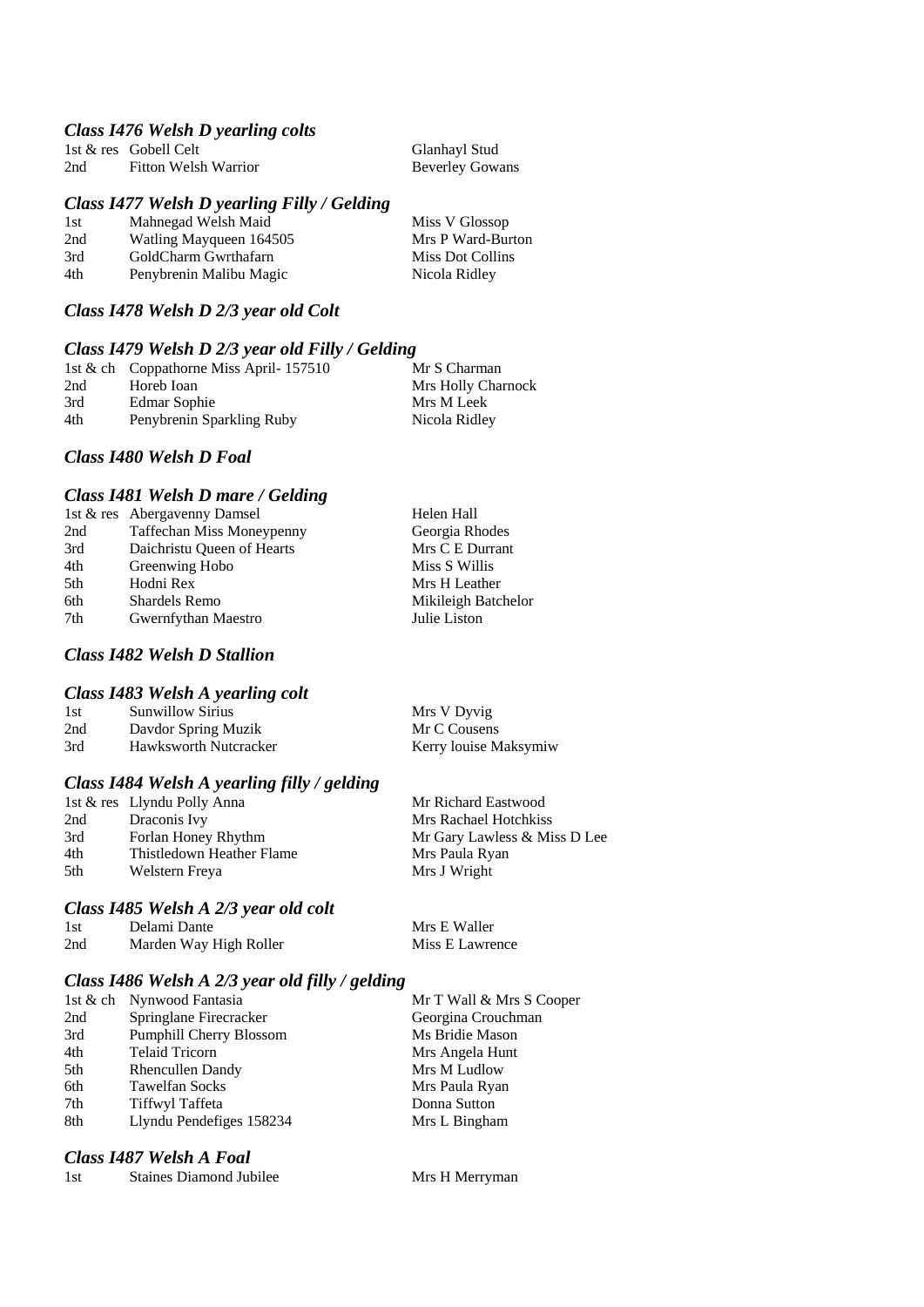#### *Class I488 Welsh A mare / gelding*

| 1st | <b>Weston Lucky Charm</b> |
|-----|---------------------------|
| 2nd | Betws Wybren              |
| 3rd | Blackhill Eircna          |
| 4th | <b>Staines Megan</b>      |
| 5th | <b>Axtane Top Notch</b>   |
| 6th | Trecelynen Tomos Harri    |
| 7th | Brwmstan Fern             |

## *Class I489 Welsh A Stallion*

|     | 1st & res Coelenhages Jarno | Mrs Lynn Scott           |
|-----|-----------------------------|--------------------------|
| 2nd | Heaton Cassino              | Mrs Carole Simmonds      |
| 3rd | Nynwood Echo                | Mr T Wall & Mrs S Cooper |

#### *Class I490 Welsh B yearling colt*

|     | 1st & ch Thistledown Artic Monkey | Mr Craig Elenor   |
|-----|-----------------------------------|-------------------|
| 2nd | Longstone Regal Monarch           | <b>B</b> W Morey  |
| 3rd | Colliyers Cwick Silver            | Mrs Pauline Clark |
| 4th | Llangeitho Royal Tribune          | Natasha Walter    |

## *Class I491 Welsh B yearling filly / gelding*

| 1st | Slades Honey - Dew        | Mr R Cook      |
|-----|---------------------------|----------------|
| 2nd | Cadlan Valley Atlanta     | Mr C Parling   |
| 3rd | Tasvalley Abigail         | Mr H R Butters |
| 4th | Cadlan Valley Celebration | Tanya Manning  |
|     |                           |                |

#### *Class I492 Welsh B 2/3 year old colt*

| 1st | Thistledown Black Knight |  |  |
|-----|--------------------------|--|--|

Mrs Kate Howarth

Mrs E Waller

Miss L Wren Mrs H Merryman Sandra Hylands Natasha Walter Donna Sutton

Mrs Rachael Hotchkiss

#### *Class I493 Welsh B 2/3 year old filly / gelding*

|     | 1st & res Locksbit Whispering Primrose | Miss Pauline Cooke  |
|-----|----------------------------------------|---------------------|
| 2nd | Thistledown Greta                      | Mr Craig Elenor     |
| 3rd | Thamesbourne Rowena                    | Mrs S Board Jones   |
| 4th | Trueanna                               | Mr L A Bowes        |
| 5th | <b>Puddingwood Temptress</b>           | Martin Surman       |
| 6th | <b>Bobbin Primrose</b>                 | Colin Ellison       |
| 7th | <b>Collivers Charlies Angel</b>        | Mrs Pauline Clark   |
| 8th | Jolaikes Rockstar                      | Miss Laura Thornton |
|     |                                        |                     |

#### *Class I494 Welsh B Foal*

#### *Class I495 Welsh B mare / gelding*

| 1st | <b>Bobbin Purdy</b>     | Colin Ellison   |
|-----|-------------------------|-----------------|
| 2nd | Newtonhill Juilet       | Mr Gareth Ro    |
| 3rd | Elvet Abigail           | Mr $\&$ Mrs K : |
| 4th | Thamesbourne Myfanwy    | Mrs S Board.    |
| 5th | Jolaikes Vanity Fair    | Pauline Jaunc   |
| 6th | Maybrookes Masquerade   | Mrs Paula Ry    |
| 7th | Laithehill Riverdance   | Georgia Olive   |
| 8th | Gypsyville Silver Cloud | Mr Marc Scot    |
| 9th | Downland Elvive         | Natasha Walt    |
|     |                         |                 |

#### *Class I496 Welsh B Stallion*

|     | 1st & res Gigman Sea Senor |
|-----|----------------------------|
| 2nd | <b>Bureside Commander</b>  |
| 3rd | Eyarth Milan               |
| 4th | Jolaikes Starlight         |

areth Roberts **Mrs K Stewart** Board Jones e Jauncey aula Ryan ia Oliver arc Scott a Walter

Mrs S Jones Nicola Wilkes Mr Gary Lawless & Miss D Lee Ather Starline Jauncey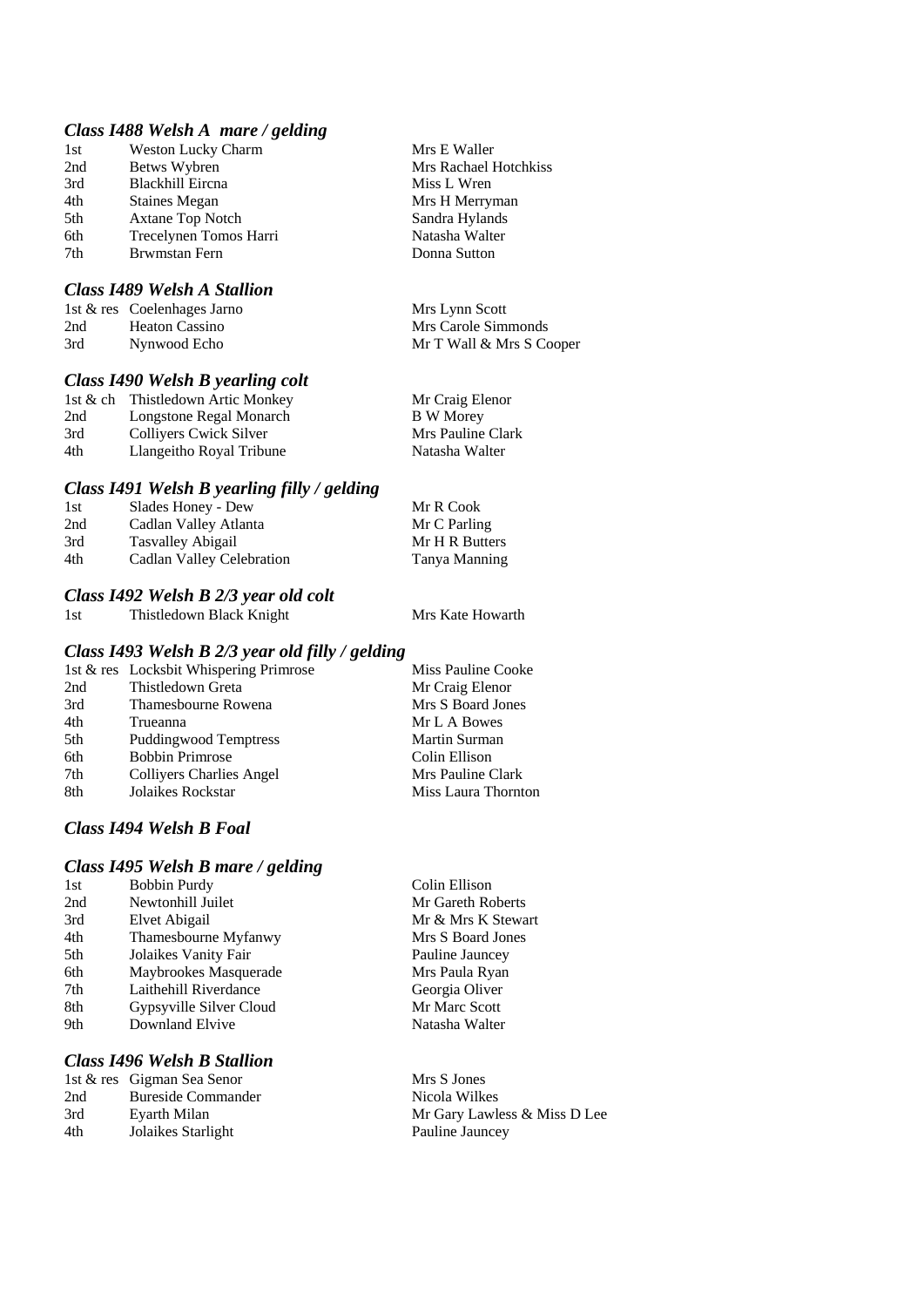## *Class I497 Connemara yearling*

|     | 1st & ch Kindesella Maxi |
|-----|--------------------------|
| 2nd | Chilhan Per Ardua        |
| 3rd | Charterhouse Acorn       |

#### *Class I498 Connemara 2 - 3 years*

|     | 1st & res Ammeretti Surprise |
|-----|------------------------------|
| 2nd | Spinway Rememberace          |
| 3rd | Kindesella Royal Willow      |
| 4th | Doon Lad                     |
| 5th | Scottsway The Jester         |
| 6th | Wannie Misty Maydel          |

# *Class I499 Connemara Gelding*

1. Chilham Hurricane Miss Anna Sherriff<br>
1. Mrs K Marshall<br>
Mrs K Marshall 2nd Peruvian Bear Mrs K Marshall<br>3rd Oorid Proud Prince Abigail Cronin 3rd Oorid Proud Prince Abigail Cronin<br>4th Nyton Master Joker Miss E Kampa 4th Nyton Master Joker<br>5th Lickeen Jack 5th Lickeen Jack Miss N Porter

#### *Class I500 Connemara Mare*

| 1st  | Eastlands Burniebrae |
|------|----------------------|
| 2nd  | Drummore Hazy Mist   |
| 3rd  | Wefan Saskatoon      |
| 4th  | Kindesella Emma      |
| .5th | Courtfield Cream Tea |
| 6th  | Eastlands Pearl      |

#### *Class I501 Connemara Stallion*

1st & ch Kilpatrick Kestrel Miss Aimee Hoare 2nd Aimbry Dragoon Mrs E Haigh 3rd Chezmar Endeavor Miss L Struszczak

#### *Class I502 Dales 1,2,3 years old*

| 1st | Kebroyd Royal Sapphire     |
|-----|----------------------------|
| 2nd | Rosebarr Bandit            |
| 3rd | <b>Manorian Mercury</b>    |
| 4th | <b>Twywell Drayton Ted</b> |
| 5th | <b>Strings Dale Samuel</b> |

#### *Class I503 Dales Gelding*

| 1st | Killington Jack Flash      |
|-----|----------------------------|
| 2nd | <b>Gullivers Buccaneer</b> |
| 3rd | Manorian Marshall          |
| 4th | Hepworth Grey Boy          |
| 5th | Biggerside Black Duke      |
| 6th | Twywell Digger Boy         |

#### *Class I504 Dales Mare*

1st & ch Nipna Foxglove Mrs J Pennell 2nd & res Sunglow Philomena<br>
Mrs S Hobday 3rd Manorian Melanite Mrs Norma Thompson 4th Castle Heather Rose II Mrs Lesley Wolfenden

#### *Class I505 Dales Stallion*

| 1st | Penmire Dudley    |
|-----|-------------------|
| 2nd | Kilmannan Rob Roy |

Mrs Debbie Nickson Mrs M Larkin Mrs Jane Papworth

Miss S Grantham Mrs J Kershaw Mrs Debbie Nickson Miss N Dyer Mrs Jane Papworth Jane Murray

Eastlands Stud Mrs K Talbot Ms D Webb Mrs Debbie Nickson Claire Lindsay Mrs Susan Pool

Mr & Mrs I M Graham Miss S Evans Mrs Norma Thompson **Mrs Pam Durrant** Kayleigh Twigger

Miss Beverley Neal Mrs C Dodd Miss S Hamilton Miss Ella Morris Claire Beever Mrs Pam Durrant

Mrs G Rawlinson Mr W Ireland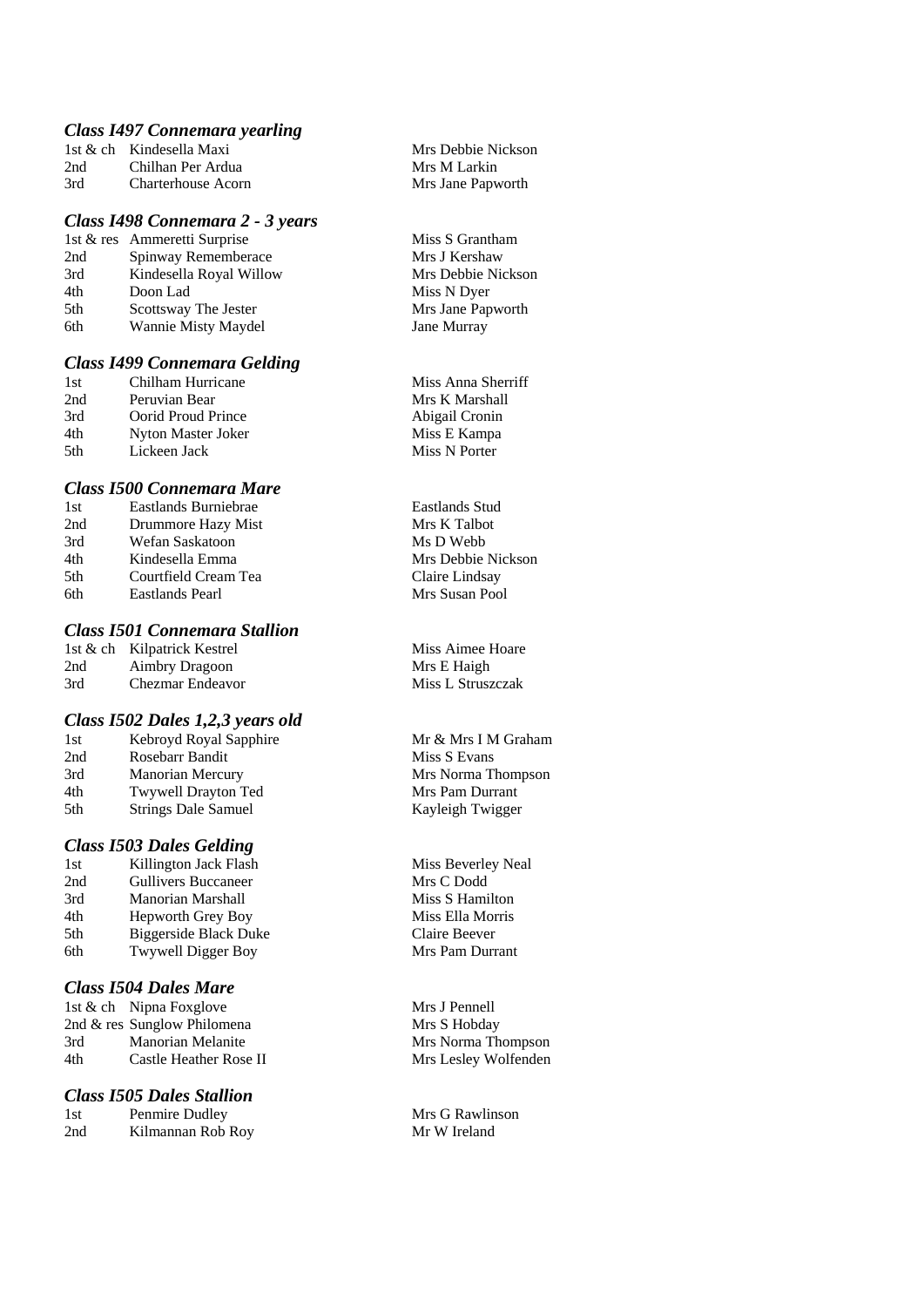#### *Class I506 Dartmoor yearling*

|     | 1st & res Lobbmill Panache |
|-----|----------------------------|
| 2nd | Treworgan Time Lord        |
| 3rd | Maltings Country River Lad |

#### *Class I507 Dartmoor 2 - 3 years*

| 1st & ch | Springwater Music Master |
|----------|--------------------------|
| 2nd      | Treworgan Cockbird       |
| 3rd      | Pumphill Peter Piper     |
| 4th      | Treworgan Gamebird       |
| 5th      | Duradens Krugerrand      |
| 6th      | Springwater What A Lark  |

#### *Class I508 Dartmoor Gelding*

| 1st  | Peps Dunrock          |
|------|-----------------------|
| 2nd  | Dunmere Buff Ermine   |
| 3rd  | Treworgan Statesman   |
| 4th  | Dykes Blackberry Mead |
| .5th | Parmount Ivan         |
| 6th  | Thimbleby Candy Man   |

## *Class I509 Dartmoor Mare*

|     | 1st & ch Treworgan Serenade          | Mr N Wright & Miss G Rossall |
|-----|--------------------------------------|------------------------------|
|     | 2nd & res Shilstone Rocks Sweet Talk | Lynda Calcutt                |
| 3rd | Springwater Peony                    | Mr Craig Elenor              |
| 4th | <b>Shilstone Rocks Florin</b>        | Mrs Sue Gill                 |
| 5th | Trewogan Golden Dublilation          | Ms Bridie Mason              |
| 6th | Conway Curiosity                     | Miss Deborah Castle          |
|     |                                      |                              |

## *Class I510 Dartmoor stallion*

| 1st | Treworgan Top Notch | Mr N Wright & Miss G Rossall |
|-----|---------------------|------------------------------|
| 2nd | Broxdown Mayhem     | Lisa Mewes                   |

#### *Class I511 Highland In Hand yearling*

| Lochlands King Roger  | Miss Tracey Walker |
|-----------------------|--------------------|
| Marksman Of Achnacone | Mrs M L DAgati     |
| Craigintor Larkin     | CA Raybould        |
| Owl send Kylie        | Miss Kerry McClune |
|                       |                    |

## *Class I512 Highland In Hand 2 -3 years*

|     | 1st & ch Owlsend Tobermory       | Mrs D Baker        |
|-----|----------------------------------|--------------------|
| 2nd | Frasmaron Lladdagh               | Mrs Gina Delara    |
| 3rd | <b>Windgates Winston</b>         | Miss Tracey Walker |
| 4th | Swallowfields Dragonfly          | Miss T Walker      |
| 5th | Vale Rock St George              | Miss Beverley Neal |
| 6th | <b>Glenwestcastle Druntochty</b> | Miss Tara Vaughan  |
| 7th | Ben MacDhui of Heatherglen       | Libby Sheffield    |
|     |                                  |                    |

#### *Class I513 Highland In Hand Foal*

1st & res Oakcroft Kylerhea Mrs Linda Impey

## *Class I514 Highland In Hand Brood Mare*

1st Oakcroft Elishader Mrs Linda Impey

#### *Class I515 Highland In Hand Mare*

|                                | Miss D & Mis                                  |
|--------------------------------|-----------------------------------------------|
| <b>Billesdons Country Maid</b> | Mrs K Toone                                   |
| Ellister Islay Royal Fern      | Mrs E Mangha                                  |
| Morry Katkin                   | CA Raybould                                   |
|                                | 1st & res Glenwest Castle Little Miss Jasmine |

Mrs C Cox Mr N Wright & Miss G Rossall Mrs Sue Gill

Mrs S Wooderson Mrs Kerry Bates Mrs K Knighton Mrs Donna Marie Fahy Lynda Calcutt Mrs D J Bonser-Hadfield

Lisa Mewes Mrs K McNeil Mrs Kerry Bates Lucy Aldred Mrs Donna Marie Fahy Tania Mizzi

& Miss N Barfield Mangham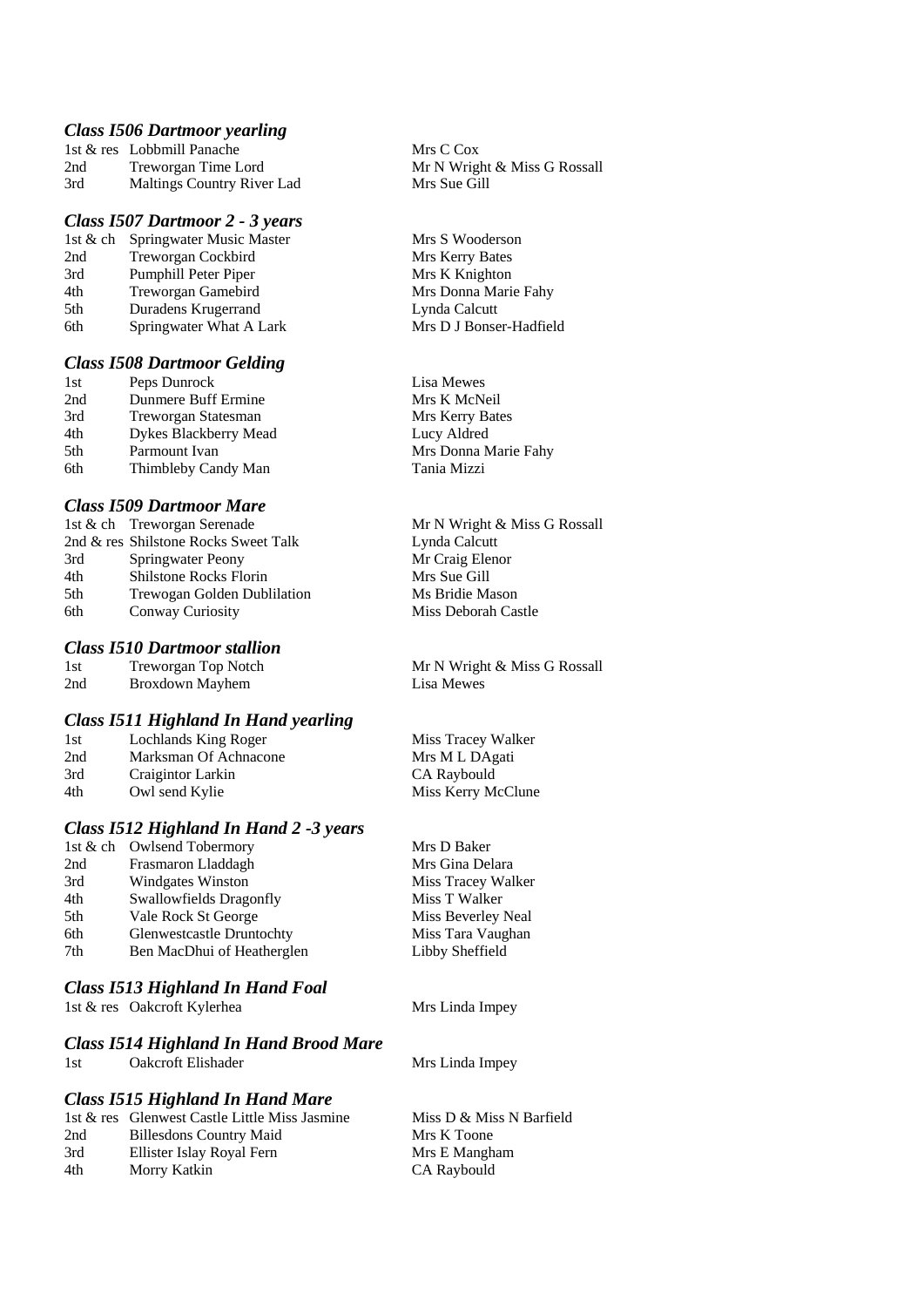| .5th | Monika of Whitefield                | Mrs Catriona Carnegie |
|------|-------------------------------------|-----------------------|
| 6th  | Frasmaron Buttercup                 | Mrs Gina Delara       |
|      | Class 1516 Highland In Hand Gelding |                       |
| 1st  | Nashend Lord Avon                   | Caroline Ratcliffe    |
|      | <b>A</b> is it is in the indi-      |                       |

|     | 2nd & ch Lochlands Principal Flute | Mr W Cox              |
|-----|------------------------------------|-----------------------|
| 3rd | Clandon Bertie                     | Samantha Woolerton    |
| 4th | Gissings William Wallace           | Miss Kate Spillett    |
| 5th | <b>Rhinns Point Sendac</b>         | Ms L McNaughton-Wells |
| 6th | Shanohan Finn Ley                  | Angela Carter         |

## *Class I517 Highland In Hand Stallion*

| 1st | Maccallum - Dene            | Heather Shave  |
|-----|-----------------------------|----------------|
| 2nd | Major General of Whitefield | Sophie Cumbers |

#### *Class I518 Miniatures In Hand yearling*

| -1st | Looking Glass Red Bull   | Mrs I Man       |
|------|--------------------------|-----------------|
| 2nd  | Windmilloasts Gold Jewel | Miss S Bowditch |

#### *Class I519 Miniatures In Hand 2 - 3 years old*

|     | 1st & res Looking Glass Blue Lagoon | Mrs I Man        |
|-----|-------------------------------------|------------------|
| 2nd | Spellbound Jedi Knight              | Mrs Debra Rodges |

#### *Class I520 Miniatures In Hand 4 years old & over*

|     | 1st & ch Micatos Edward Rainbow     | Miss Georgina Wood  |
|-----|-------------------------------------|---------------------|
| 2nd | Blackertor Uk Quickstep King Dragon | Miss Georgina Wood  |
| 3rd | Longmeadow Charles                  | Mrs Anne Robinson   |
| 4th | <b>Marrillion Dinky</b>             | <b>Hayley Yates</b> |
| 5th | Chywoon Rustys Aramis               | Miss S Bowditch     |

#### *Class I521 In Hand Piebald / Skewbald Pony*

| 1st | Haylands Montana         | Mrs Maria Young         |
|-----|--------------------------|-------------------------|
| 2nd | The Bandit               | Annabel Bray            |
| 3rd | Reevesgate Sweet Sixteen | Mrs Debbie H Gottschalk |
| 4th | Aprilin RSV              | Miss Kate Hill          |
| 5th | Springbank Princess      | Kerry Leigh             |
| 6th | Fish                     | Miss S Brooker          |
|     |                          |                         |

#### *Class I522 In Hand Piebald /Skewbald Traditional Horse/Pony*

|     | 1st & ch Bella Coloura  | Mrs V Ward                |
|-----|-------------------------|---------------------------|
| 2nd | Asby Mills Dynamite     | Debra Walker              |
| 3rd | <b>Outta This World</b> | Miss H Prosser            |
| 4th | <b>Benhill Taric</b>    | Mrs C E Durrant           |
| 5th | Ashley Dazzler II       | Mrs S Coote               |
| 6th | Colour Me Bad           | Miss Hannah Miller-Burton |

#### *Class I523 In Hand Piebald / Skewbald Horse*

|     | 1st & res Wild Mistress     | Catherine Young       |
|-----|-----------------------------|-----------------------|
| 2nd | John O Rose                 | Rachel Hanna - Mears  |
| 3rd | Wrens Charisma              | Ms Natalie Arnold     |
| 4th | Jazz Cassidy                | Miss Louise Balmforth |
| 5th | <b>Springbank Princess</b>  | Miss Kerry Leigh      |
| 6th | <b>Strictly By Accident</b> | Mr Marc Scott         |

#### *Class R524 WHP Grand Prix not exceeding 133cms*

| 1st | Seaford Top Cat                   | Isabel White      |
|-----|-----------------------------------|-------------------|
|     | 2nd & res Plasdavrene Mattys Mate | Jackie Carr-Smith |
| 3rd | Dunmaster                         | Isabel White      |
| 4th | <b>Brookhall Galaxy</b>           | Georgina Paske    |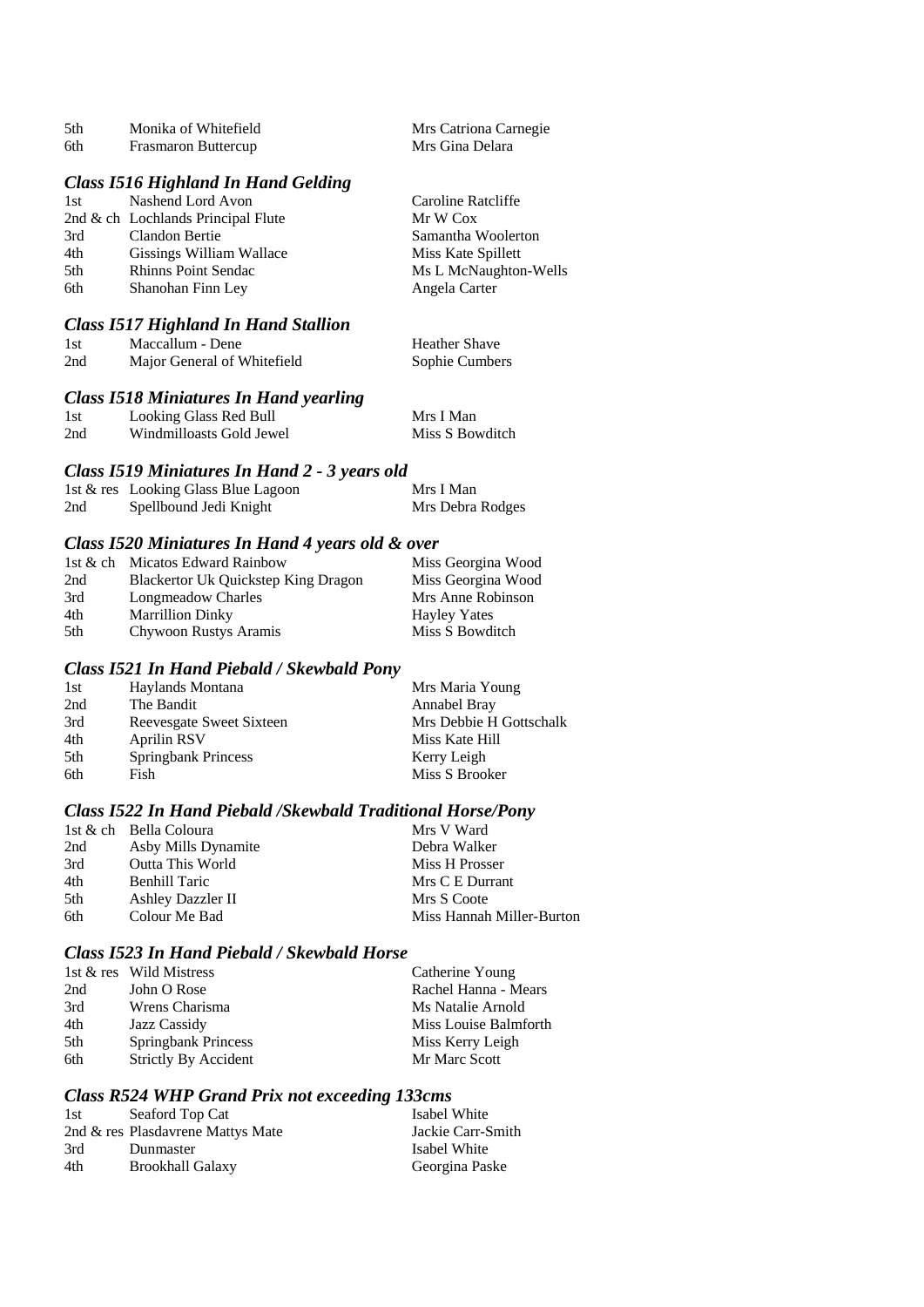| 5th | Aberarth Gold Soverign       | Jennifer Guilding |
|-----|------------------------------|-------------------|
| 6th | Larnleigh Modern Masterpiece | Mrs Lisa Marshall |
| 7th | Byley Tom Thumb              | Miss Emma Foster  |

## *Class R525 WHP Grand Prix not exceeding 143cms*

| 1st | Dykebeck Wild Nettle    | Georgina Paske        |
|-----|-------------------------|-----------------------|
| 2nd | Jessie of Danthorpe     | Grace Amos            |
| 3rd | Tomboy III              | Miss J Croft          |
| 4th | Stambrook Magnifico     | Mrs Chrissie Wheeler  |
| 5th | Painted Wizard          | <b>Tracie Foulger</b> |
| 6th | <b>Belgrave Madison</b> | Mrs Joanne Dixon      |
| 7th | Busby II                | Mrs Katy Angus        |
|     |                         |                       |

## *Class R526 WHP Grand Prix not exceeding 153cms*

|     | 1st & ch Pebbly Black Jack Jasper | Miss F Vale     |
|-----|-----------------------------------|-----------------|
| 2nd | Huntstown Larry                   | Ms Hanna Rogers |
| 3rd | Master Skippy                     | Miss K Corteen  |
| 4th | Riversdale Papago                 | Chloe Coward    |
| 5th | Tempo De La Bouverie              | Polly Mallender |
| 6th | Paddy IX                          | Mrs J Kershaw   |
| 7th | King of Gypsies                   | Georgia Hayes   |

## *Class R527 WH Grand Prix exceeding 148cms*

| 1st  | Harvest Moon     | Roy Hart                  |
|------|------------------|---------------------------|
| 2nd  | Gypsy Enterprise | Mrs Suzanne Chester       |
| 3rd  | Holly            | Mrs S Jackson             |
| 4th  | Orbitall         | Mr & Mrs J Ryder-Phillips |
| .5th | Kec Grizzo       | Mrs V Buxton              |

## *Class R528 M&M WHP Exceeding 138cms*

|      | 1st & ch Daichristu Flying High | Anna Chaplin       |
|------|---------------------------------|--------------------|
| 2nd  | Carrigs Pride                   | Miss Rachel Barker |
| 3rd  | <b>Manninard Mairtin</b>        | Miss Katie Rutter  |
| 4th  | Tregare Sir George              | Mrs J McDonnell    |
| 5th  | Drybarrows Blarny               | Miss S Ohalloran   |
| 6th  | Woody Warm Welcome              | Gill Burgan        |
| 7th  | <b>Mosstown Irish Mist</b>      | Mrs Anne Basham    |
| 8th  | Corofin King                    | Hannah Coggles     |
| 9th  | Castlestrange Jo Jo             | Georgina Armstrong |
| 10th | Cooleshall Kucyk                | Miss Leona Browne  |

## *Class R529 M&M WHP not exceeding 138cms*

| 1st  | <b>Tysgubor Owain</b>  | <b>Kate Priestley</b>    |
|------|------------------------|--------------------------|
| 2nd  | Auric Riley            | April Pearson            |
| 3rd  | <b>Wagtail Romance</b> | Mrs K Whitehead          |
| 4th  | Brilyn Spirit          | Miss L Cambell           |
| 5th  | Erfan Jacob            | Suzanne Guilding         |
| 6th  | Fencers Chairman       | Claudia Bickers          |
| 7th  | Synod Rodrigo          | Debbie Barr              |
| 8th  | Laithehill Riverdance  | Georgia Oliver           |
| 9th  | Gaoth                  | Jacqueline Wharton       |
| 10th | Yewtree Dun N Dusted   | Miss V Taheri - Sinfield |

## *Class R530 M&M WHP not exceeding 122cms*

|     | 1st & res Llanea Penphea        | Miss J Croft     |
|-----|---------------------------------|------------------|
| 2nd | Sarum Jester                    | Mrs Shelley Dyer |
| 3rd | Forlan Honey Dancer             | Mrs Helen Coy    |
| 4th | <b>Blisland Purity</b>          | Laura Croft      |
| 5th | <b>Bronllys Merlyn</b>          | Miss L Traylor   |
| 6th | <b>Helsington Goody Tiptoes</b> | Mrs K Whitehead  |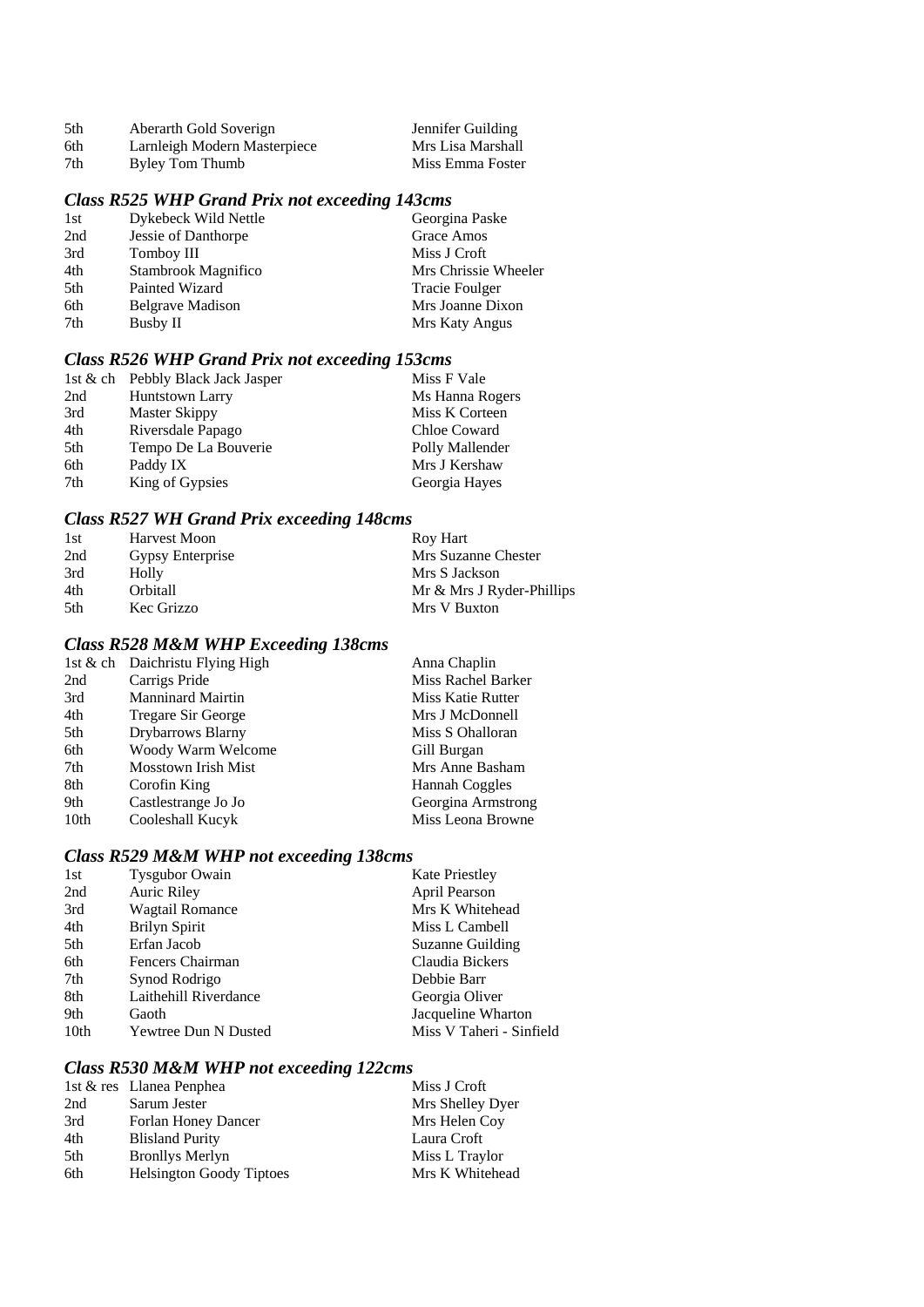| 7th  | Ikleton Shindig     |  |
|------|---------------------|--|
| 8th  | Sweetcomb Sunsalve  |  |
| 9th  | Westfirle Simpkin   |  |
| 10th | Talfryn Wild Cherry |  |

## *Class R531 M&M Nursery Stakes*

| 1st | Winneydene Sandpiper  | Miss Mandy Sizer       |
|-----|-----------------------|------------------------|
| 2nd | Shillito Goldfinger   | Mrs Tracey Bray        |
| 3rd | Caroworth Hamper      | Mrs D Barker-Runiewicz |
| 4th | Littlecourt Tiger Eye | Miss K Emsley          |
| 5th | Westfirle Simpkin     | Mrs A Pallett          |
| 6th | Locharmoss Blueberry  | Mrs A Hodgson          |
| 7th | Chetwynd Cerys        | Mrs Sally Balls        |
| 8th | Samavic Talisman      | Mrs Chrissie Wheeler   |

Jean Cartwright Miss R S Tomlinson Mrs A Pallett Jessica Suffling

## *Class R532 Novice WHP not exceeding 133cms*

| 1st  | <b>Charters Meade Sir Digby</b> | Anneliese Stonehouse |
|------|---------------------------------|----------------------|
| 2nd  | Larnleigh Modern Masterpiece    | Mrs Lisa Marshall    |
| 3rd  | Pillheath Porcha                | Jade McGarry-Bolton  |
| 4th  | Wynswood Footprint              | Eve Reading          |
| 5th  | Fayre Edward                    | Olivia Minihane      |
| 6th  | Megland Rosegold                | Miss R Bradby        |
| 7th  | <b>Master Rascal</b>            | Mrs L Harris         |
| 8th  | Just William                    | Mrs J Elliott        |
| 9th  | Littlecourt Tiger Eye           | Miss K Emsley        |
| 10th | Holme Lodge Artful Archie       | Jake Saint           |

## *Class R533 Novice WHP not exceeding 143cms*

| 1st  | North Star            | Emma Hardy               |
|------|-----------------------|--------------------------|
| 2nd  | Painted Wizard        | <b>Tracie Foulger</b>    |
| 3rd  | Grand Sam             | Mimi Swaby               |
| 4th  | Jessie of Danthorpe   | Angela Amos              |
| 5th  | <b>Scotts Grey</b>    | Miss K Morris            |
| 6th  | Green With Mojito     | Mrs K Brar               |
| 7th  | Hookey Perle of Pryce | Miss Salli Hamilton      |
| 8th  | Tomboy III            | Miss J Croft             |
| 9th  | Busby II              | Mrs Katy Angus           |
| 10th | <b>Mystic Dreamer</b> | <b>Miss Lauren Jones</b> |

## *Class R534 Novice WHP not exceeding 153cms*

| 1st & res Champagne Lad | Miss Charlie Parkin   |
|-------------------------|-----------------------|
| 2nd & ch Odysseus       | Emma Hardy            |
| <b>Pleasure Cruise</b>  | Alice Quinlan         |
| Clonbrock Champ         | Mrs Katy Angus        |
| Llanasa Seren Mai       | Mrs C Ormrod          |
| <b>Flying Alfonso</b>   | Mrs Elizabeth Denniff |
| Huntstown Larry         | Ms Hanna Rogers       |
| <b>Duntally Frodo</b>   | Alison Oliver         |
| Pippi Long Stocking     | Hannah Golombeck      |
| Chinook Capricorn       | Miss H Jackson        |
|                         |                       |

## *Class R535 Novice Working Hunter*

| 1st | Banner Farm Pride     | Mr Craig Kiddier      |
|-----|-----------------------|-----------------------|
| 2nd | Oliver Brown Iii      | Nicola Wilkes         |
| 3rd | Anique Sanenno        | Miss Celine Dewell    |
| 4th | <b>Brook House</b>    | Mrs S Naylor          |
| 5th | Bonmahon              | Cathrine Durrant      |
| 6th | Trequite              | Miss Rebecca Robinson |
| 7th | Camero Vh Dingeshof Z | Natalie French        |
| 8th | Shula                 | Miss Pauline Brownlow |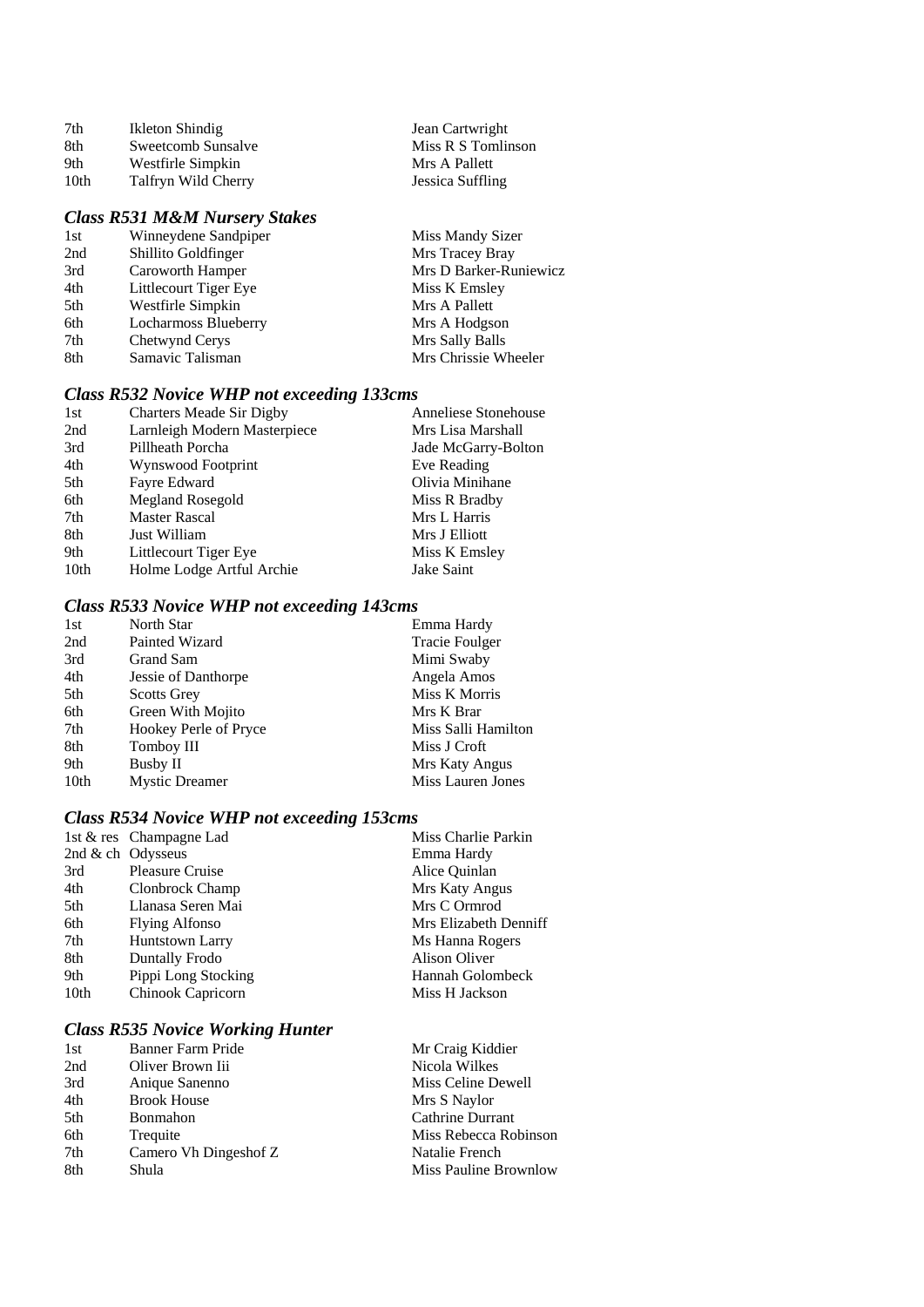## *Class R536 Best Trained Show Horse*

*Class R537 Best Trained Show Pony* 

#### *Class R538 Dressage To Music*

#### *Class R539 Clear Round Dressage*

#### *Class R540 NPS / TopSpec Dressage*

| 1st              | Duhonw Georgio          | Mrs Lindsey Bell |
|------------------|-------------------------|------------------|
| 2nd              | Lychfields Scrumpy Jack | Linzy Dickinson  |
| 3rd              | Erfan Jacob             | Suzanne Guilding |
| 4th              | Waterside Joanne        | Nicola Eminson   |
| 5th              | Babylon Gabrielled      | Imogene Aylwin   |
| 6th              | Muthwaited John Tom     | Mrs C Booth      |
| 7th              | Woody Warm Welcome      | Gill Burgan      |
| 8th              | Wefan Saskatoon         | Ms D Webb        |
| 9th              | <b>Seiont Ffrancon</b>  | Leanne Walsh     |
| 10 <sub>th</sub> | Courtfield Cream Tea    | Claire Lindsay   |

#### *Class I541 Shire Type / Clydesdale In Hand*

| 1st | Woodhouse Mr Brightside | Mr M Burks    |
|-----|-------------------------|---------------|
| 2nd | San Peur Suzi           | Theresa Fryer |
| 3rd | Westglen Jasmine        | Mr M Burks    |
| 4th | Aussie Savannah Sunrise | Sue Collins   |

#### *Class I542 Shire Gelding*

| 1st | Challenger                      | F Robinson Ltd   |
|-----|---------------------------------|------------------|
| 2nd | Stanmar Samson                  | Miss Elisabeth I |
| 3rd | <b>Aussie Moonlight Eclipse</b> | Jodie Locke      |

#### *Class I543 Shire Brood Mare*

|     | 1st & ch Metheringham Upton Matilda |
|-----|-------------------------------------|
| 2nd | Whitewater Belle                    |

#### *Class I544 Shire 2 year old*

|     | 1st & res Decoy Royal Sunrise |
|-----|-------------------------------|
| 2nd | Metheringham Upton Tulip      |
| 3rd | Kings Pollyanna               |
| 4th | <b>Birch House Maisy May</b>  |

# *Class I545 Shire Yearling*

1st Bodafon Gift Mr Stephen Leedham

#### *Class I546 Suffolk Gelding*

1st & ch Kentwell Palgale Mr Glenn Cass<br>
2nd & res Whatton Einstein Mr & Mrs Moore 2nd  $&$  res Whatton Einstein

|     | <b>Class I547 Suffolk Mare</b> |
|-----|--------------------------------|
| 1st | Auchamper April Misty Morn     |

#### *Class I548 Suffolk Yearling / 2 Year Old*

1st Pickworth Golden Poppy Mrs Andrea Hoskins

isabeth Law

Mr Geoff Robinson Ms Joanne Garwell

Mr G T Ward p Mr Geoff Robinson Mr Stephen Leedham Mrs Janet Allen

Mrs Andrea Hoskins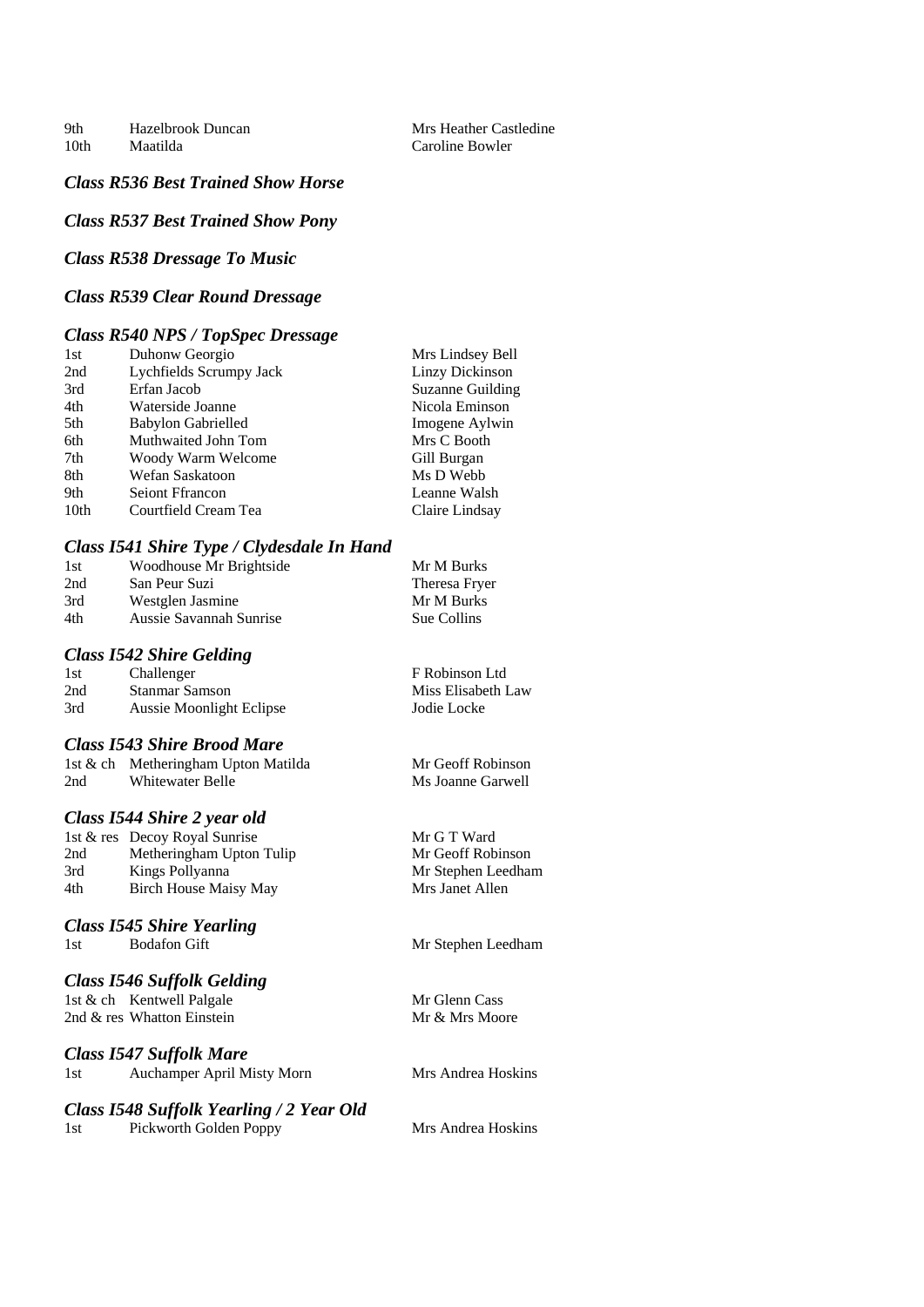#### *Class I549 Percheron Gelding*

#### *Class I550 Percheron Mare*

1st & res Willingham Etoile E Bailey & Sons

*Class I551 Percheron Yearling / 2 Year Old*  1st & ch Willingham Snowy E Bailey & Sons

#### *Class I552 American Saddlebred - Partbred In Hand*

|     | 1st & ch Uncle Buck's Girl | Lynn Herd     |
|-----|----------------------------|---------------|
| 2nd | Kumala Champagne           | Lynn Jarvis   |
| 3rd | <b>Fully Supercharged</b>  | Dorothy Hasty |

#### *Class I553 American Saddlebred Pure Bred In Hand*

*Class I554 World Breeds - Pure or Part Bred 153cms & under*  1st Excell Perfection Alex Lockhart

*Class I555 World Breeds - Pure or Part Bred - exceeding 153cms*  1st Uncle Buck's Girl Lynn Herd

#### *Class R556 5-Gaited Saddlebred*

#### *Class R557 Hunter Saddlebred - Pure or Partbred*

| 1st | Apache Sky | Sally Anne Dale |
|-----|------------|-----------------|
|     |            |                 |

*Class R558 Ridden World Breeds not exceeding 153cms* 

#### *Class R559 Ridden Morgan*

#### *Class R560 3-Gated Saddlebred*

| 1st | Kumala Champagne | Lynn Jarvis     |
|-----|------------------|-----------------|
| 2nd | Apache Sky       | Sally Anne Dale |

#### *Class R561 Ridden World Breeds exceeding 153cms*

|     | 1st & res Excell Perfection | Alex Lockhart |
|-----|-----------------------------|---------------|
| 2nd | Kumala Champagne            | Lynn Jarvis   |

#### *Class R700 Chycoose Stud / Equifest SHP not exceeding 122cms*

| 1st | All That Jazz                      | Olivia Turner   |
|-----|------------------------------------|-----------------|
| 2nd | Middleside Brandy                  | Mrs A Hodgson   |
| 3rd | Ravensroost Camilla                | Amanda Plumb    |
| 4th | Colby Starglow                     | Mrs Joanna Watt |
| 5th | Roseisle Justins Honour            | Samantha Jakes  |
| 6th | <b>Thornberrys Pearly Princess</b> | Katie Dakin     |
| 7th | Measham So Fair                    | Naomi Bettridge |
| 8th | Pine Lodge Raffles                 | Grace Amos      |
|     |                                    |                 |

## *Class R701 Chyccose Stud / Equifest SHP not exceeding 133cms*

| 1st | Daldorn Whistle Blower    | Mrs F Farquharson     |
|-----|---------------------------|-----------------------|
| 2nd | Telynau Zefferelli        | Miss Michelle Jacques |
| 3rd | Jolaikes Diamond Cluster  | Mrs Kim Taylor        |
| 4th | Burwain First Encounter   | Miss A Magnus         |
| 5th | <b>Annandale Minstrel</b> | Mrs T Carter          |
| 6th | Moluccas Moonlight Mace   | Mrs S Blythe          |
| 7th | Lowland Talisman          | Olivia Turner         |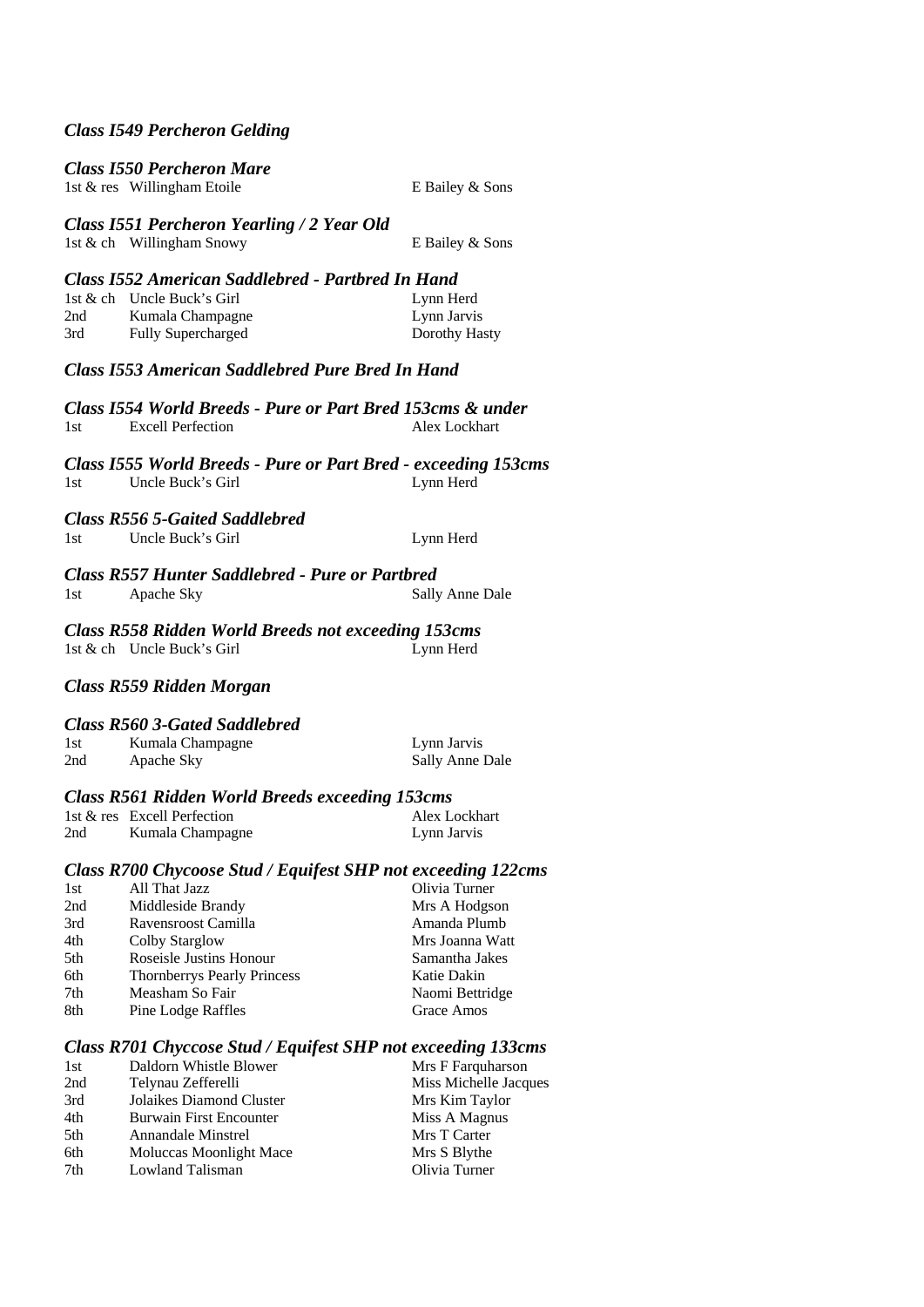| 8th | <b>Hindleap Tipsey Mouse</b> | Thomas Marshall    |
|-----|------------------------------|--------------------|
| 9th | Windbush Orlando             | Miss Mandy Clifton |

## *Class R702 Chycoose Stud / Equifest SHP not exceeding 143cms*

|     | 1st & res Courtland JP Charmer | <b>Miss Vicky Nicholls</b> |
|-----|--------------------------------|----------------------------|
| 2nd | Kily Keen Kate                 | Mrs F Farquharson          |
| 3rd | Rhosyr Elizabeth               | Mrs S J Flavell            |
| 4th | Chaseford Sparkle              | Mrs Diane Hazel            |
| 5th | <b>Belgrave Madison</b>        | Mrs Joanne Dixon           |
| 6th | Crabbswood Tomboy              | Gracie Muse                |
| 7th | Kneem Tiger Lilly              | Megan Pritchard            |
| 8th | Wynnmere Renita                | Mrs S Davidson             |
| 9th | Cappagh Crusader               | Mrs S Mcconnell            |
|     |                                |                            |

## *Class R703 Chycoose Stud / Equifest SHP not exceeding 153cms*

|      | 1st & ch Vaguely Venture      | Mrs Lindsey Hillyard  |
|------|-------------------------------|-----------------------|
| 2nd  | <b>Farrellys Charley</b>      | Mrs Christine Spencer |
| 3rd  | Coswarth Gypsy Maid           | Mrs Kim Short         |
| 4th  | Kincon Valley                 | Mrs Katrine Hirst     |
| 5th  | Killossery Joey               | Miss Rebecca Booth    |
| 6th  | <b>Ebony Star</b>             | Heidi Ponting         |
| 7th  | Mccartneys Double Time        | Mrs C Midgley         |
| 8th  | <b>Priestlands Silhouette</b> | Mrs E Curtis          |
| 9th  | Cabragh Lad                   | Mrs Sue Taylor        |
| 10th | Royal Prince of Gold          | Mrs T Tibbles         |

#### *Class R704 Optimum Cooling / Equifest LWT Hunter*

| 1st  | Mickey Finn II           | Mrs J E Scott             |
|------|--------------------------|---------------------------|
| 2nd  | Last Sunday              | Mr Martin Ledger          |
| 3rd  | Orbitall                 | Mr & Mrs J Ryder-Phillips |
| 4th  | Tudor Minstral           | Jenna Tyldesley           |
| 5th  | Comex-Van-Overis         | Miss Natallie Mitham      |
| 6th  | Sonnador                 | Miss Sarah Holton         |
| 7th  | Valentino                | Miss Jade Brewster        |
| 8th  | Pickerings Lets Go Party | Miss Karen Prince         |
| 9th  | <b>Blues Proposal</b>    | Mrs Heather Mccloy        |
| 10th | Nobelle Clover           | Miss K Hayward            |
|      |                          |                           |

## *Class R705 Optimum Cooling / Equifest MWT Hunter*

| 1st & res Wonder |                       | <b>Lyndsey Pointon</b> |
|------------------|-----------------------|------------------------|
| 2nd              | Spymaster             | Mrs Lisette Taylor     |
| 3rd              | Ducal Royal Emblem    | Miss Hilary J Green    |
| 4th              | Moonbeam III          | April Pearson          |
| 5th              | Max Magna             | Mrs J E Scott          |
| 6th              | Mister Big Z          | Miss Juliette Horwood  |
| 7th              | Classic Caldini       | Miss L Campion         |
| 8th              | Ishah                 | Katherine Ellis        |
| 9th              | Melford George        | Louise Allen           |
| 10th             | <b>Evening Spirit</b> | Mr S Sharples          |

## *Class R706 Optimum Cooling / Equifest HWT Hunter*

|     | 1st & ch Crosstown Clovers King | Mrs Paulette Cooper |
|-----|---------------------------------|---------------------|
| 2nd | Punchestown II                  | Mrs C Evans         |
| 3rd | <b>Guiding Light</b>            | Mrs Val Henshaw     |
| 4th | Last Light                      | Miss Emma A Croft   |
| 5th | <b>Imperial Red</b>             | Janet Piper         |
| 6th | Hercules                        | Mrs K Woodall       |
| 7th | Zaragoza                        | Karen Whittle       |
| 8th | Maesmynach Hustler              | Ms S Seager         |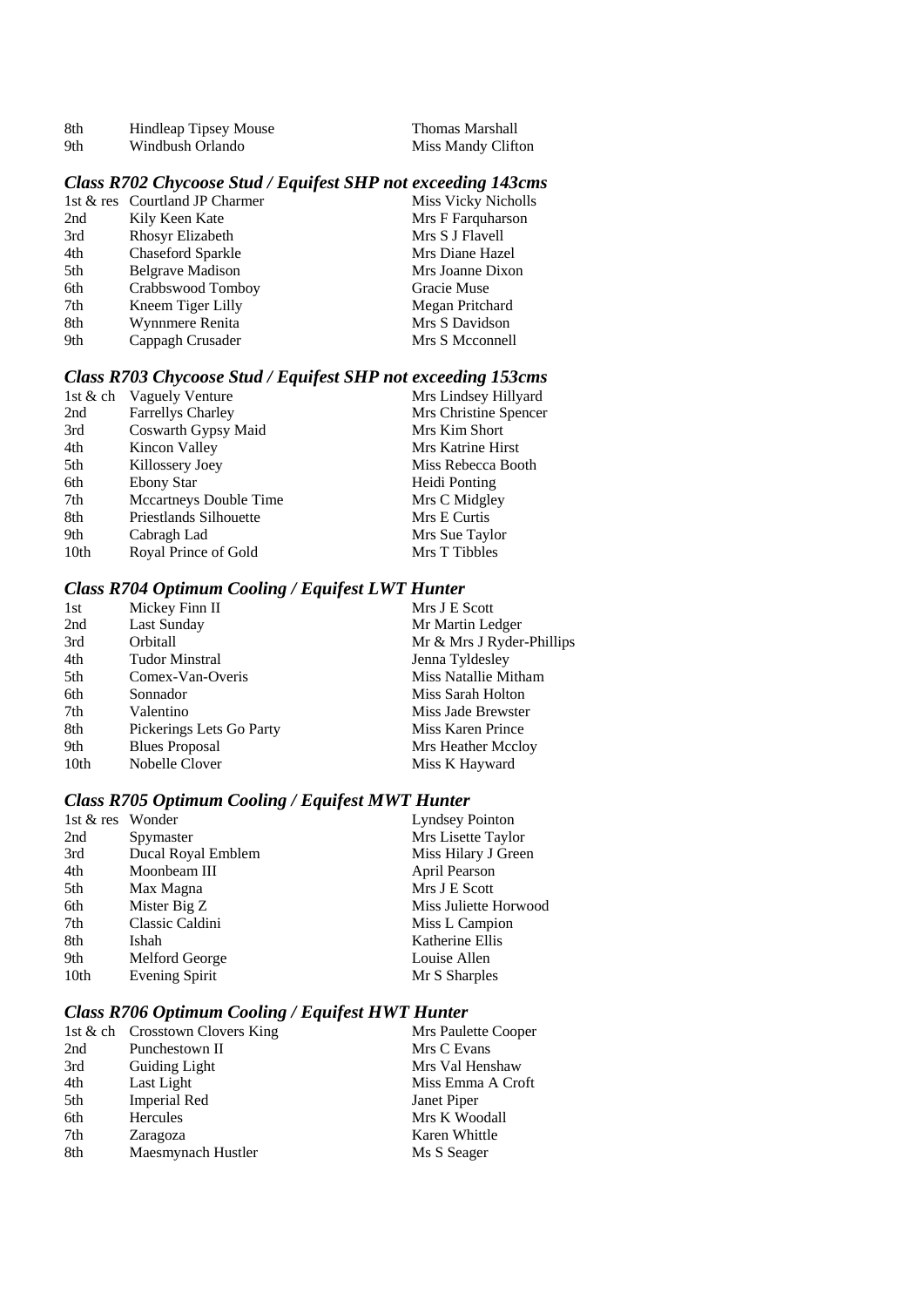## *Class R707 Hood Show Team / Equifest MaxiCobs*

| <b>Hot Property</b>              | <b>Rhys Harper</b>     |
|----------------------------------|------------------------|
| <b>Ballystree Quality Street</b> | Lady Caroline Tyrrell  |
| <b>Benetton</b>                  | <b>Avril Bartolomy</b> |
| Wulfstan Silver Clover           | Miss Phaedra Towler    |
| Telemann                         | Mrs Lisha Leeman       |
| Cobsons Choice                   | Mrs Nikki Reeder       |
| Boyland Matilda                  | Ms Anne Burton         |
| Derby Park Sean                  | Mrs Gill Jackman       |
| Letterlough Samson               | Mrs Laura Glendining   |
| Centaurus                        | Michelle Cooper        |
|                                  |                        |

## *Class R708 Miss Jo Brew / Equifest Small Hunter*

| 1st | Unlimited               | Mrs J Hopkins                  |
|-----|-------------------------|--------------------------------|
| 2nd | Clover Hill Diamond Lad | Mrs Paulette Cooper            |
| 3rd | <b>Moss Town Marz</b>   | Victoria Littlewood            |
| 4th | Clifton Graffiti        | Steph Ryder-Bayes              |
| 5th | Escada                  | <b>Charlotte Dacre-Genders</b> |
| 6th | Bellarusque of Daniel   | Miss Jemma Mendoza             |
| 7th | Gardengoch Roddy        | <b>Emily Huitt</b>             |
| 8th | Pendancer Bilbo Baggins | Miss Hayley Dolby              |
| 9th | Pippi Long Stocking     | Miss Hannah Golombeck          |

## *Class R709 Mrs C Scott / Equifest Small Hacks*

|     | 1st & res Wesswood Caste a Spell | Mrs V Windsor-Phillips |
|-----|----------------------------------|------------------------|
| 2nd | Daldorn Legacy                   | Mrs J Carter           |
| 3rd | Kookaburra                       | Lucinda Haines         |
| 4th | Holltess Victoria Falls          | Miss S Burrows         |
| 5th | City Light                       | Miss A Hunter          |

## *Class R710 Mrs C Scott / Equifest Large Hacks*

|     | 1st & ch Time Out    | Miss Kirstie Harris            |
|-----|----------------------|--------------------------------|
| 2nd | Royal Doulton II     | Paula Robinson                 |
| 3rd | Speaker of the House | Mrs Bonnie Burgess-Biggerstaff |
| 4th | Honey Gilider        | Miss J Farrell                 |
| 5th | Weltsieger           | Miss Emma Hollingworth         |
| 6th | Whistle up the Wind  | Miss Abigail Kelmanson         |
| 7th | Bee J Gee            | Nadia Catterwell               |
| 8th | Devil or Angel       | Miss Jo Brew                   |
|     |                      |                                |

## *Class R711 Equimax/Equifest Ridden Welsh A*

| 1st | <b>Tryfel Arrow</b>       | Hope Fisher            |
|-----|---------------------------|------------------------|
| 2nd | Nantfforchog Blue Romance | Miss Natalie Middlemas |
| 3rd | Deri Latisha 142621       | Mrs J Edmead           |
| 4th | Ronswood Snap Dragon      | Mrs S Sulsh            |
| 5th | Homeshill Finch           | Mrs J Burton           |
| 6th |                           |                        |
| 7th | Marshan Spray             | Mrs R Runnacles        |
| 8th | Wrenlea Ladies Man        | Mrs S Stacey           |

#### *Class R712 Equimax / Equifest Ridden Welsh Section B*

| 1st | Bannut Timpani            | Mrs Kati Choynowski |
|-----|---------------------------|---------------------|
| 2nd | Newcott Music Boy         | Mrs Helen Evans     |
| 3rd | Rhydspence Roseanne       | <b>Tracey Neal</b>  |
| 4th | Locks Bit Purple Cloud    | Jolie Darton        |
| 5th | Linksbury Charming        | Mrs Kate Howarth    |
| 6th | <b>Glenlichd Fairgame</b> | Miss Sarah Seaman   |
| 7th | Llanarth Grenade          | Christine Hillman   |
| 8th | Southwark Penn Dragon     | Mrs J Burton        |
| 9th | Newcott Mikado            | Mrs Heather Holt    |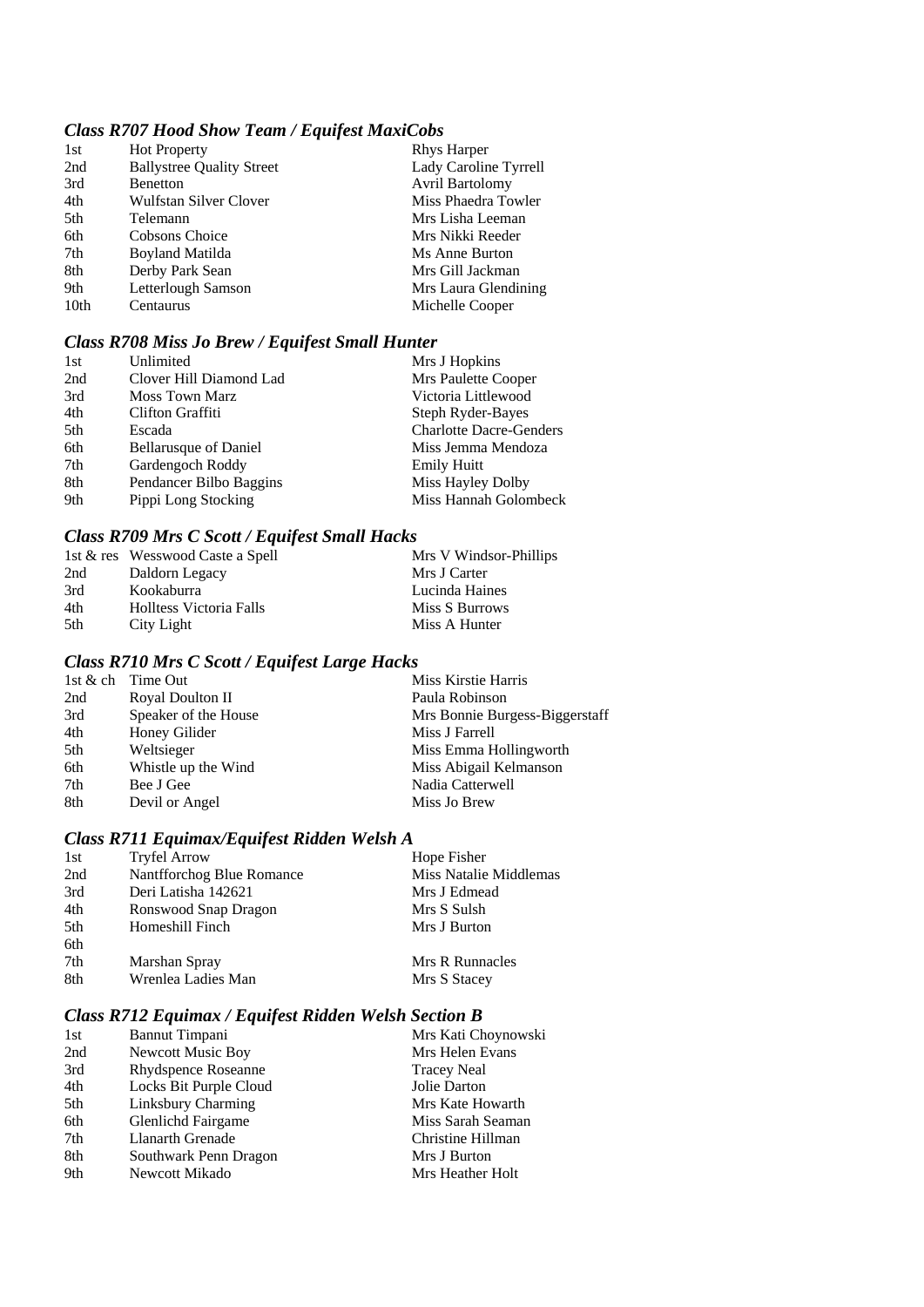10th Priestwood Burlinton Bertie Mrs Chrissie Wheeler

## *Class R713 Equimax/Equifest Ridden Dartmoor/Exmoor/Shetland*

| 1st  | Moortown Honeyman        | Maria Vaughan        |
|------|--------------------------|----------------------|
| 2nd  | <b>Eddra Chillies</b>    | Miss C M Phillips    |
| 3rd  | Vean Night Owl           | Elaine Arnold        |
| 4th  | <b>Torgur Morgan</b>     | <b>Tamzlin Smith</b> |
| 5th  | Gaoth                    | Jacqueline Wharton   |
| 6th  | Walkmill Ross            | Debbie Barr          |
| 7th  | Elsinore Alan Partridge  | Mrs S Wooderson      |
| 8th  | Moortown Hamish          | Philippa Horton      |
| 9th  | Frithesden Alberti Bass  | Miss E Bryant        |
| 10th | <b>Broadspring Tango</b> | Miss M Halsall       |

## *Class R714 Equimax/Equifest Ridden Welsh C*

| 1st              | Sauvey Golden Condor      | Debbie Barr            |
|------------------|---------------------------|------------------------|
| 2nd              | Popsters Debutante        | Miss C Chubb           |
| 3rd              | Dabernon Boyce            | Mikileigh Batchelor    |
| 4th              | Tawelfan Red Robin        | Miss Katie Goulding    |
| 5th              | DAbernon Diva             | Mr T Hall              |
| 6th              | Larnleighs Diablo         | Miss S Howard          |
| 7th              | <b>Cyntaf Supercharge</b> | Miss Felicity Whiteley |
| 8th              | <b>Blue Haven Cadet</b>   | Miss T Farrow          |
| 9th              | Caebryn Azra              | Mr John Elliott        |
| 10 <sub>th</sub> | Popsters Ricochet         | Mrs L Wilkinson        |

## *Class R715 Equimax/Equifest Ridden Welsh D*

|      | 1st & res Ffoslas The Fox        | Hannah Murray      |
|------|----------------------------------|--------------------|
| 2nd  | Harradene Golden Nuggrt          | Miss J Felton      |
| 3rd  | Hollyfields Lord Gwynfor         | Caroline Turner    |
| 4th  | Jebeth Captain Sensible          | Mrs K Gibson       |
| 5th  | Pentrefelin Sorrento             | Lewene Ennett      |
| 6th  | Daichristu Flying High           | Anna Chaplin       |
| 7th  | Dearne Valley Odin               | Miss Gemma Hawes   |
| 8th  | Brynfa Queen Bee                 | Mrs Amanda Thomas  |
| 9th  | <b>Yswain Ameranthus</b>         | Mrs Claire Kitchen |
| 10th | <b>Brynithon Lord Chancellor</b> | Mrs Alyson Cole    |

## *Class R716 Equimax/Equifest Ridden Connemara*

| 1st & ch | Shalamar Thunderstorm  | Jacqui Bentley      |
|----------|------------------------|---------------------|
| 2nd      | Chilham Aquarius       | Miss L Campion      |
| 3rd      | Millfields Sonnet      | Miss Collette Green |
| 4th      | Drumacre Prince Albert | Mr Robin Avery      |
| 5th      | Aimbry Dragoon         | Mrs E Haigh         |
| 6th      | <b>Frosty Cove</b>     | Hannah Wyslych      |
| 7th      | Kippure Viking         | Mrs J Etheridge     |
| 8th      | Linsfort Silver        | Mrs Michelle Breach |
| 9th      | Kippure Thunder        | Melissa McEwing     |

## *Class R717 Equimax / Equifest Ridden New Forest*

| 1st | Royal Oak Youngman        | Mrs J Walker    |
|-----|---------------------------|-----------------|
| 2nd | Haylands Masai Mara       | Mrs Maria Young |
| 3rd | Buttslawn Charisma        | <b>Jo Smyth</b> |
| 4th | Moortown Juno             | Miss Amy Taylor |
| 5th | Willow Tia Maria          | Mrs J Burton    |
| 6th | <b>Brock Captain Jack</b> | Kirstie Wright  |

## *Class R718 Equimax/Equifest Ridden Highland*

| 1st | Moss-Side McLaren    | Mr D Bright |
|-----|----------------------|-------------|
| 2nd | Oscar of Edinglassie | Debbie Barr |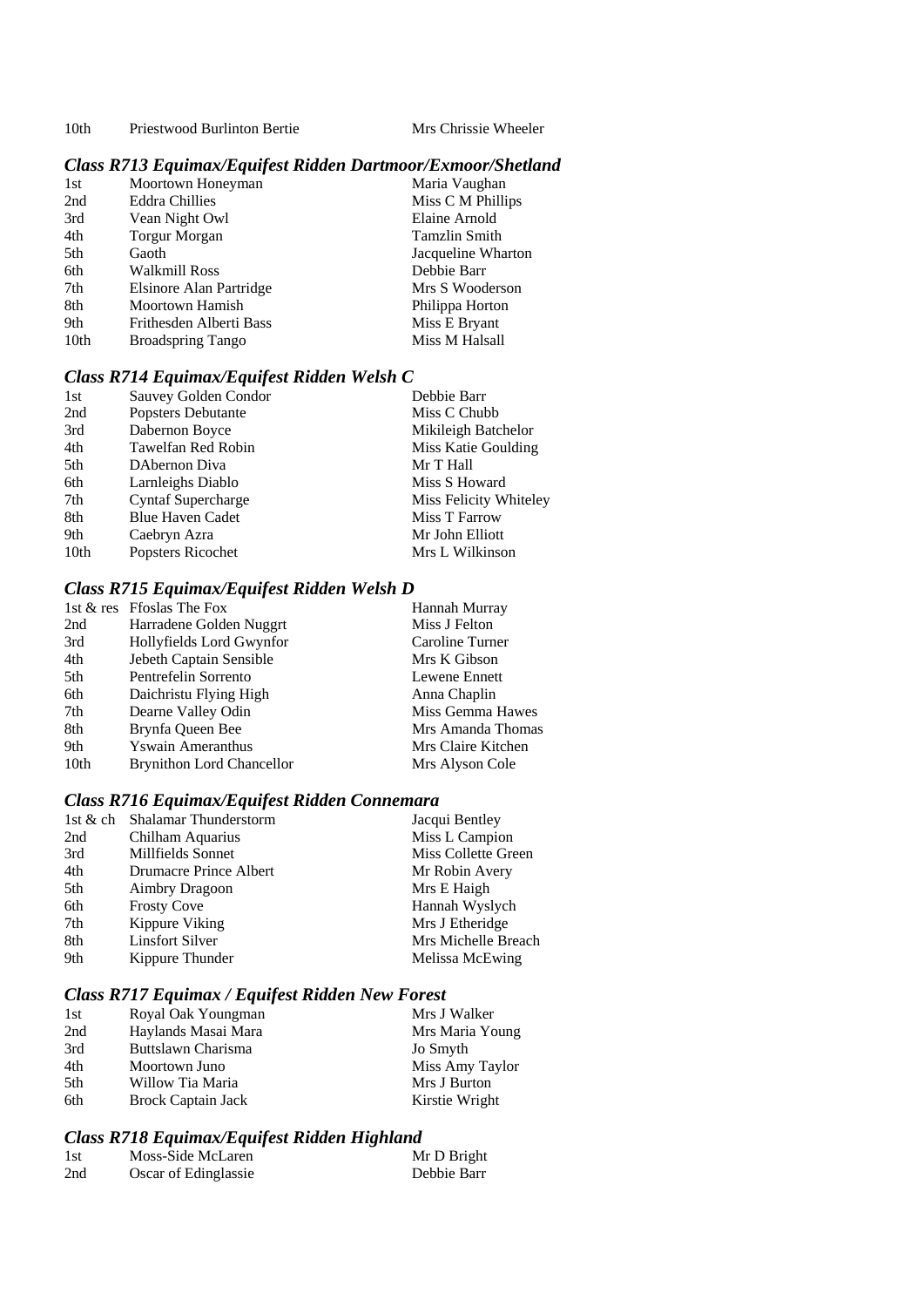| 3rd              | Oatcake of Whitefield       | Mrs Jill Cousens       |
|------------------|-----------------------------|------------------------|
| 4th              | Nashend Lord Avon           | Caroline Ratcliffe     |
| 5th              | Maccallum - Dene            | <b>Heather Shave</b>   |
| 6th              | Lottie of Combebank         | Miss A Hunter          |
| 7th              | Rory of Alltnacailleach     | <b>Holly Donaldson</b> |
| 8th              | Major General of Whitefield | Sophie Cumbers         |
| 9th              | Fernilea of Talisker        | Mrs Lynne Parkinson    |
| 10 <sub>th</sub> | <b>Strathmore Robin</b>     | Miss Kim Fairhurst     |

## *Class R719 Equimax/Equifest Ridden Dales / Fell*

| 1st              | Kilmannan Robert The Bruce | Mr W. R. Ireland          |
|------------------|----------------------------|---------------------------|
| 2nd              | Murthwaite Oliver          | Miss Lucinda Stockley     |
| 3rd              | Waverhead Copper           | Miss Laura Barsoum        |
| 4th              | Greenholme Warbler         | Mrs Claire Wigley         |
| 5th              | Nipna Damask Rose          | Mrs J Pennell             |
| 6th              | <b>Townend Revel</b>       | Dr Cher Cartwright        |
| 7th              | <b>Townend Moonshadow</b>  | Miss Hannah Miller-Burton |
| 8th              | Lunesdale Knight Music     | Alison Flavell            |
| 9th              | Waterside Joanne           | Nicola Eminson            |
| 10 <sub>th</sub> | Killington Jack Flash      | Miss Beverley Neal        |

## *Class R720 Yorkshire Supporters / Equifest Ridden Part Bred not exceeding 148cms*

| Rotherwood Mr Pepys            | Mr L Conway                  |
|--------------------------------|------------------------------|
| <b>Rhoden Master Frederick</b> | <b>Emmaline Martin</b>       |
| Courtland JP Charmer           | Miss Vicky Nicholls          |
| <b>Cosley Sweet Sensation</b>  | Diane Mulhern                |
| <b>Falconhurst Repertoire</b>  | Mr Gary Lawless & Miss D Lee |
| <b>Brookwater Tomboy</b>       | Yana Jackman                 |
| Kalusta Dolly Daydream         | Mrs Lacey Higgs              |
| Chytodden Romance              | Miss Emma Milner             |
| Nook May Star                  | Ms S A Dale                  |
| <b>Fenwick Jazz Dancer</b>     | Janet Baldwin                |
|                                |                              |

## *Class R721 Yorkshire Supporters / Equifest Ridden Part Bred exceeding 148cms*

| 1st              | Kookaburra             | Lucinda Haines         |
|------------------|------------------------|------------------------|
| 2nd              | Wesswood Caste a Spell | Mrs V Windsor-Phillips |
| 3rd              | <b>Magnums Bestiny</b> | Mr M Jennings          |
| 4th              | Chycoose Troubadour    | Miss K Pitt            |
| 5th              | <b>High Fidelity</b>   | Mr J Grace             |
| 6th              | Paddock Lightning      | Mrs S Carter           |
| 7th              | <b>Wyld Amethyst</b>   | Miss Danielle Crookes  |
| 8th              | Dovevale Quick Step    | Miss Charlotte Wright  |
| 9th              | Maraday Marksman       | Miss Hayley Mather     |
| 10 <sub>th</sub> | Willow Canberra        | Miss Zoe Stanway       |

## *Class R722 Yorkshire Supporters Equifest Ridden Part Bred / Anglo Arabs*

|     | 1st & ch Nook Scool For Scandal | Mrs V Windsor-Phillips   |
|-----|---------------------------------|--------------------------|
| 2nd | Roseberry Spiderman             | Anna Martin              |
| 3rd | Holltess Victoria Falls         | Miss S Burrows           |
| 4th | <b>Wolvers Story Teller</b>     | Mrs J Streeter           |
| 5th | Applaud                         | Miss K Pitt              |
| 6th | Chaseford Sparkle               | Jessica Hazel            |
| 7th | Marshbrook Lady Arabella        | Georgina Veale           |
| 8th | <b>Mystic Dreamer</b>           | <b>Miss Lauren Jones</b> |
|     |                                 |                          |

## *Class R723 Nupafeed / Equifest Small Riding Horse*

| 1st | Mathemadam High Spirit          | Ms Beverley Moore   |
|-----|---------------------------------|---------------------|
| 2nd | <b>Ballentine</b>               | Mrs Linda Saunters  |
| 3rd | <b>Travelling Little Sister</b> | Miss Kirstie Harris |
| 4th | Litton Satelite                 | Sarah Sharp         |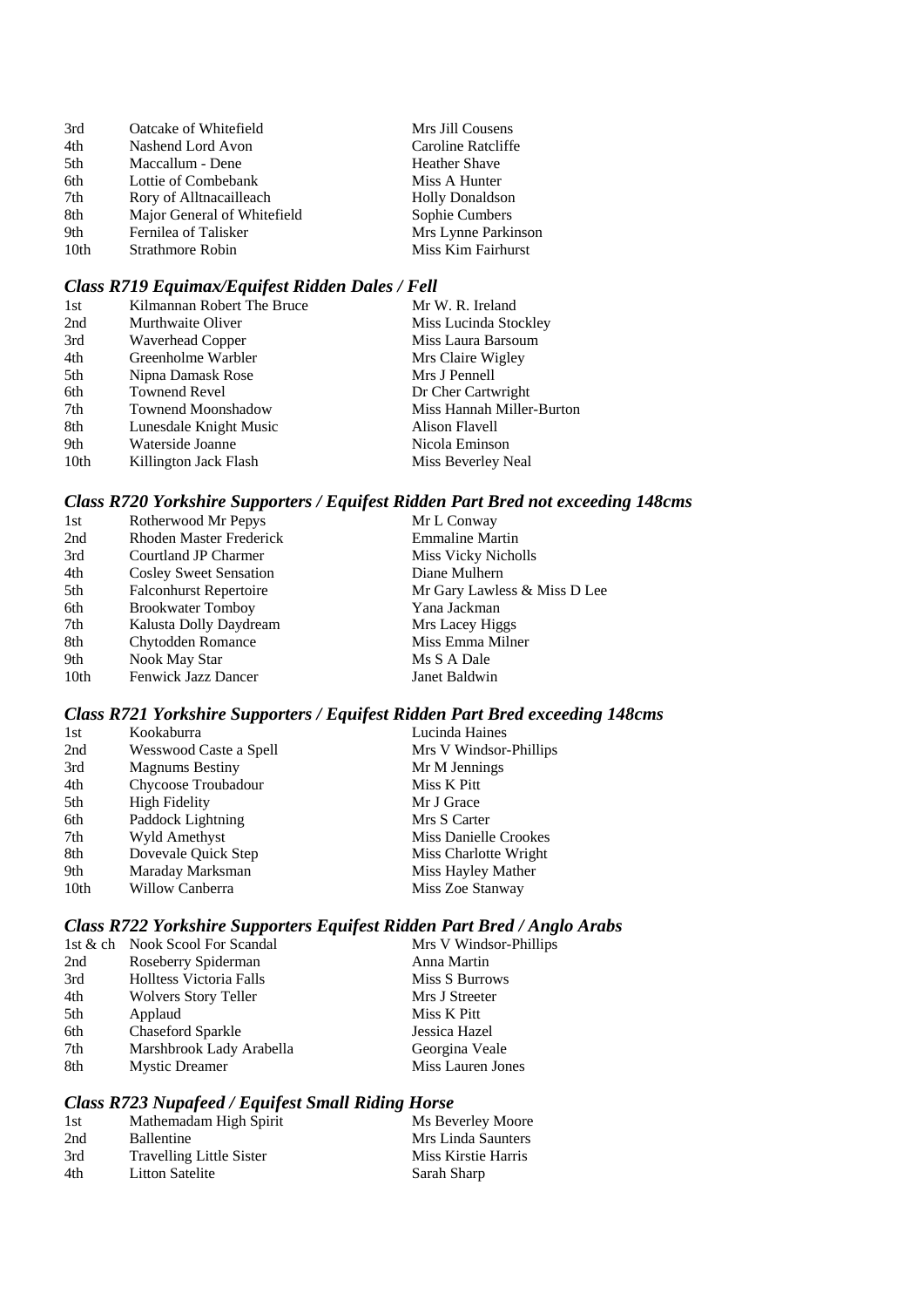| 5th  | Pebbly Editor               | Emma Jones           |
|------|-----------------------------|----------------------|
| 6th  | Prophets Pennant            | Miss Emma-Jane Nolan |
| 7th  | <i><b>Ouocosidor</b></i>    | Mrs J Carter         |
| 8th  | <b>Wolvers Story Teller</b> | Mrs J Streeter       |
| 9th  | Paddock Lightning           | Mrs S Carter         |
| 10th | Lara Crofter                | Miss Louise Tooley   |

## *Class R724 Nupafeed/ Equifest Large Riding Horse*

|                  | 1st & ch Coswarth Legacy       | Nicola Wilkes          |
|------------------|--------------------------------|------------------------|
|                  | 2nd & res Concerto II          | Miss Lindsay McCulloch |
| 3rd              | Applaud                        | Miss K Pitt            |
| 4th              | <b>Tudor Minstral</b>          | Jenna Tyldesley        |
| 5th              | Perfectly Puzzled              | Lady K Fearn           |
| 6th              | <b>Classictop Sweet Enough</b> | Mr J Grace             |
| 7th              | Loranta                        | Miss Laura Wood        |
| 8th              | Valentino                      | Miss Jade Brewster     |
| 9th              | Jendali Prince                 | Miss A Shaw            |
| 10 <sub>th</sub> | Kilindini                      | Mrs Catherine Jones    |

## *Class R725 Nupafeed Equifest Amateur Riding Club Riding Horse*

| -1st | Diamond Cavalier Royale     | Stephanie Hill |
|------|-----------------------------|----------------|
| 2nd  | Jendali Prince              | Miss A Shaw    |
| 3rd  | Suttonwoods Blue Reflection | Sarah Sharp    |

## *Class R726 BSPA/Equifest Pie/Skewbald Native Pony not exceeding 143cms*

|      | 1st & res No More Mr Nice Guy | Miss Lucinda Stockley    |
|------|-------------------------------|--------------------------|
| 2nd  | Watercolour King              | <b>Tracie Foulger</b>    |
| 3rd  | <b>Shantiane Humbug</b>       | Martin Surman            |
| 4th  | Denver of Long Syke           | Mrs Wendy Hewitt         |
| 5th  | The Real Chinook              | Mrs N Stanier            |
| 6th  | Delfyw Caradog                | Mr Martin Pickford       |
| 7th  | Fabio                         | Sarah Ratcliffe          |
| 8th  | Call The Shots                | <b>Charlotte Bunting</b> |
| 9th  | Jimmy V                       | Mrs Jo Bonnar            |
| 10th | Marshwarrior                  | Chelsea Richardson       |

## *Class R727 BSPA / Equifest Piebald / Skewbald Native Pony not exceeding 153cms*

| 1st  | Manny               | Mrs Karen Faith             |
|------|---------------------|-----------------------------|
| 2nd  | Cassiys             | Mr Robin Avery              |
| 3rd  | Stardust II         | Mr Martin Pickford          |
| 4th  | Master Willaby      | Alexandra Hinchly           |
| 5th  | Mr Nigel            | Mrs H R Townshend-Ward      |
| 6th  | Asby Mills Dynamite | Debra Walker                |
| 7th  | <b>Trousers</b>     | Mrs Debbie H Gottschalk     |
| 8th  | Kitty Kat           | Mrs Nicola Bond             |
| 9th  | <b>Romany Quest</b> | David Sanderson             |
| 10th | <b>Warrior King</b> | Ms M Findlay & Ms L Elliott |

## *Class R728 BSPA / Equifest Pie/Skewbald Non-Native Pony*

| Caris Lhee Showdown      | Mr P Cook         |
|--------------------------|-------------------|
| <b>Whiterock Versace</b> | Miss V Eggleston  |
| Southhill Farm Chipmonk  | Mrs & Mrs Airey   |
| Mccartneys Double Time   | Mrs C Midgley     |
| Mays Surprise            | Ms Victoria Heath |
| Doylan Precious Gift     | Dr Sophie Hall    |
| Merrylegs                | Miss P Mallender  |
| Kas Aleesha              | Amy Richards      |
| <b>Indian Princess</b>   | Olivia Phillips   |
| <b>Baliter Query</b>     | Yasmin Hart       |
|                          |                   |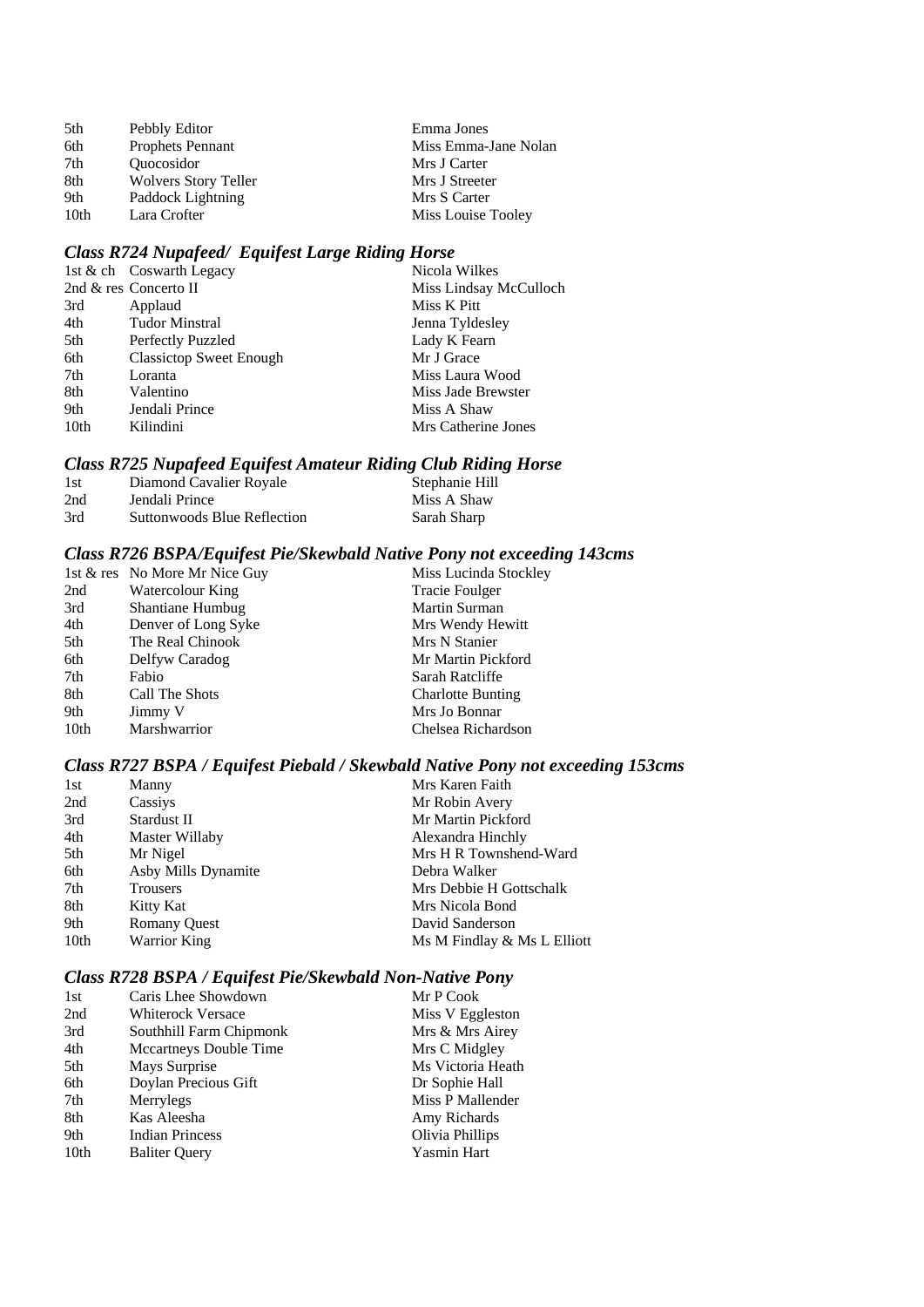#### *Class R729 BSPA / Equifest Pie/Skewbald Non-Native Horse*

| 1st              | Sopretty                    | Mr James Munro          |
|------------------|-----------------------------|-------------------------|
| 2nd              | Crosby                      | Mr P Cook               |
| 3rd              | Galwegian Artist            | Mrs A Sayer             |
| 4th              | Perfectly Puzzled           | Lady K Fearn            |
| 5th              | <b>Brooksreef Sensation</b> | Claire Hardstone        |
| 6th              | <b>Nemesis</b>              | Mrs J Zampi             |
| 7th              | Daized N Amused             | Mr Robin Avery          |
| 8th              | <b>Blend The Rules</b>      | Miss Rebekah Belcher    |
| 9th              | Kellys Dream                | Mrs L Miller            |
| 10 <sub>th</sub> | Otis                        | <b>Charlotte Mooney</b> |
|                  |                             |                         |

#### *Class R730 BSPA / Equifest Pie/Skewbald Traditional / Native Horse*

| -1st | Dene Holly          | Mr James Munro      |
|------|---------------------|---------------------|
| 2nd  | Rocky               | Mrs Pauline Pape    |
| 3rd  | Ranchella Gold Dust | Miss Sandra Samuels |
| 4th  | Sans Peur Suzi      | Mrs Theresa Fryer   |

## *Class R731 BSPA / Equifest Piebald / Skewbald Cob / Cob Type*

| 1st & ch         | Janus                | Mrs Lisha Leeman        |
|------------------|----------------------|-------------------------|
| 2nd              | Killbally Ladies Man | Joanne Claxton          |
| 3rd              | Cheap As Chips       | Mr Robin Avery          |
| 4th              | <b>Broadband</b>     | Jane Donald             |
| 5th              | Benetton             | Avril Bartolomy         |
| 6th              | Costello             | Mrs Anna Robinson       |
| 7th              | Jagger               | Mrs C Webb              |
| 8th              | Stilton              | Miss Rebecca Williamson |
| 9th              | Shantaine Soloman    | Mrs Clare Felce         |
| 10 <sub>th</sub> | Ozzie                | Mrs N Travers           |

## *Class R732 Choynowski Family / Equifest Welsh A First Ridden*

| 1st & ch Costone Cayti   | Mrs S Blythe        |
|--------------------------|---------------------|
| Willowdown Free Spirit   | Ellie Jones         |
| LLanfrechfa Sweetheart   | Mrs K J Garrett     |
| Kimcote Charmer          | Lucy Bednall        |
| Penual James             | Mr I Palethorpe     |
| Shilbrook Mr Holly       | Mrs T Carter        |
| <b>Brynseion Leontes</b> | Mr C Sykes          |
| Dukeshill Icon           | Mrs Karen Robertson |
| Floreat Kir Royale       | Mrs S Pikett        |
| Kastanjehof Hurricane    | Mr Andrew Lines     |
|                          |                     |

## *Class R733 Choynowski Family / Equifest Welsh B First Ridden*

| <b>Cadlanvalley Cascade</b> | <b>Oliver Daines</b> |
|-----------------------------|----------------------|
| Telynau Glesni              | Mrs S Davidson       |
| Brynoffa Monaco             | Mrs J Ward           |
| Laithehill Othello          | <b>Emily Barker</b>  |
| Jon Pete Mr Cool            | Amelia Hemingway     |
| Littlecourt Tiger Eye       | Miss K Emsley        |
| Shillito Goldfinger         | Mrs Tracey Bray      |
| Hoekhorst Santana II        | Mr I Palethorpe      |
| Jula Royal Challenger       | Georgina Cooke       |
|                             |                      |

## *Class R734 Choynowski Family / Equifest Small Breeds First Ridden*

| 1st | <b>Bradford Legacy</b>       | Amanda Plumb         |
|-----|------------------------------|----------------------|
|     | 2nd $\&$ res Pumphill Banter | Mr Andrew Lines      |
| 3rd | Hackamore Hot Toddy          | Freya Cade           |
| 4th | Waulkmill Swift              | Mrs Michelle Breach  |
| 5th | Westown Skylark              | Sarah Weston         |
| 6th | Littlebeechen Raggie Maggie  | Miss Rebecca Bradley |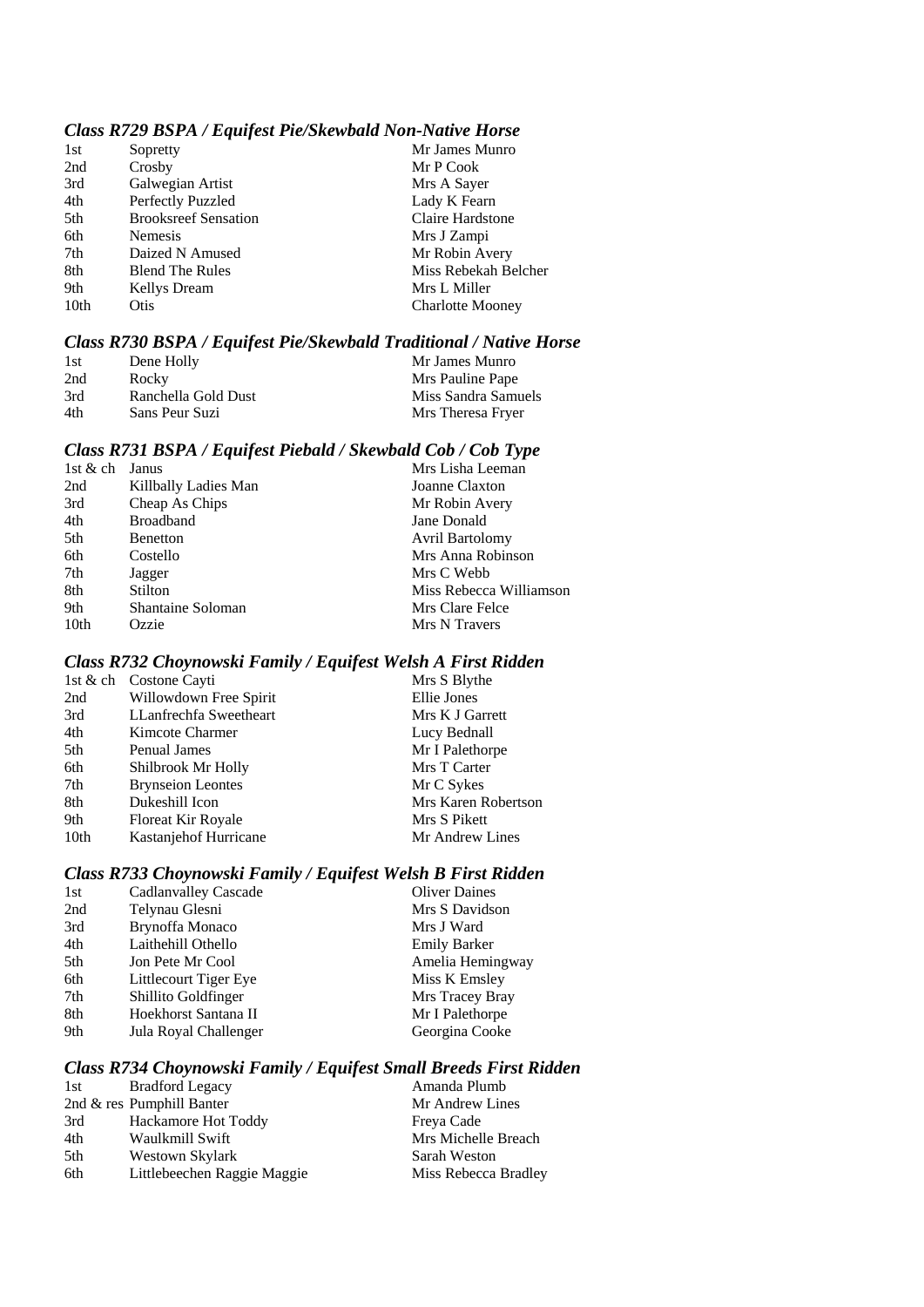| 7th  | Coppice Beltane     | Mrs Rebecca Spink |
|------|---------------------|-------------------|
| 8th  | Wilby Valiant       | Mrs J Etheridge   |
| 9th  | Rushfield Monarch   | Mrs Helen Annall  |
| 10th | Newoak Story Teller | Miss Mia Biggs    |

## *Class R735 The Colne Stud / Equifest Welsh A Lead Rein - Mare*

| 1st | Nantdywyll Caramel          | Miss Natasha Archer   |
|-----|-----------------------------|-----------------------|
|     | 2nd & ch Oldacares Lilli    | Miss V Fenton         |
| 3rd | Abbey Bells Queen Adelaide  | Mrs Justine Macgregor |
| 4th | <b>Gartconnel Sensation</b> | E Gregory             |
| 5th | Thistledown Chloe           | Mr R Smithers         |
| 6th | Tyrcoeds Over The Moon      | Mrs S Herring         |
| 7th | Wrentnall Lullaby           | Keeley Mcclarence     |
| 8th | Minstreley Poppin           | Mrs D Grimshaw        |
| 9th | Swinford Rian               | Taroni Banton         |

## *Class R736 The Colne Stud / Equifest Welsh A Lead Rein - Gelding*

| 1st              | Rookery Jumble           | <b>Sharon White</b>     |
|------------------|--------------------------|-------------------------|
| 2nd              | Waitwith Willowherb      | Mrs Gail Wynne-Rogerson |
| 3rd              | Khyber Iliad             | Team Harmony            |
| 4th              | Thistledown Jessie James | Ms Maxine Cooper        |
| 5th              | Norton Mayfly            | Mrs S Graham            |
| 6th              | Heniarth Kookaburra      | Mrs E Morris            |
| 7th              | Cwm - Meudwy Sionc       | Mrs Terie Swaine        |
| 8th              | Dyfed Picallo            | Mrs E Oconnor           |
| 9th              | <b>CWM Star Image</b>    | Abigail Pinder          |
| 10 <sub>th</sub> | Cromagtir Culann         | Mrs Rebeca Harrison     |
|                  |                          |                         |

## *Class R737 The Colne Stud / Equifest Small Breeds Lead Rein*

|     | 1st & res Dunnabridge Woodcock | Miss Janice Parker |
|-----|--------------------------------|--------------------|
| 2nd | Hollydell Mario                | Miss Angela Reeves |
| 3rd | Fox Leat Warrior               | Ruby Venni         |
| 4th | <b>Treworgan Statesman</b>     | Mrs Kerry Bates    |
| 5th | Frithesden Flint               | Mrs Helen Evans    |
| 6th | <b>Eclipse Debute</b>          | Miss L Charsley    |
| 7th | <b>Monarchill Cercean</b>      | Miss A Hallam      |
| 8th | Mactarn Peter Pan              | Mrs J Parker       |
| 9th | Dryknowl Colcannon             | Nikki Varney       |
|     |                                |                    |

## *Class R738 Equifest WHP not exceeding 133cms*

|     | 1st & ch CJs Tonto              | Mrs Helen Coy     |
|-----|---------------------------------|-------------------|
| 2nd | Plasdavrene Mattys Mate         | Jackie Carr-Smith |
| 3rd | Larnleigh Modern Masterpiece    | Mrs Lisa Marshall |
| 4th | Vanilla Sky                     | Mrs Anna Fraser   |
| 5th | Lismear Toffee Crisp            | Evita Gonzalez    |
| 6th | <b>Helsington Goody Tiptoes</b> | Mrs K Whitehead   |
| 7th | Southwark Penn Dragon           | Mrs J Burton      |
| 8th | Byley Tom Thumb                 | Miss Emma Foster  |

## *Class R739 Equifest WHP not exceeding 143cms*

| 1st              | Stambrook Magnifico              | Mrs Chrissie Wheeler |
|------------------|----------------------------------|----------------------|
| 2nd              | Willow Tia Maria                 | Mrs J Burton         |
| 3rd              | Jessie of Danthorpe              | Grace Amos           |
| 4th              | Cappagh Crusader                 | Mrs S Mcconnell      |
| 5th              | My Grey Melody                   | Mrs Anna Fraser      |
| 6th              | Noble Gold Digger                | Jackie Carr-Smith    |
| 7th              | <b>Beaming Miller</b>            | Mrs Emma Craggs      |
| 8th              | <b>Belgrave Madison</b>          | Mrs Joanne Dixon     |
| 9th              | Dykebeck Wild Nettle             | Georgina Paske       |
| 10 <sub>th</sub> | <b>Finnigans Summer Solstice</b> | Mrs Sally Cuthbert   |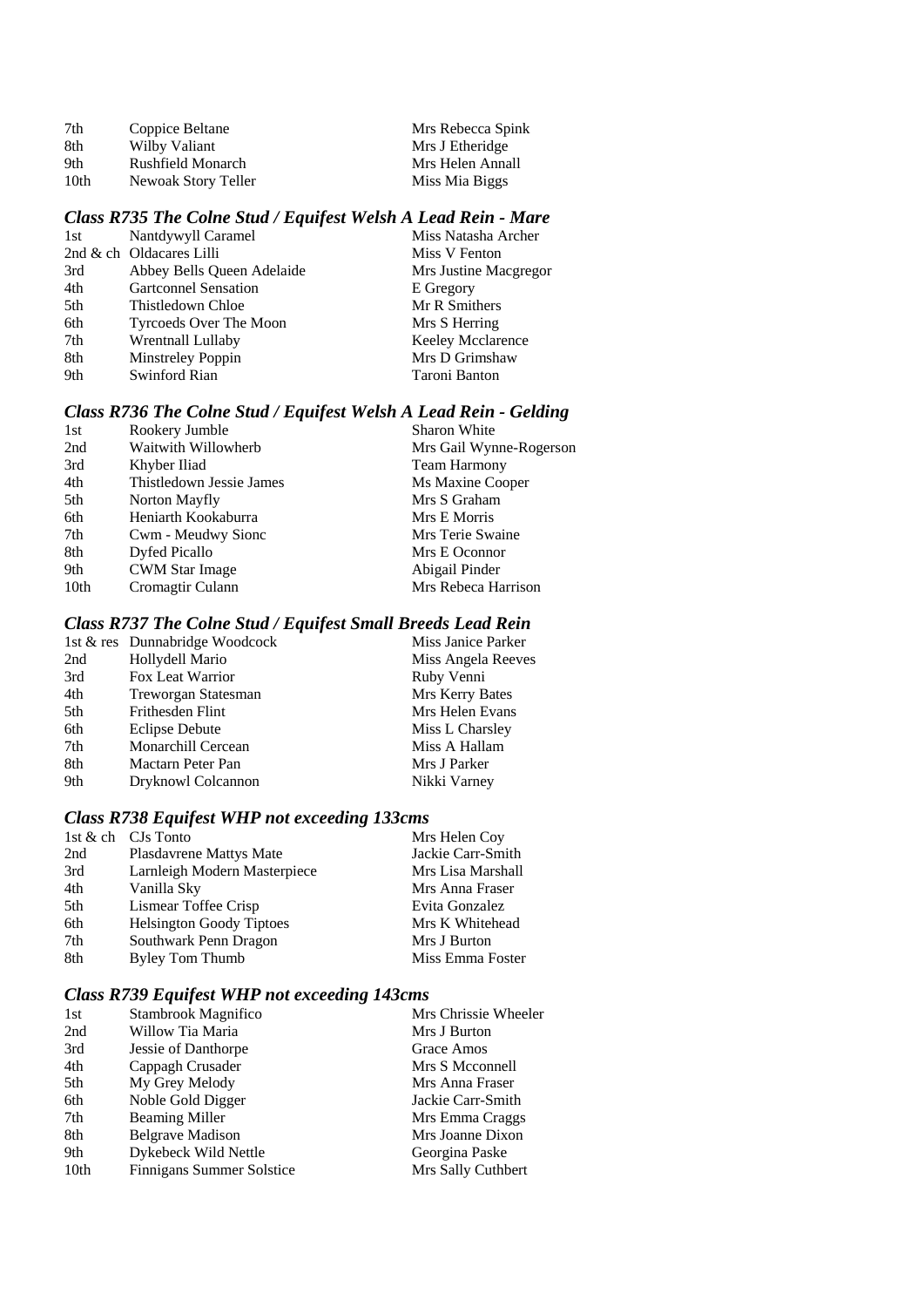## *Class R740 Equifest WHP not exceeding 153cms*

|     | 1st & res Llanasa Seren Mai | Mrs C Ormrod    |
|-----|-----------------------------|-----------------|
| 2nd | Sannan Valley Cheiftain     | Mrs Joanna Watt |
| 3rd | King of Gypsies             | Georgia Hayes   |
| 4th | <b>Huntstown Larry</b>      | Ms Hanna Rogers |
| 5th | Mccartneys Double Time      | Mrs C Midgley   |
| 6th | Paddy IX                    | Mrs J Kershaw   |

## *Class R741 Equifest WHP not exceeding 158cms*

| 1st | Keltica Aranico      | Mrs Michelle Hinks-Brown |
|-----|----------------------|--------------------------|
| 2nd | Tempo De La Bouverie | Polly Mallender          |
| 3rd | Holly                | Mrs S Jackson            |
| 4th | Anique Sanenno       | Miss Celine Dewell       |
| 5th | Rainbow Jacket       | Mrs C Midgley            |

## *Class R742 Equifest Working Hunter*

| 1st | Harvest Moon               | Roy Hart                  |
|-----|----------------------------|---------------------------|
| 2nd | Orbitall                   | Mr & Mrs J Ryder-Phillips |
| 3rd | Eska Bravado               | Ms S A Dale               |
| 4th | <b>Absolutley Fabulous</b> | Miss Emma Randle          |
| 5th | Greylands Mighty Mouse     | Joanne Ridge              |

## *Class I743 Equifest Dales / Fell 4 years old & over*

| 1st  | Manorian Melanite          | Mrs Norma Thompson   |
|------|----------------------------|----------------------|
| 2nd  | Nipna Damask Rose          | Mrs J Pennell        |
| 3rd  | Wansfell Vanessa           | Mrs Lynne Tolley     |
| 4th  | <b>Twywell Digger Boy</b>  | Mrs Pam Durrant      |
| 5th  | Castle Heather Rose II     | Mrs Lesley Wolfenden |
| 6th  | Darrenvale Charlotte       | Mrs M Catterall      |
| 7th  | <b>Gullivers Buccaneer</b> | Mrs C Dodd           |
| 8th  | Manorian Marshall          | Miss S Hamilton      |
| 9th  | Lunesdale Knight Music     | Alison Flavell       |
| 10th | Spenruss Storm             | Amy Geraghty         |

## *Class I744 Equifest Welsh Section C 4 years old & over*

| 1st | Rhosymeirch Jolly Roger  | Mrs S Jones      |
|-----|--------------------------|------------------|
| 2nd | Burghwallis Spellbound   | Miss C Buck      |
| 3rd | <b>Seiont Ffrancon</b>   | Leanne Walsh     |
| 4th | Moelwyn Fiona            | Louise Curtis    |
| 5th | Griffos Tan Du           | Miss Kim Hawkins |
| 6th | <b>Foxhollow McGredy</b> | Mrs K Gibson     |

## *Class I745 Equifest Welsh D 4 years old & over*

| 1st  | <b>Taffechan Miss Moneypenny</b> | Georgia Rhodes         |
|------|----------------------------------|------------------------|
| 2nd  | <b>Shardels Remo</b>             | Miss M Batchelor       |
| 3rd  | Daichristu Timeout               | Louise Curtis          |
| 4th  | Dunaire Aragone                  | Miss E Collis          |
| 5th  | Middwood Travellers Joy          | Mrs C Dodd             |
| 6th  | Pentrefeline Black Magic         | Mrs Deborah Wasilewski |
| 7th  | Gellifach Delboy                 | Miss C Heady           |
| 8th  | Hodni Rex                        | Mrs H Leather          |
| 9th  | Corwen Prince of Thieves         | Mrs Carolyn Furnell    |
| 10th | Renvarg Mischief                 | Mrs Lucinda Leonard    |
|      |                                  |                        |

## *Class I746 Equifest Connemara / New Forest 4 years & over*

| 1st | Samsons Spy               | Mrs D Hadwen   |
|-----|---------------------------|----------------|
| 2nd | Drumacre Prince Albert    | Mr Robin Avery |
| 3rd | Mitton Springtime         | Eileen Jack    |
| 4th | Wefan Saskatoon           | Ms D Webb      |
| 5th | <b>Brock Captain Jack</b> | Kirstie Wright |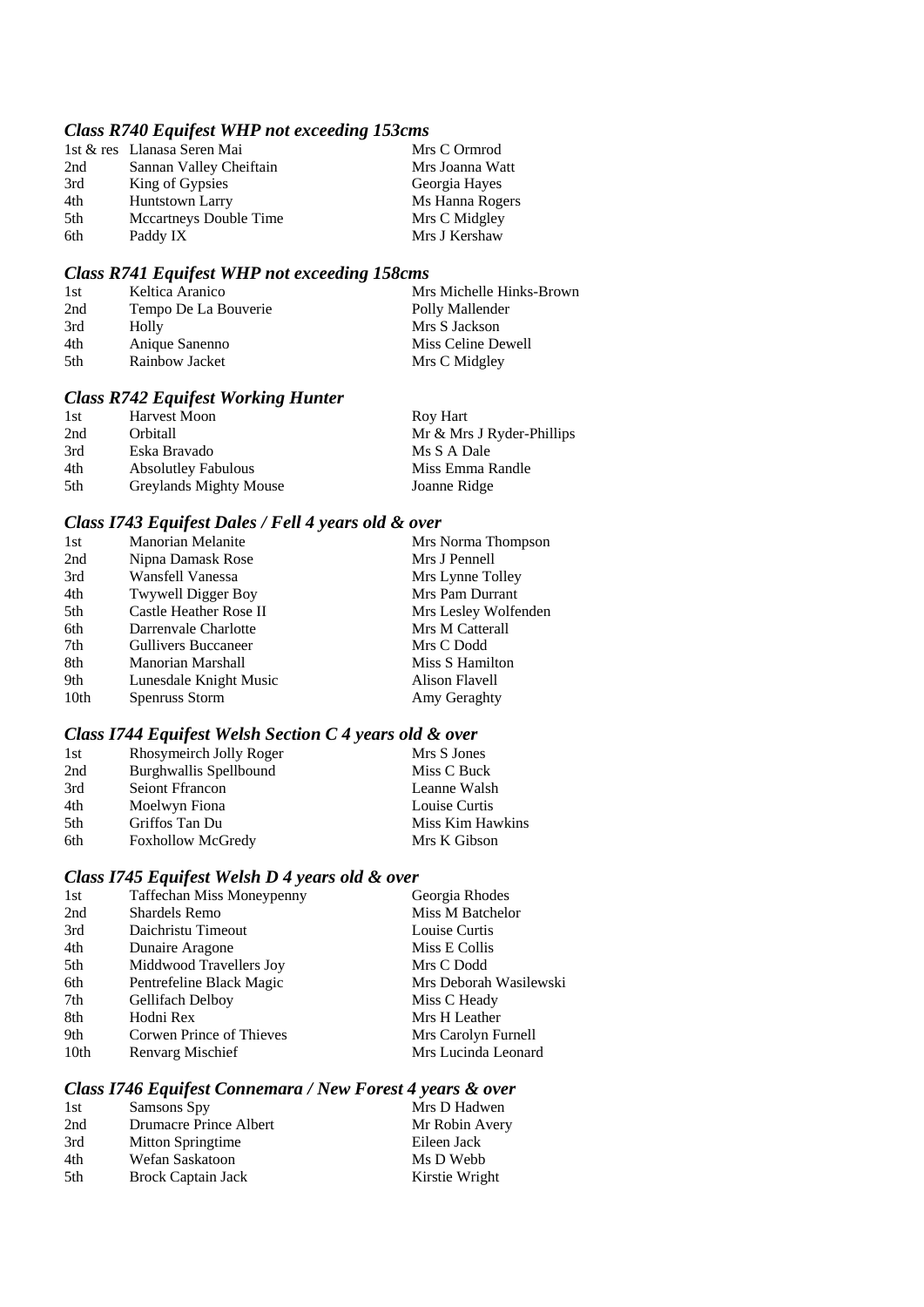| 6th  | Kippure Viking     | Mrs J Etheridge    |
|------|--------------------|--------------------|
| 7th  | Kilpatrick Kestrel | Miss Aimee Hoare   |
| 8th  | Little Ted         | Mrs Linda Browning |
| 9th  | Nyton Master Joker | Miss E Kampa       |
| 10th | Drumacre Debutante | Mr Robin Avery     |

## *Class I747 Equifest Highland 4 years old 7 over*

| Benbreac of Croila                         | Mrs M Stanford           |
|--------------------------------------------|--------------------------|
| <b>Glenwest Castle Little Miss Jasmine</b> | Miss D & Miss N Barfield |
| Lochlands Silver Drum                      | Miss Aimee Hoare         |
| Major General of Whitefield                | Sophie Cumbers           |
| Shanohan Finn Ley                          | Angela Carter            |
| Ellister Islay Royal Fern                  | Mrs E Mangham            |
| Strathmore Robbie                          | Miss Kim Fairhurst       |
| Lochlands Principal Flute                  | Mr W Cox                 |
| Gissings William Wallace                   | Miss Kate Spillett       |
| Grangeforge Bonnie Heather                 | Mrs Christine Haddock    |
|                                            |                          |

#### *Class I748 Equifest Welsh Section A 4 years old & overs*  1st

| 2nd              | Coelenhages Jarno       | Mrs Lynn Scott      |
|------------------|-------------------------|---------------------|
| 3rd              | Axtane Top Notch        | Sandra Hylands      |
| 4th              | <b>Blackhill Eircna</b> | Miss L Wren         |
| 5th              | <b>Heaton Cassino</b>   | Mrs Carole Simmonds |
| 6th              | Sardis Pacal            | Mrs Julie smith     |
| 7th              | Deri Latisha 142621     | Mrs J Edmead        |
| 8th              | Glenmead Ladybird       | Mrs L M Baker       |
| 9th              | Wilmira Matylda         | Miss Kellie Palmer  |
| 10 <sub>th</sub> | Brwmstan Fern           | Donna Sutton        |
|                  |                         |                     |

## *Class I749 Equifest Welsh B 4 years old & over*

| 1st  | Elvet Abigail               | Mr & Mrs K Stewart  |
|------|-----------------------------|---------------------|
| 2nd  | <b>Bureside Commander</b>   | Nicola Wilkes       |
| 3rd  | Gigman Sea Senor            | Mrs S Jones         |
| 4th  | Priestwood Taliesin         | Miss Emily Kember   |
| 5th  | <b>Bobbin Purdy</b>         | Colin Ellison       |
| 6th  | Limelights Happy Ever After | Ms Sarah Sutherland |
| 7th  | Maybrookes Masquerade       | Mrs Paula Ryan      |
| 8th  | <b>Bronheulog Ronan</b>     | Naomi Jackman       |
| 9th  | Downland Elvive             | Natasha Walter      |
| 10th | Crawel Van Dyke             | Miss Ruby Smith     |

## *Class I750 Equifest Welsh Sections A & B Yearling*

| 1st | Davdor Spring Muzik       | Mr C Cousens                 |
|-----|---------------------------|------------------------------|
| 2nd | Forlan Honey Rhythm       | Mr Gary Lawless & Miss D Lee |
| 3rd | Blethyn Starman           | Sue Day                      |
| 4th | Rhydgwillim Gold Finger   | Mrs Julie smith              |
| 5th | <b>Blethyn Grace</b>      | Sue Day                      |
| 6th | Cadlan Valley Celebration | Tanya Manning                |

## *Class I751 Equifest Welsh Sections A & B 2-3 years*

| 1st | Marden Way High Roller   | Miss E Lawrence    |
|-----|--------------------------|--------------------|
| 2nd | Springlane Firecracker   | Georgina Crouchman |
| 3rd | Thistledown Black Knight | Mrs Kate Howarth   |
| 4th | Tawelfan Socks           | Mrs Paula Ryan     |
| 5th | Puddingwood Temptress    | Martin Surman      |
| 6th | Thamesbourne Rowena      | Mrs S Board Jones  |
| 7th | Trueanna                 | Mr L A Bowes       |
| 8th | Friars Still My Shadow   | Miss C Storey      |
| 9th | Llyndu Pendefiges 158234 | Mrs L Bingham      |
|     |                          |                    |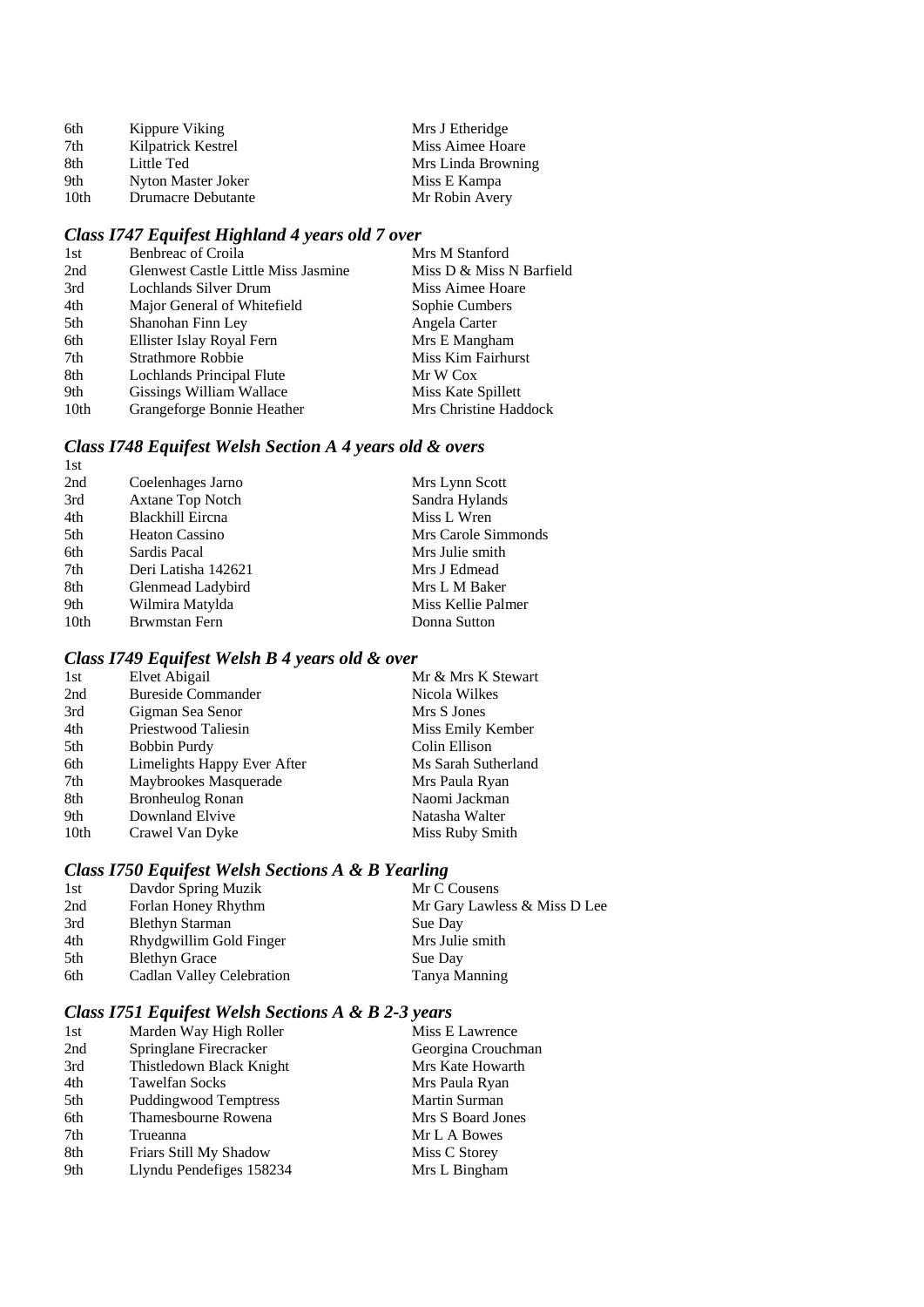10th Bobbin Primrose Colin Ellison

#### *Class I752 Equifest M&M Small Breeds 4 years old & over*

| 1st              | Moortown Honeyman             | Maria Vaughan         |
|------------------|-------------------------------|-----------------------|
| 2nd & res Oswald |                               | Mrs Catriona Carnegie |
| 3rd              | Dryfesdale Damson             | Mr R Cook             |
| 4th              | Dunmere Buff Ermine           | Mrs K McNeil          |
| 5th              | Broxdown Mayhem               | Lisa Mewes            |
| 6th              | <b>Eddra Chillies</b>         | Miss C M Phillips     |
| 7th              | Hose Bounty                   | Jane James            |
| 8th              | Dunmere Billy Green           | Miss E Collis         |
| 9th              | <b>Shilstone Rocks Florin</b> | Mrs Sue Gill          |
| 10th             | Threeshires Zanatan           | Mrs S Muir            |
|                  |                               |                       |

#### *Class I753 Equifest M&M Small Breeds 2-3 Year Old*

| 1st | Pumphill Peter Piper        | Mrs K Knighton      |
|-----|-----------------------------|---------------------|
| 2nd | Springwater Music Master    | Mrs S Wooderson     |
| 3rd | Spellbound Jedi Knight      | Mrs Debra Rodges    |
| 4th | Coryhill Prince of Darkness | <b>Hayley Yates</b> |
| 5th | Julmar Maybelle             | Mrs T Pethybridge   |
| 6th | Hykos Danaini               | Miss Gail Conroy    |

## *Class I754 Equifest M&M Small Breeds Yearling*

| 1st | Maltings Country River Lad | Mrs Sue Gill       |
|-----|----------------------------|--------------------|
| 2nd | Hykos Endeavour            | Miss Gail Conroy   |
| 3rd | Libbyjo Diggity Dog        | Miss Claire Connor |

#### *Class I755 Equifest M&M Small Breeds Foal*

| Mr R Cook<br>Slades Dewberry<br>1st |
|-------------------------------------|
|-------------------------------------|

#### *Class I756 Equifest Welsh Sections C & D Yearling*

| 1st | Fitton Welsh Warrior     | <b>Beverley Gowans</b>              |
|-----|--------------------------|-------------------------------------|
| 2nd | Gobell Celt              | Glanhayl Stud                       |
| 3rd | Llanidan Yorkie          | Miss Laura Clegg & Mr George Milner |
| 4th | Troedymynydd Teann       | <b>Tracey Caunt</b>                 |
| 5th | Hafodyrynys The Maverick | Kerry louise Maksymiw               |

#### *Class I757 Equifest Welsh C & D 2-3 years old*

| 1st | <b>Ballagh The Buck</b> | Mr T Hall                           |
|-----|-------------------------|-------------------------------------|
| 2nd | Felinmor Brenin         | Miss Laura Clegg & Mr George Milner |
| 3rd | Horeb Ioan              | Mrs Holly Charnock                  |
| 4th | Brynbach Lady Eleanor   | Louise OMalley                      |
| 5th | Draghi Moonstone Shadow | Mr R Albon                          |

#### *Class I758 Equifest M&M Large Breeds Yearling*

| 1st | Lochlands King Roger    | Miss Tracey Walker |
|-----|-------------------------|--------------------|
| 2nd | <b>Manorian Mercury</b> | Mrs Norma Thompson |
| 3rd | Chilhan Per Ardua       | Mrs M Larkin       |

#### *Class I759 Equifest M&M Large Breeds 2-3 Years old*

| 1st | Windgates Winston           | Miss Tracey Walker  |
|-----|-----------------------------|---------------------|
| 2nd | Vale Rock St George         | Miss Beverley Neal  |
| 3rd | Innellan Rambler            | Mrs Jean Sutton     |
| 4th | Willoway True Faith         | Mrs J Ripley        |
| 5th | <b>Broxdown Tornado</b>     | Sarah Prior         |
| 6th | Kebroyd Royal Sapphire      | Mr & Mrs I M Graham |
| 7th | <b>Emperor Of Achnacone</b> | Mr W Cox            |
| 8th | <b>Strings Dale Samuel</b>  | Kayleigh Twigger    |
| 9th | Swallowfields Dragonfly     | Miss T Walker       |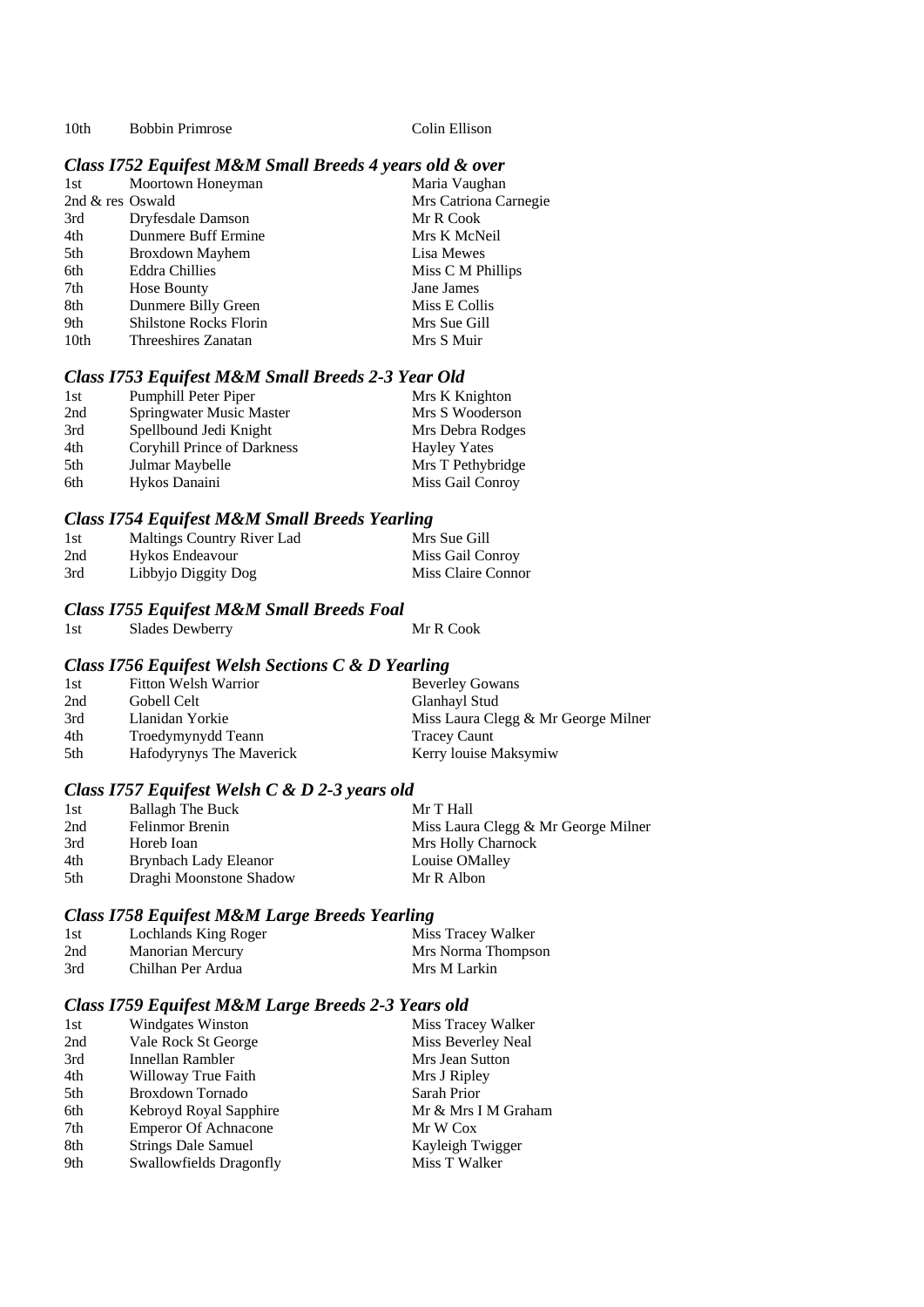#### *Class I760 Equifest M&M Large Breeds Foal*

#### *Class I761 Equifest Riding Ponies yearling*

| 1st | Kouros Talloula          | Mr & Mrs Russell |
|-----|--------------------------|------------------|
| 2nd | Llangeitho Royal Tribune | Natasha Walter   |

#### *Class I762 Equifest Riding Ponies 2 years old*

| Kenilworth Hurricane    | Mrs Jill Cousens  |
|-------------------------|-------------------|
| Renelles Royal Angel    | Mr J Grace        |
| Fonova Baila            | Mrs K Bellinger   |
| Romanno Chitter Chatter | Mrs Kathryn Pitts |
| Dennis the Menace IV    | Mrs Joanne Karoo  |
|                         |                   |

#### *Class I763 Equifest Ridng Ponies 3 years old*

|     | 1st & ch Palmfields Royal Trooper  | Mrs S Palmer        |
|-----|------------------------------------|---------------------|
| 2nd | <b>Styalways Silent Whisper</b>    | Mrs Leeanne Crowe   |
| 3rd | <b>Bonnithahs Easter Seniorita</b> | Mrs A R Clarke      |
| 4th | Everglades Cool Cat                | Ms C Blackham       |
| 5th | <b>Ryehall Cezanne</b>             | Jennifer Humphreys  |
| 6th | Rebecca                            | Mrs Kati Choynowski |

#### *Class I764 Equifest Riding Ponies 4 years old & over*

|     | 1st & res Auchmaliddie Party Time | Calista Boulton |
|-----|-----------------------------------|-----------------|
| 2nd | Whinfell Fairytale                | Tim Gibson      |
| 3rd | <b>Fenwick Jazz Dancer</b>        | Janet Baldwin   |
| 4th | Clareb Special Edition            | Miss J Osborne  |
| 5th | Kalusta Dolly Daydream            | Lacey Higgs     |
| 6th | Woodview Isadora                  | Mrs V Clark     |
| 7th | Birtley Charm                     | Miss C Buck     |
|     |                                   |                 |

#### *Class I765 Equifest Riding Pony Brood Mare*

| 1st | Treworgan Delight | Mr N Wright & Miss G Rossall |
|-----|-------------------|------------------------------|
|     |                   |                              |

## *Class I766 Equifest Foal*

| 1st | Treworgan Dare To Peep | Mr N Wright & Miss G Rossall |
|-----|------------------------|------------------------------|
|     |                        |                              |

#### *Class I767 BSPA/Equifest Piebald/Skewbald Traditional 4 yrs & over*

|                   | 1st & ch Nantllesg Elwyn | Roanna Hamilton      |
|-------------------|--------------------------|----------------------|
| 2nd & res Cassiys |                          | Mr Robin Avery       |
| 3rd               | Degla John Boy           | Mrs Pat Hart         |
| 4th               | Asby Mills Dynamite      | Debra Walker         |
| 5th               | <b>Addien Marie</b>      | Mrs Lesley Wolfenden |
| 6th               | Master Willaby           | Alexandra Hinchly    |
| 7th               | <b>Marshwarrior</b>      | Chelsea Richardson   |
| 8th               | <b>Romany Quest</b>      | David Sanderson      |
| 9th               | <b>Outta This World</b>  | Miss H Prosser       |
| 10th              | <b>Rock The Casper</b>   | Mr J Slack           |

#### *Class I768 BSPA/Equifest Piebald/Skewbald Pony 4 years old & over*

| 1st | <b>Shantaine Soloman</b> | Mrs Clare Felce   |
|-----|--------------------------|-------------------|
| 2nd | Indian Princess          | Olivia Phillips   |
| 3rd | Mays Surprise            | Ms Victoria Heath |
| 4th | Double Delight           | Mrs Jo Bonnar     |

#### *Class I769 BSPA/Equifest Piebald/Skewbald Horse 4 years old & over*

| 1st | John O Rose               | Rachel Hanna - Mears |
|-----|---------------------------|----------------------|
| 2nd | Kavanaghs Miss America    | Miss Lisa Godfrey    |
| 3rd | <b>Cathmor Opposition</b> | Mrs Amanda Gaughran  |
| 4th | Pride Rock Star Chaser    | Kayleigh Twigger     |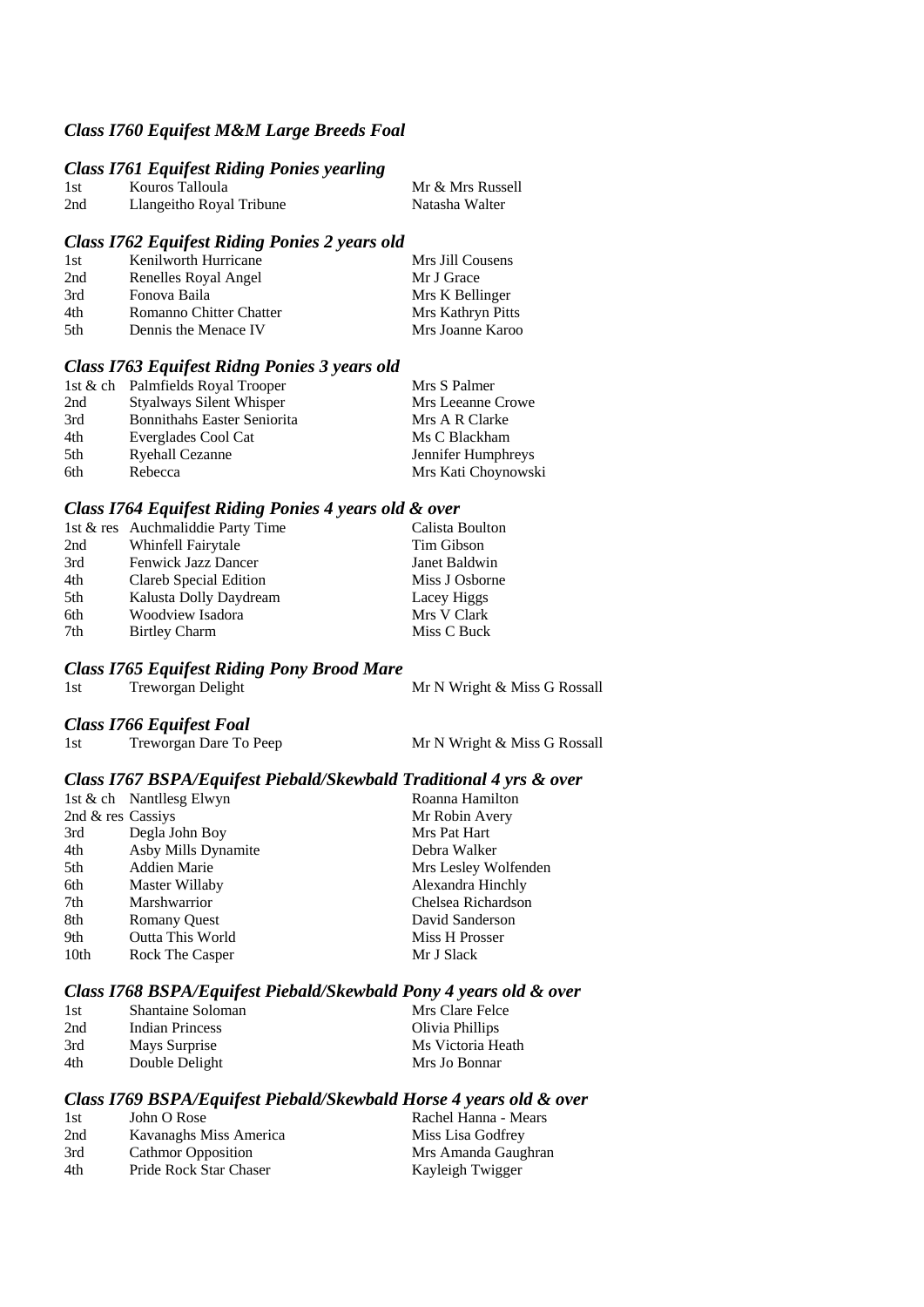| .5th | Wrens Charisma    | Ms Natalie Arnold  |
|------|-------------------|--------------------|
| 6th  | Gilmore Tricolour | Mrs Vanessa Thomas |

#### *Class I770 BSPA/Equifest Piebald/Skewbald Traditional 1,2,3 years old*

| 1st      | Plumbuck Bunny Squiggle                                          | Plumbuck Stud - Mrs Adele Plumb                                  |
|----------|------------------------------------------------------------------|------------------------------------------------------------------|
| 2nd      | Moortown Lacey                                                   | Claire Hardstone                                                 |
| 3rd      | Burgwallis Razamatazz                                            | Jane Turnbull                                                    |
| 4th      | Sir Teddy                                                        | Mrs Claire Newton                                                |
| 5th      | <b>Jiminy Cricket</b>                                            | Miss Lorna Jarrald                                               |
| 6th      | Hykos Endeavour                                                  | Miss Gail Conroy                                                 |
|          | Class I771 BSPA/Equifest Piebald / Skewbald Pony 1,2,3 years old |                                                                  |
| 1st      | Aelred                                                           | J Crofter Harris                                                 |
| $\sim$ 1 | $P_1$ $I_2$ $I_1$                                                | $\mathbf{M}$ $\mathbf{C}$ $\mathbf{I}$ $\mathbf{D}$ $\mathbf{I}$ |

#### 2nd Padstead Kairo Mrs Clare Peterson 3rd Dennis the Menace IV Mrs Joanne Karoo 4th Haylands Montana Mrs Maria Young

#### *Class I772 BSPA/Equifest Piebald / Skewbald Horse 1,2,3 years old*

| 1st | Freckleton Class Act | Mr James Munro        |
|-----|----------------------|-----------------------|
| 2nd | Jazz Cassidy         | Miss Louise Balmforth |

#### *Class R773 Signature Communications / Equifest Show Ponies not exceeding 128cms*

| 1st | Sandbord Love Child                | Mrs Caroline Brennand |
|-----|------------------------------------|-----------------------|
| 2nd | Chagford Leon                      | Mrs Hayley Hobson     |
| 3rd | Rocheby Gadfly                     | Miss Eliza Denniff    |
| 4th | <b>Barford Party Time</b>          | Mrs C Lovell          |
| 5th | Maisie Daisy                       | Miss Sam Loveridge    |
| 6th | Horburys Spirit Of Merlyn          | Danielle Furniss      |
| 7th | Kalusta Dolly Daydream             | Lacey Higgs           |
| 8th | <b>Broadgrove Little Star</b>      | Mrs Laura Wheelwright |
| 9th | <b>Thornberrys Pearly Princess</b> | Katie Dakin           |
|     |                                    |                       |

## *Class R774 Signature Communications / Equifest Show Ponies not exceeding 138cms*

|                  | 1st & res Whiteleaze Diplomat    | Ms Beverley Moore                  |
|------------------|----------------------------------|------------------------------------|
| 2nd              | <b>Moluccas Moonlight Mace</b>   | Mrs S Blythe                       |
| 3rd              | Palmfields Prince Of Romance     | Miss Christina Gillette            |
| 4th              | Royalpark Peters Dream           | Mrs K Farrow                       |
| 5th              | <b>Towan Mister Pickwick</b>     | Zoe Burton                         |
| 6th              | Rotherwood Mr Pepys              | Mr L Conway                        |
| 7th              | Fairley Katrina                  | Mrs Michelle Wilkinson             |
| 8th              | <b>Stanley Grange Chardonnay</b> | Miss Joanne Hampton & Miss S Penny |
| 9th              | Brynoffa Riverdance              | Catherine Young                    |
| 10 <sub>th</sub> | Springville Far Falla            | Miss L Hallam                      |
|                  |                                  |                                    |

## *Class R775 Signature Communications / Equifest Show Ponies not exceeding 148cms*

| 1st & ch Chiddock Time Lord    | Mr Jeremy Glover           |
|--------------------------------|----------------------------|
| <b>Wytchwood Desert Prince</b> | Henrietta Windsor-Phillips |
| Jackets Mayfair                | <b>Margaret Cousin</b>     |
| Royal Prince of Gold           | Mrs T Tibbles              |
| Marshbrook Lady Arabella       | Georgina Veale             |
| Classic Calibre                | Jessika Wortley            |
| Mayeath Royal Glory            | Miss A Hunns               |
| Silken Web                     | Miss L Campion             |
| Lowlands Shadowfax             | Mrs Tracey Blackwell       |
|                                |                            |

## *Class R776 CBA Embroidery / Equifest Show Pony Lead Rein*

|      | 1st & res Chagsford Lilia  | Miss Angela Reeves     |
|------|----------------------------|------------------------|
| 2nd  | <b>Fausley Chiff Chaff</b> | James Van Praagh       |
| 3rd  | Cosford Persia             | Mrs K Daniel           |
| 4th  | Nantcol Lady Charlotte     | Michelle Baxter-Davies |
| .5th | Cwmderw Chorister          | Mimi Jones             |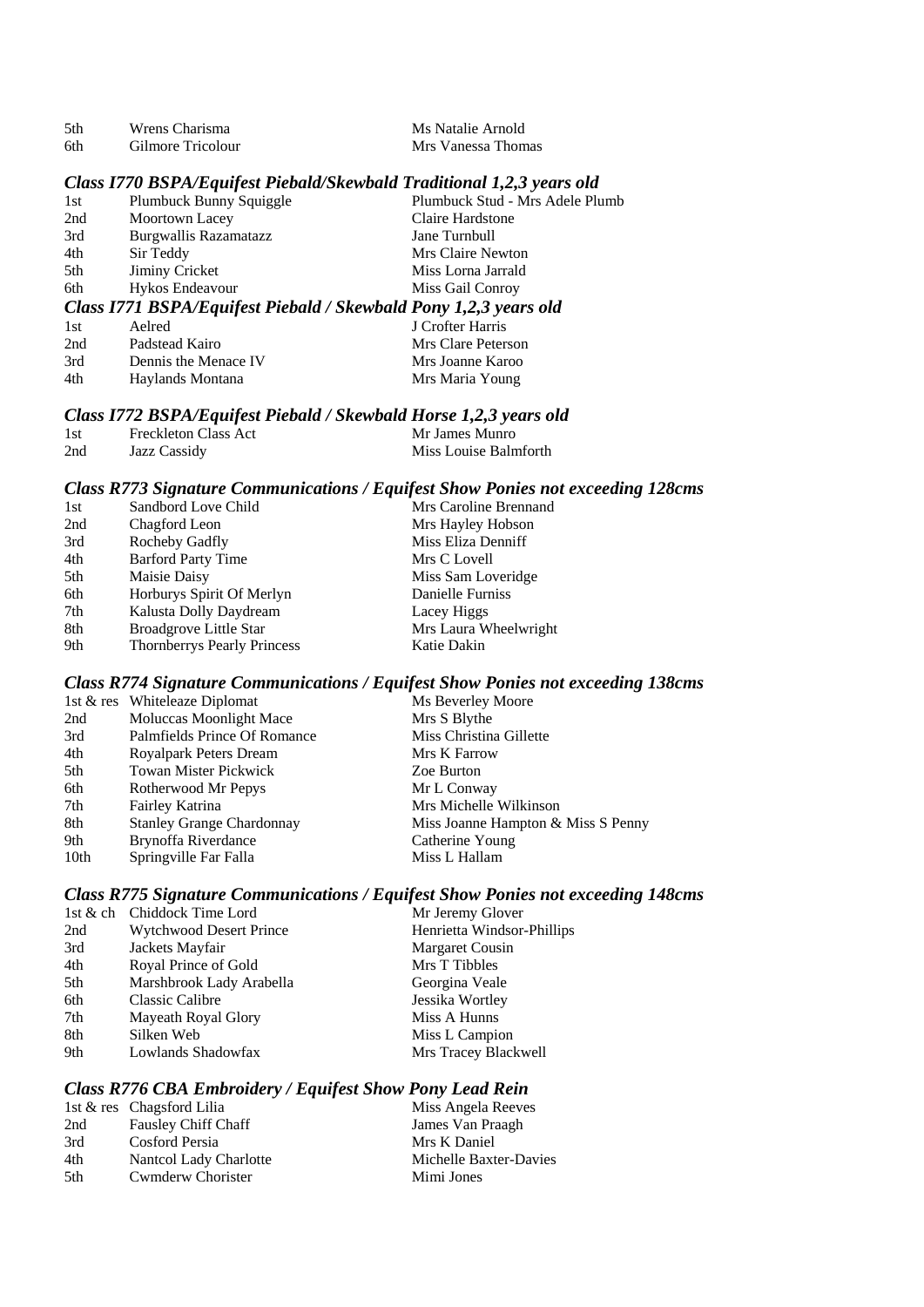| 6th              | Corristine Tinkerbell  | Mrs Caroline Brennand |
|------------------|------------------------|-----------------------|
| 7th              | Cosford Valeta         | Mrs Justine Macgregor |
| 8th              | Gwithian Gethin        | Mrs Kim Taylor        |
| 9th              | Treowen Autumn Breeze  | Miss M Ayling         |
| 10 <sub>th</sub> | Worthington Tinkerbell | Marnie Dunne          |

## *Class R777 Horse & Hound / Equifest Show Pony First Ridden*

| <b>Brookwater Charm</b> | Miss T Aristidou      |
|-------------------------|-----------------------|
| Corristine Tinkerbell   | Mrs Caroline Brennand |
| Leacon High Cockalorum  | Rachel Thompson       |
| Gwithian Gethin         | Mrs Kim Taylor        |
| Southhill Farm Chipmonk | Mrs & Mrs Airey       |
| Whinfell Fairytale      | Tim Gibson            |
| Treowen Autumn Breeze   | Miss M Ayling         |
| Cottrell Riverdance     | Mrs Ellie Garrett     |
| Roseisle Justins Honour | Samantha Jakes        |
| Spellland Ruby Heels    | Mrs Emma Parker       |
|                         |                       |

## *Class R778 Bentley Brooking Family / Equifest SHP Lead Rein*

| 1st & ch | Joebex Chitty Chitty Bang Bang | James Van Praagh |
|----------|--------------------------------|------------------|
| 2nd      | Little Briars Horatio          | Mr C Cousens     |
| 3rd      | Norton Mayfly                  | Mrs S Graham     |
| 4th      | <b>Mountain Sandstorm</b>      | Mrs J Cheetham   |
| 5th      | Cwmcylla Harry Potter          | Mrs B Williamson |
| 6th      | Cayberry Poppy Day             | Sarah Weston     |
| 7th      | Cassandra                      | Marnie Dunne     |
| 8th      | Southhill Farm Chipmonk        | Mrs & Mrs Airey  |
| 9th      | <b>CWM Star Image</b>          | Abigail Pinder   |
| 10th     | Woodroyd Celebration           | Mrs M Harford    |

## *Class R779 Carrs BMW / Equifest Intermediate SRT - 153cms*

|      | 1st & res Wesswood Caste a Spell | Mrs V Windsor-Phillips |
|------|----------------------------------|------------------------|
| 2nd  | Coswarth Gypsy Maid              | Mrs Kim Short          |
| 3rd  | Wyld Amethyst                    | Miss Danielle Crookes  |
| 4th  | Roydon Sweet Wiliam              | Grace Michaelides      |
| .5th | Holltess Victoria Falls          | Miss S Burrows         |

## *Class R780 Carrs BMW / Equifest Intermediate SRT - 158cms*

| 1st | Mathemadam High Spirit    | Ms Beverley Moore     |
|-----|---------------------------|-----------------------|
|     | 2nd $\&$ ch Honey Gilider | Miss J Farrell        |
| 3rd | Regal Starlight           | Mrs Chrissie Haley    |
| 4th | llanarth Dignifield       | Mrs Christine Spencer |
| 5th | Quocosidor                | Mrs Julie Carter      |

## *Class R781 The Harper Family / Equifest Intermediate SHT - 158cms*

| 1st | Unlimited                | Mrs J Hopkins                  |
|-----|--------------------------|--------------------------------|
| 2nd | Trudi Thornton           | Miss A Bosworth                |
| 3rd | Miracle Mickey           | Mrs S A Cowley                 |
| 4th | <b>Farrellys Charley</b> | Mrs Christine Spencer          |
| 5th | Clifton Graffiti         | Steph Ryder-Bayes              |
| 6th | Escada                   | <b>Charlotte Dacre-Genders</b> |
| 7th | Pebbly Editor            | Caren Rossall                  |

## *Class R782 Nupafeed/Equifest LWT Cob*

| 1st & ch Larey            | Mrs Lisha Leeman       |
|---------------------------|------------------------|
| Riverway Rupert           | <b>Beverley Gowans</b> |
| Costello                  | Mrs Anna Robinson      |
| Zorst                     | <b>Rhys Harper</b>     |
| Grigio Fumo               | Dr Lucy Randall        |
| <b>Chechpoint Charlie</b> | Mrs Nadia Edgar        |
|                           |                        |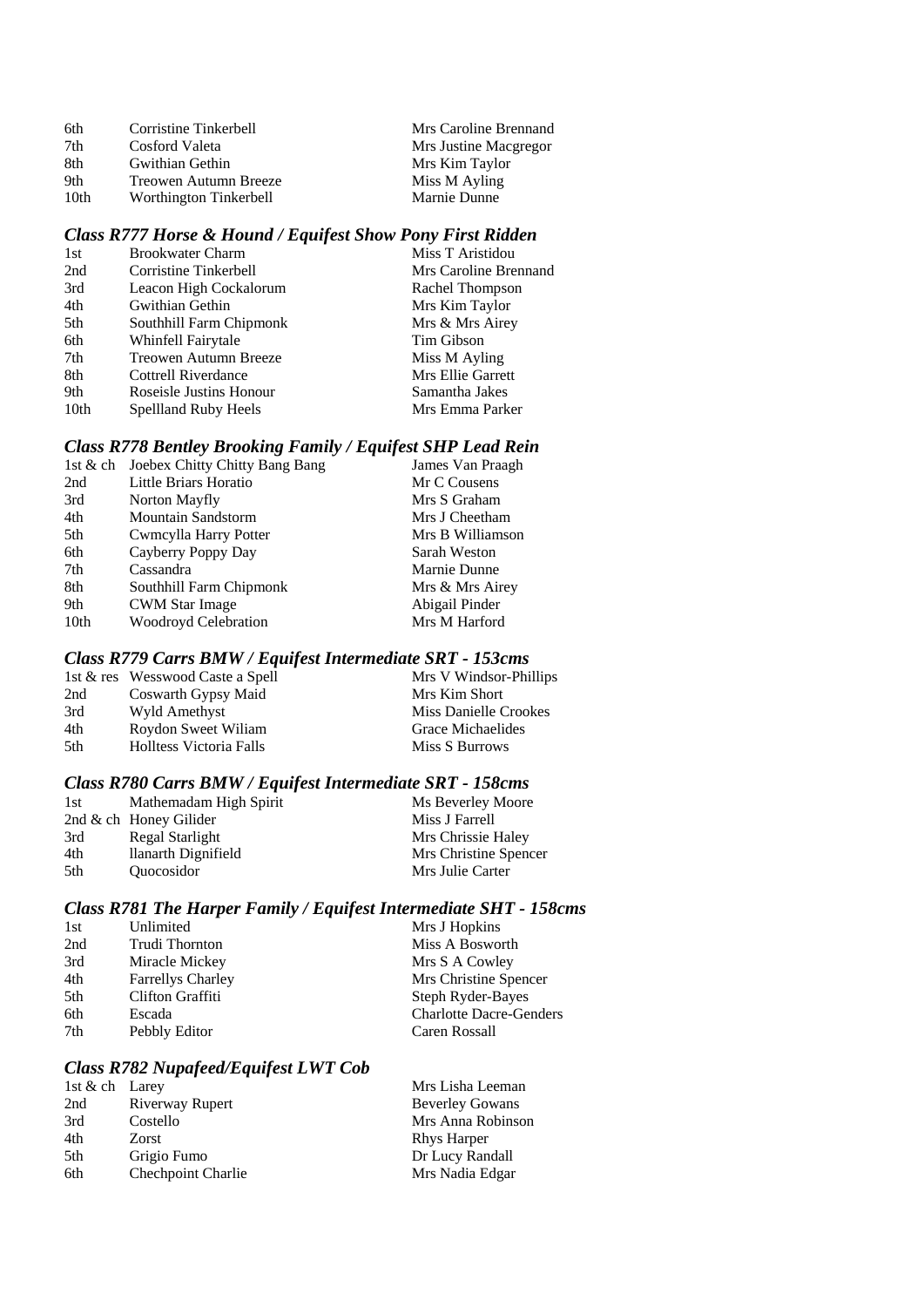| 7th  | Lockwoods Lou          | Mrs Hermione Blakeway |
|------|------------------------|-----------------------|
| -8th | Woodfield Choice       | Mrs Alison Morton     |
| 9th  | <b>Hortons Groovey</b> | Mrs K Gillam          |
| 10th | Havana                 | Avril Bartolomy       |

## *Class R783 Nupafeed/Equifest HWT Cob*

| 1st $&$ res Janus |                        | Mrs Lisha Leeman        |
|-------------------|------------------------|-------------------------|
| 2nd               | Draxover General Mclay | Mr Bryan Cass           |
| 3rd               | Walter                 | Mrs Jennifer Gates      |
| 4th               | De Monkey Business     | Mr Stuart Ashton        |
| 5th               | Stilton                | Miss Rebecca Williamson |
| 6th               | Harlequins Macey Gray  | Teresa Nicholls         |
| 7th               | Sylton Lad             | Jodie Still             |
| 8th               | Checkmate IV           | Mrs C Excell-outram     |
| 9th               | General George         | Miss H Shippey          |
| 10th              | Little Countryman      | Mrs K Farrow            |

## *Class R784 Nupafeed / Equifest Amateur Riding Club Cob / Maxi Cob*

|     | 1st & ch Hortons Maclaren      | Mrs K Gillam            |
|-----|--------------------------------|-------------------------|
|     | 2nd & res Jarrett Hills Wizard | Mrs T Tomlinson         |
| 3rd | Stilton                        | Miss Rebecca Williamson |
| 4th | Countryman III                 | Miss N Roper            |
| 5th | <b>Inspector Piorot</b>        | Samantha Jakes          |
| 6th | <b>Becks</b>                   | Miss Janet Mannering    |
| 7th | All Bar One                    | Michelle Cooper         |
| 8th | Molly-May                      | Miss Ann-Marie Martin   |
| 9th | Treacle                        | Miss S Wilkinson        |
|     |                                |                         |

## *Class R785 Windsor-Phillips Family / Equifest Junior Ridden M&M Large Breeds*

| 1st & ch Rivervalley Lygon   | Mr Craig Stobbart   |
|------------------------------|---------------------|
| Sauvey Golden Condor         | Debbie Barr         |
| Murthwaite Sarge             | Mrs A Susca         |
| <b>Wellbrow Black Knight</b> | Linda Howlett       |
| Lochlands Silver Drum        | Miss Aimee Hoare    |
| Linnel Blossom               | Miss Caron Williams |
| <b>Linsfort Silver</b>       | Mrs Michelle Breach |
| Pennal Hooch                 | Mrs Helen Eagle     |
| <b>Tymor Benitez</b>         | Miss S Hart         |
| <b>Telaid Carys</b>          | Miss Tara Vaughan   |
|                              |                     |

#### *Class R786 Windsor-Phillips Family / Equifest Junior Ridden M&M Small Breeds*

| 1st  | Gaoth                       | Jacqueline Wharton     |
|------|-----------------------------|------------------------|
|      | 2nd & res Blackhill Imogen  | Miss Michelle Jacques  |
| 3rd  | Waulkmill Swift             | Mrs Michelle Breach    |
| 4th  | <b>Bradford Legacy</b>      | Amanda Plumb           |
| 5th  | <b>Torgur Morgan</b>        | <b>Tamzlin Smith</b>   |
| 6th  | Locharmoss Symphony         | Olivia Faulkner        |
| 7th  | Priestwood Burlinton Bertie | Mrs Chrissie Wheeler   |
| 8th  | Kyneton Barnaby             | <b>Harriet Butcher</b> |
| 9th  | Gwithian Geraint            | Mrs Kim Taylor         |
| 10th | Bronheulog April            | Mrs J Stuart           |
|      |                             |                        |

## *Class R787 Horslyx / Equifest M&M WHP exceeding 138cms*

|     | 1st & res Tower Hector | Miss S Howard             |
|-----|------------------------|---------------------------|
| 2nd | Ashbrook Ashley        | Miss Anna Cole            |
| 3rd | Royal Oak Youngman     | Mrs J Walker              |
| 4th | Mosstown Irish Mist    | Mrs Anne Basham           |
| 5th | Nanteglwys Roscoe      | <b>Miss Kirsty Ruston</b> |
| 6th | Foxglen Domino         | <b>Kate Priestley</b>     |
| 7th | Dol Ellog Ceris        | Ms M Norris               |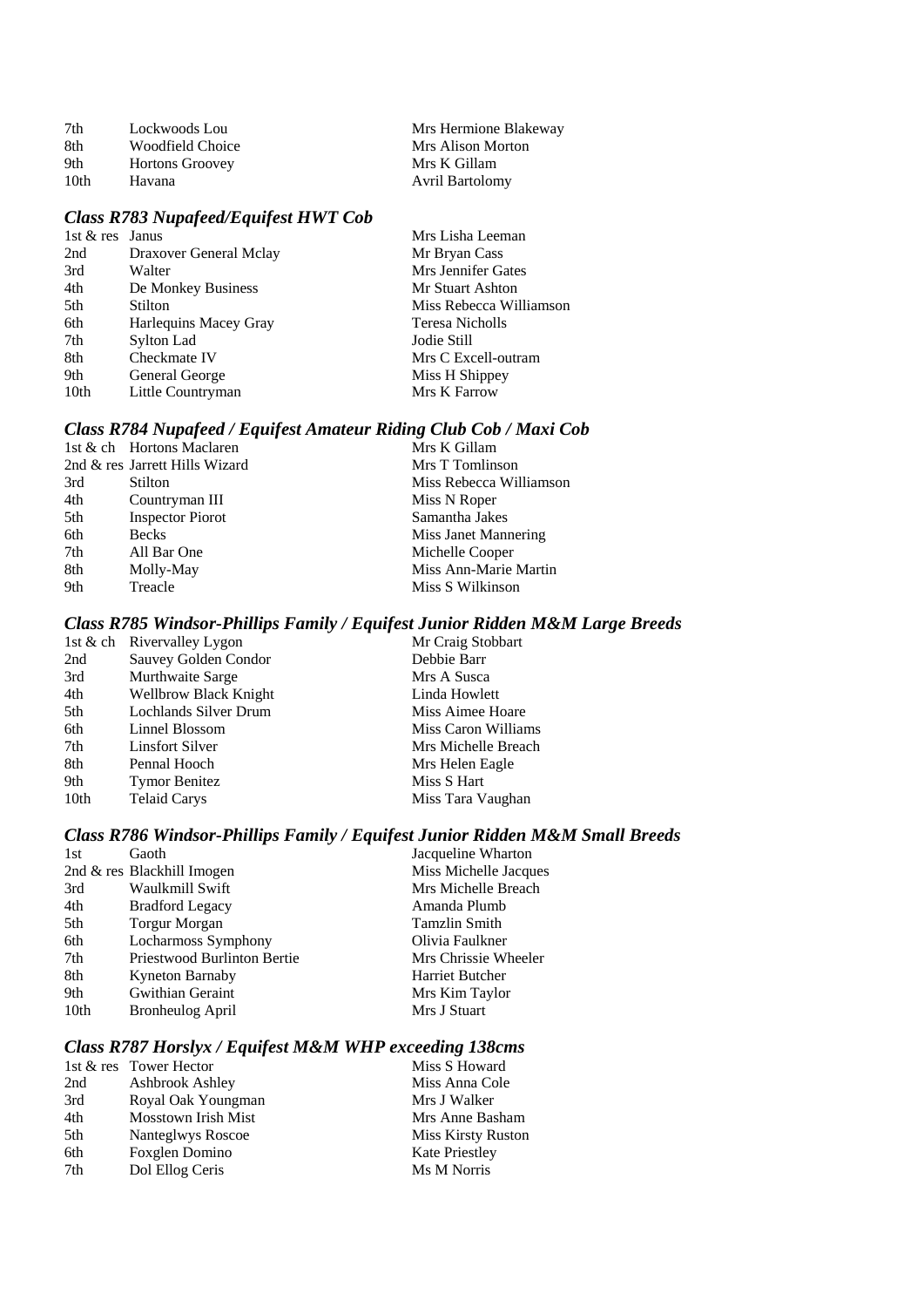| 8th  | Woody Warm Welcome | Gill Burgan  |
|------|--------------------|--------------|
| 9th  | Riversdale Papago  | Chloe Coward |
| 10th | Donys Hustler      | Mr C Sykes   |

## *Class R788 Horslyx / Equifest M&M WHP not exceeding 138cms*

| 1st | Waxwing Keavil                | Miss C Rogers         |
|-----|-------------------------------|-----------------------|
| 2nd | Brilyn Spirit                 | Miss L Cambell        |
| 3rd | <b>Thornberry Masterpeice</b> | Alison Duval          |
| 4th | <b>Brookhall Galaxy</b>       | Georgina Paske        |
| 5th | Glanserin Fairfax             | Mrs L Harris          |
| 6th | <b>Tysgubor Owain</b>         | <b>Kate Priestley</b> |
| 7th | Sinton Cobweb                 | Mrs Pippa Balch       |
| 8th | Alexander of Acharn           | Miss Victoria Bracken |
| 9th | Wagtail Romance               | Mrs K Whitehead       |
|     |                               |                       |

#### *Class R789 Horslyx / Equifest M&M WHP not exceeding 122cms*

| 1st & ch Blackhill Imogen       | Miss Michelle Jacques |
|---------------------------------|-----------------------|
| Sweetcomb Sunsalve              | Miss R S Tomlinson    |
| <b>Briars Amaretto</b>          | Jessica Suffling      |
| <b>Helsington Goody Tiptoes</b> | Mrs K Whitehead       |
| Llanea Penphea                  | Miss J Croft          |
| Sarum Jester                    | Mrs Shelley Dyer      |
| <b>Blisland Purity</b>          | Laura Croft           |
| <b>Bronllys Merlyn</b>          | Miss L Traylor        |
| Middleside Brandy               | Mrs A Hodgson         |
|                                 |                       |

#### *Class S1 Supreme Amateur*

| 1st | <b>Brookfield Friskey</b> | Mrs C Scott     |
|-----|---------------------------|-----------------|
| 2nd | Horatio Nelson            | Mrs Kim Chapman |

#### *Class S2 Supreme RC / PC*

| -1st | <b>Annandale Minstrel</b>    | Mrs T Carter   |
|------|------------------------------|----------------|
| 2nd  | <b>Shalamar Thunderstorm</b> | Jacqui Bentley |

#### *ClassS3 Leemans Supreme Youngstock In Hand*

| 1st | Kellythorpe Don Diamonte | Mrs Lisha Leeman |
|-----|--------------------------|------------------|
| 2nd | Wytchwood Supernatural   | Mr J Grace       |

#### *Class S4 Rennelles Stud Supreme In Hand*

| 1st | Lochlands Silver Drum         | Miss Aimee Hoare |
|-----|-------------------------------|------------------|
| 2nd | <b>Freckleton First Class</b> | Mr James Munro   |

#### *Class S5 Supreme Novice Championship*

| 1st | Whiteleaze Diplomat | Ms Beverley Moore |
|-----|---------------------|-------------------|
| 2nd | Redcap Zilla        | Mr Jeremy Glover  |

## *Class S6 Supreme 4,5,6 year old*

| 1st | <b>Brookfield Friskey</b> | Mrs C Scott         |
|-----|---------------------------|---------------------|
| 2nd | Carnsdale Fairytale       | Emma-Jayne Dujardin |

#### *Class S7 NPS Supreme M&M Home Produced*

| 1st | <b>Froslas The Fox</b>       | Cristina Murray |
|-----|------------------------------|-----------------|
| 2nd | <b>Shalamar Thunderstorm</b> | Jacqui Bentley  |

#### *Class S8 Supreme Restricted*

| 1st | Carnsdale Fairy Tale | Emma-Jayne Dujardin |
|-----|----------------------|---------------------|
| 2nd | <b>Ballentine</b>    | Mrs Linda Saunters  |